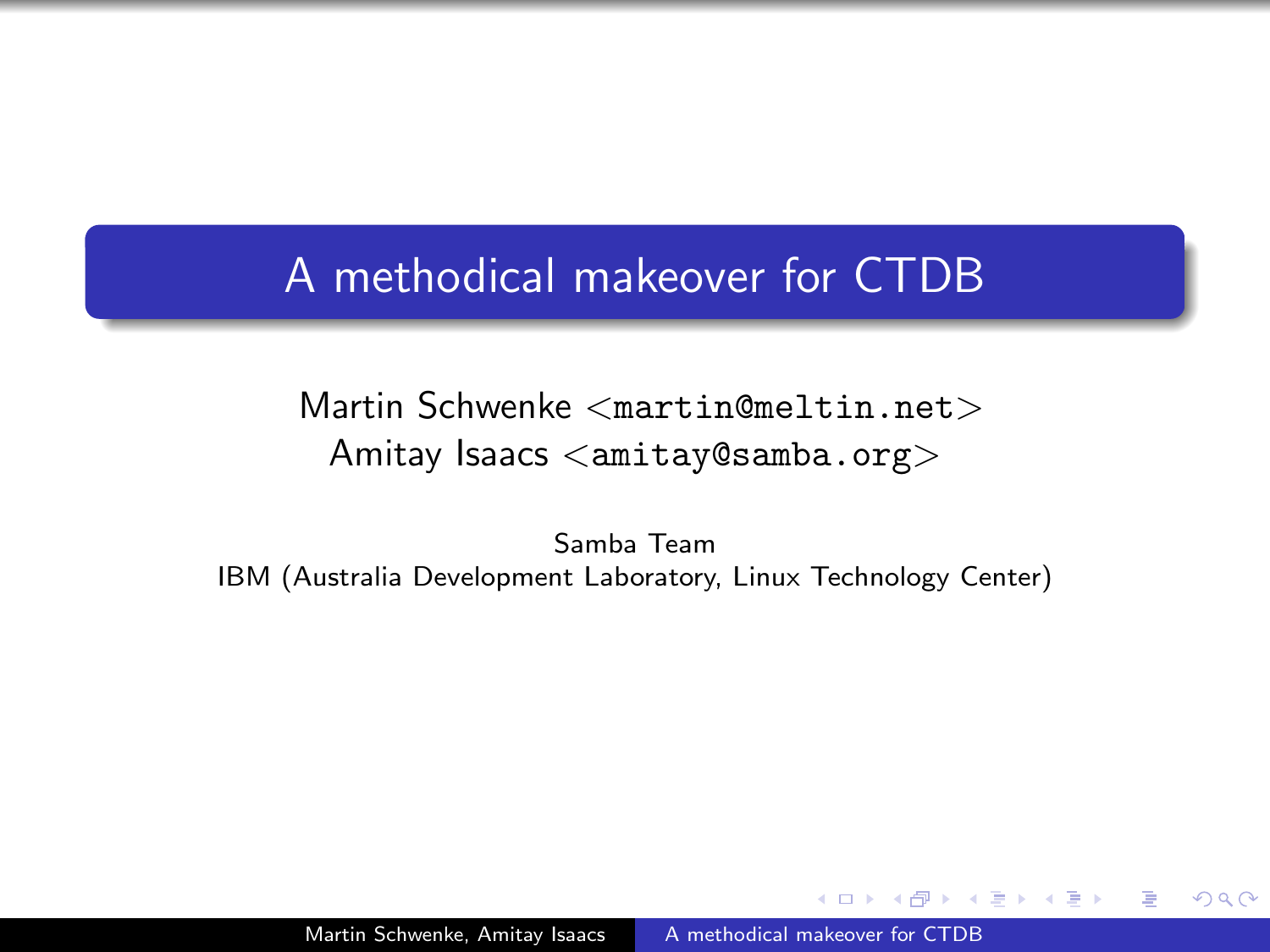#### What does CTDB do?



 $\Box$ 

э  $\sim$ - 4 三 ト  $QQ$ 

э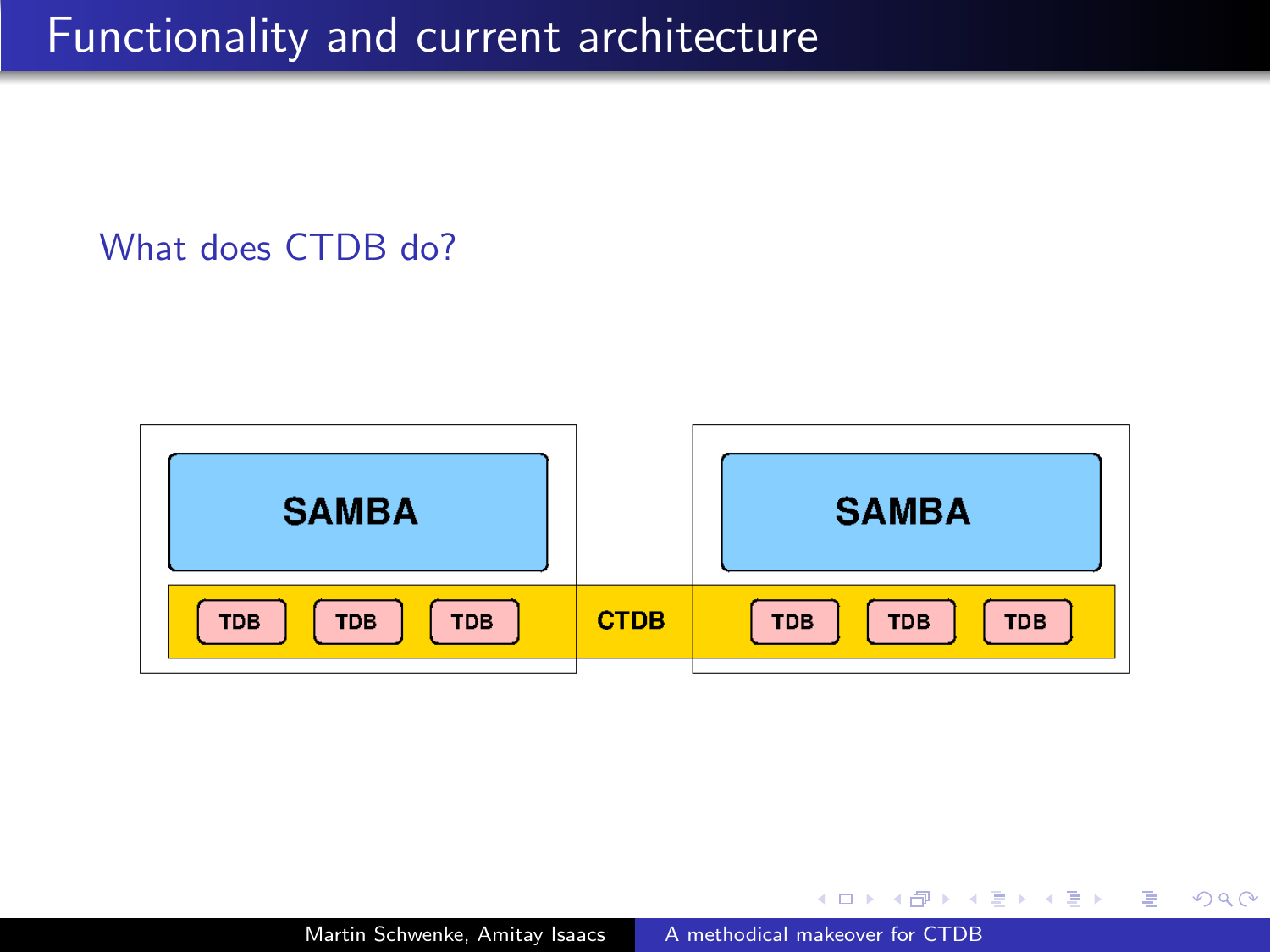### Functionality

Martin Schwenke, Amitay Isaacs [A methodical makeover for CTDB](#page-0-0)

つくへ

∍ Пb.

∍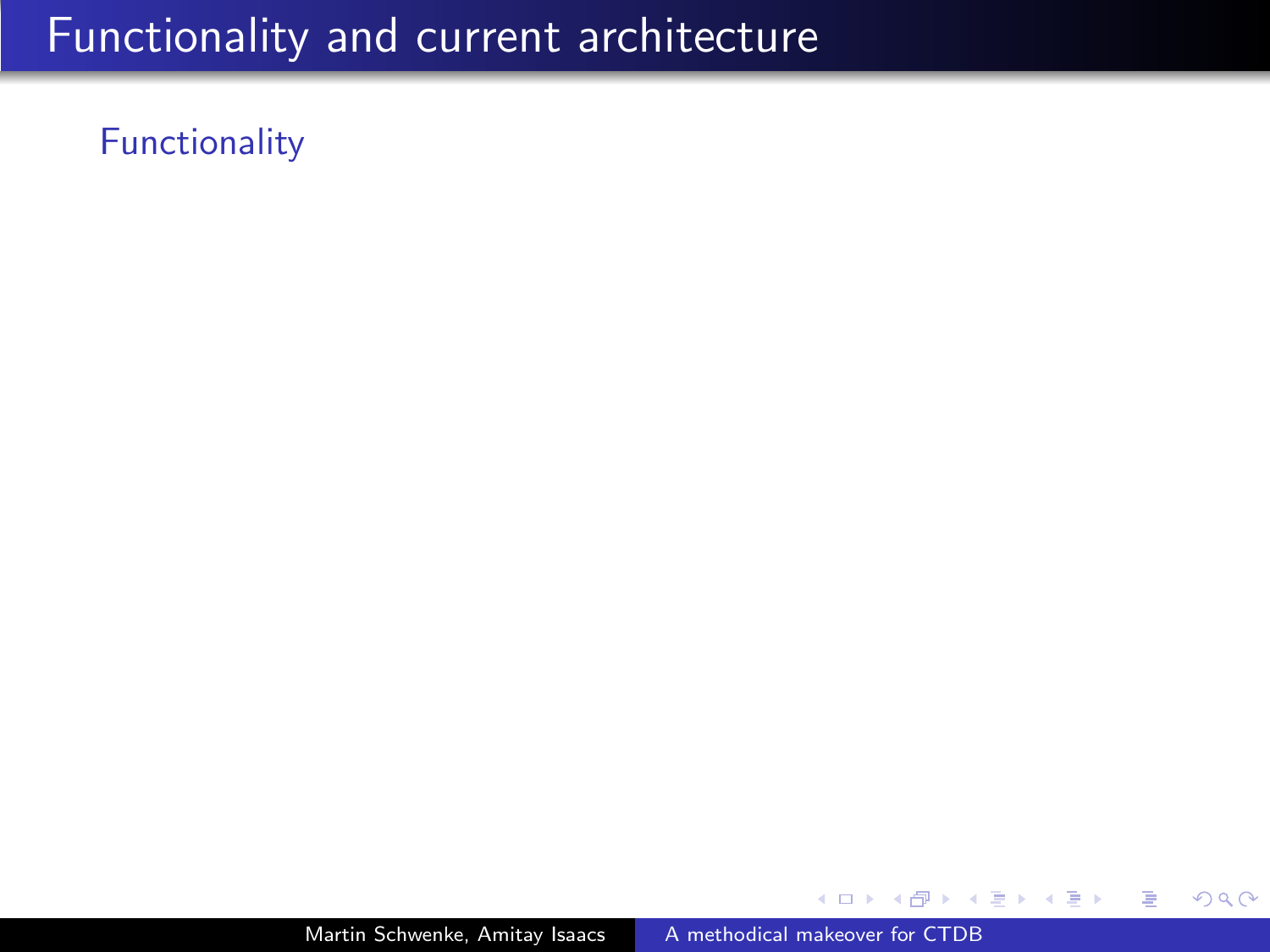### Functionality

• Cluster membership and leadership

つくへ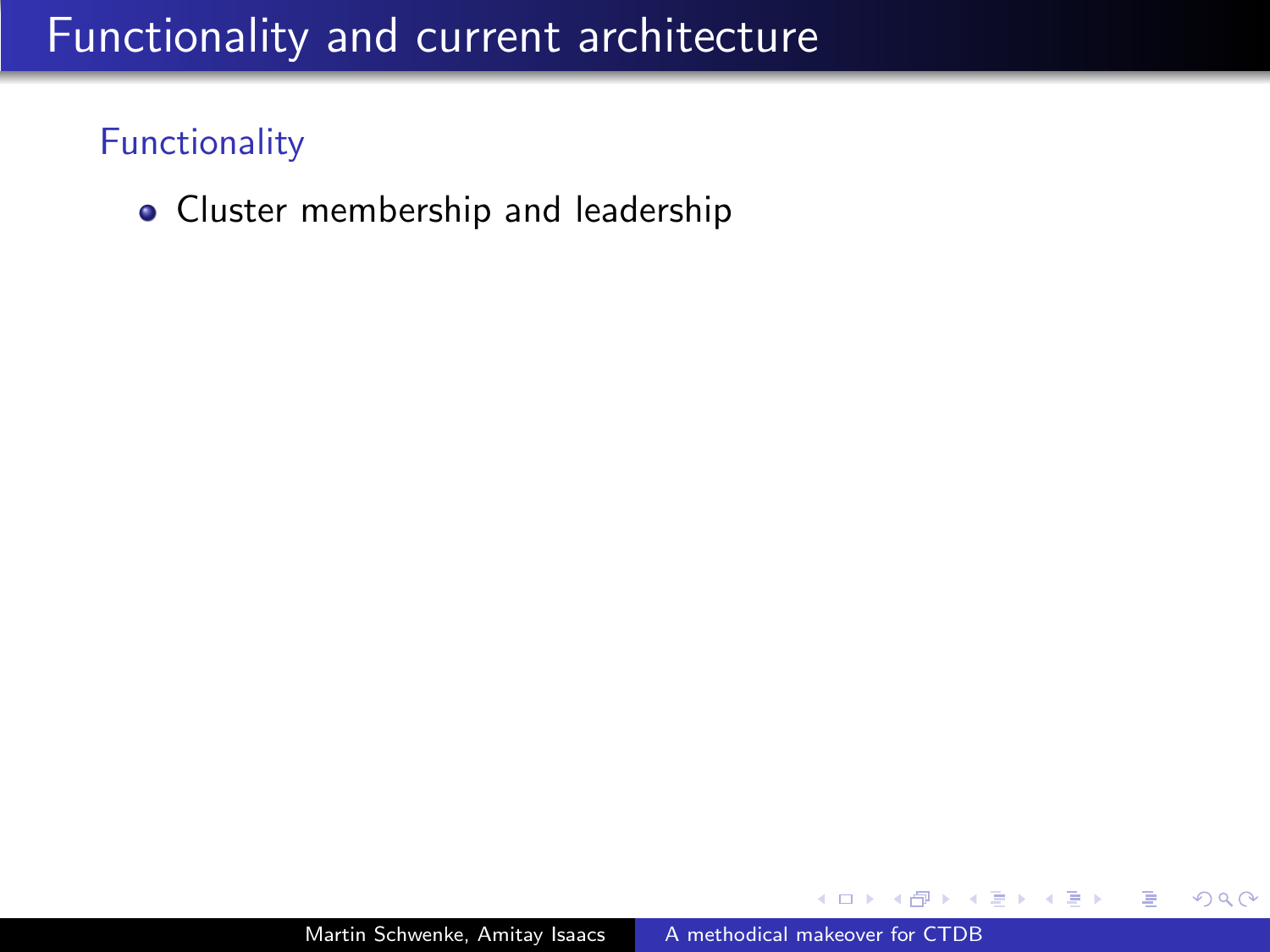## **Functionality**

- Cluster membership and leadership
- Cluster database and database recovery

 $\Omega$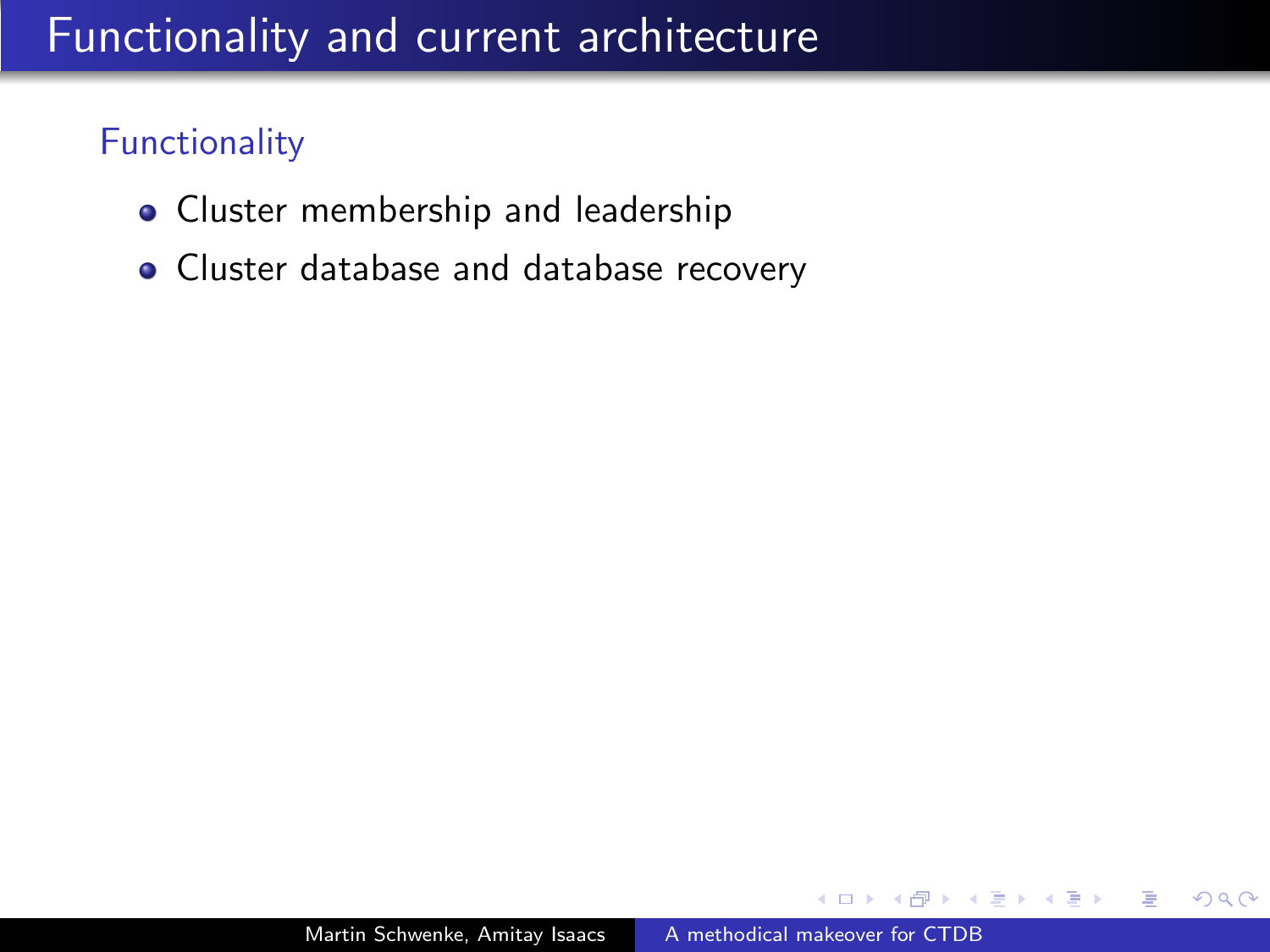### **Functionality**

- Cluster membership and leadership
- Cluster database and database recovery
- Cluster-wide messaging transport for Samba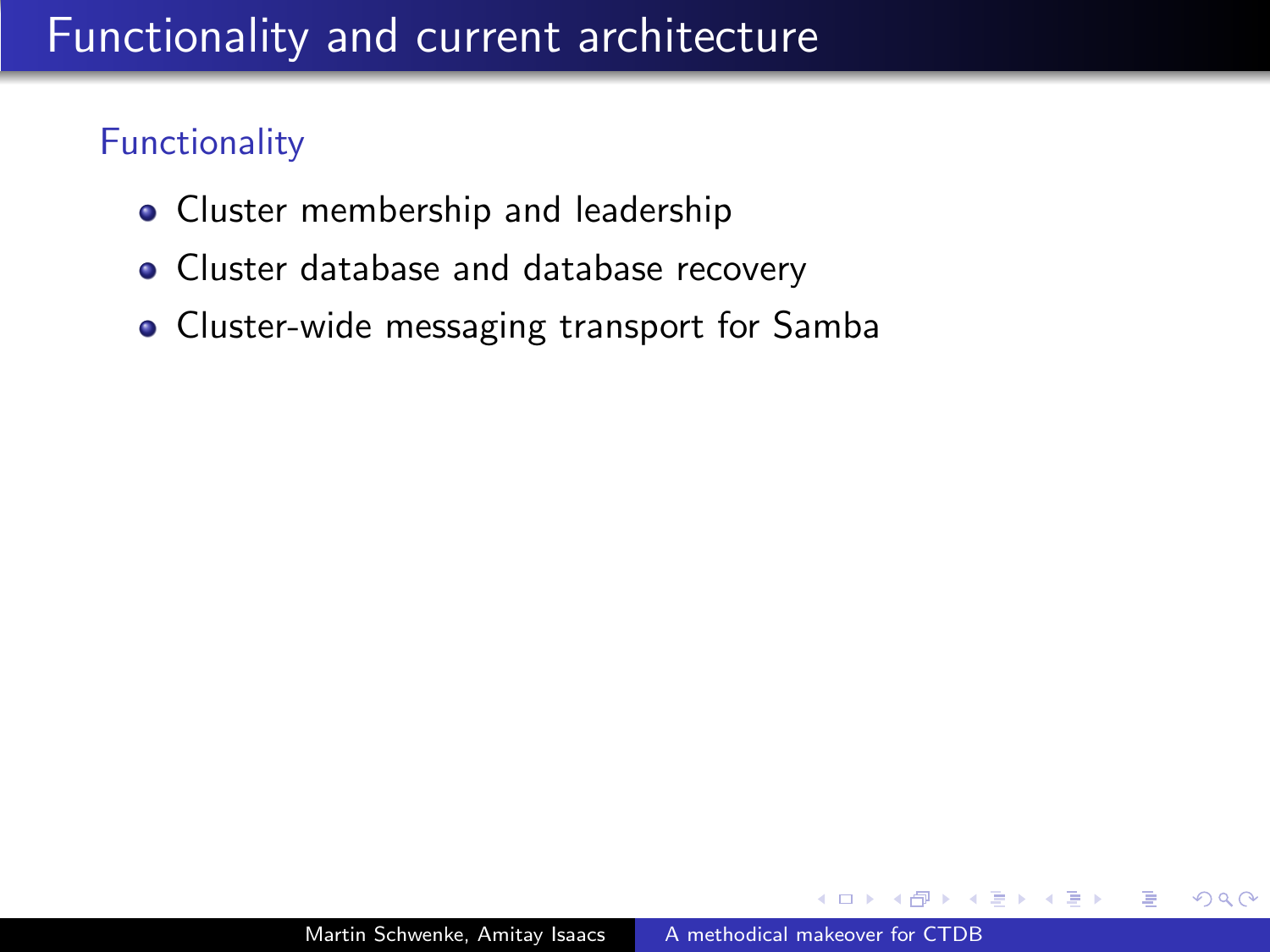### **Functionality**

- Cluster membership and leadership
- Cluster database and database recovery
- Cluster-wide messaging transport for Samba
- **•** Service management and monitoring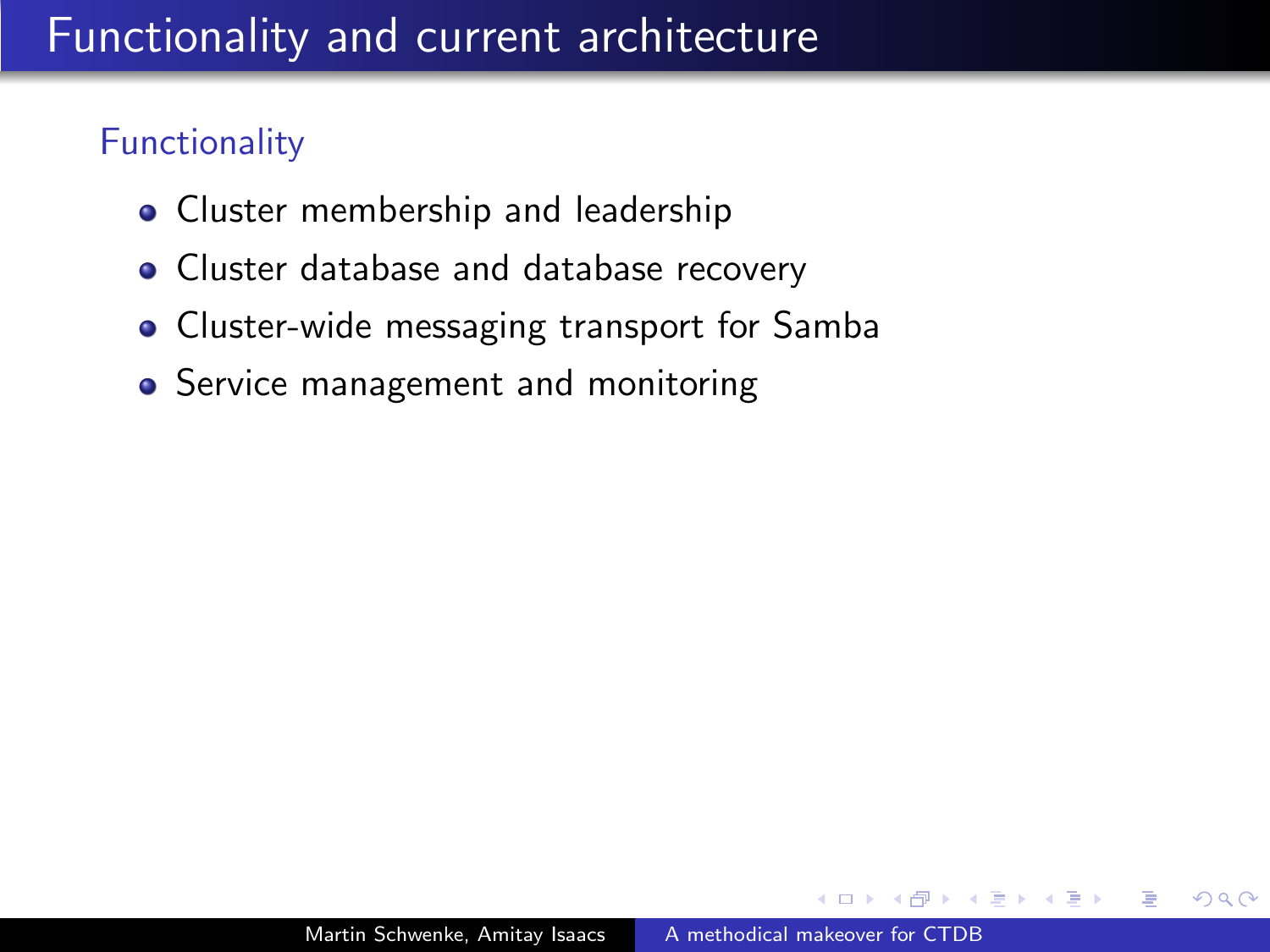### **Functionality**

- Cluster membership and leadership
- Cluster database and database recovery
- Cluster-wide messaging transport for Samba
- **•** Service management and monitoring
- IP address management, failover and consistency checking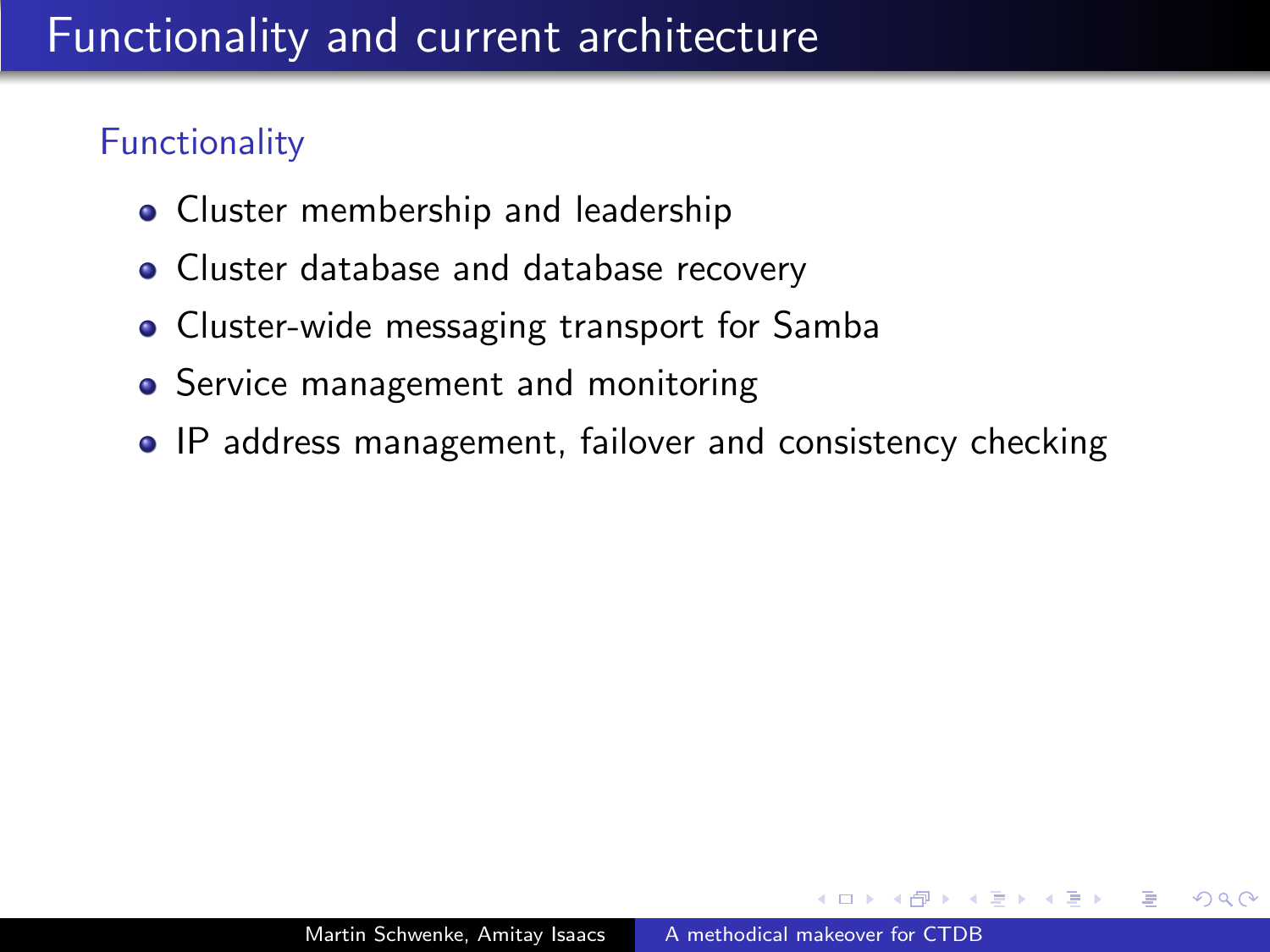## **Functionality**

- Cluster membership and leadership
- Cluster database and database recovery
- Cluster-wide messaging transport for Samba
- **•** Service management and monitoring
- IP address management, failover and consistency checking
- Logging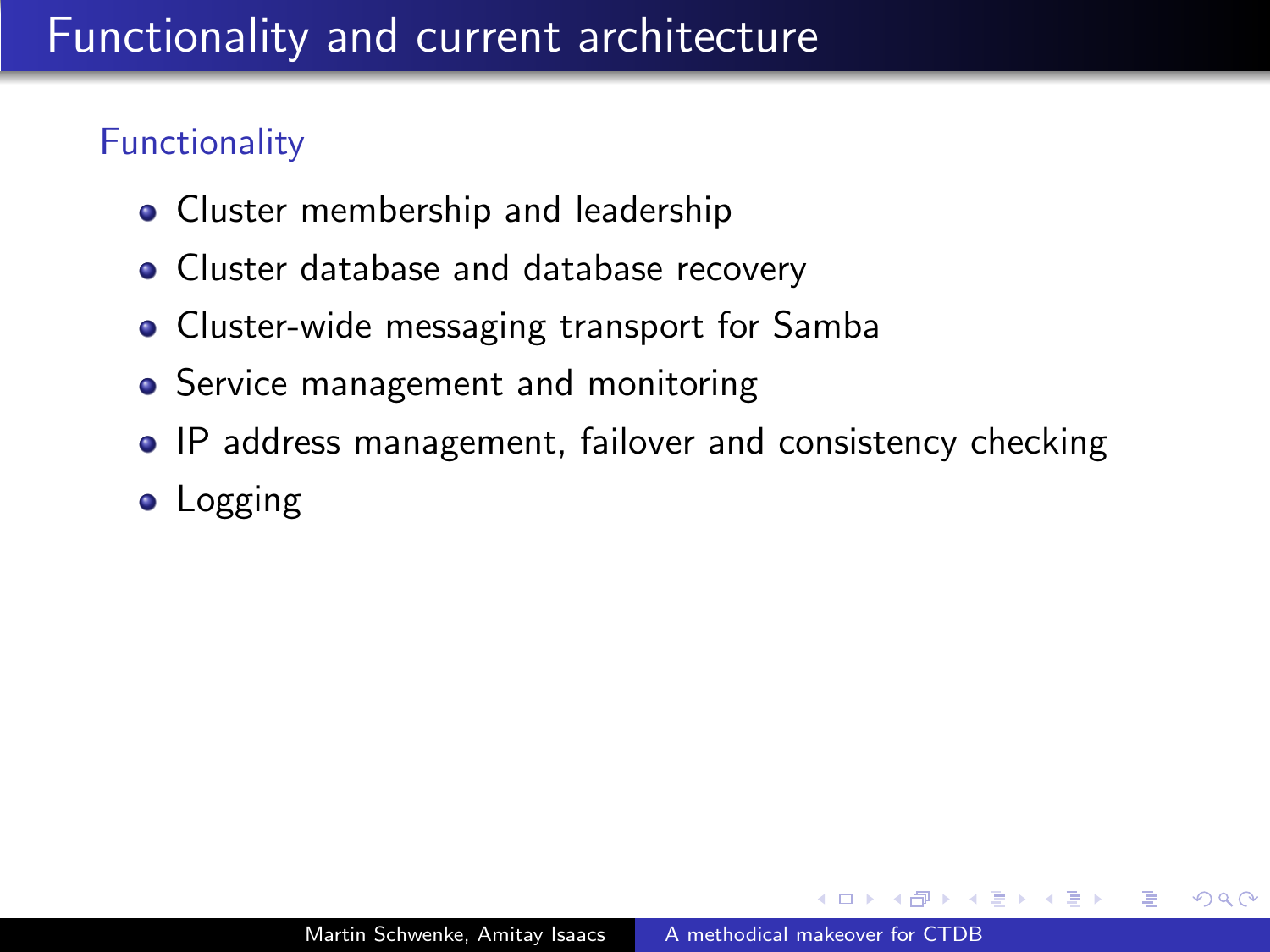Current architecture

つくへ

∍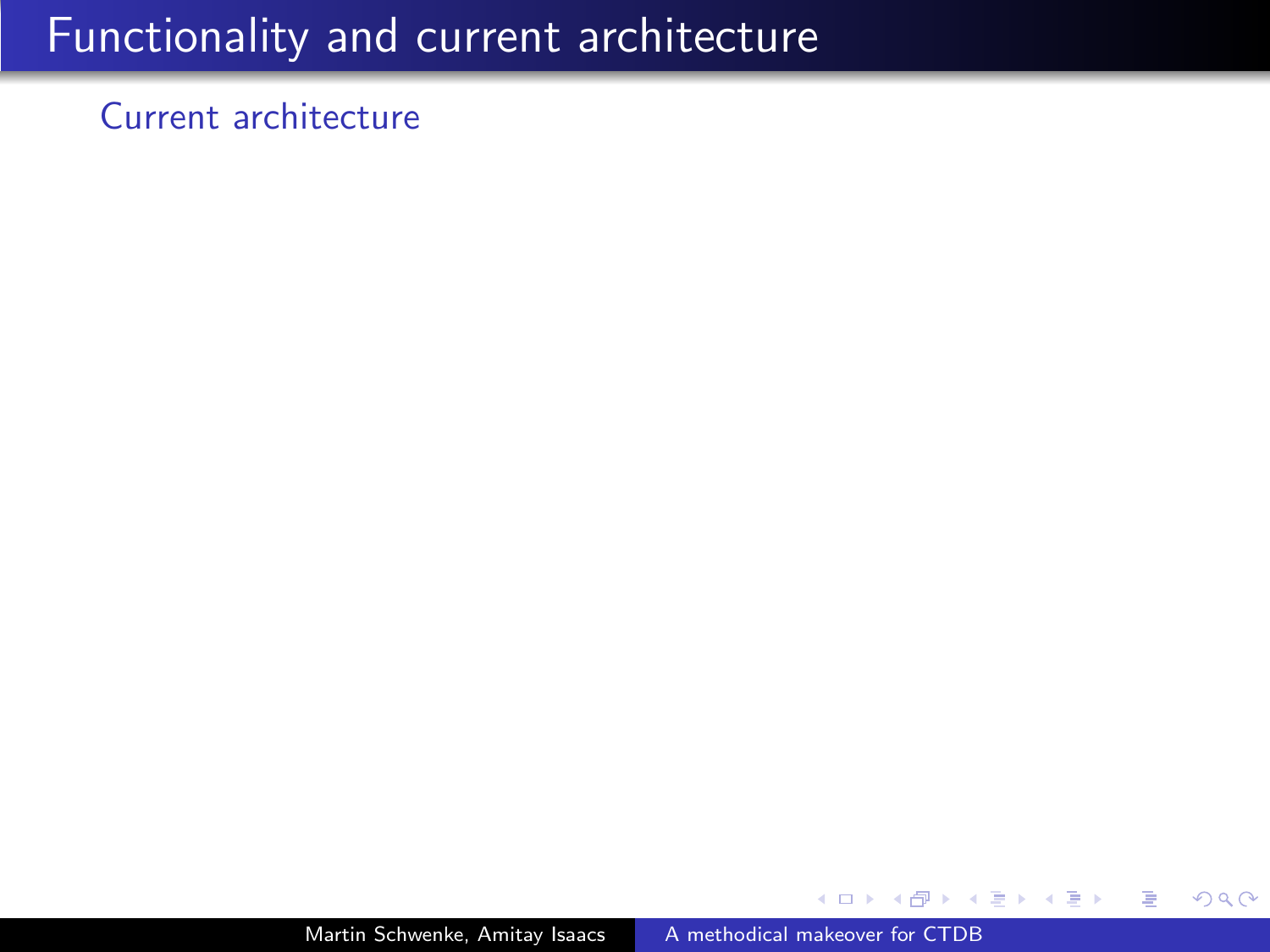### Current architecture

CTDB daemons

Processes that exist for the lifetime of CTDB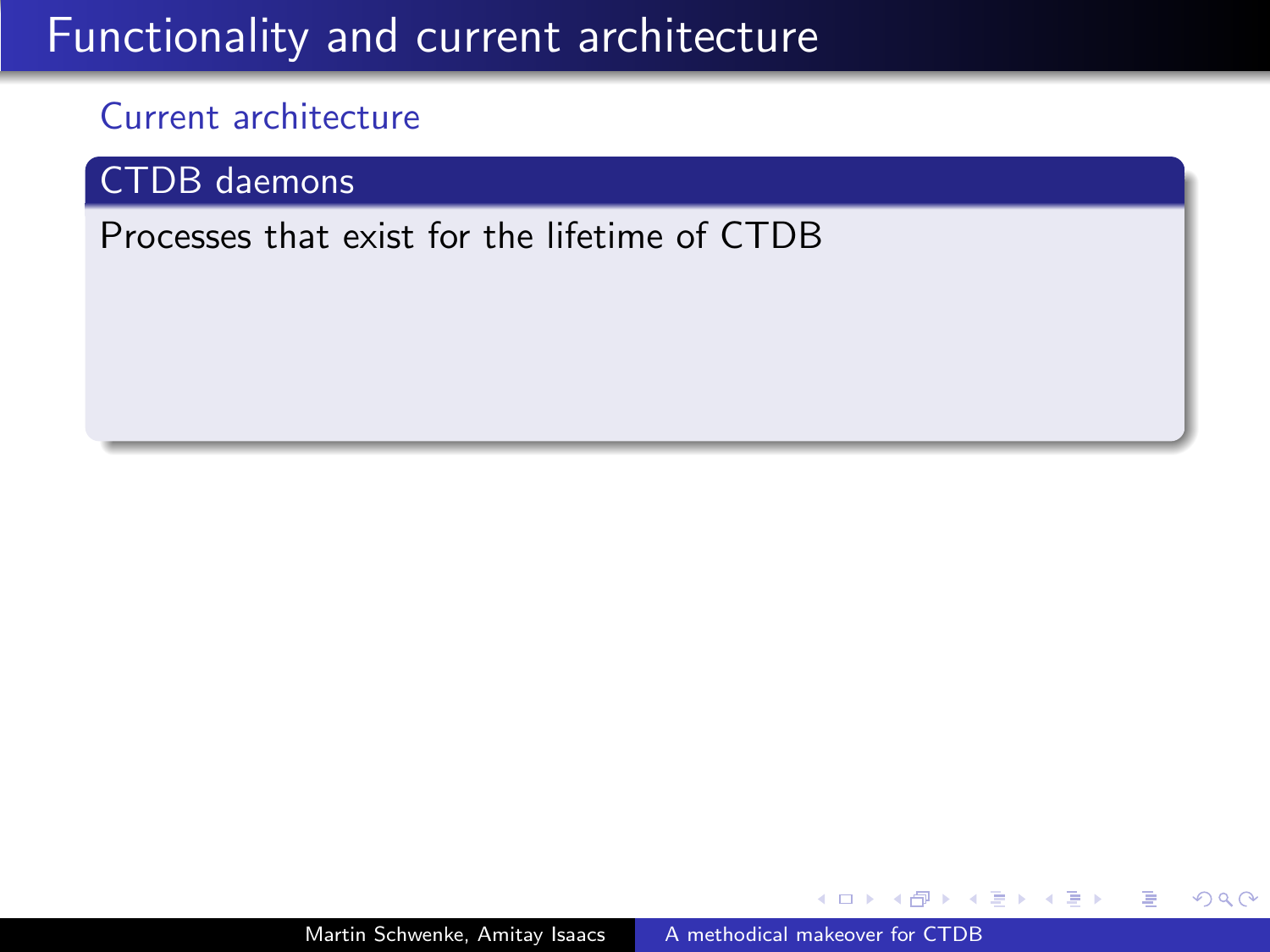### Current architecture

#### CTDB daemons

Processes that exist for the lifetime of CTDB

- Main daemon
- Recovery daemon
- **•** Logging daemon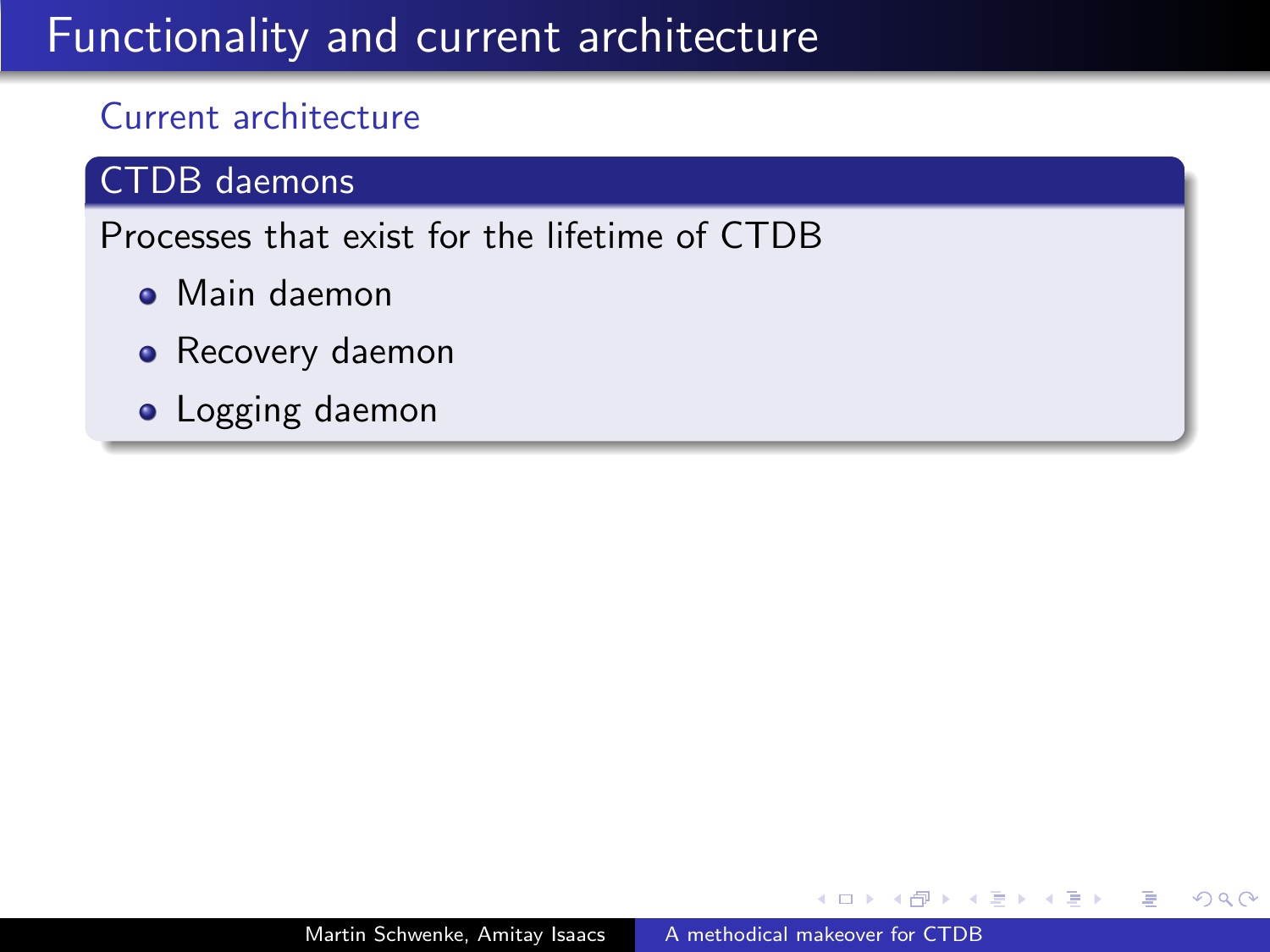### Current architecture

#### CTDB daemons

Processes that exist for the lifetime of CTDB

- Main daemon
- Recovery daemon
- Logging daemon

### CTDB processes

Ephemeral processes to avoid blocking the main daemon

 $\leftarrow$ 

 $\mathbb{B} \rightarrow \mathbb{R} \oplus \mathbb{R}$ 

Þ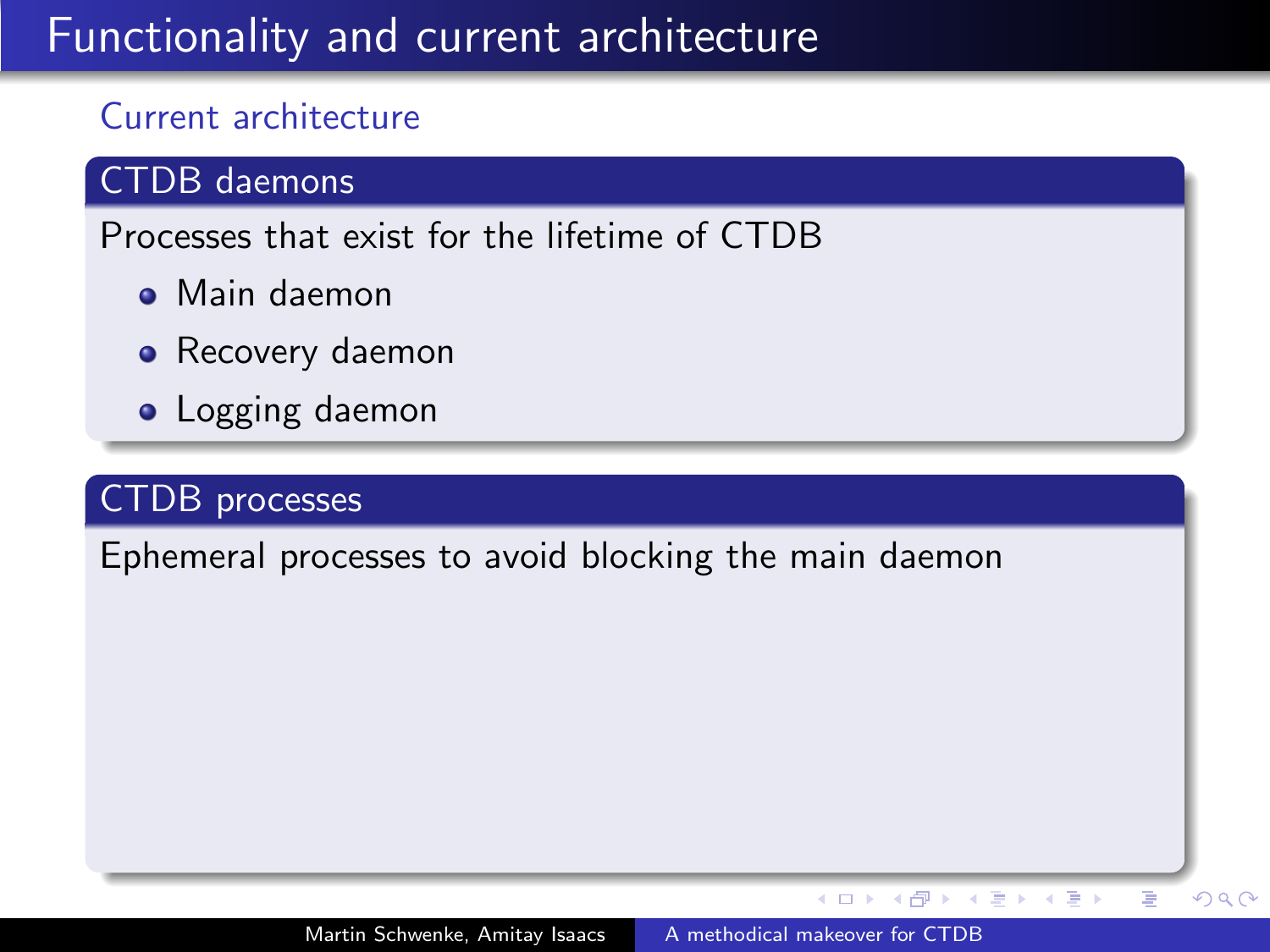### Current architecture

#### CTDB daemons

Processes that exist for the lifetime of CTDB

- Main daemon
- Recovery daemon
- Logging daemon

### CTDB processes

Ephemeral processes to avoid blocking the main daemon

- **•** Lock helper
- **•** Event helper
- Vacuuming
- **•** Persistent transaction
- Read-only record revocation
- State change notification
- Recovery lock sanity check
- Reloading public IP address configuration

イロト イ伊 トイヨ トイヨト

Þ

 $QQ$ 

**o** Database traverse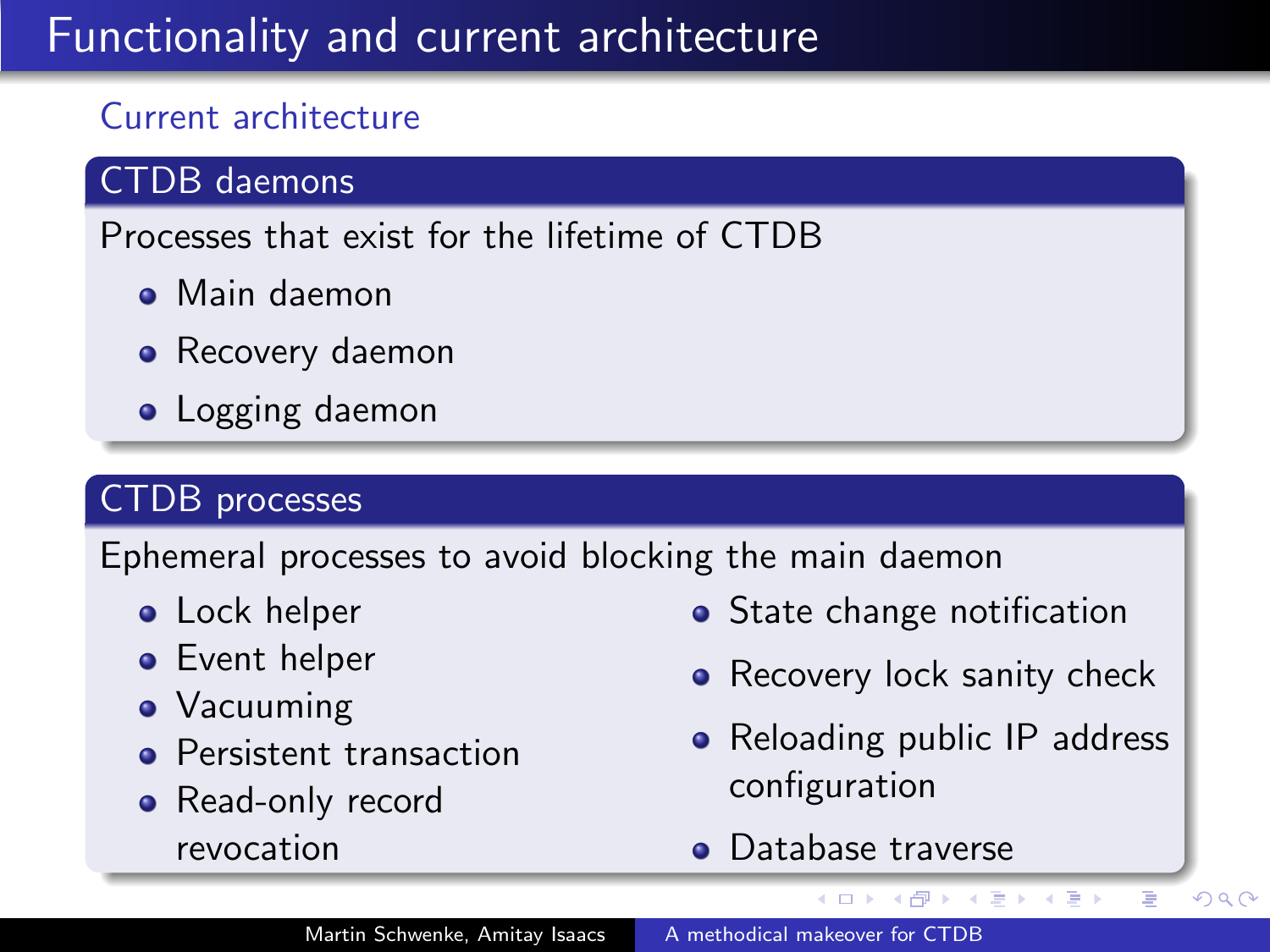Mapping function to daemon

つくへ

∍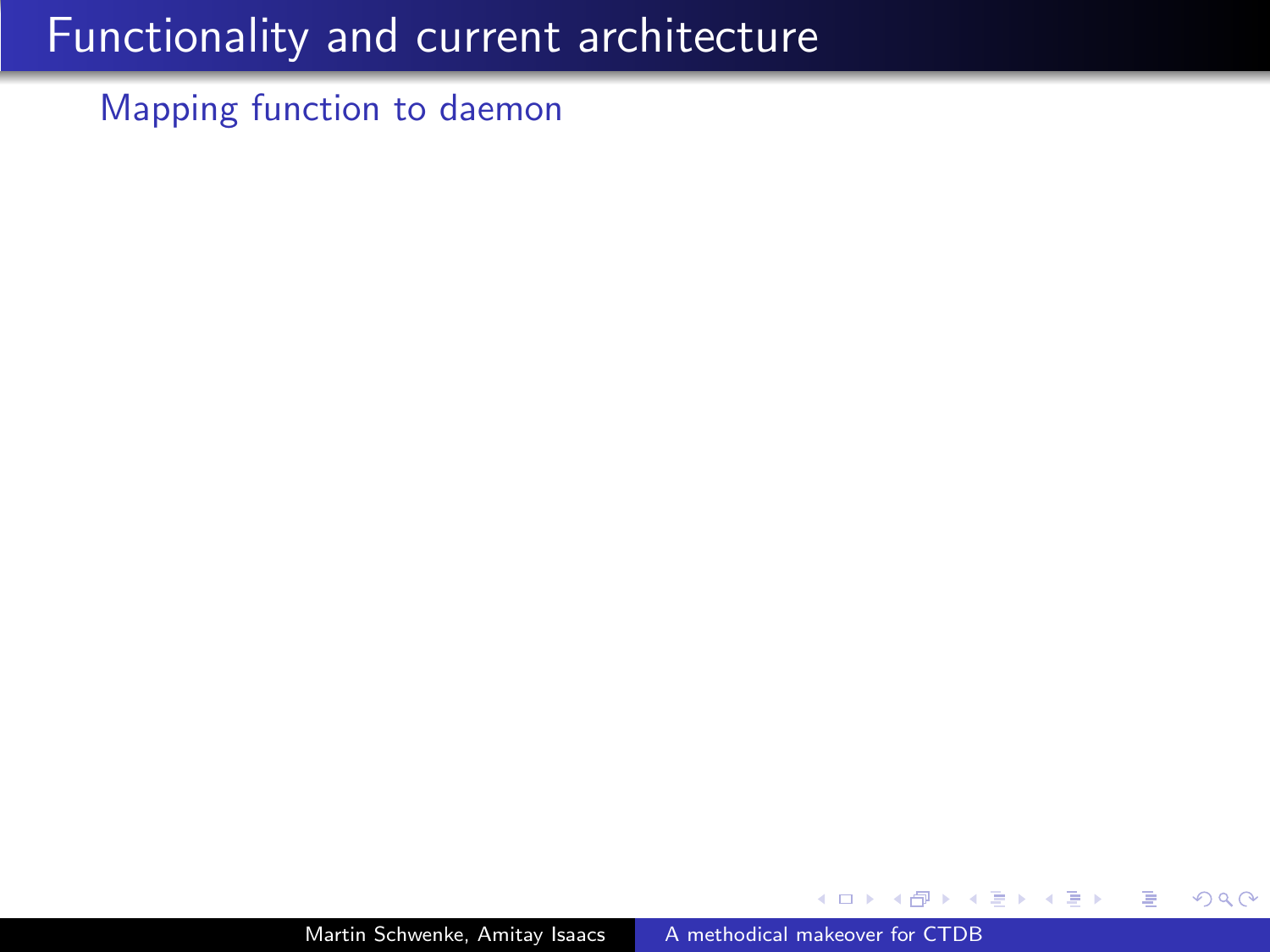#### Mapping function to daemon

#### Main daemon

### Recovery daemon

## Logging daemon

Martin Schwenke, Amitay Isaacs [A methodical makeover for CTDB](#page-0-0)

 $\leftarrow$   $\leftarrow$   $\leftarrow$   $\leftarrow$ 

4 0 8

医电子 医重子

Ξ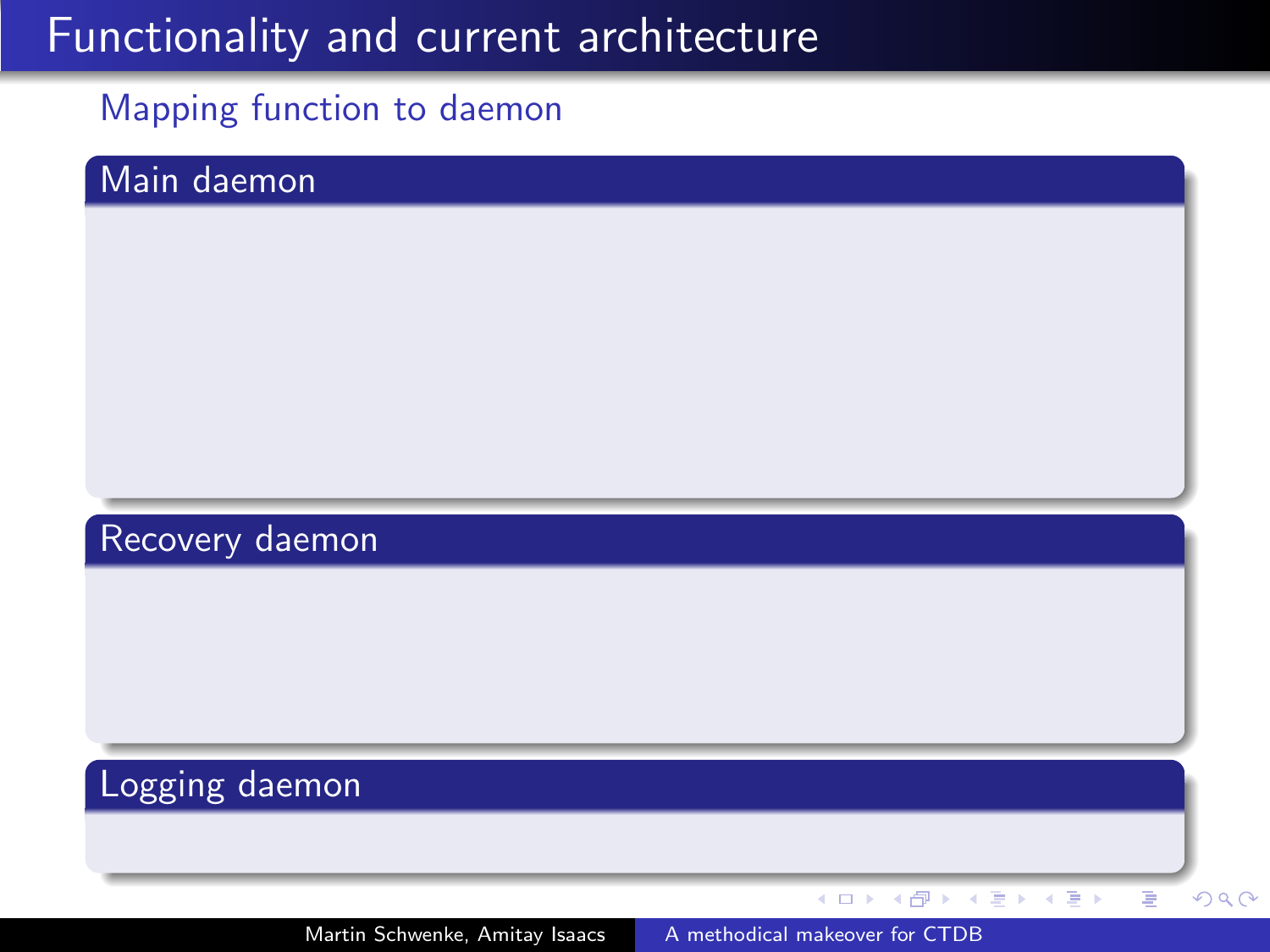Mapping function to daemon

#### Main daemon

Cluster membership

#### Recovery daemon

Cluster leadership

### Logging daemon

 $\mathbf{A} \equiv \mathbf{B} + \mathbf{A} \equiv \mathbf{B}$ 

 $\leftarrow$  $\mathbf{p}$ ∢母 × Ξ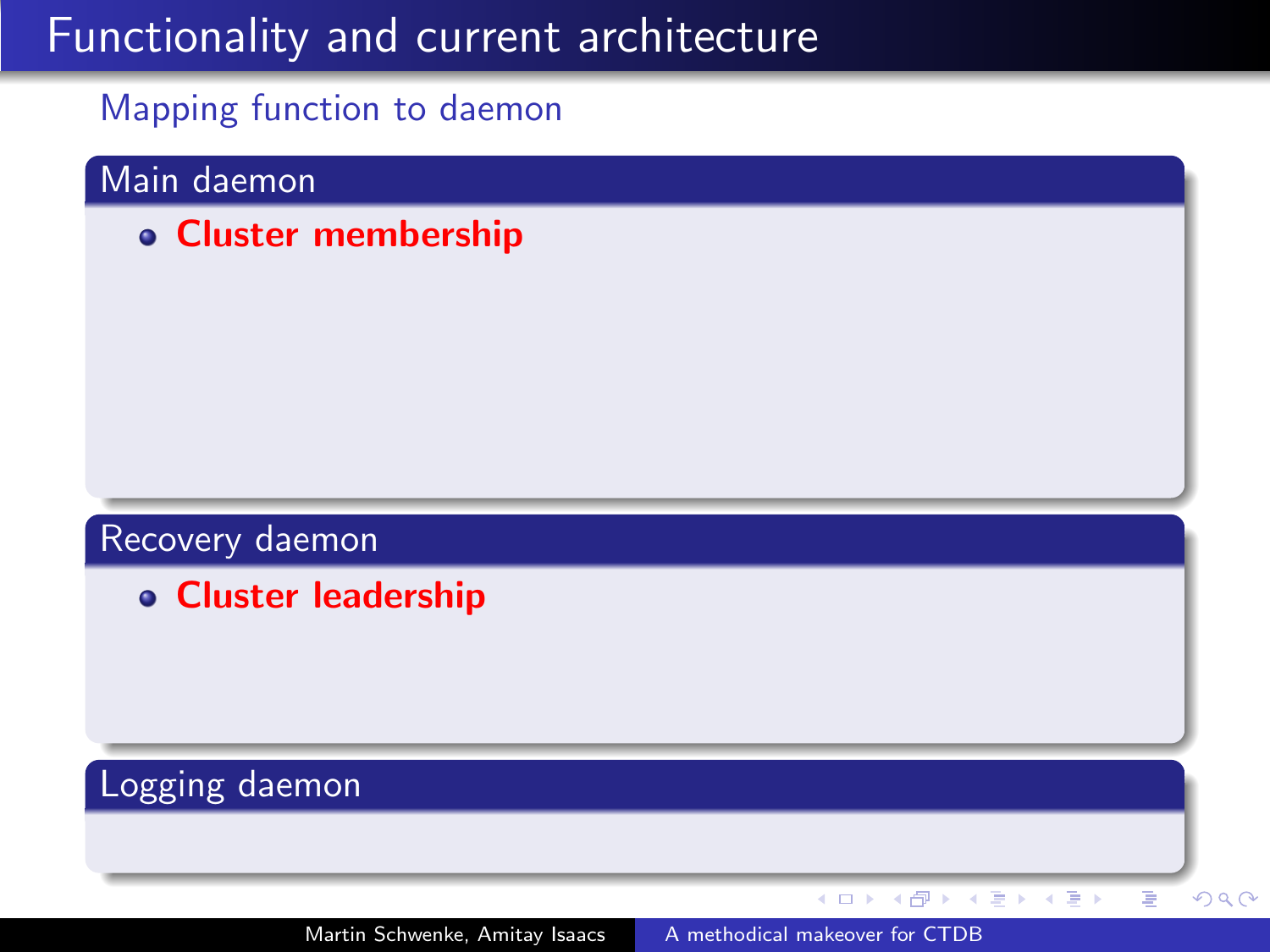#### Mapping function to daemon

#### Main daemon

- Cluster membership
- Cluster database access

#### Recovery daemon

- Cluster leadership
- Cluster database recovery

### Logging daemon

 $\leftarrow$ 

重き メラチ

Þ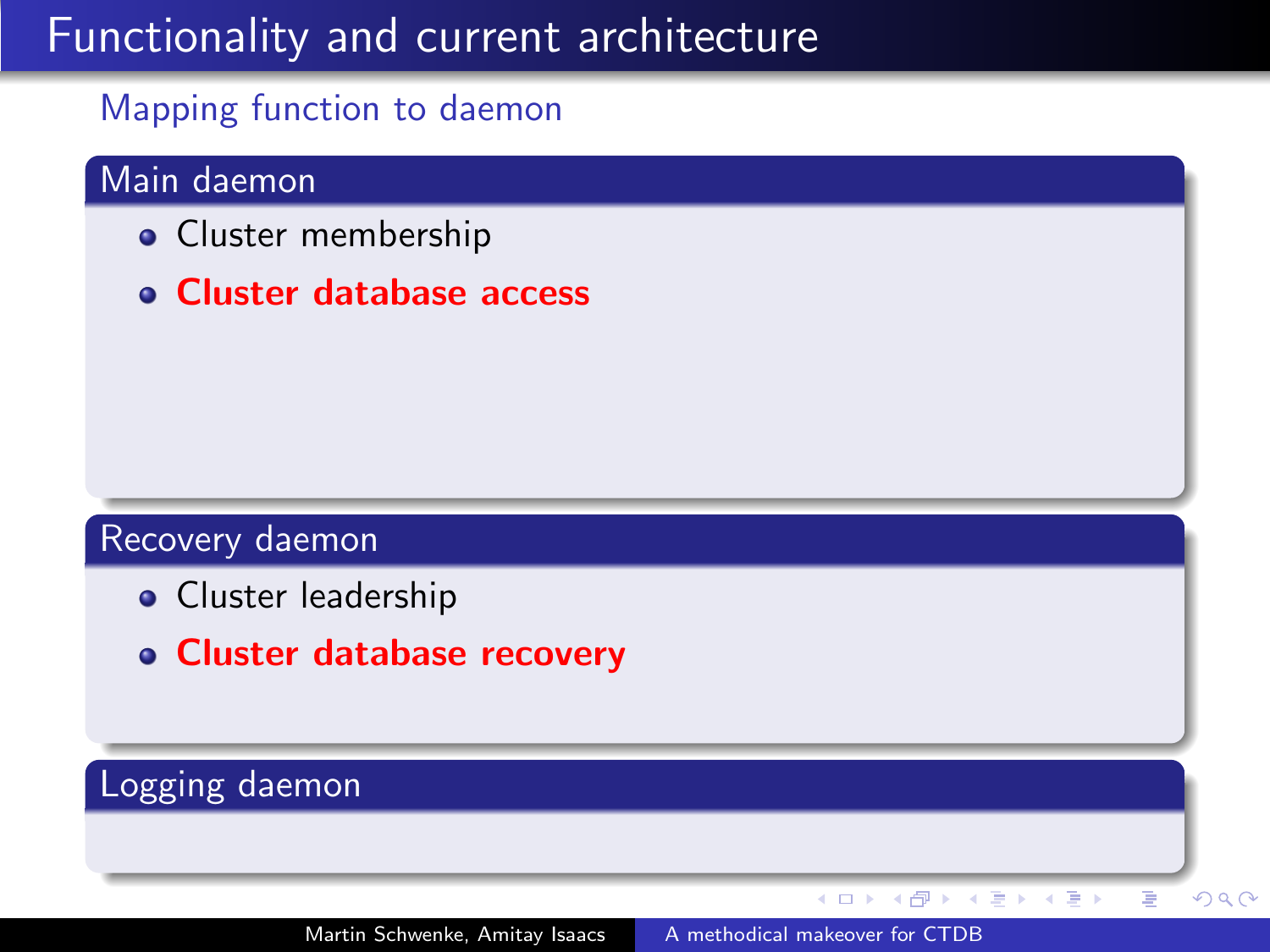#### Mapping function to daemon

### Main daemon

- **•** Cluster membership
- **Cluster database access**
- Cluster wide messaging transport

#### Recovery daemon

- Cluster leadership
- Cluster database recovery

### Logging daemon

 $\leftarrow$ 

 $\Rightarrow$ Þ

÷.  $\mathbf{F}=\mathbf{A}$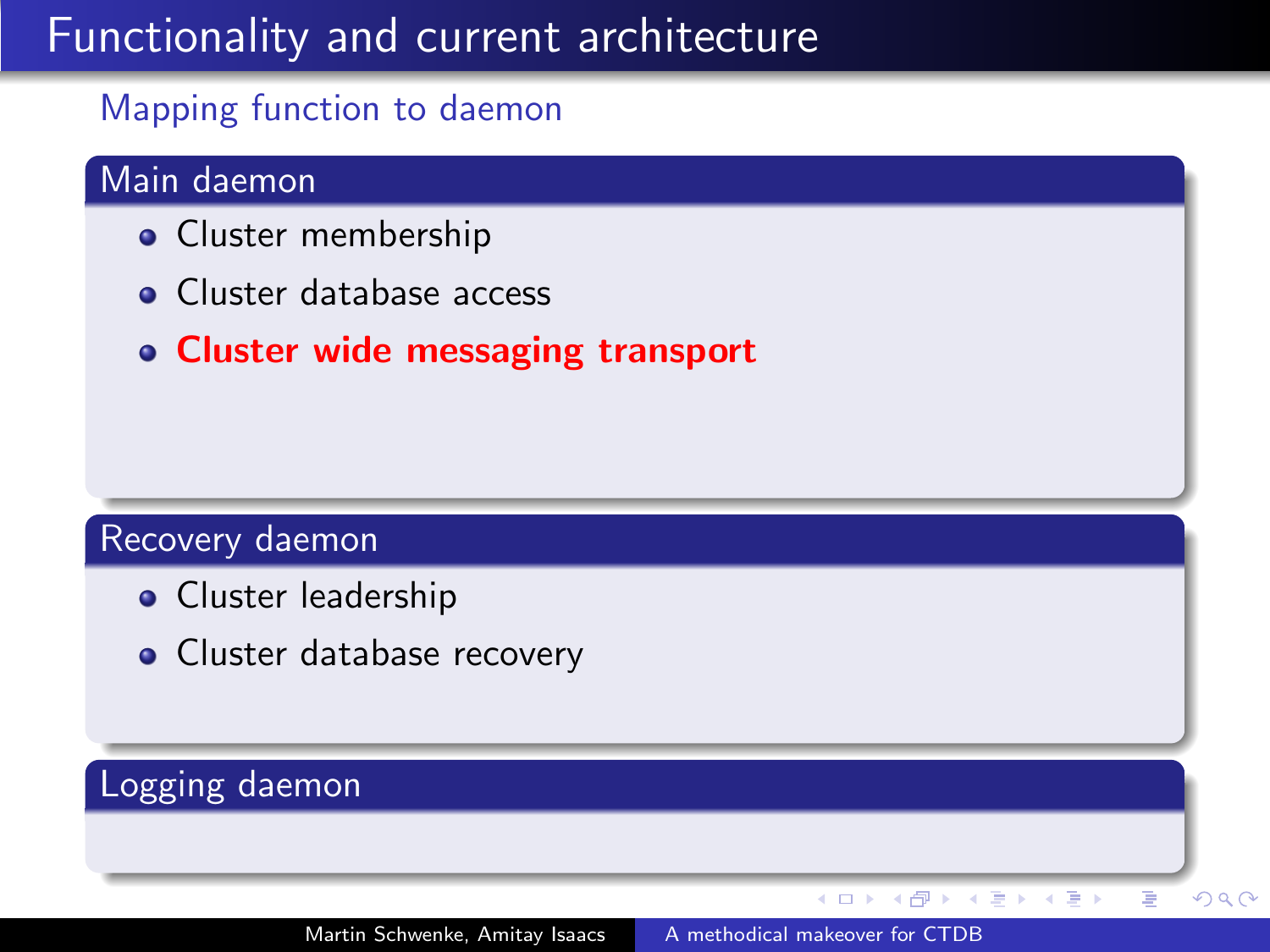### Mapping function to daemon

### Main daemon

- Cluster membership
- **Cluster database access**
- Cluster wide messaging transport
- Public IP address management

#### Recovery daemon

- **•** Cluster leadership
- Cluster database recovery
- Public IP address failover and consistency checking

### Logging daemon

Þ

 $\mathbf{F}=\mathbf{A}$ ヨト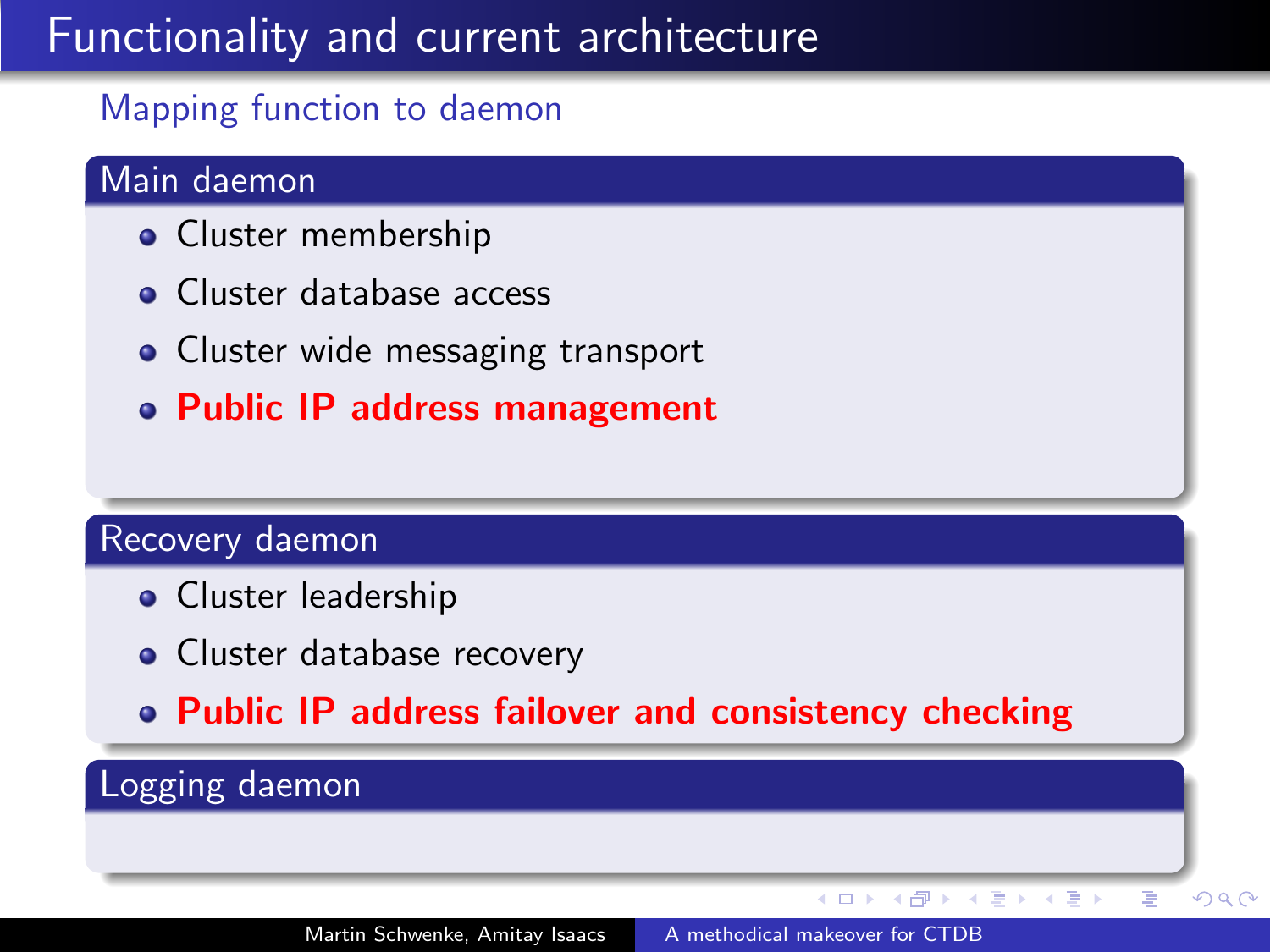### Mapping function to daemon

### Main daemon

- Cluster membership
- **Cluster database access**
- Cluster wide messaging transport
- Public IP address management
- Service management

#### Recovery daemon

- **•** Cluster leadership
- Cluster database recovery
- Public IP address failover and consistency checking

### Logging daemon

 $QQ$ 

 $\mathbf{F}=\mathbf{A}$ ヨト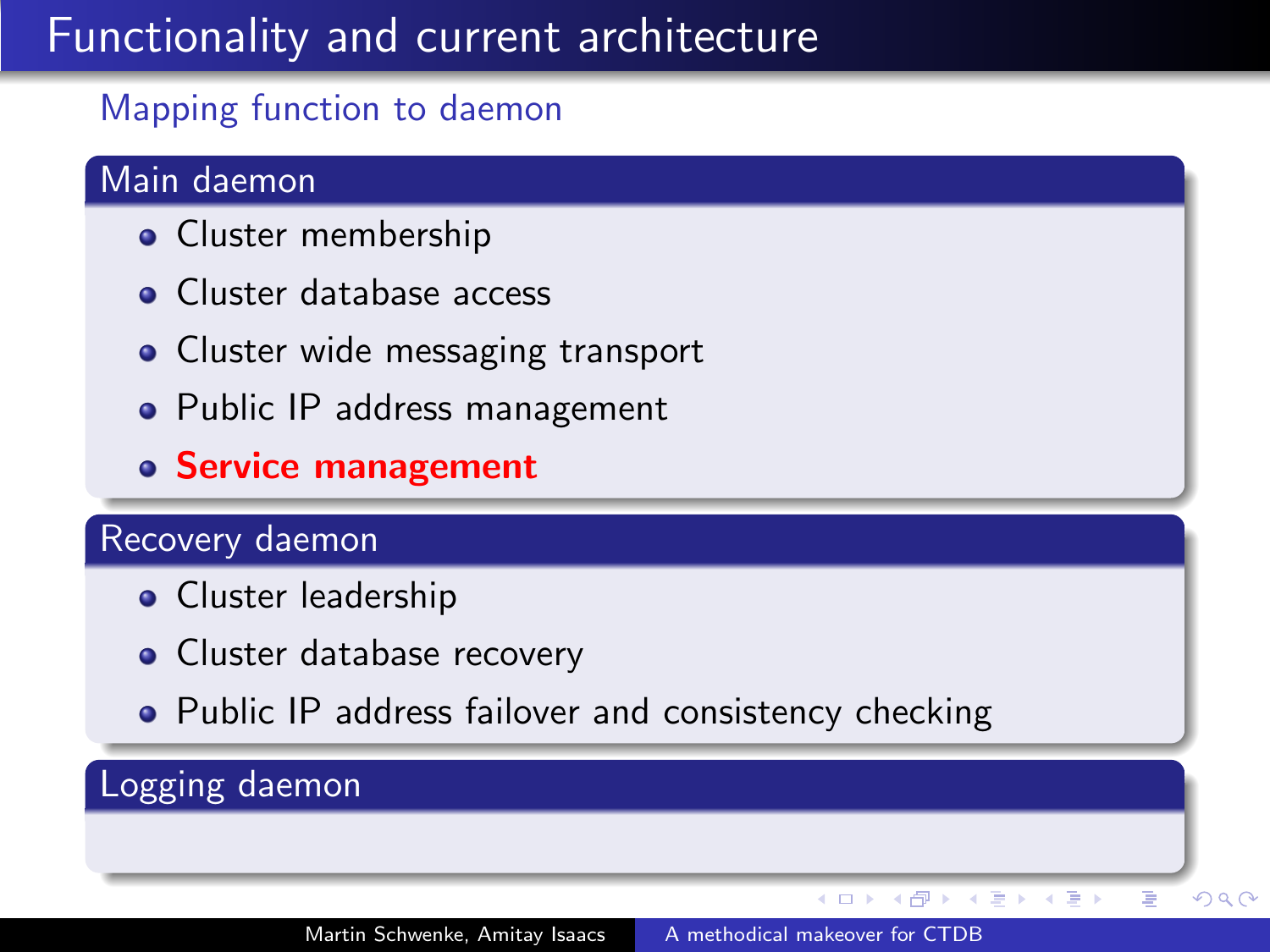### Mapping function to daemon

### Main daemon

- Cluster membership
- **Cluster database access**
- Cluster wide messaging transport
- Public IP address management
- Service management

#### Recovery daemon

- **•** Cluster leadership
- Cluster database recovery
- Public IP address failover and consistency checking

#### Logging daemon  $\bullet$  Logging :-)  $QQ$  $\mathbf{p}$ ÷.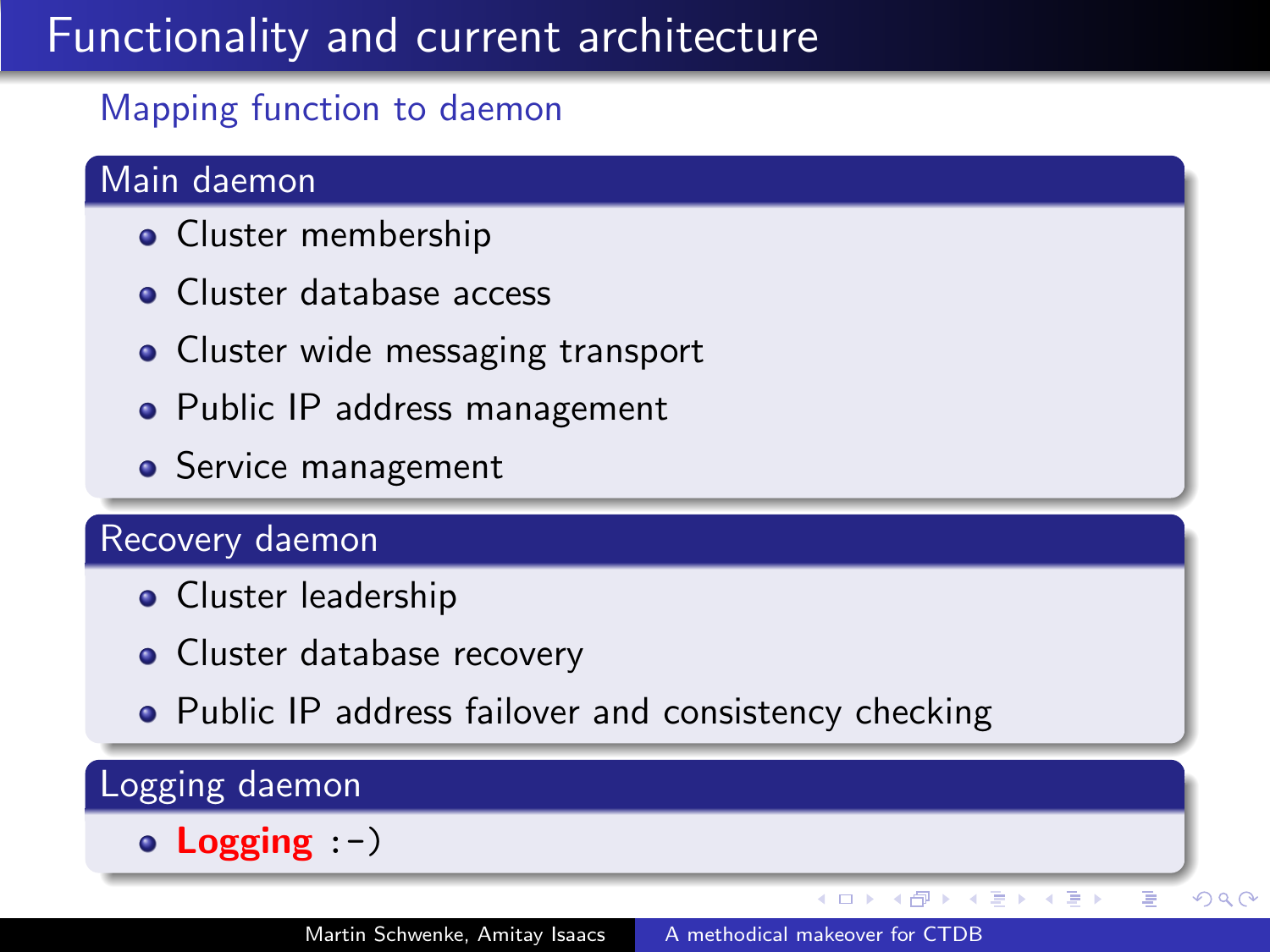Martin Schwenke, Amitay Isaacs [A methodical makeover for CTDB](#page-0-0)

 $\leftarrow$ 

- b ×. Æ

→ す唐\* す唐\*

目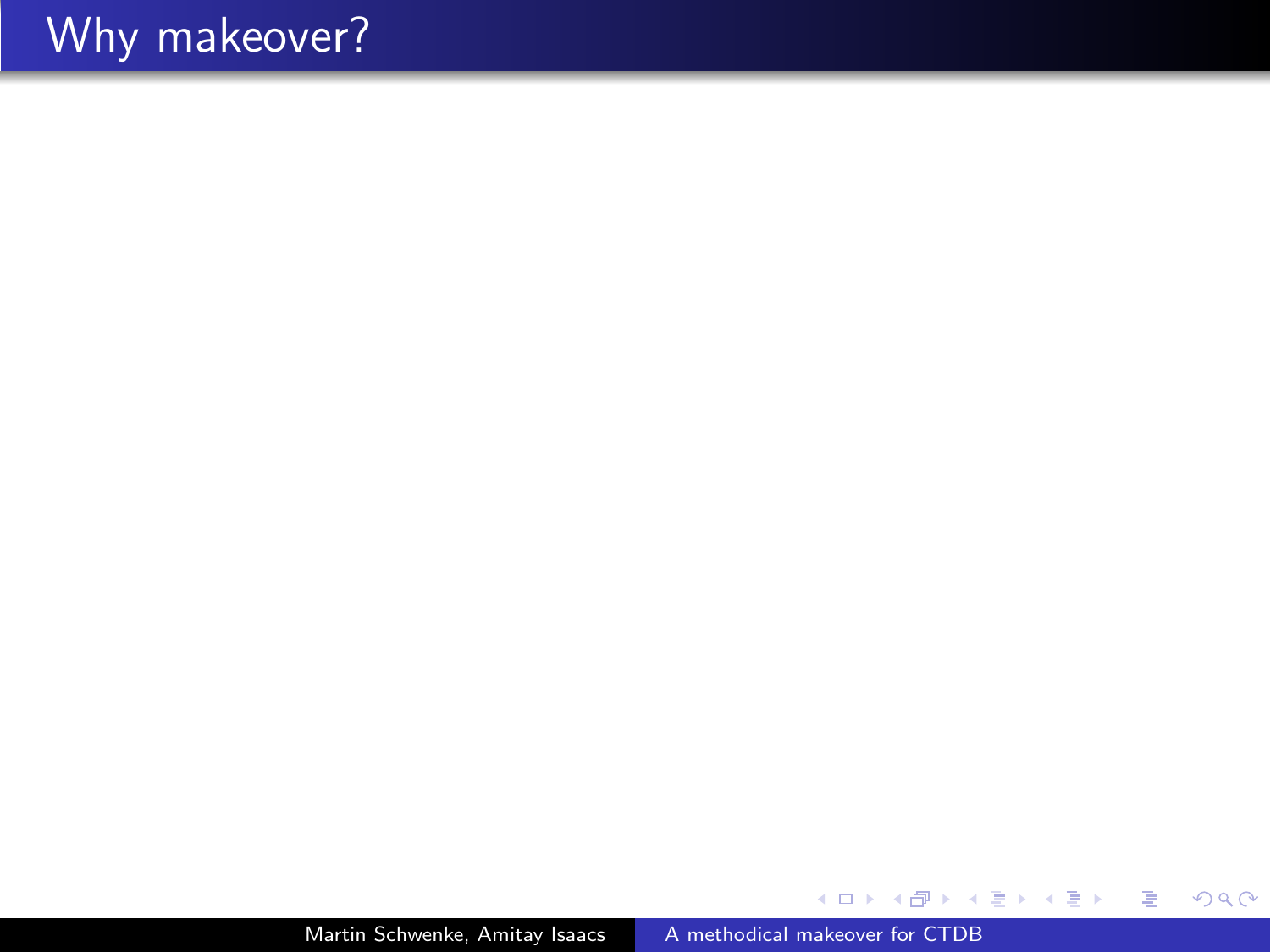- $\bullet$  It's time
	- Not a proof of concept anymore ...

 $\sim$   $\sim$ 

 $\rightarrow$   $\equiv$   $\rightarrow$ 

 $\sim$ 

э  $\,$ э

×.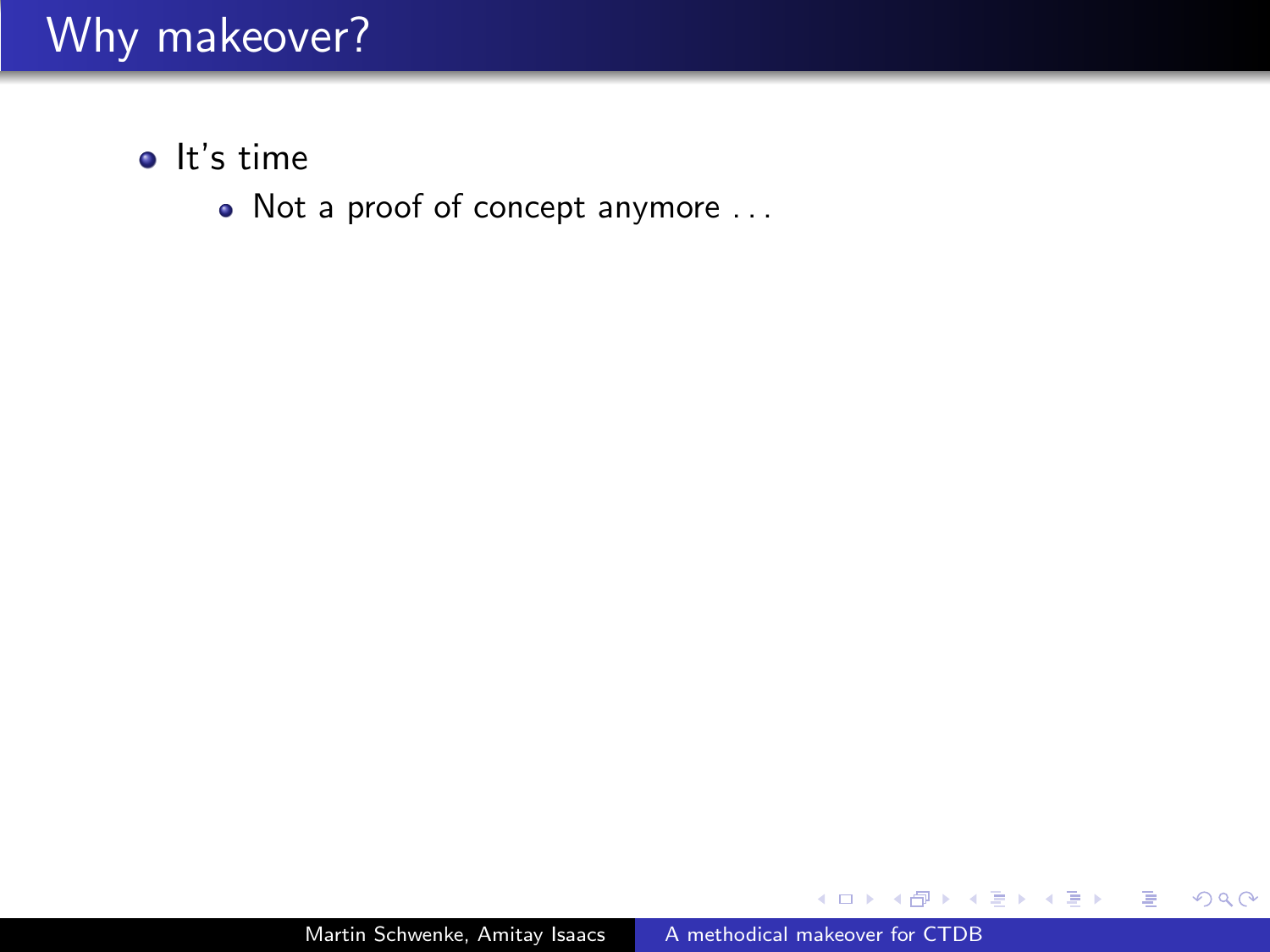- $\bullet$  It's time
	- Not a proof of concept anymore ...
- Limitations imposed by design and implementation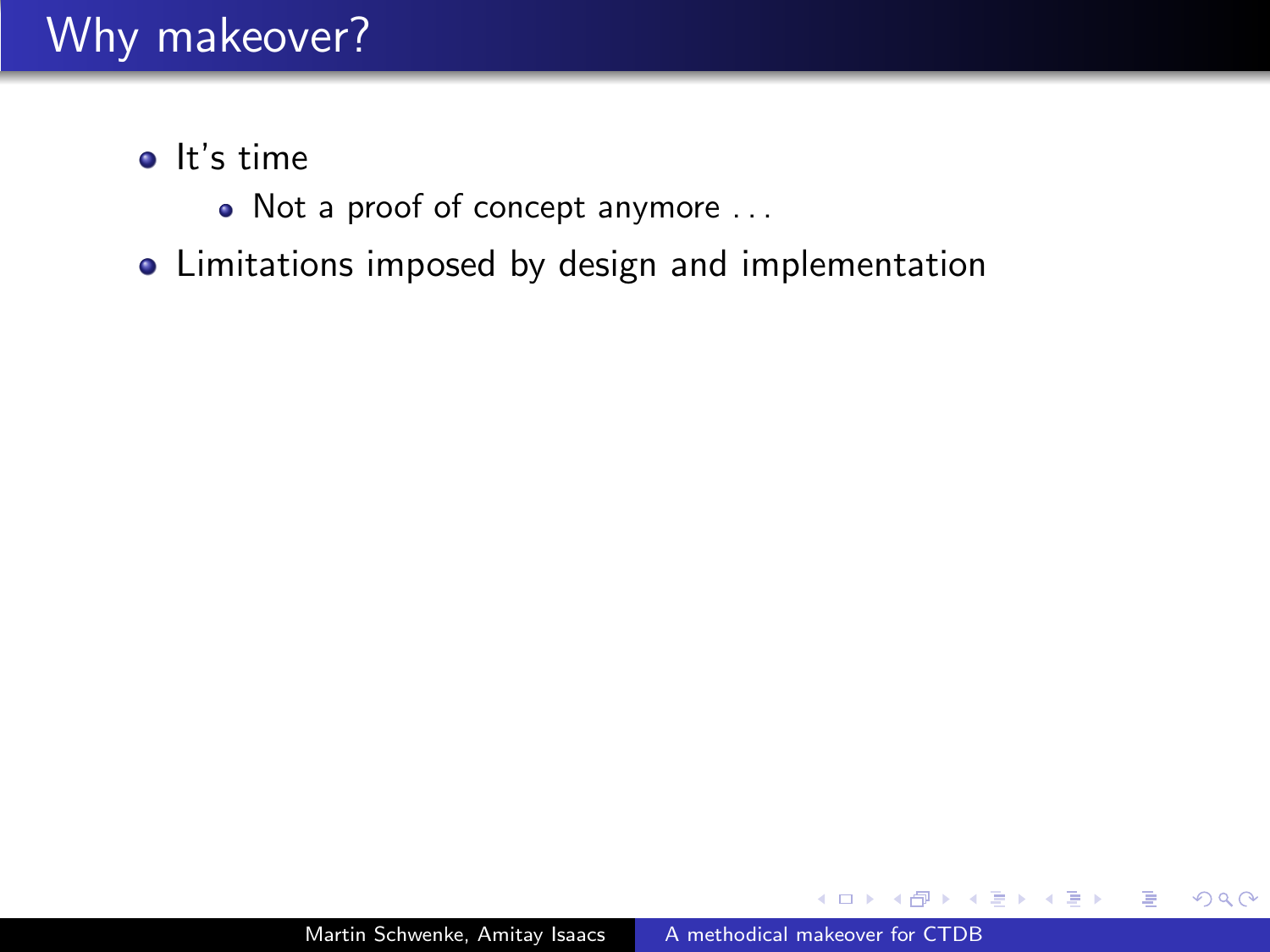- $\bullet$  It's time
	- Not a proof of concept anymore ...
- Limitations imposed by design and implementation
- **Organic Growth** 
	- Hacks and band-aids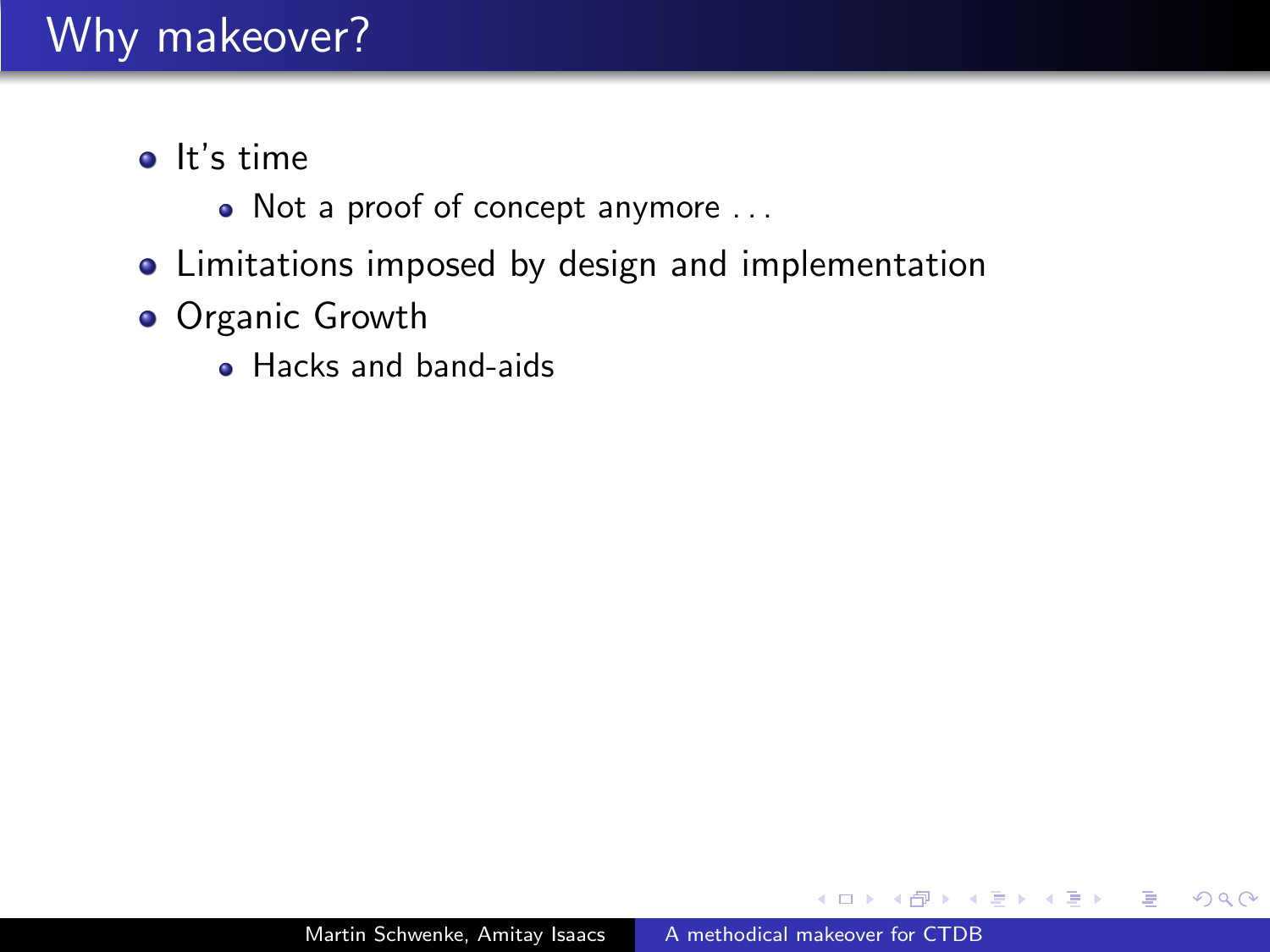- $\bullet$  It's time
	- Not a proof of concept anymore ...
- Limitations imposed by design and implementation
- **Organic Growth** 
	- Hacks and band-aids
- Re-factoring?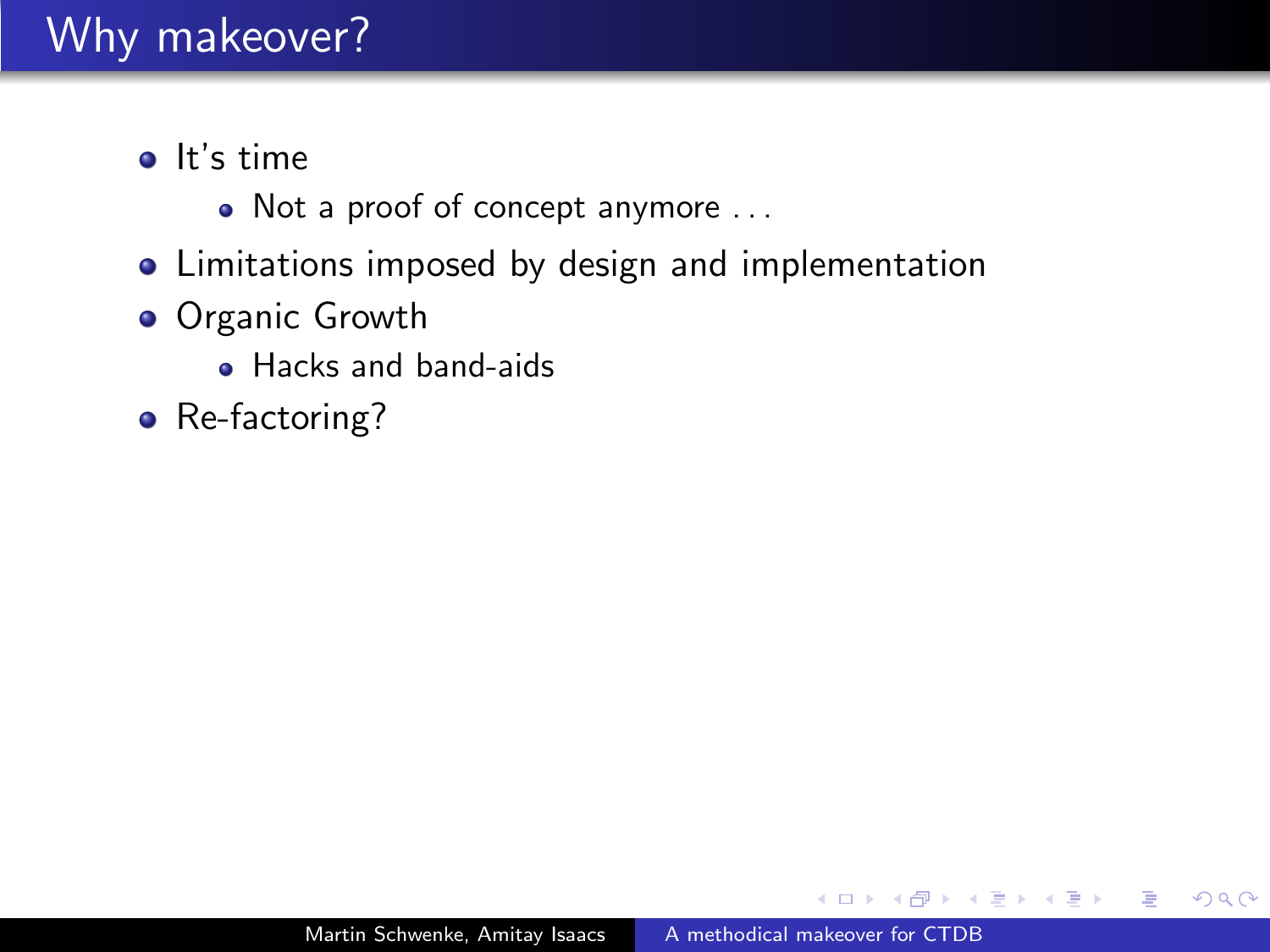- $\bullet$  It's time
	- Not a proof of concept anymore ...
- Limitations imposed by design and implementation
- **•** Organic Growth
	- Hacks and band-aids
- Re-factoring?
	- Easy way to introduce new abstractions (e.g. message lists, locking)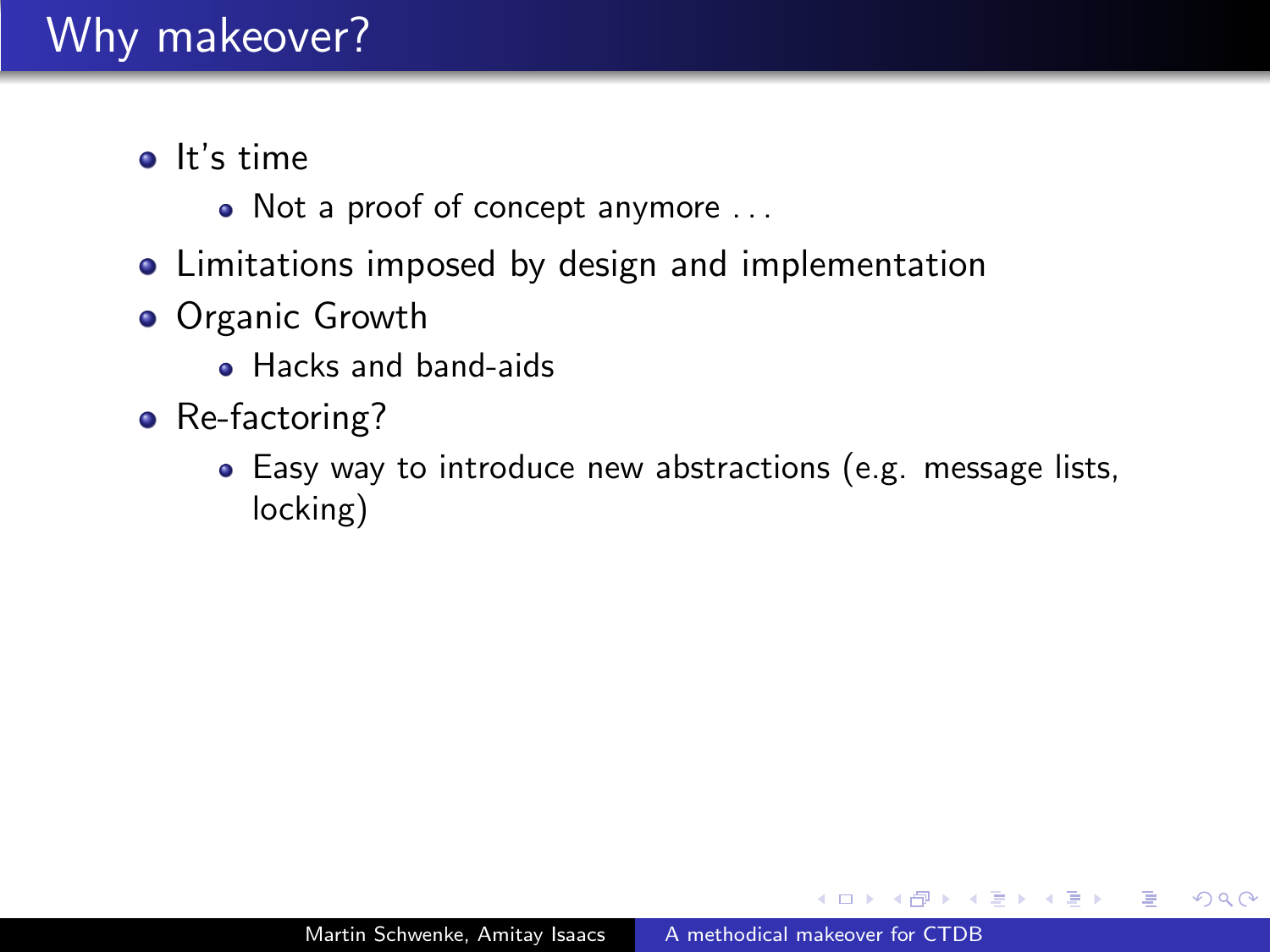- $\bullet$  It's time
	- Not a proof of concept anymore ...
- Limitations imposed by design and implementation
- **•** Organic Growth
	- Hacks and band-aids
- Re-factoring?
	- Easy way to introduce new abstractions (e.g. message lists, locking)
	- Can be challenging (e.g. protocol code in CTDB/Samba)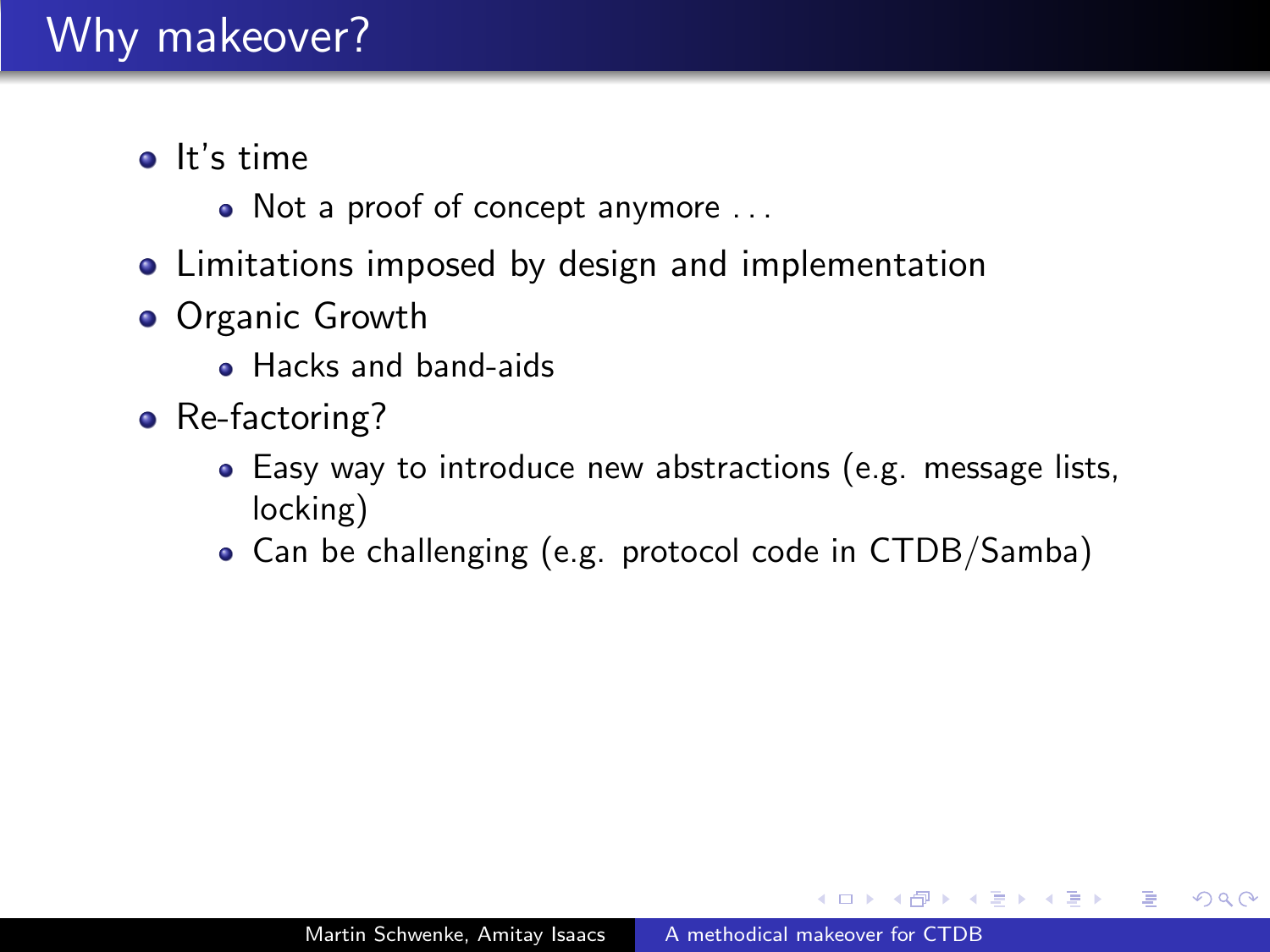- $\bullet$  It's time
	- Not a proof of concept anymore ...
- Limitations imposed by design and implementation
- **•** Organic Growth
	- Hacks and band-aids
- Re-factoring?
	- Easy way to introduce new abstractions (e.g. message lists, locking)
	- Can be challenging (e.g. protocol code in CTDB/Samba)
- Itch to re-design everything
	- Every new developer's approach ...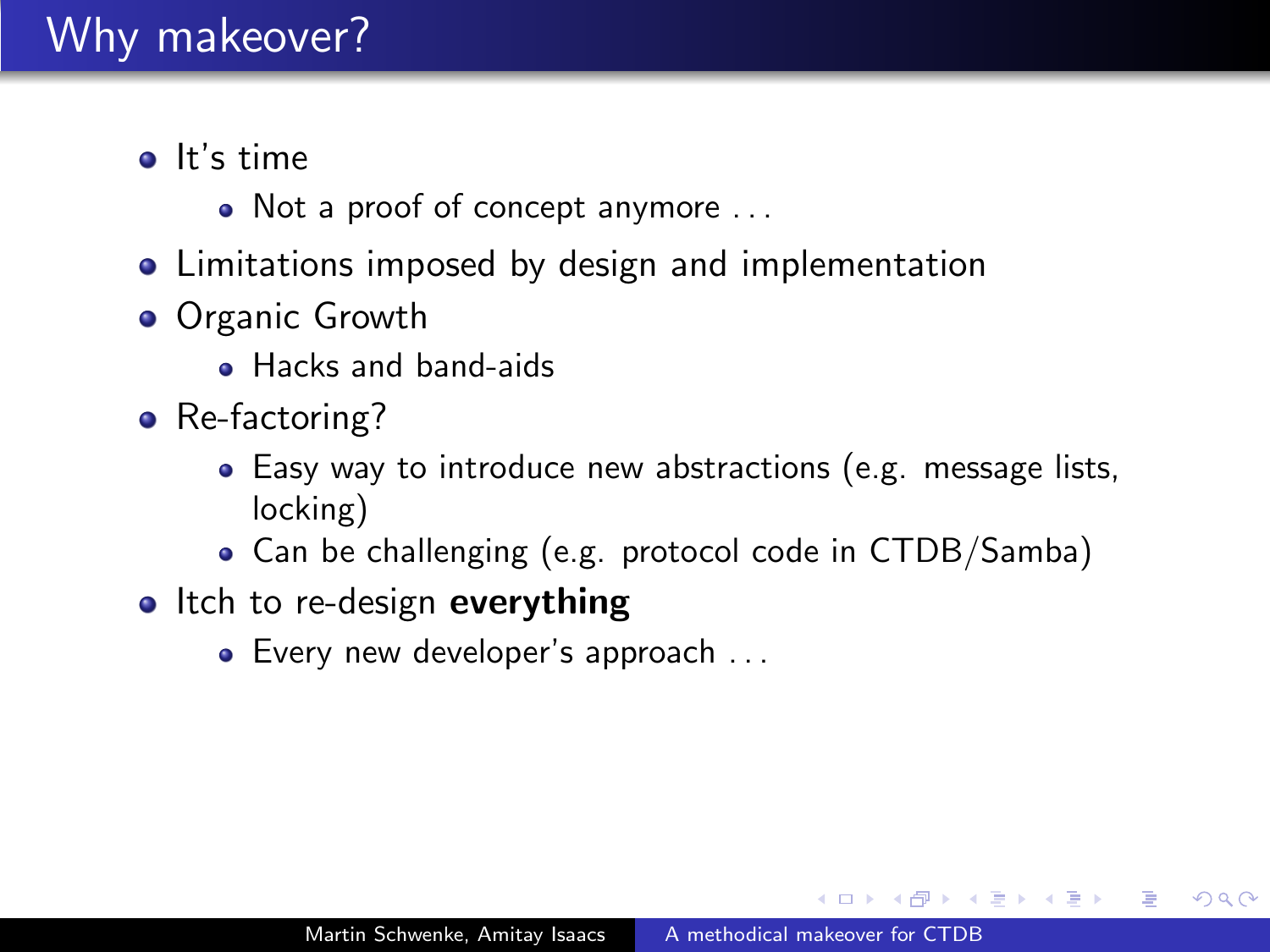- $\bullet$  It's time
	- Not a proof of concept anymore ...
- Limitations imposed by design and implementation
- **•** Organic Growth
	- Hacks and band-aids
- Re-factoring?
	- Easy way to introduce new abstractions (e.g. message lists, locking)
	- Can be challenging (e.g. protocol code in CTDB/Samba)
- Itch to re-design everything
	- Every new developer's approach ...
	- Some problems can be designed away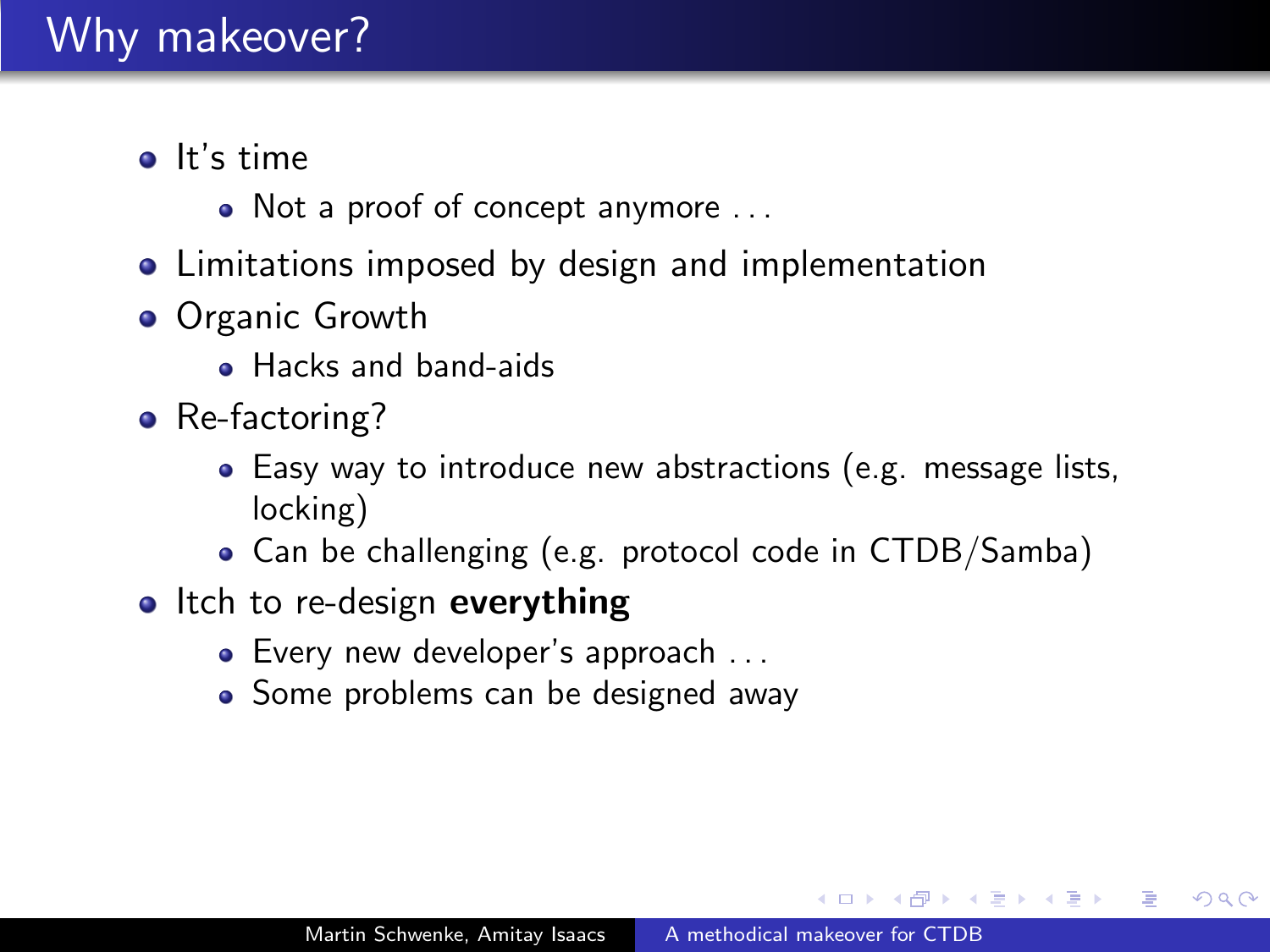- $\bullet$  It's time
	- Not a proof of concept anymore ...
- Limitations imposed by design and implementation
- **•** Organic Growth
	- Hacks and band-aids
- Re-factoring?
	- Easy way to introduce new abstractions (e.g. message lists, locking)
	- Can be challenging (e.g. protocol code in CTDB/Samba)
- Itch to re-design everything
	- Every new developer's approach ...
	- Some problems can be designed away
	- Daunting task to ensure no knowledge is lost (e.g. database vacuuming and recovery interactions)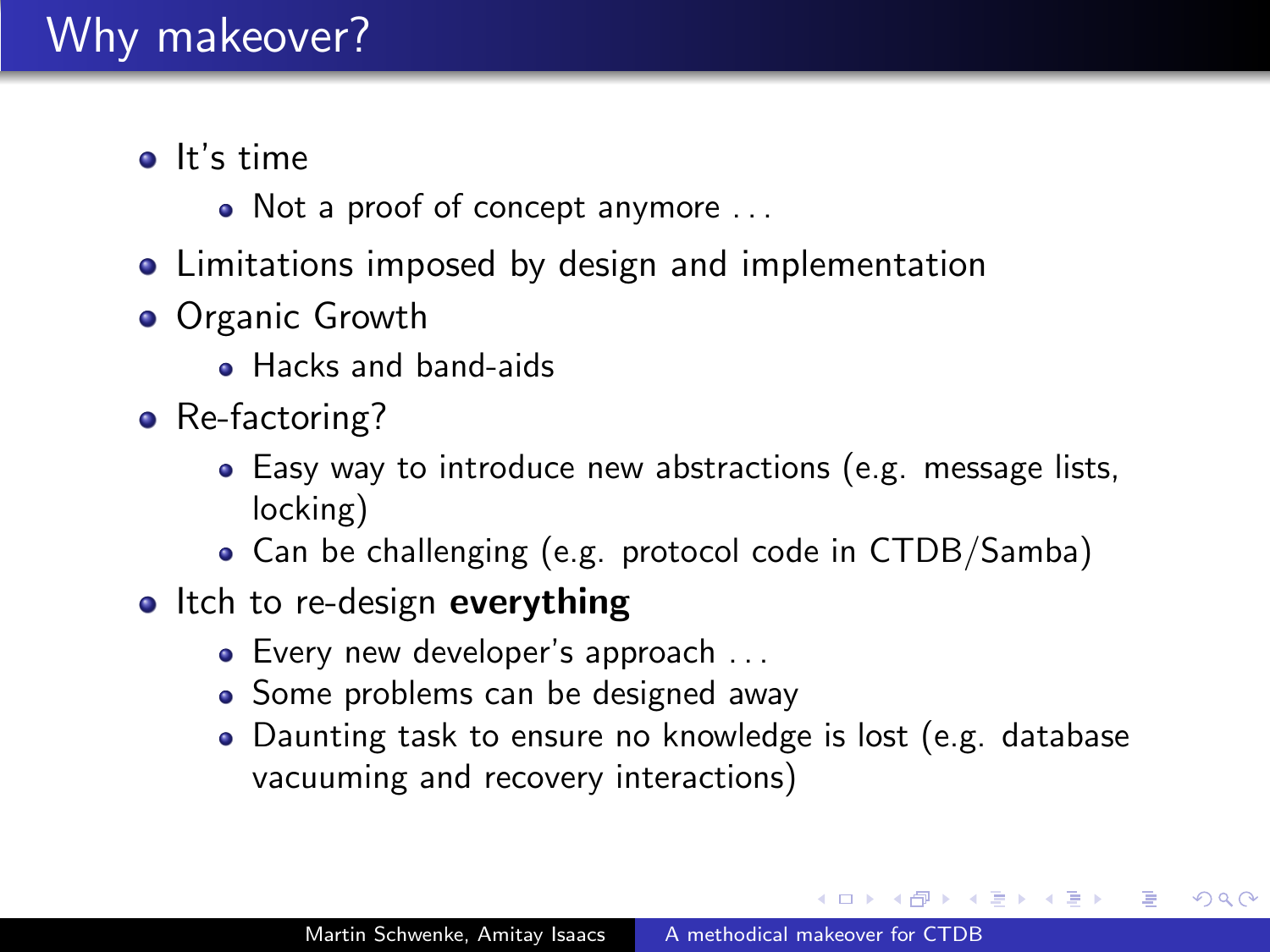Martin Schwenke, Amitay Isaacs [A methodical makeover for CTDB](#page-0-0)

∢⊡

→ 差

D. × -b

Þ.

Ε

э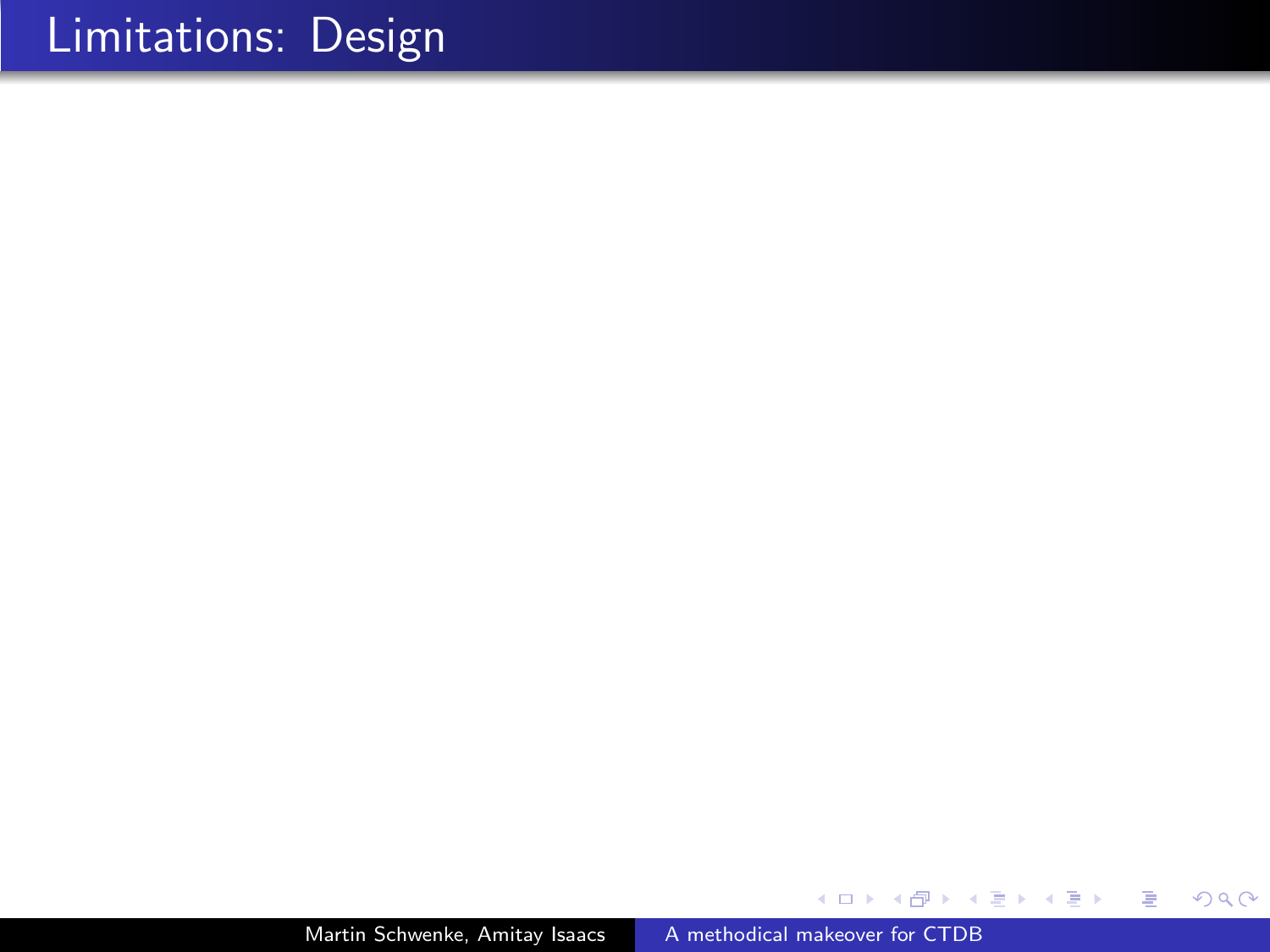- Main daemon and recovery daemon overloaded
	- Mix of time critical and non-critical in single daemon
	- Difficult to maintain in asynchronous, non-blocking design

 $\Omega$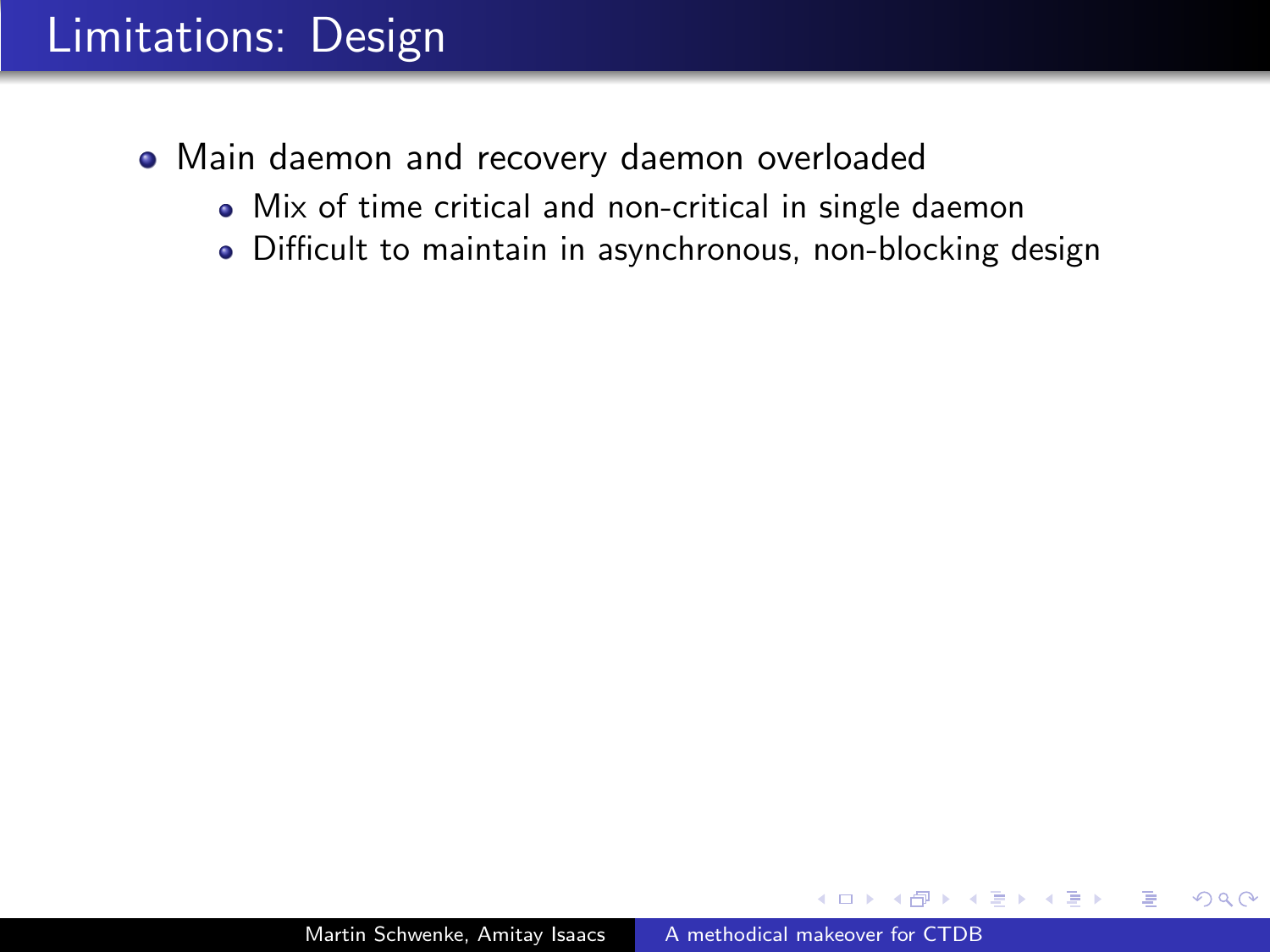- Main daemon and recovery daemon overloaded
	- Mix of time critical and non-critical in single daemon
	- Difficult to maintain in asynchronous, non-blocking design
- **Communication bottleneck** 
	- All messages must pass through (single threaded) main daemon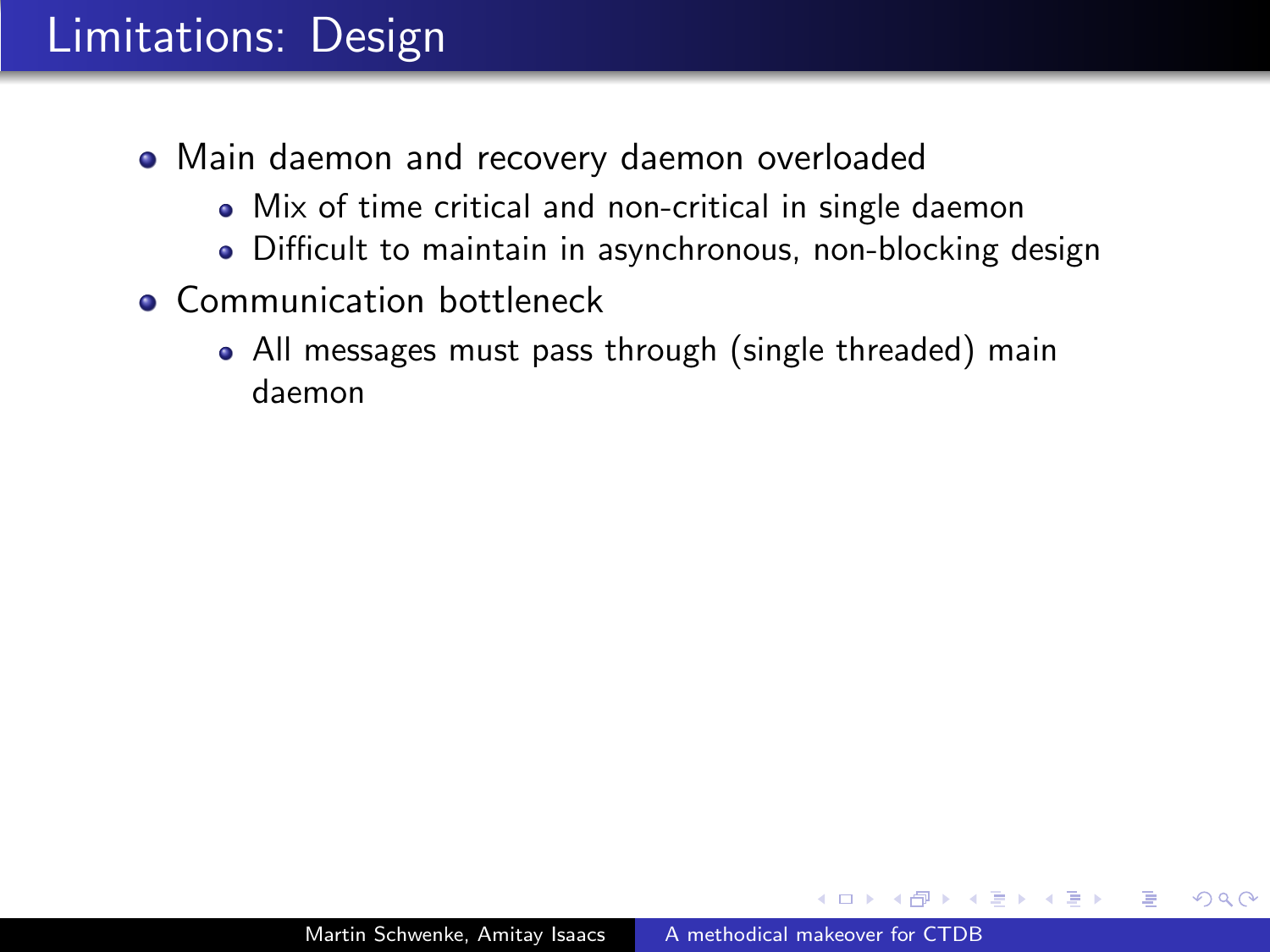- Main daemon and recovery daemon overloaded
	- Mix of time critical and non-critical in single daemon
	- Difficult to maintain in asynchronous, non-blocking design
- **Communication bottleneck** 
	- All messages must pass through (single threaded) main daemon
- **Cluster leader election** 
	- Each node tries to become leader on starting up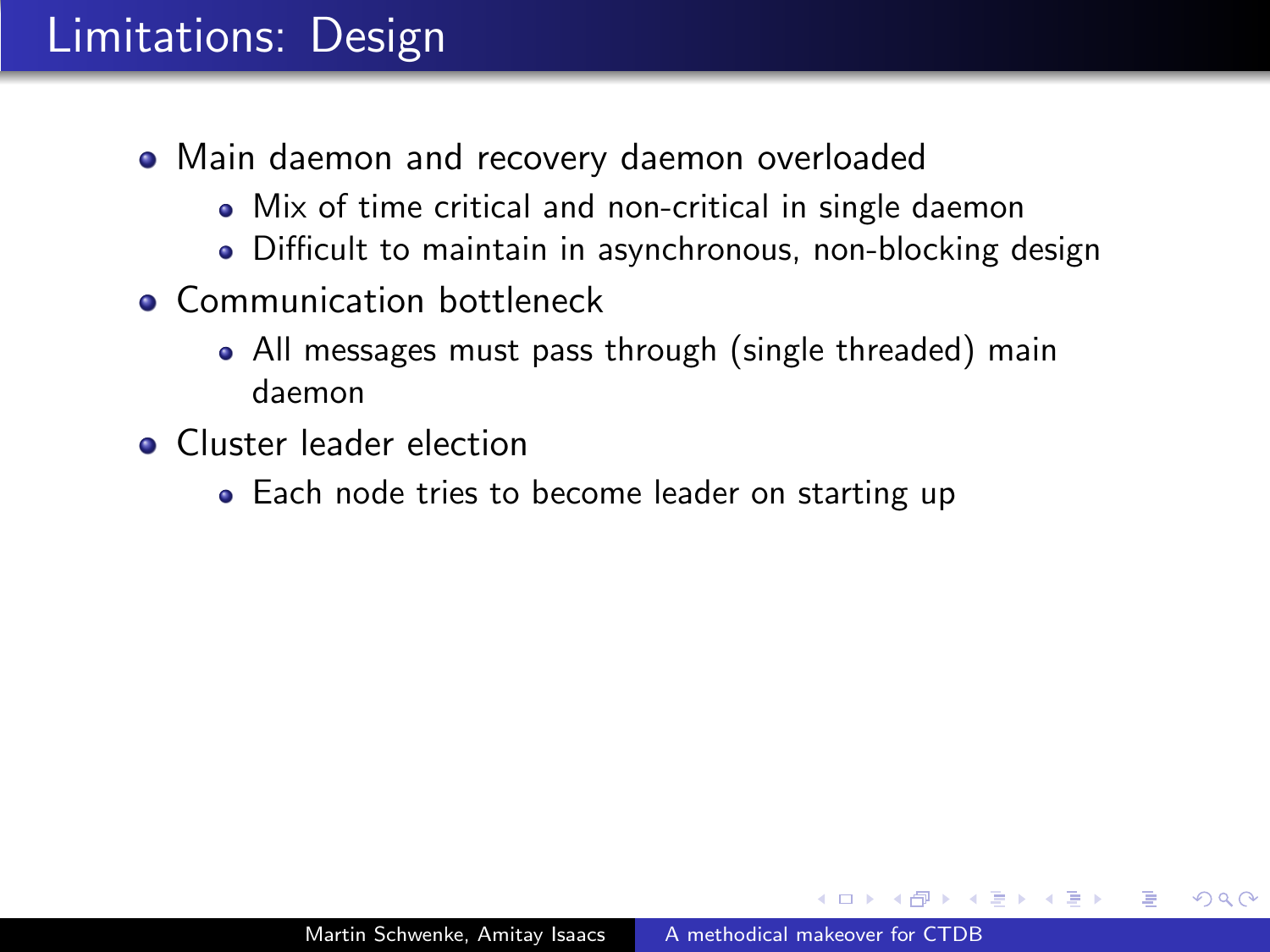- Main daemon and recovery daemon overloaded
	- Mix of time critical and non-critical in single daemon
	- Difficult to maintain in asynchronous, non-blocking design
- **Communication bottleneck** 
	- All messages must pass through (single threaded) main daemon
- **Cluster leader election** 
	- Each node tries to become leader on starting up
	- Does not scale with number of nodes!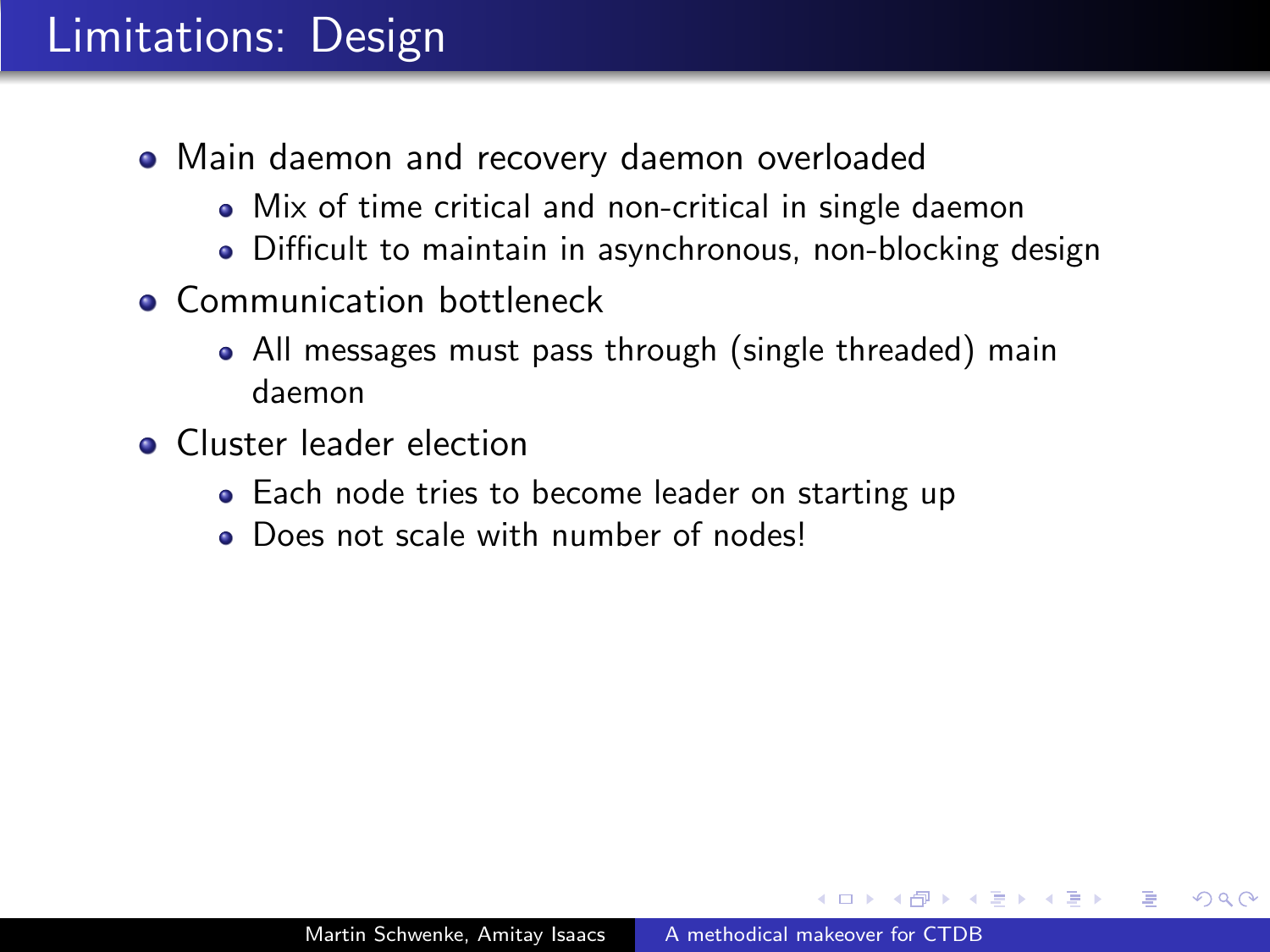- Main daemon and recovery daemon overloaded
	- Mix of time critical and non-critical in single daemon
	- Difficult to maintain in asynchronous, non-blocking design
- **Communication bottleneck** 
	- All messages must pass through (single threaded) main daemon
- **Cluster leader election** 
	- Each node tries to become leader on starting up
	- Does not scale with number of nodes!
- Database recovery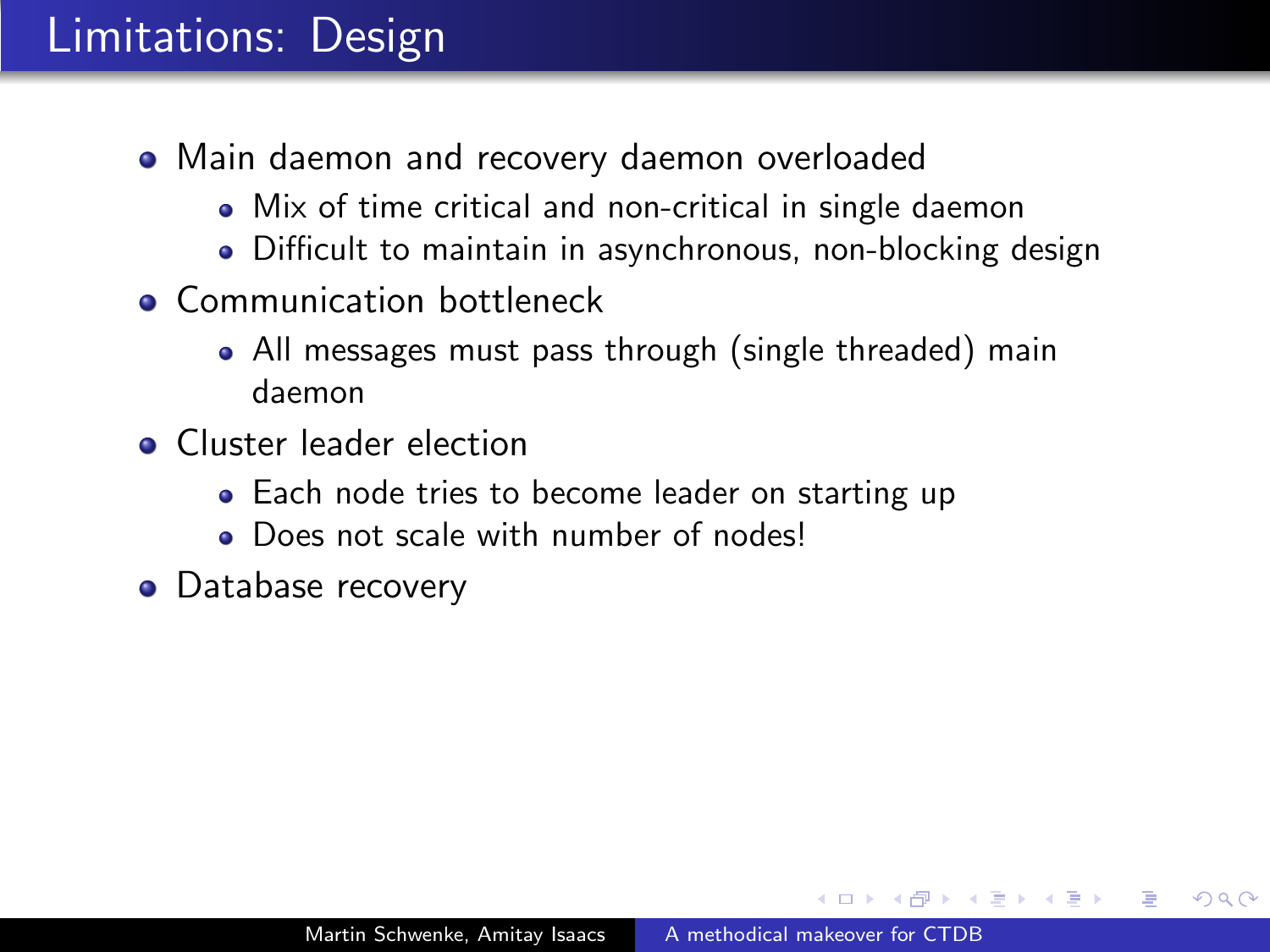- Main daemon and recovery daemon overloaded
	- Mix of time critical and non-critical in single daemon
	- Difficult to maintain in asynchronous, non-blocking design
- **Communication bottleneck** 
	- All messages must pass through (single threaded) main daemon
- **Cluster leader election** 
	- Each node tries to become leader on starting up
	- **Does not scale with number of nodes!**
- Database recovery
	- Cluster leader recovers databases one at a time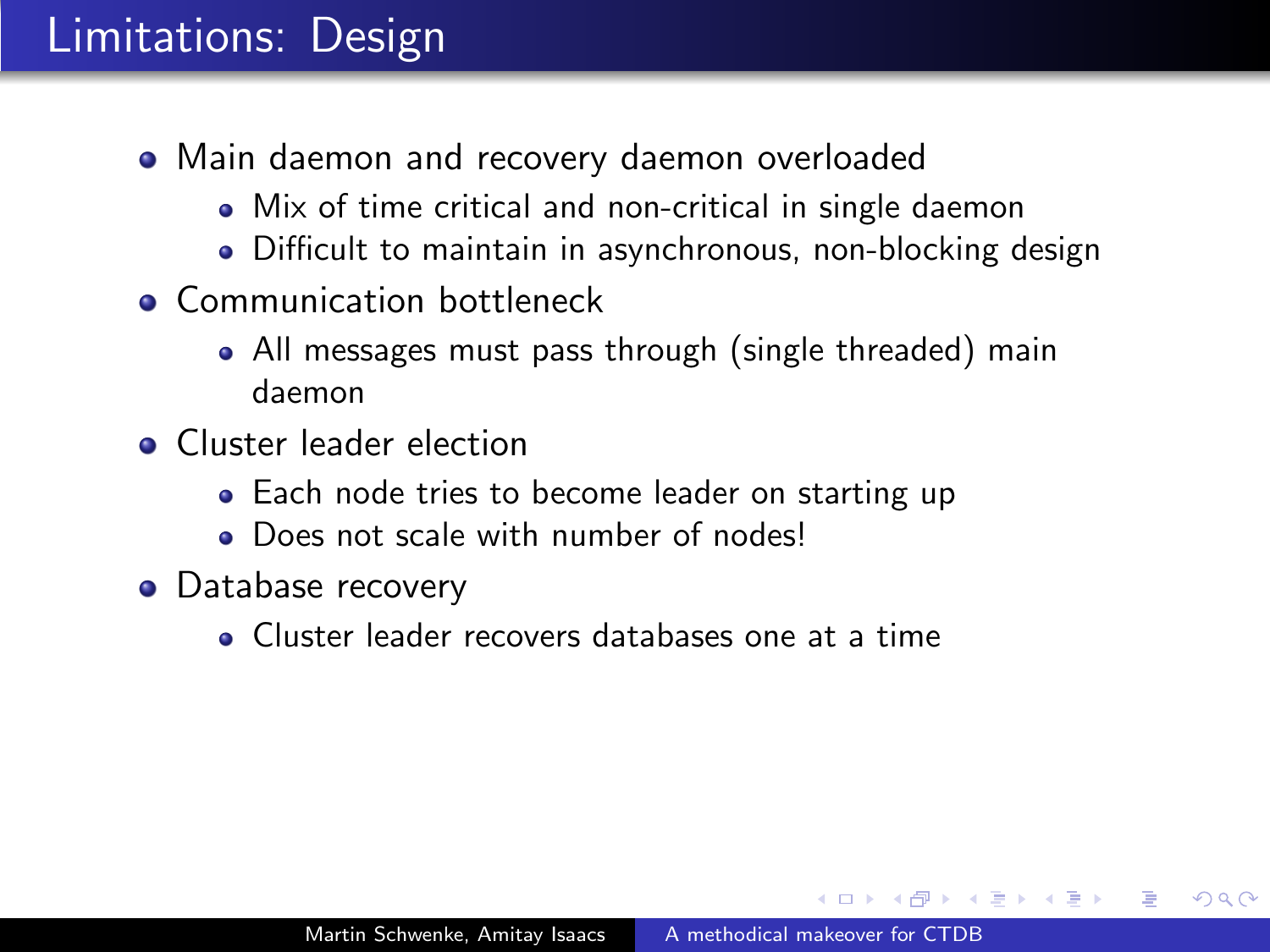- Main daemon and recovery daemon overloaded
	- Mix of time critical and non-critical in single daemon
	- Difficult to maintain in asynchronous, non-blocking design
- **Communication bottleneck** 
	- All messages must pass through (single threaded) main daemon
- **Cluster leader election** 
	- Each node tries to become leader on starting up
	- Does not scale with number of nodes!
- Database recovery
	- Cluster leader recovers databases one at a time
- **Centralised state** 
	- Some state is in main daemon but is used in recovery daemon
- Tight coupling
	- Membership, service health, IP allocation are tightly coupled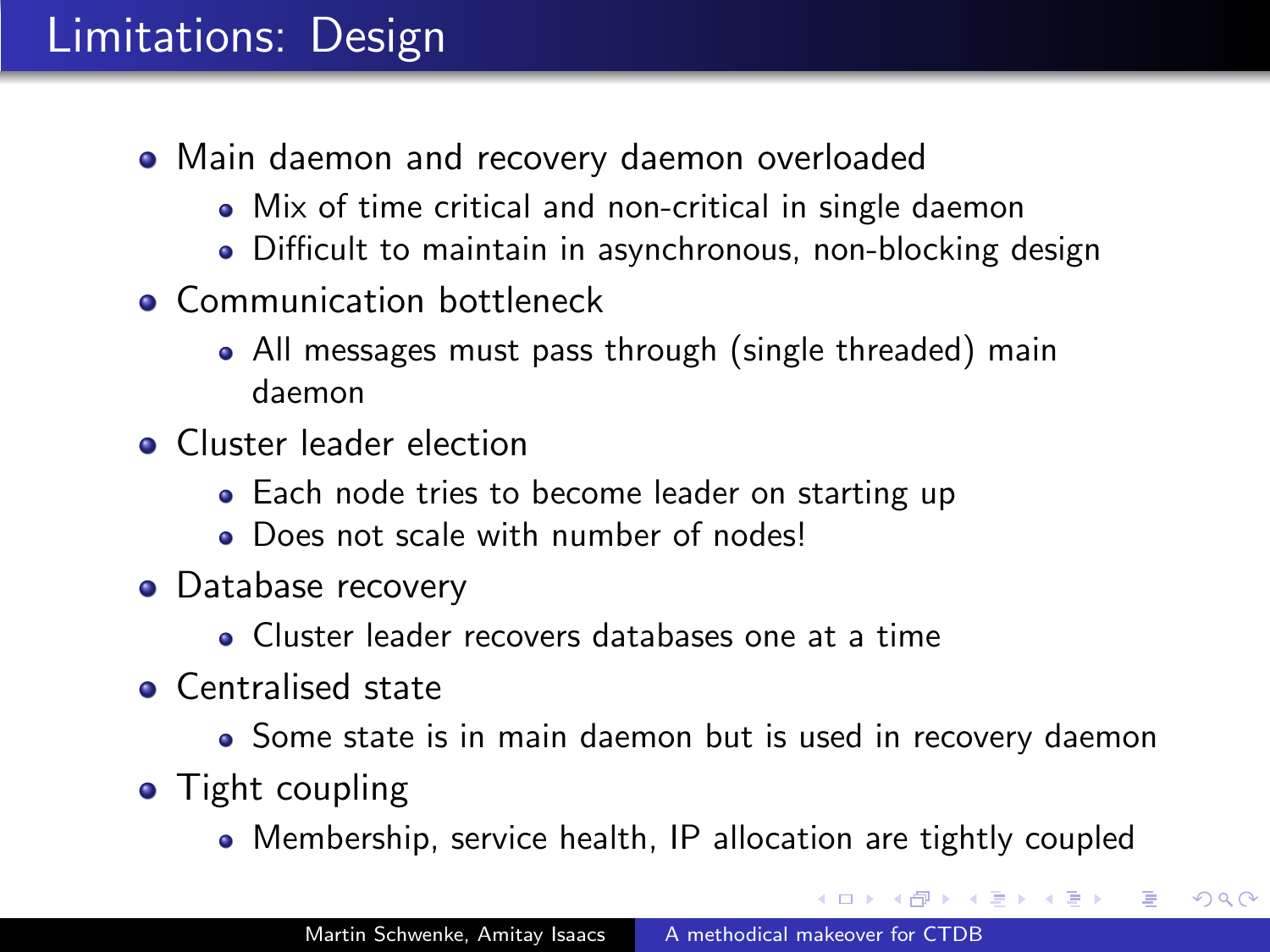- Protocol is "structs on the wire"
	- 32-bit vs 64-bit, not endian-neutral

∍

つくへ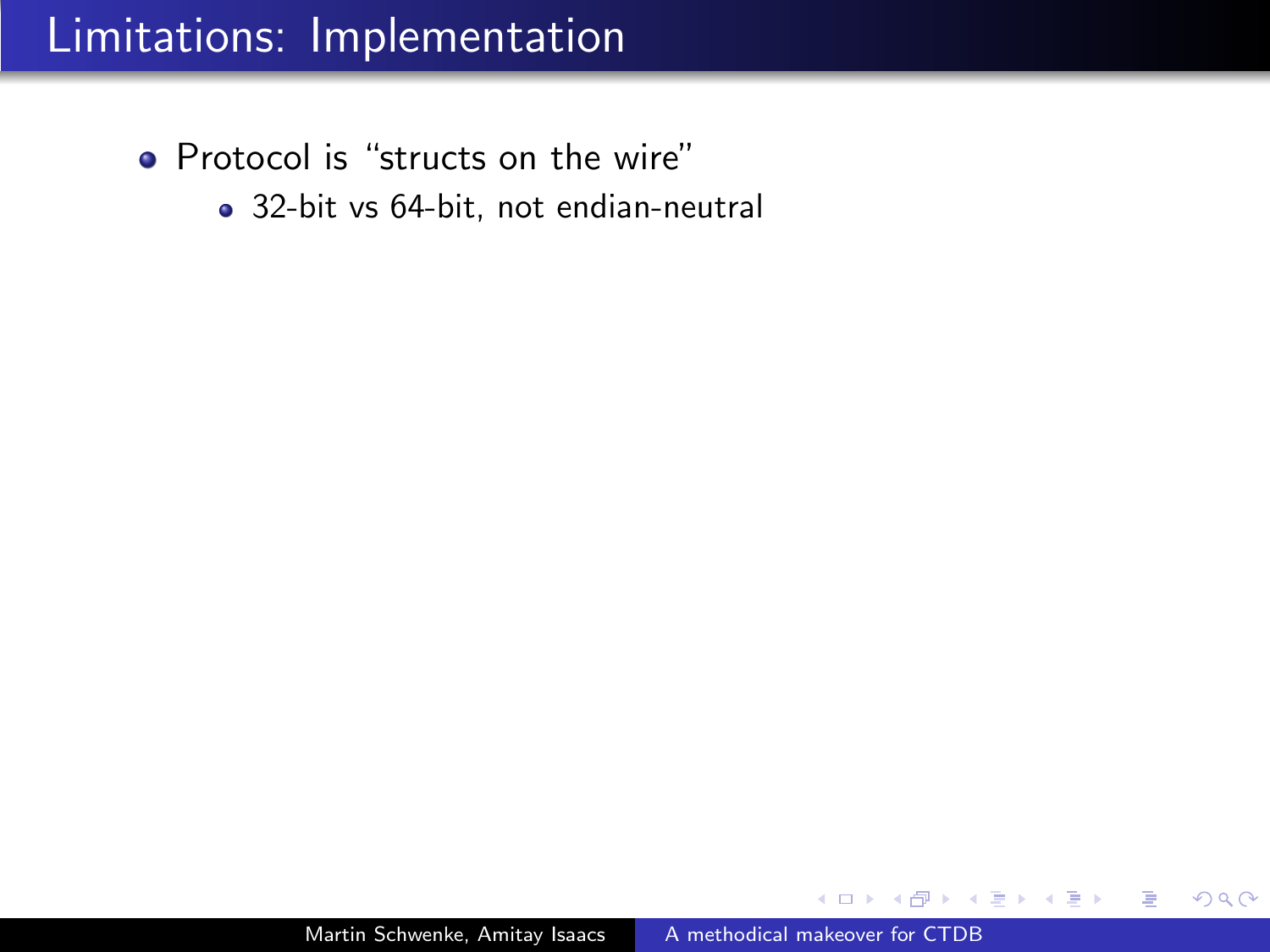- Protocol is "structs on the wire"
	- 32-bit vs 64-bit, not endian-neutral
	- Hand-marshalling of structures

 $\Omega$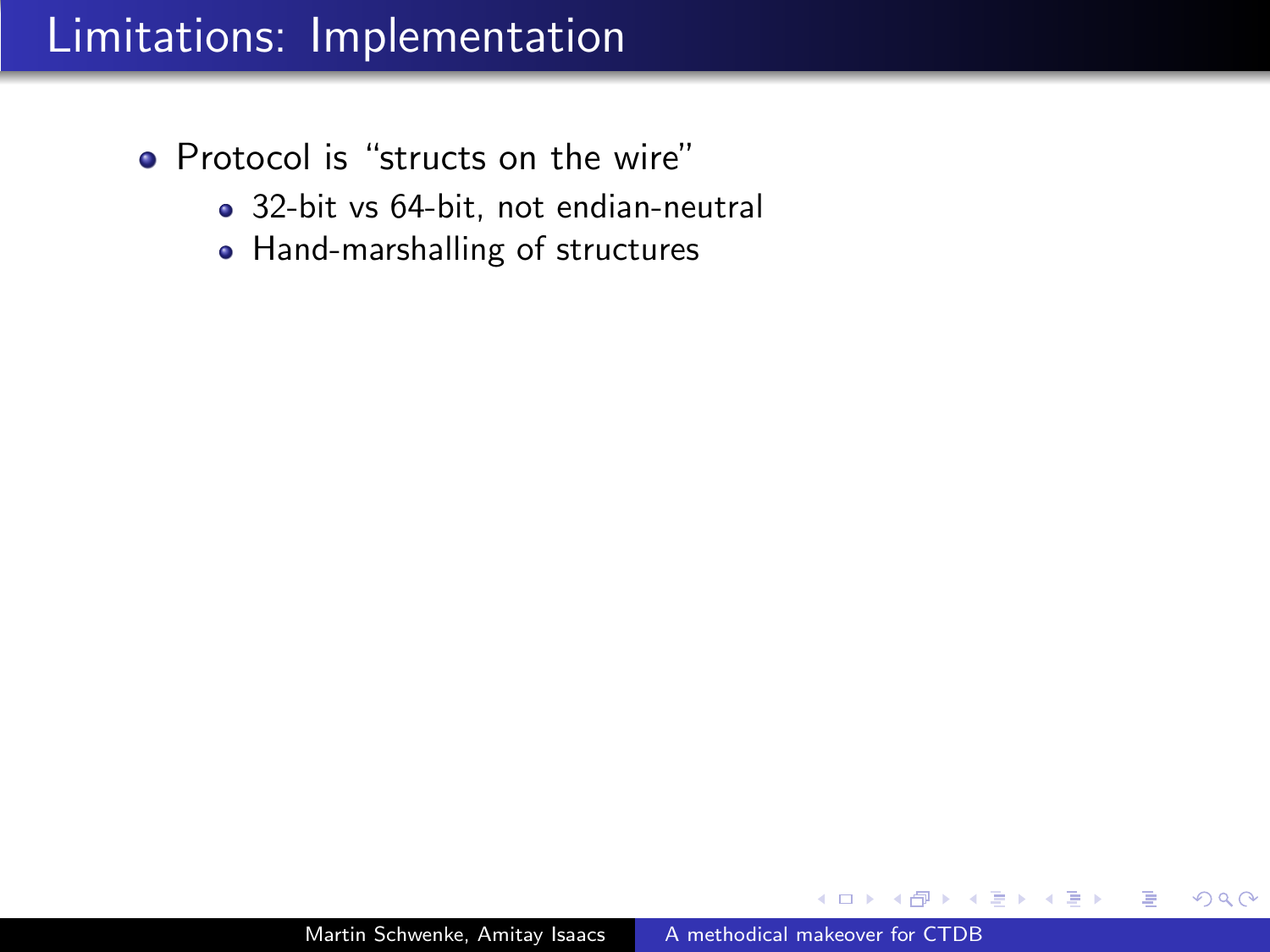- Protocol is "structs on the wire"
	- 32-bit vs 64-bit, not endian-neutral
	- Hand-marshalling of structures
- $\bullet$  Simpler protocol single packet request/response
	- Streams / Large packets (e.g. multiple database records)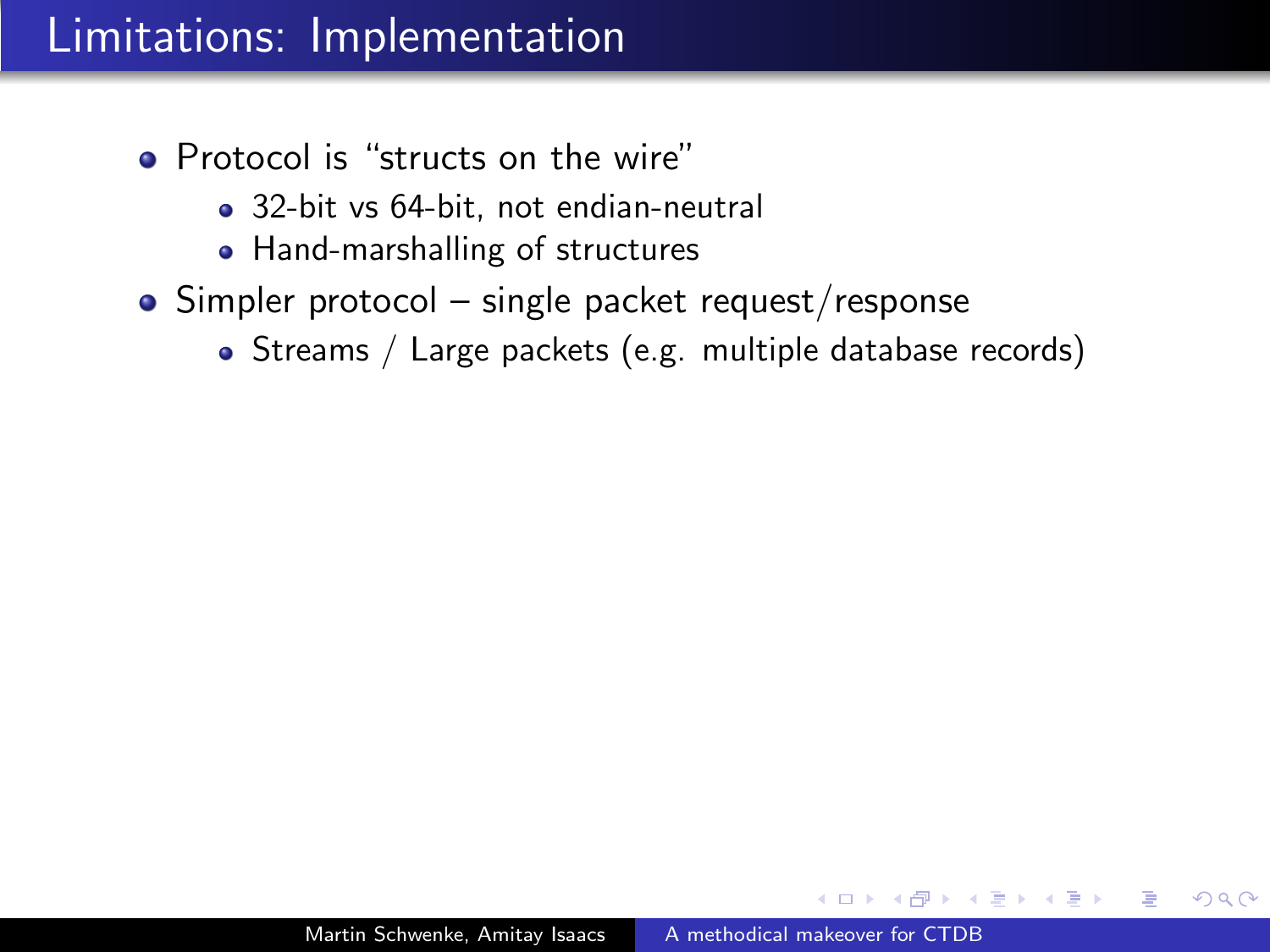- Protocol is "structs on the wire"
	- 32-bit vs 64-bit, not endian-neutral
	- Hand-marshalling of structures
- $\bullet$  Simpler protocol single packet request/response
	- Streams / Large packets (e.g. multiple database records)
	- Large data buffer (talloc), Large send/recv (socket handling)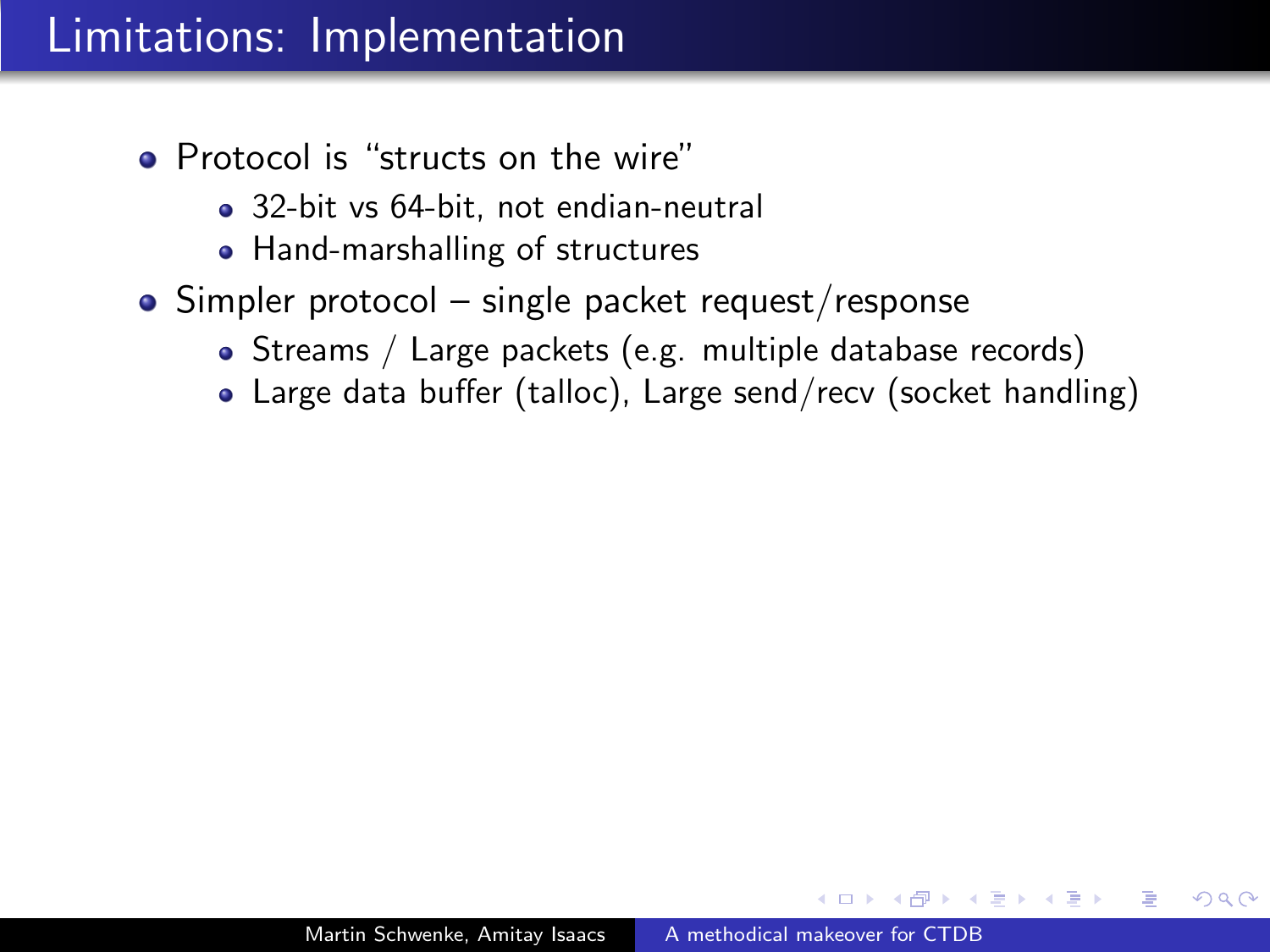- Protocol is "structs on the wire"
	- 32-bit vs 64-bit, not endian-neutral
	- Hand-marshalling of structures
- $\bullet$  Simpler protocol single packet request/response
	- Streams / Large packets (e.g. multiple database records)
	- Large data buffer (talloc), Large send/recv (socket handling)
- No (internal) messaging framework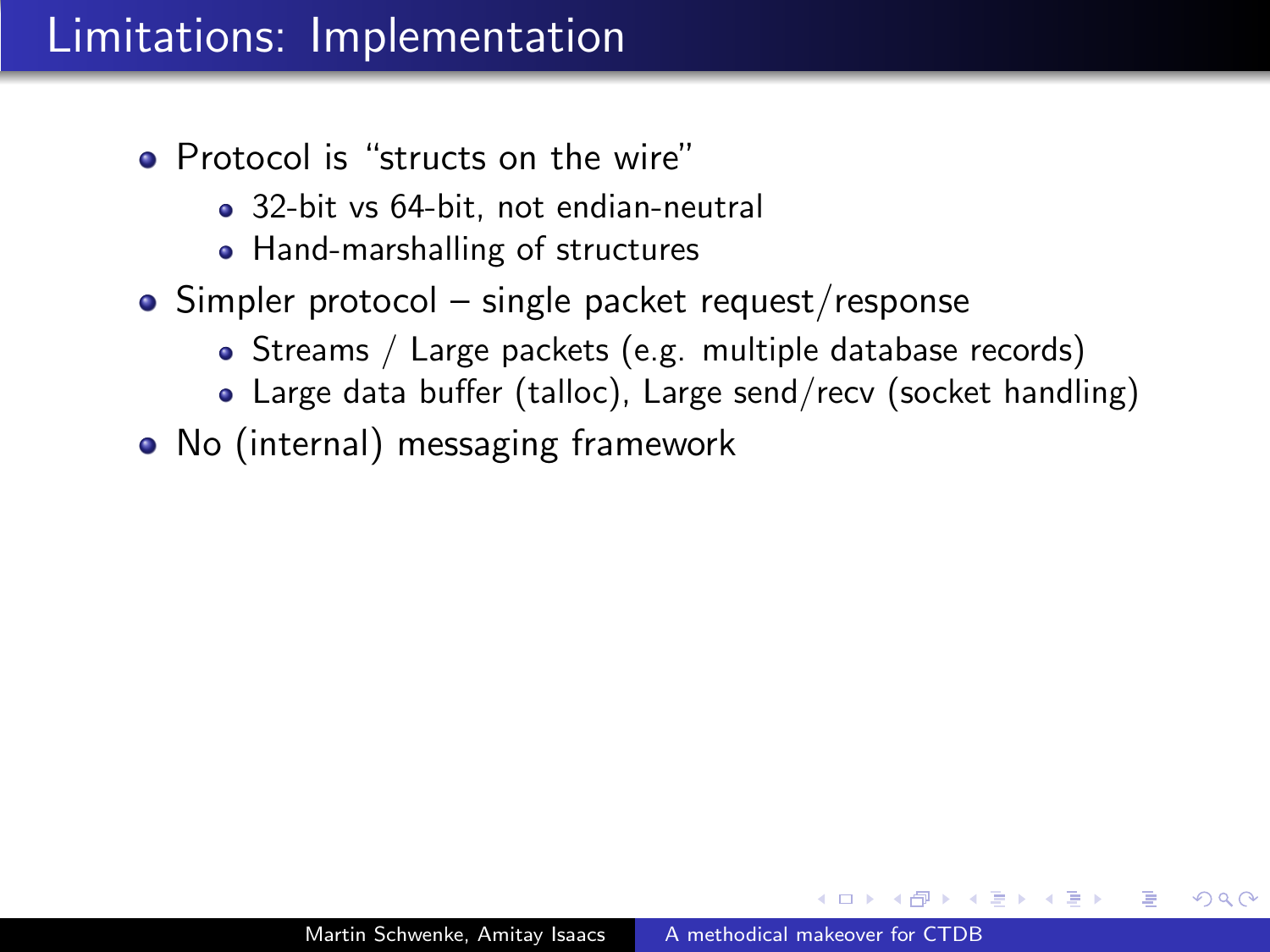- Protocol is "structs on the wire"
	- 32-bit vs 64-bit, not endian-neutral
	- Hand-marshalling of structures
- $\bullet$  Simpler protocol single packet request/response
	- Streams / Large packets (e.g. multiple database records)
	- Large data buffer (talloc), Large send/recv (socket handling)
- No (internal) messaging framework
	- Fire-and-forget method of communication with recovery daemon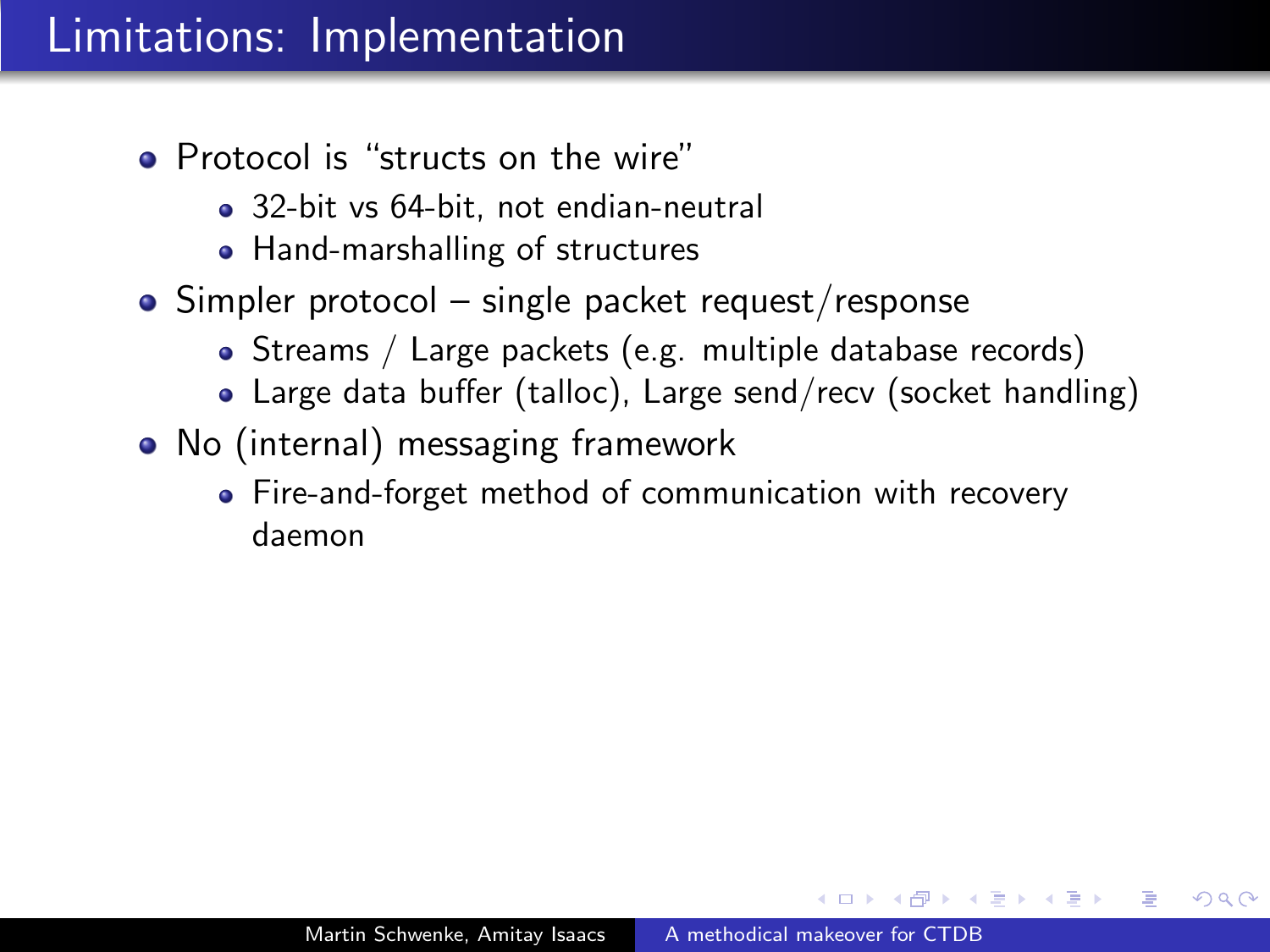- Protocol is "structs on the wire"
	- 32-bit vs 64-bit, not endian-neutral
	- Hand-marshalling of structures
- $\bullet$  Simpler protocol single packet request/response
	- Streams / Large packets (e.g. multiple database records)
	- Large data buffer (talloc), Large send/recv (socket handling)
- No (internal) messaging framework
	- Fire-and-forget method of communication with recovery daemon
- Unstructured CLI and configuration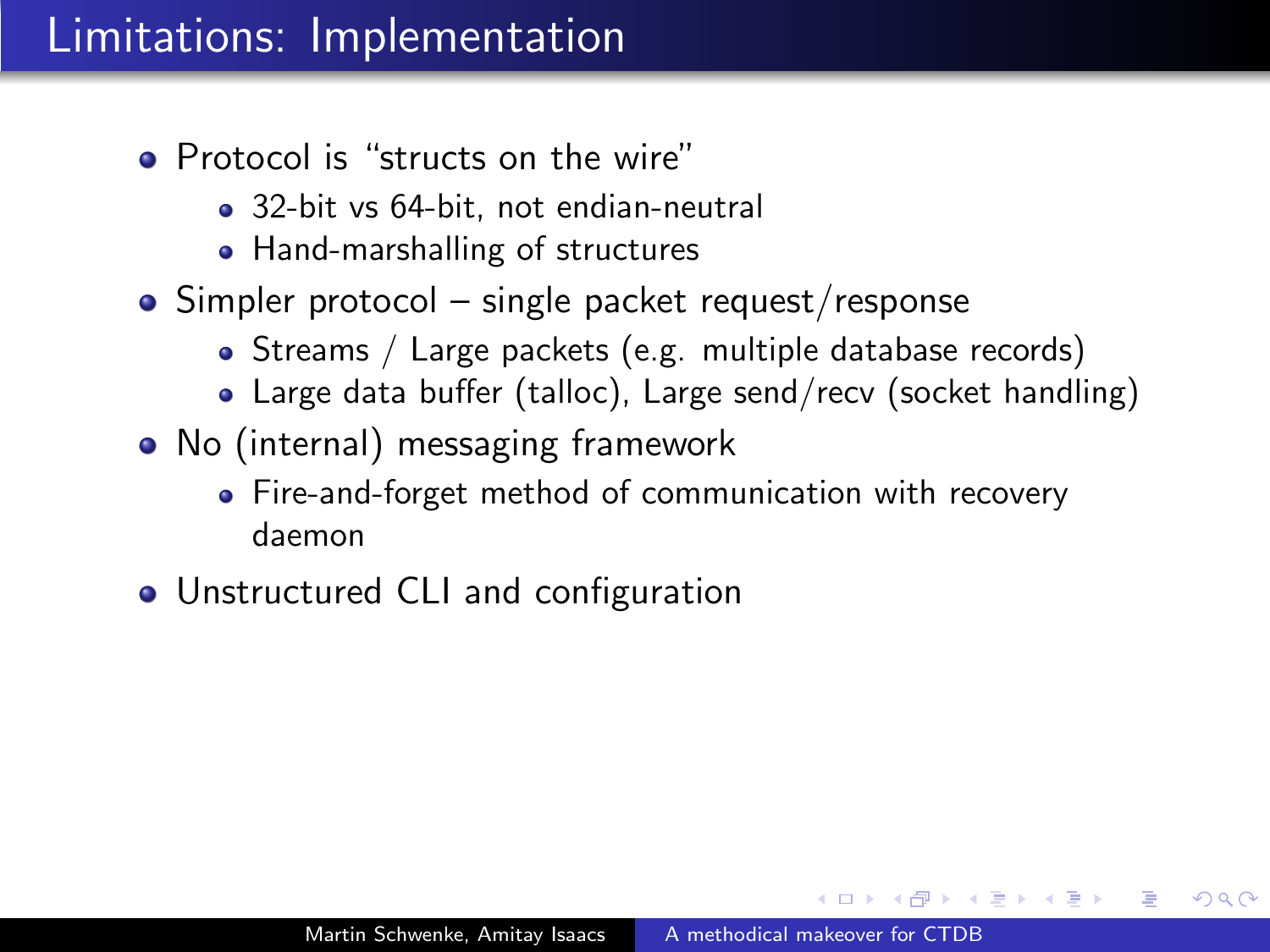- Protocol is "structs on the wire"
	- 32-bit vs 64-bit, not endian-neutral
	- Hand-marshalling of structures
- $\bullet$  Simpler protocol single packet request/response
	- Streams / Large packets (e.g. multiple database records)
	- Large data buffer (talloc), Large send/recv (socket handling)
- No (internal) messaging framework
	- Fire-and-forget method of communication with recovery daemon
- Unstructured CLI and configuration

#### Need to re-design

**• Scalability, Maintainability**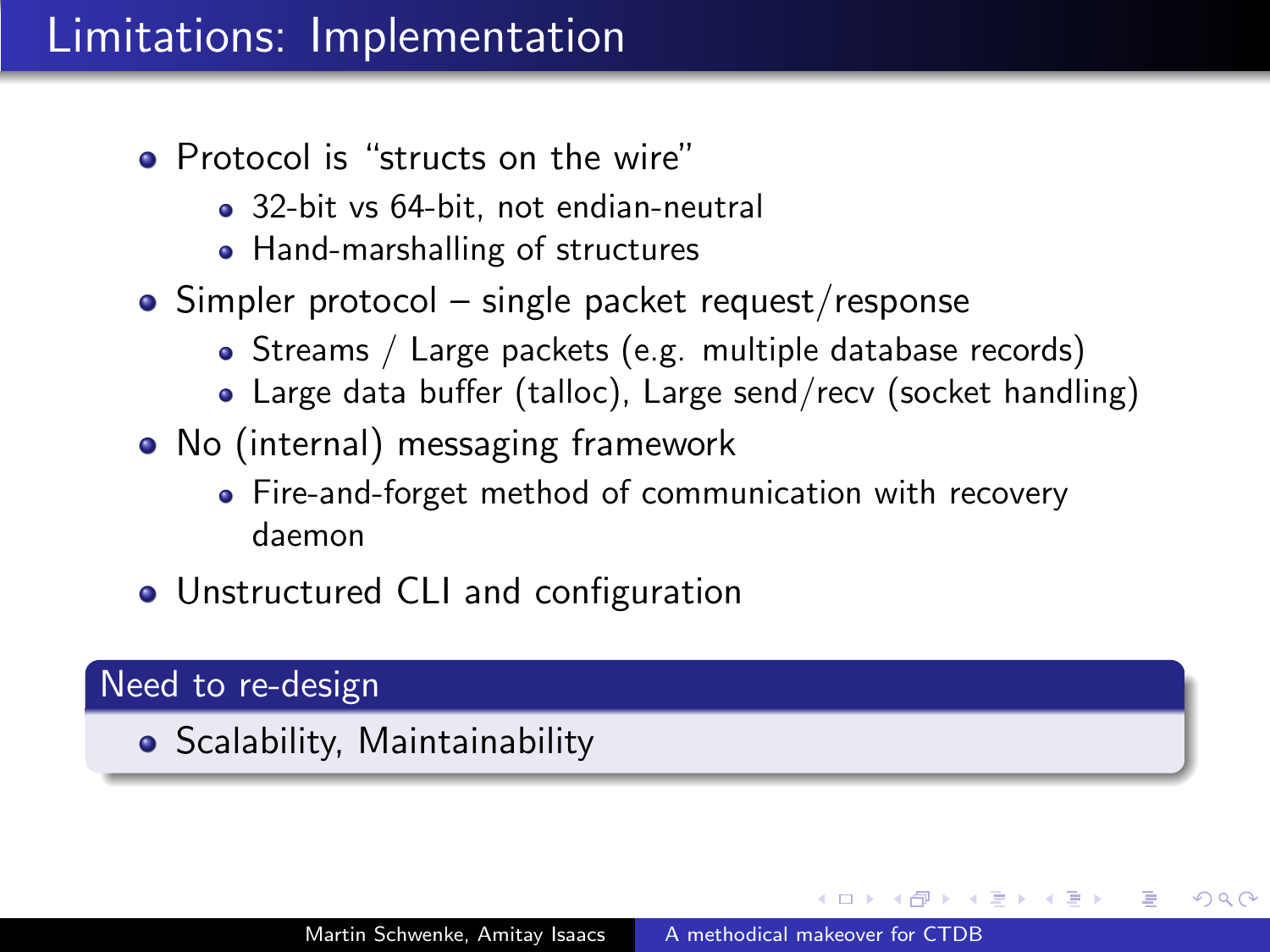Motivation

What is the smallest chunk that can be split as a separate daemon?

ヨメ イヨメ

 $\Omega$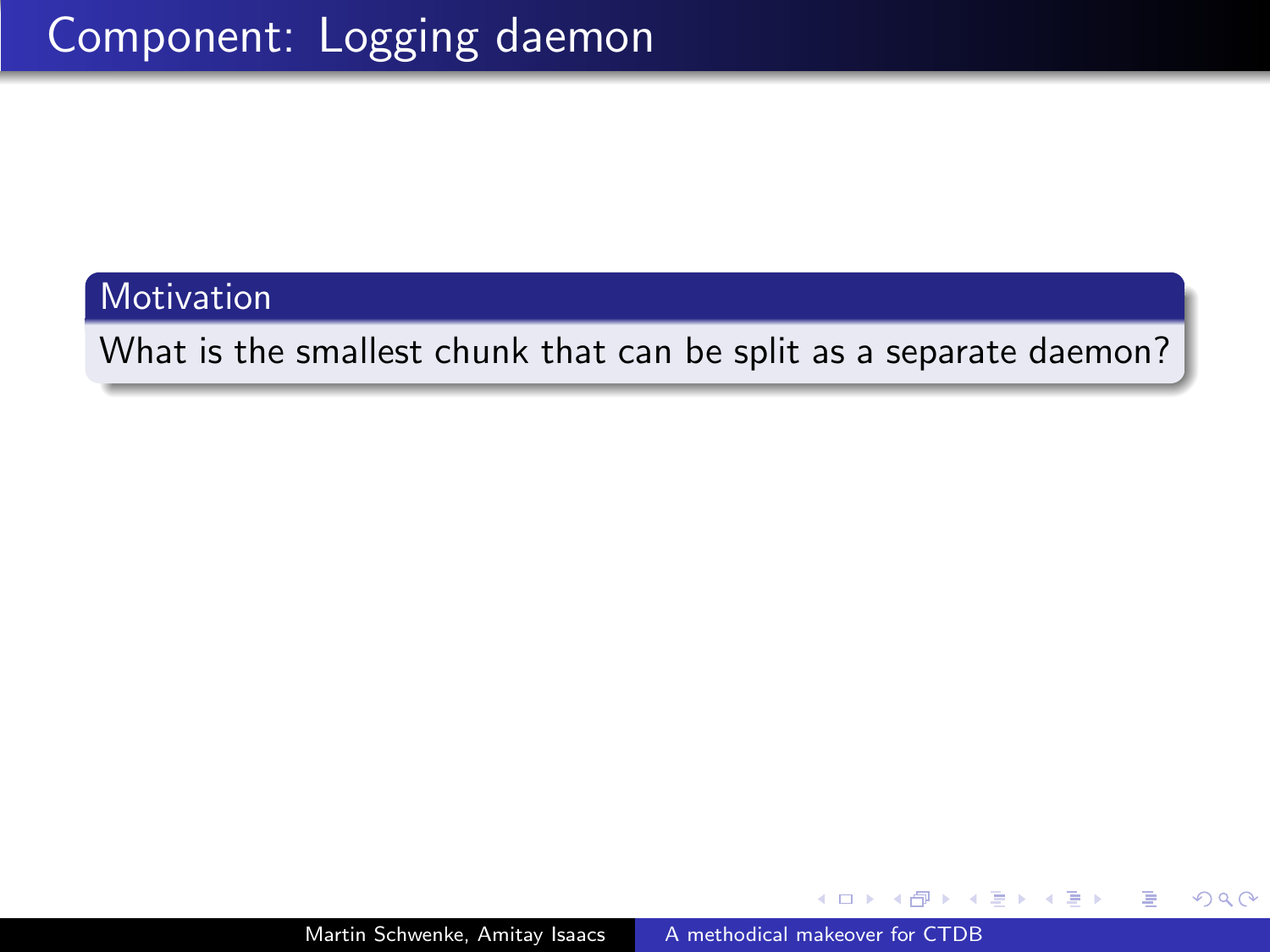#### **Motivation**

What is the smallest chunk that can be split as a separate daemon?

### Logging daemon

- Self-contained code
- Can be used as a template for other daemons
- Looks simple enough...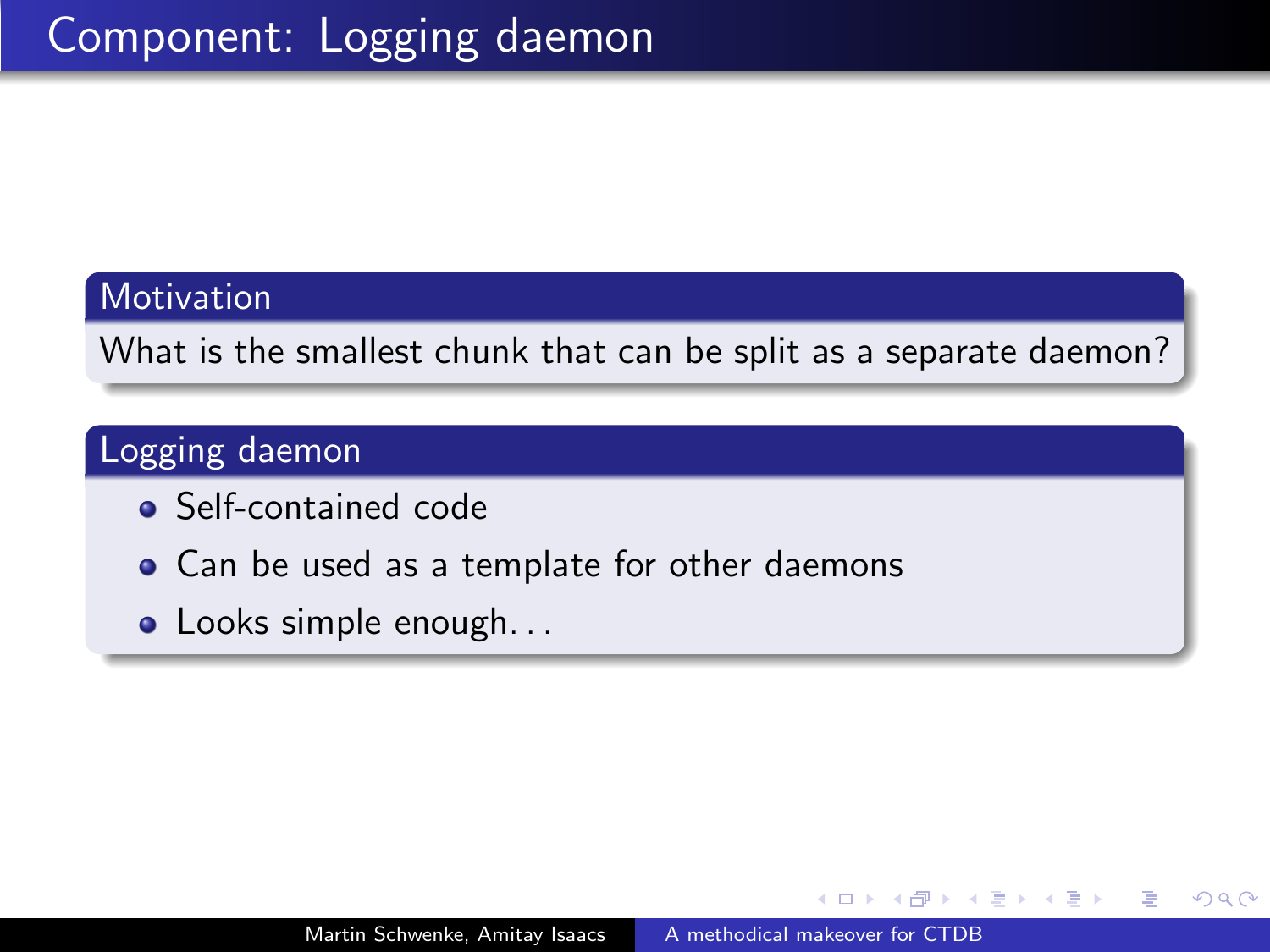Martin Schwenke, Amitay Isaacs [A methodical makeover for CTDB](#page-0-0)

Þ

∍  $\sim$ 

э

 $\sim$ 

 $299$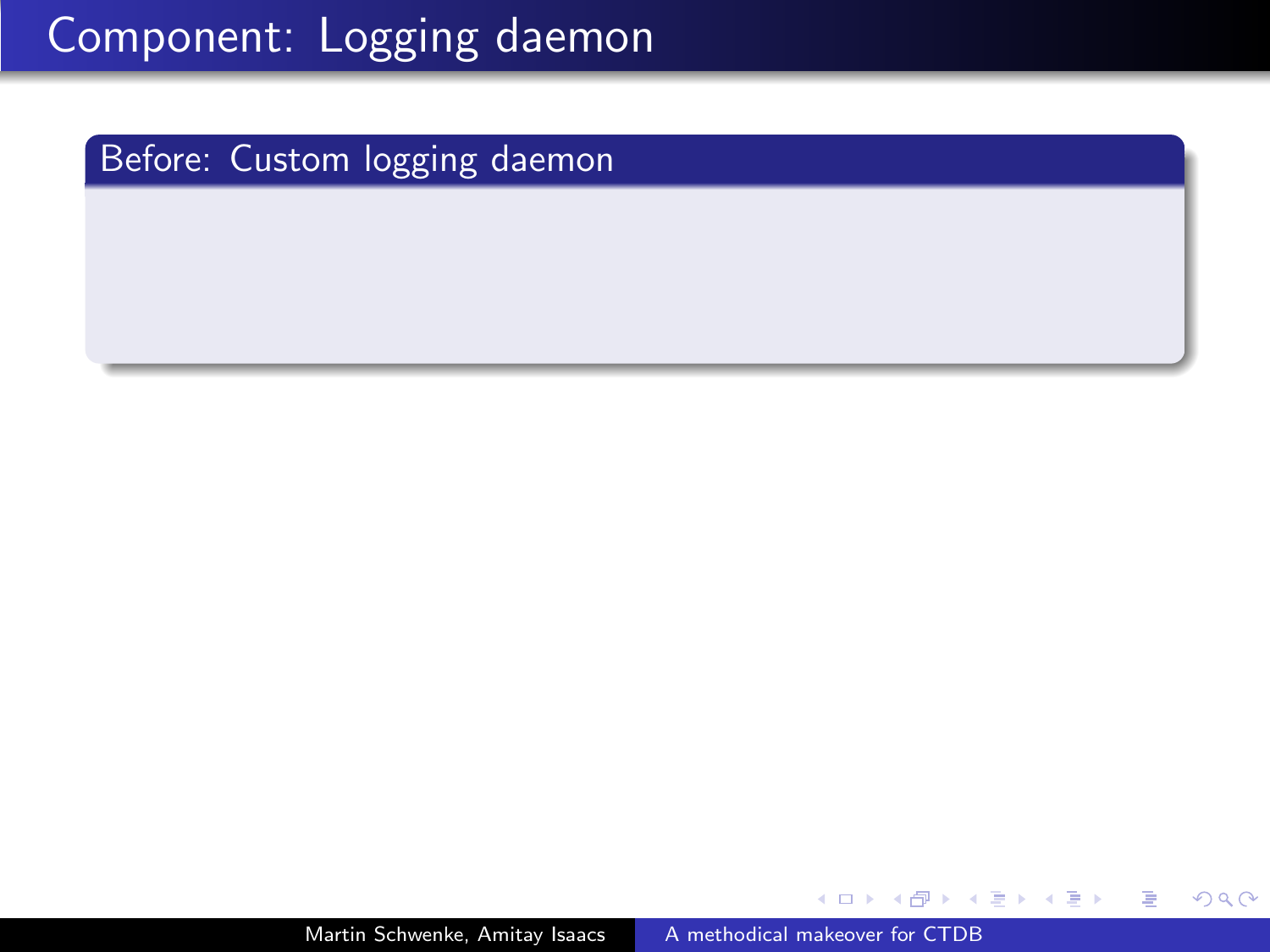Why? syslog(3) blocks when syslog daemon gets busy What? Log each received message using syslog(3) How? Custom UDP protocol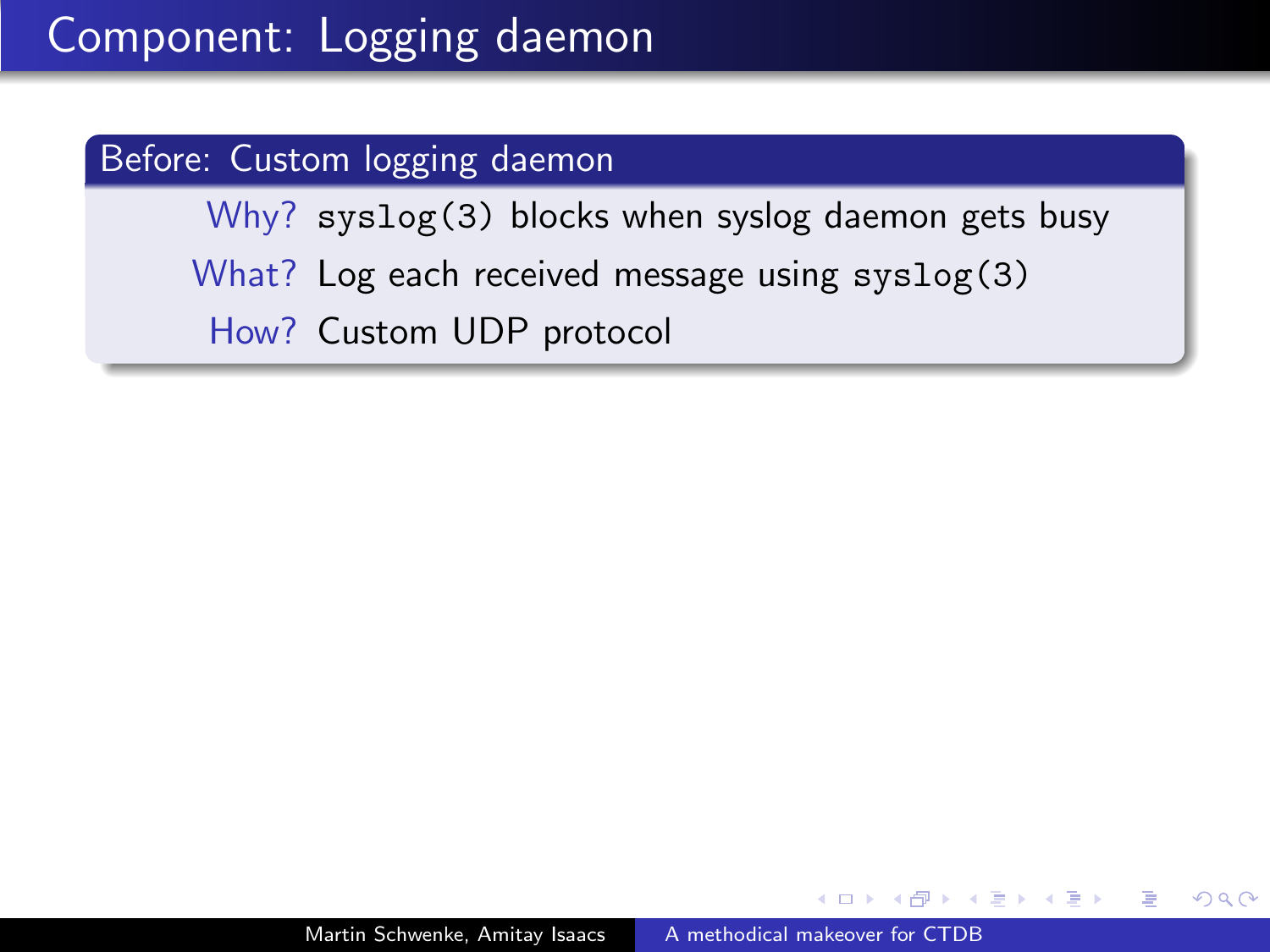Why? syslog(3) blocks when syslog daemon gets busy What? Log each received message using syslog(3) How? Custom UDP protocol

#### Problems

 $200$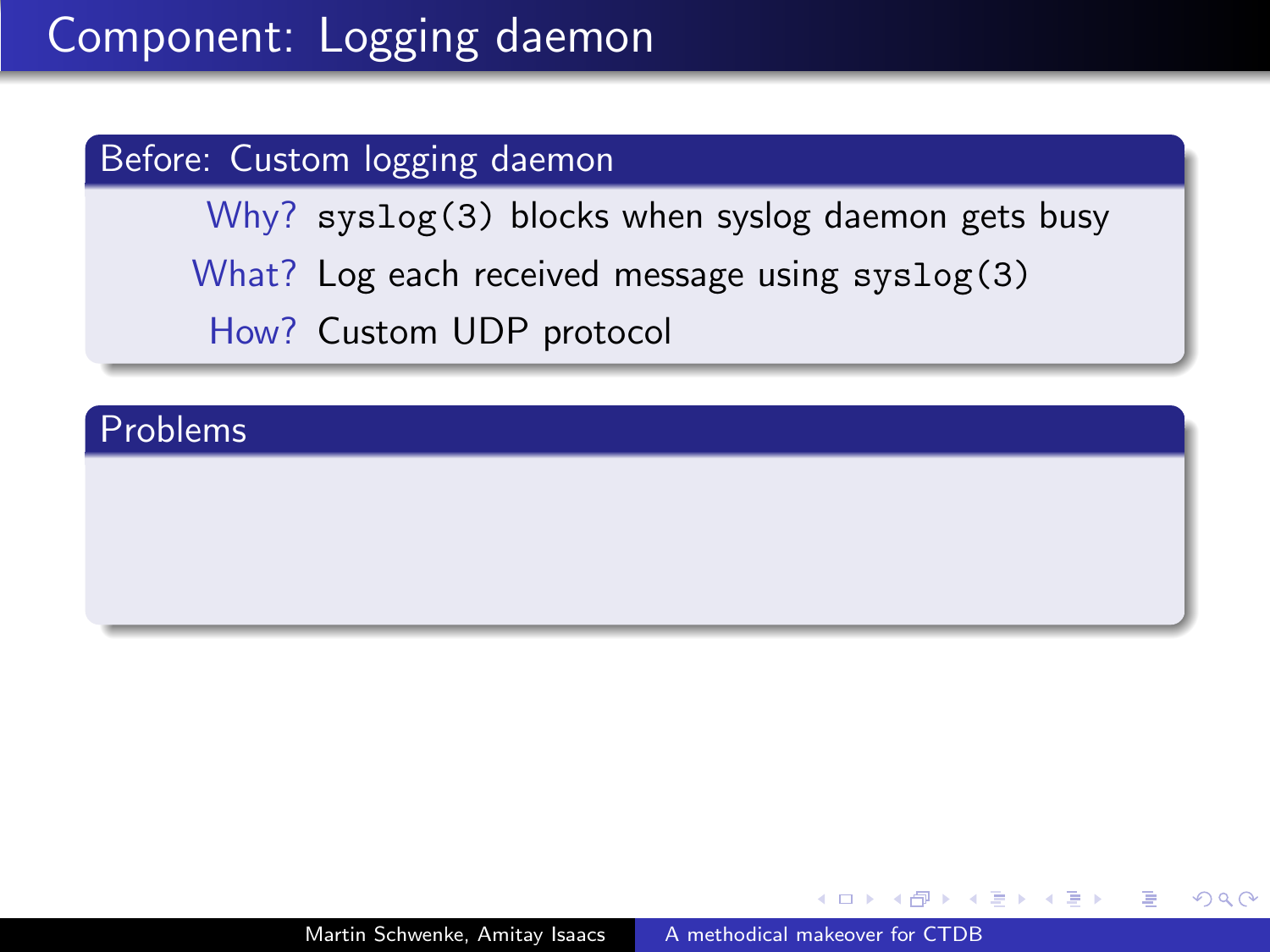Why? syslog(3) blocks when syslog daemon gets busy What? Log each received message using syslog(3) How? Custom UDP protocol

#### Problems

- Only used when syslog enabled, not file logging
- File logging can block too!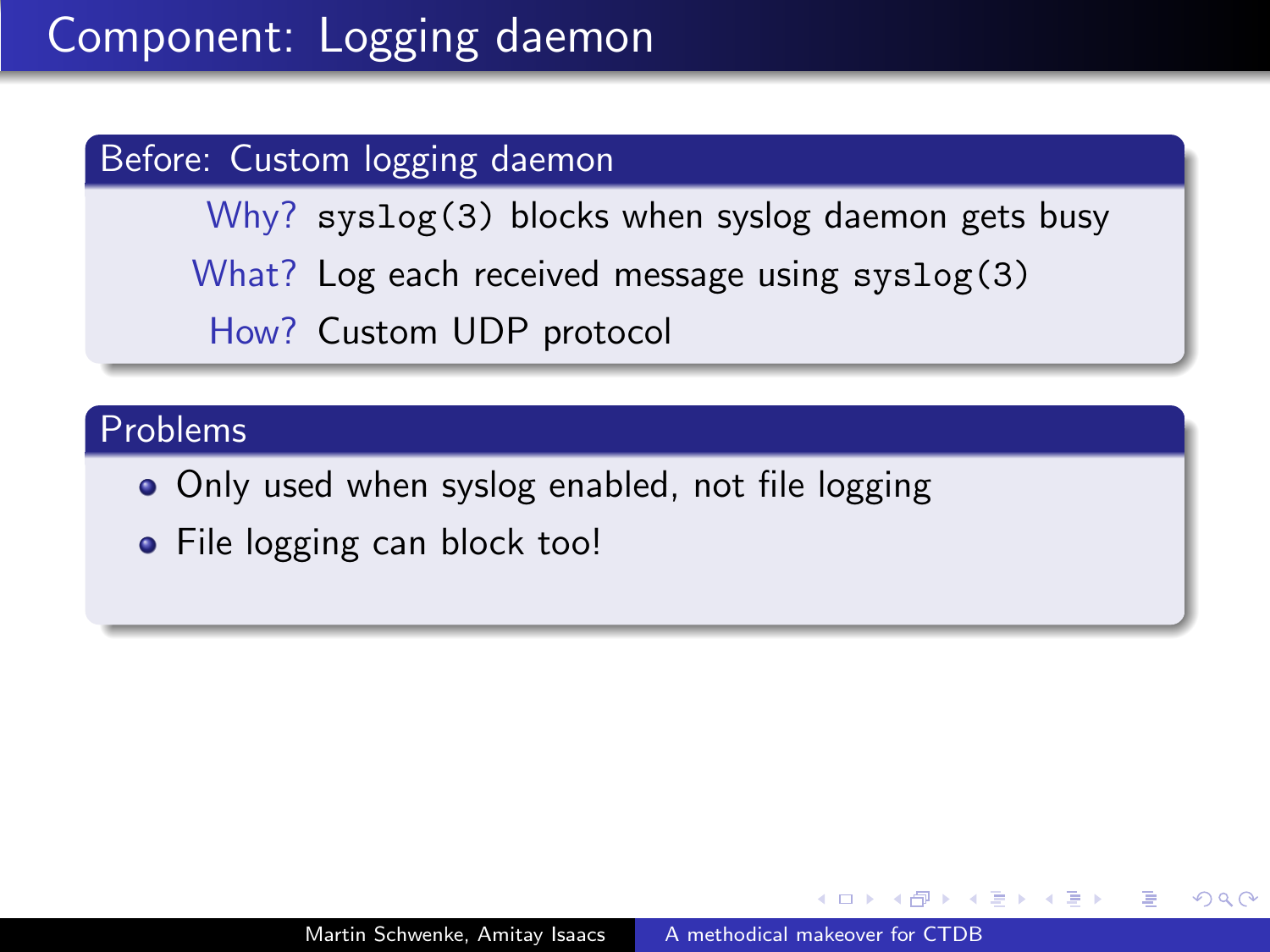Why? syslog(3) blocks when syslog daemon gets busy What? Log each received message using syslog(3) How? Custom UDP protocol

#### Problems

- Only used when syslog enabled, not file logging
- File logging can block too!
- Protocol is "structs on the wire"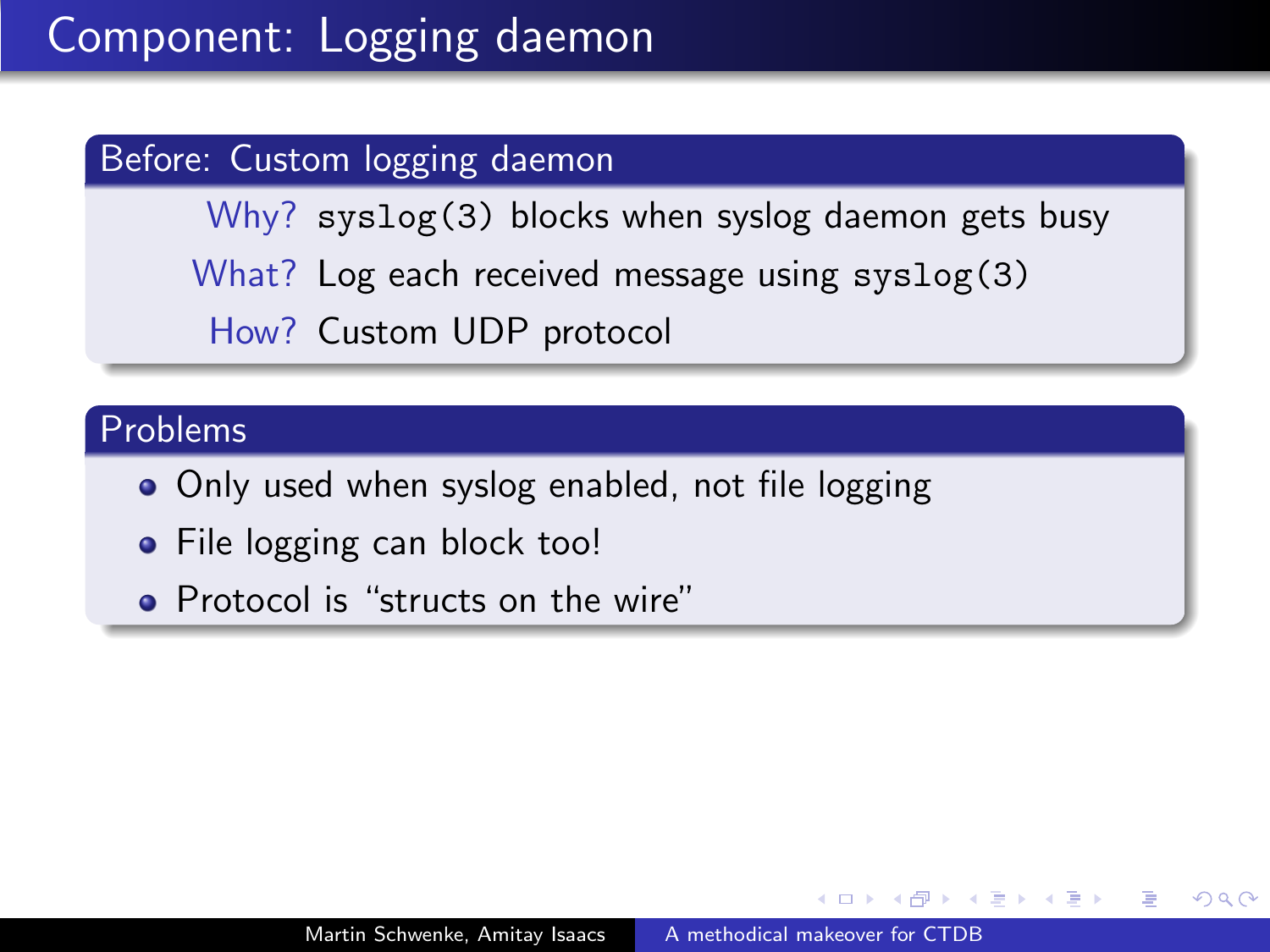Why? syslog(3) blocks when syslog daemon gets busy What? Log each received message using syslog(3) How? Custom UDP protocol

#### Problems

- Only used when syslog enabled, not file logging
- File logging can block too!
- Protocol is "structs on the wire"

#### After?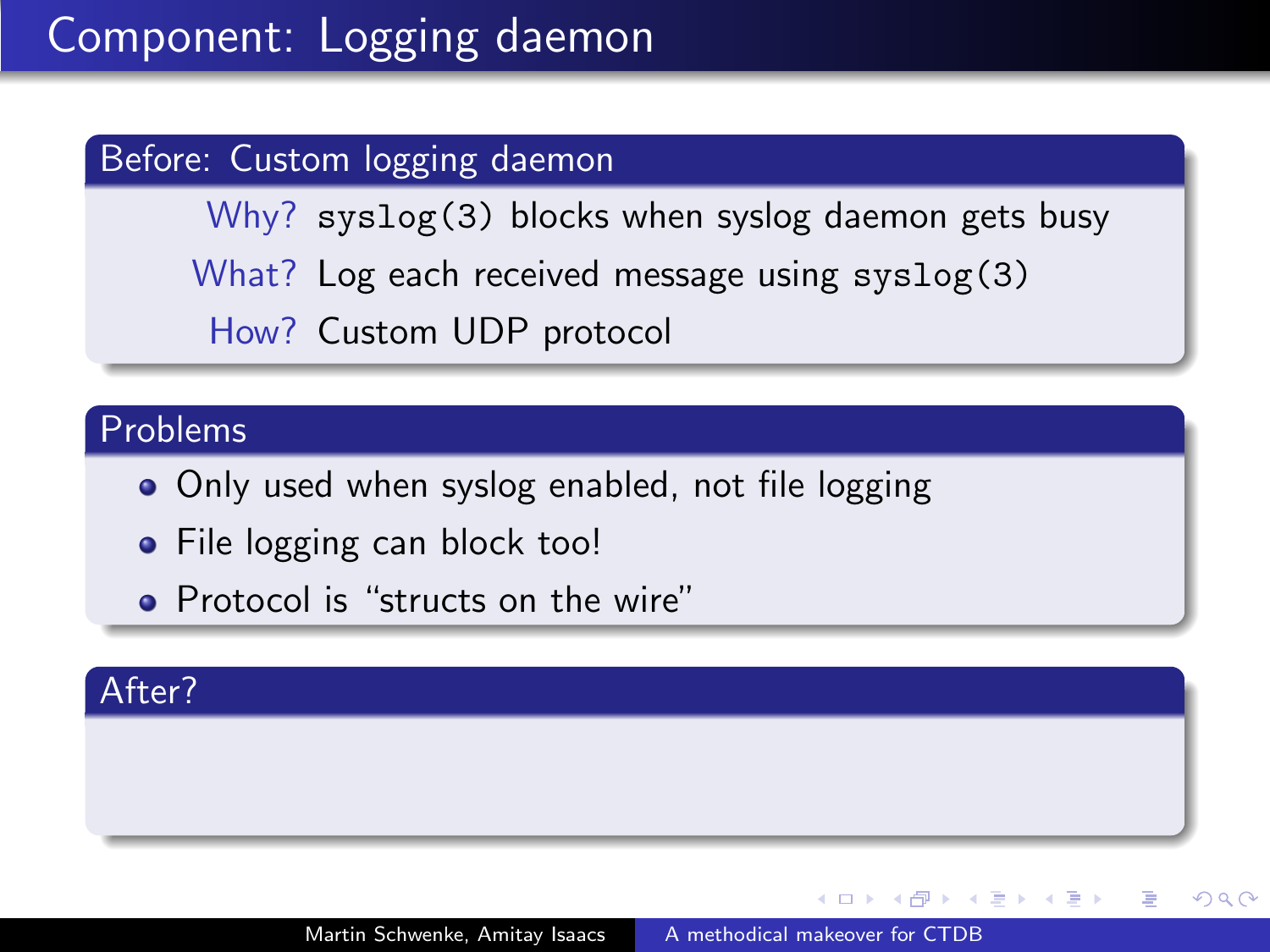Why? syslog(3) blocks when syslog daemon gets busy What? Log each received message using syslog(3) How? Custom UDP protocol

#### Problems

- Only used when syslog enabled, not file logging
- File logging can block too!
- Protocol is "structs on the wire"

#### After?

Shiny new daemon with well-defined protocol. . .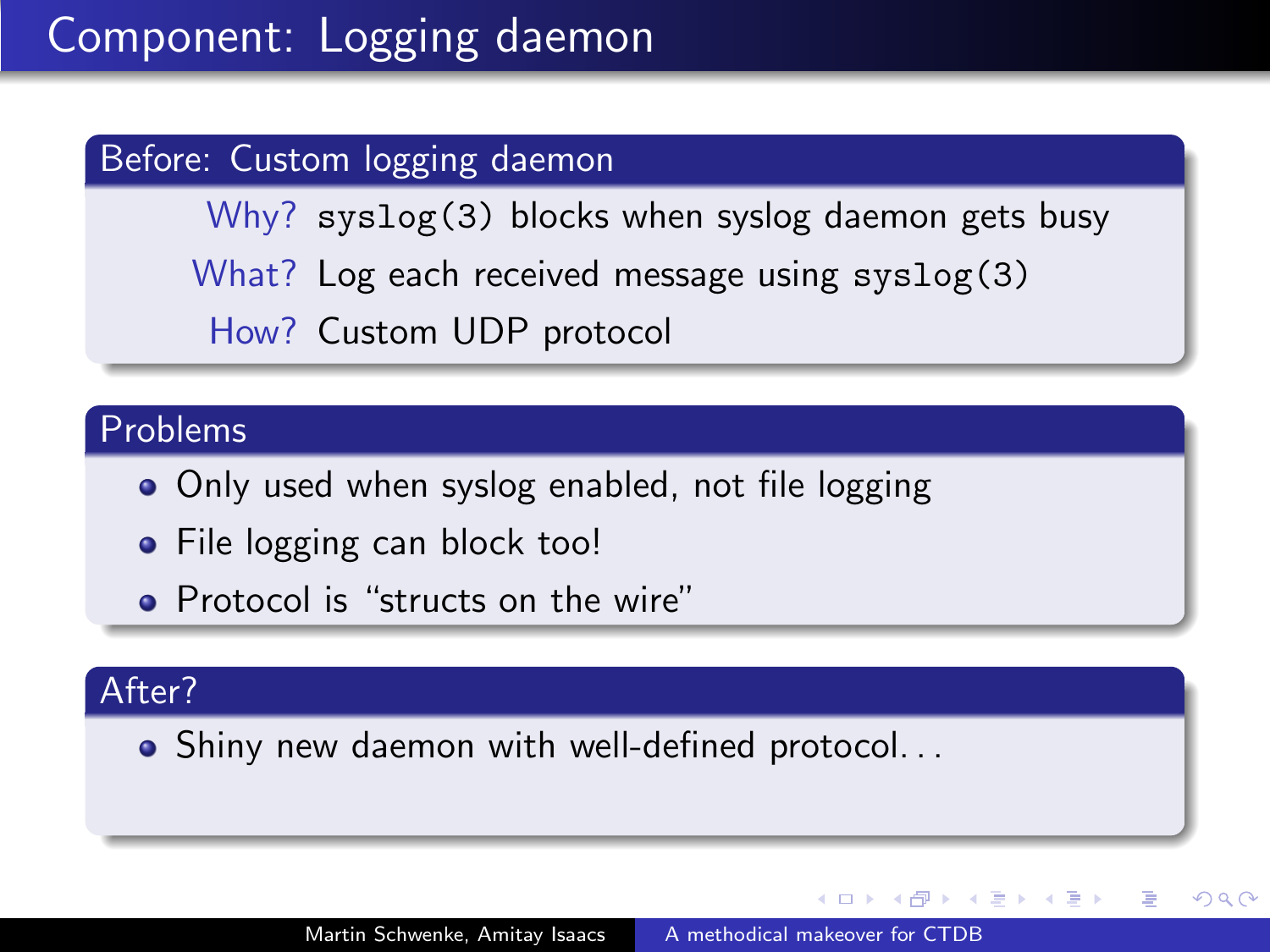Why? syslog(3) blocks when syslog daemon gets busy What? Log each received message using syslog(3) How? Custom UDP protocol

#### Problems

- Only used when syslog enabled, not file logging
- File logging can block too!
- Protocol is "structs on the wire"

#### After?

- Shiny new daemon with well-defined protocol. . .
- **.** . . that handles all logging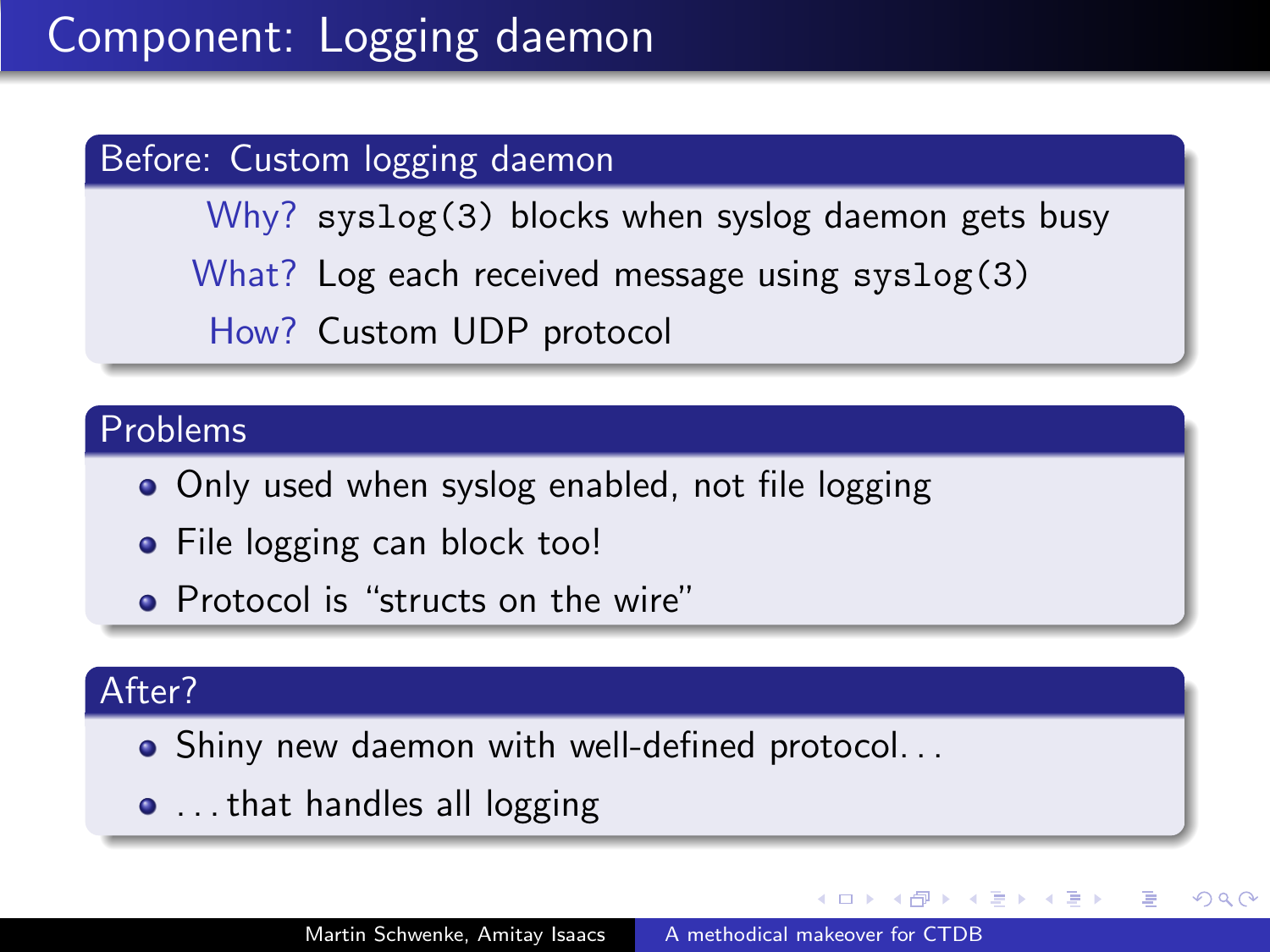### The big idea!

Martin Schwenke, Amitay Isaacs [A methodical makeover for CTDB](#page-0-0)

 $\leftarrow$ 

 $\mathbf{h}$ 

- 大唐 8 - 大唐 8

目

 $299$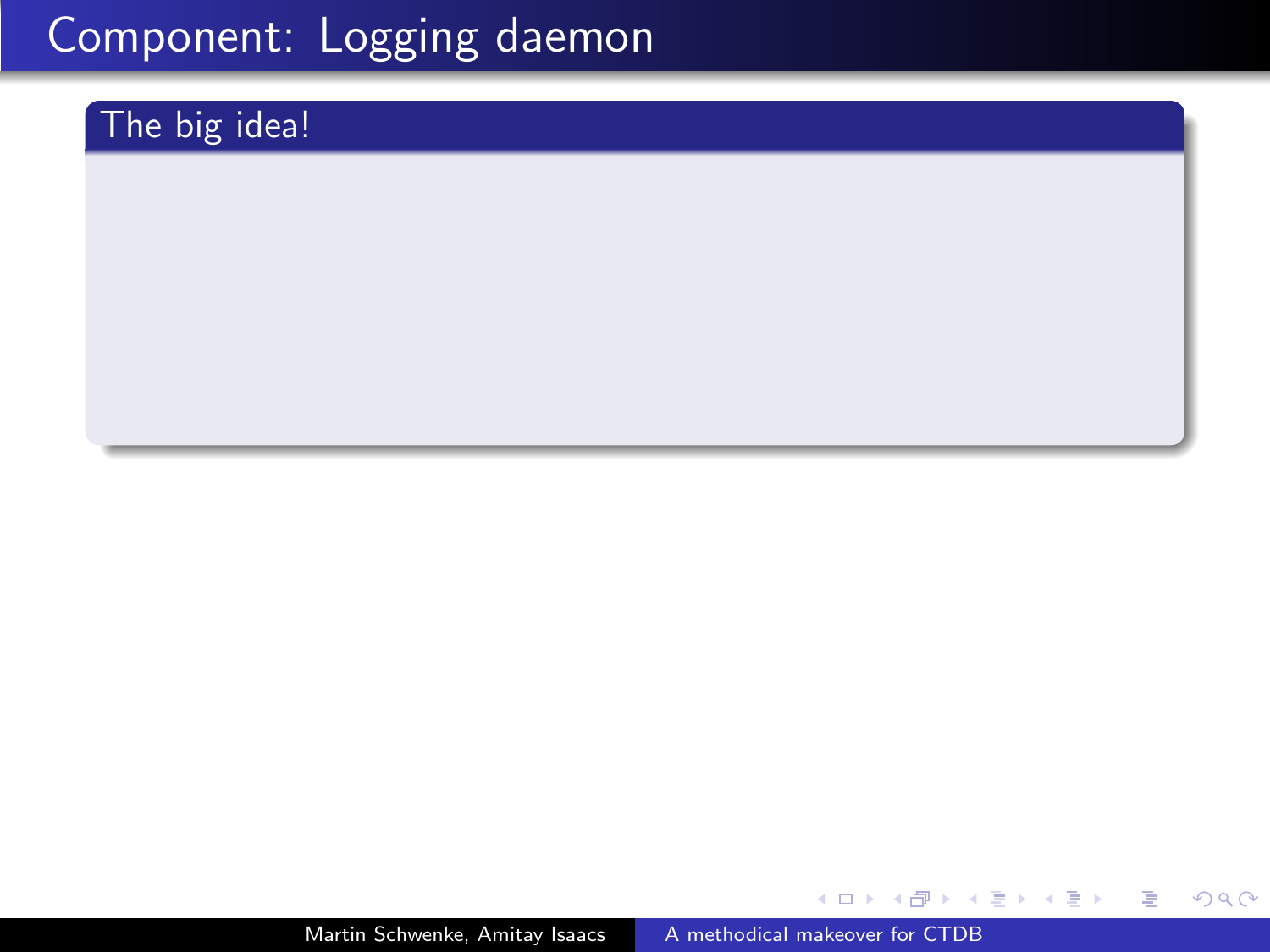### The big idea!

Create an asynchronous framework for CTDB daemons!

 $QQ$ 

э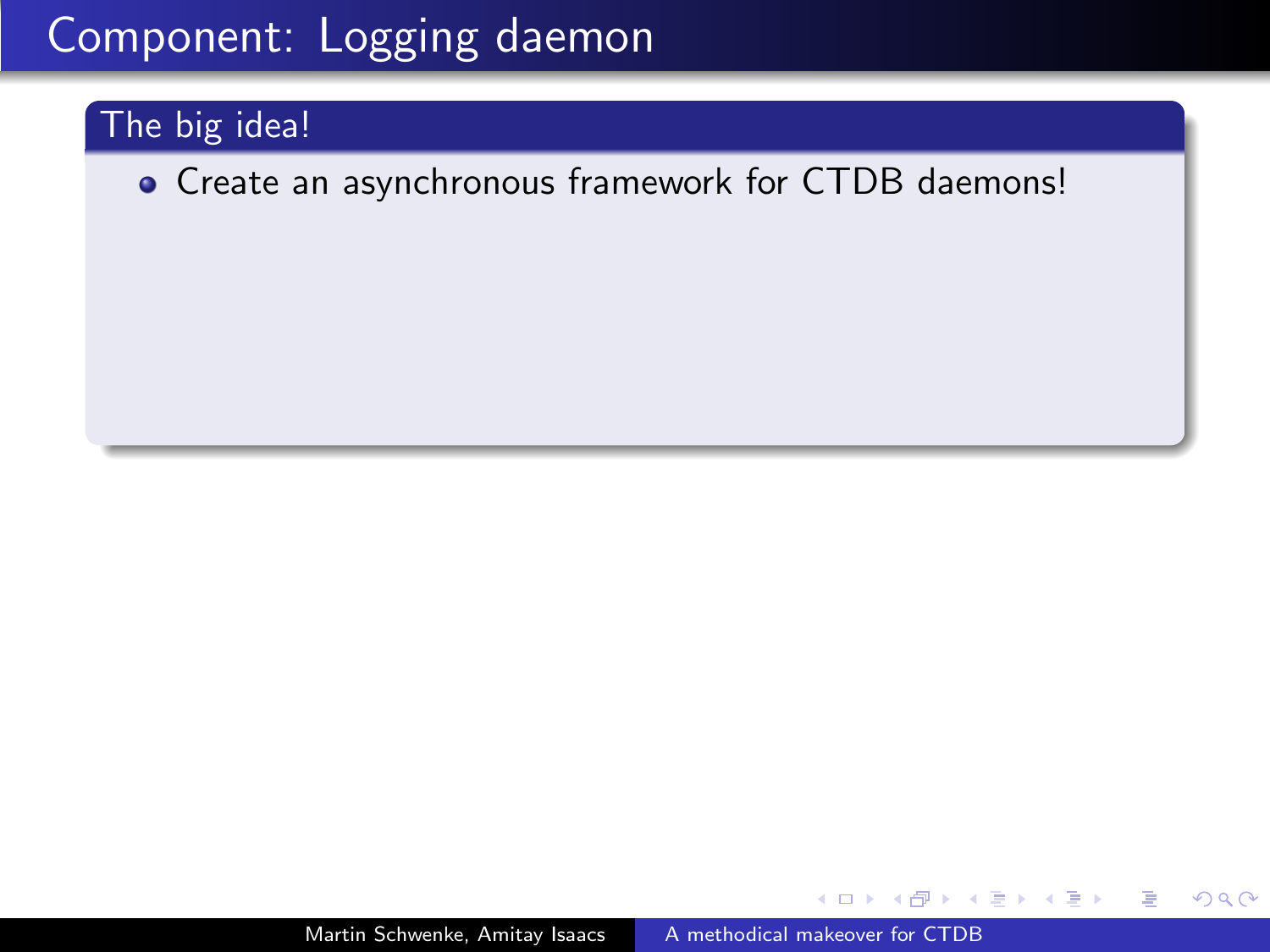### The big idea!

- Create an asynchronous framework for CTDB daemons!
- Use Samba's tevent\_req framework!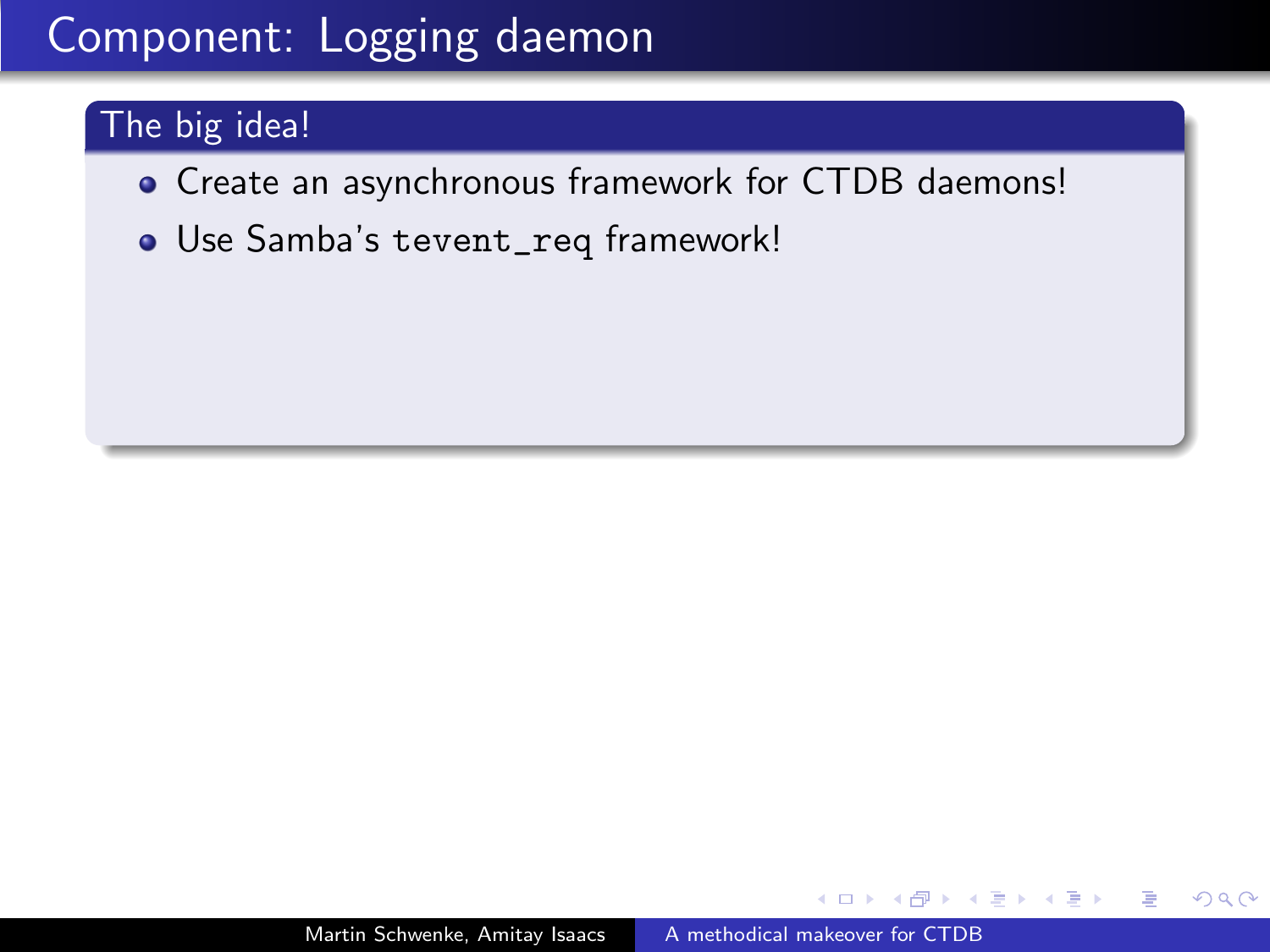### The big idea!

- Create an asynchronous framework for CTDB daemons!
- Use Samba's tevent\_req framework!
- Define **protocol** and auto-generate marshalling code!

 $200$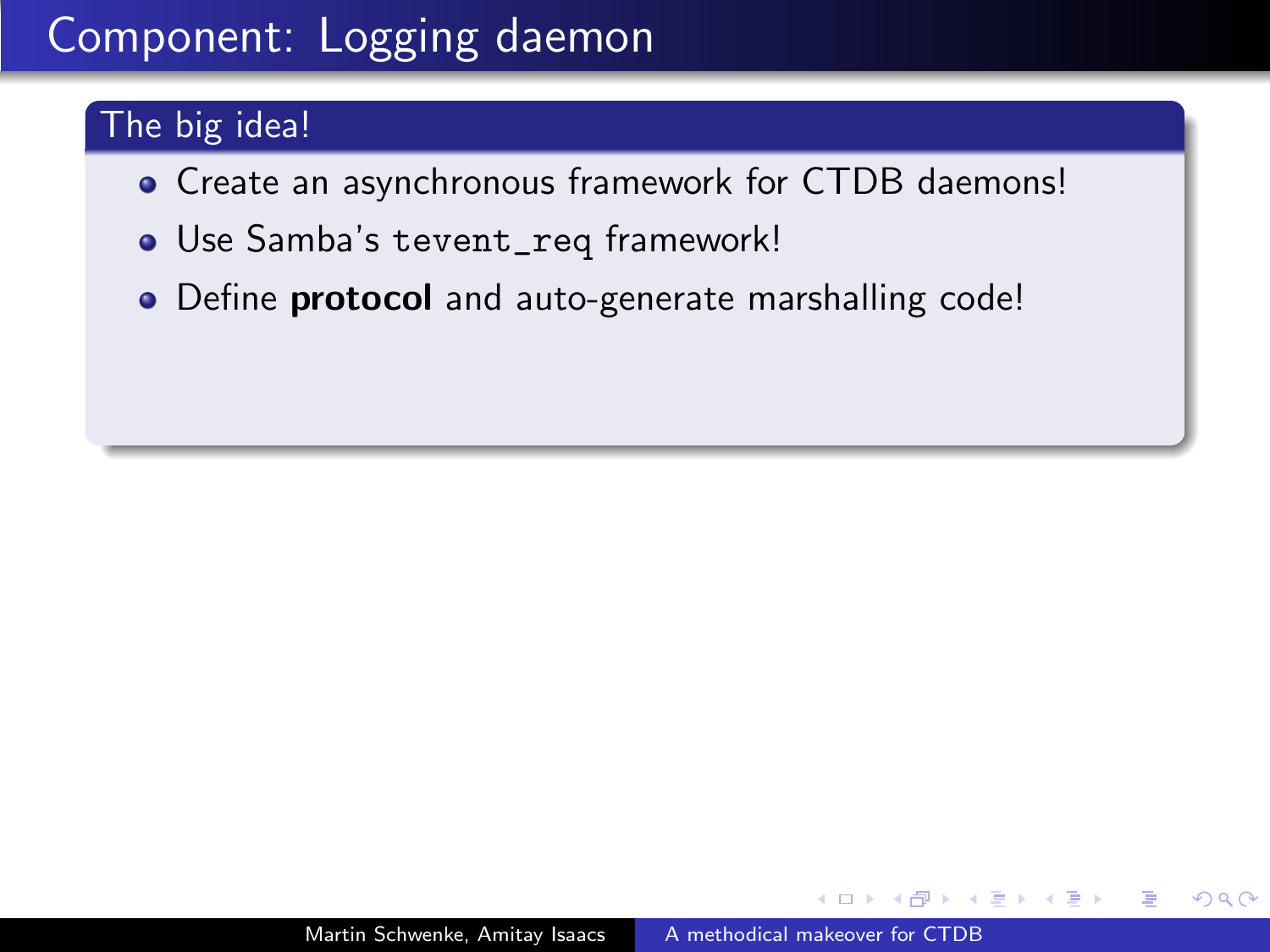### The big idea!

- Create an asynchronous framework for CTDB daemons!
- Use Samba's tevent\_req framework!
- Define **protocol** and auto-generate marshalling code!
- Use all this to write logging daemon (as a template)!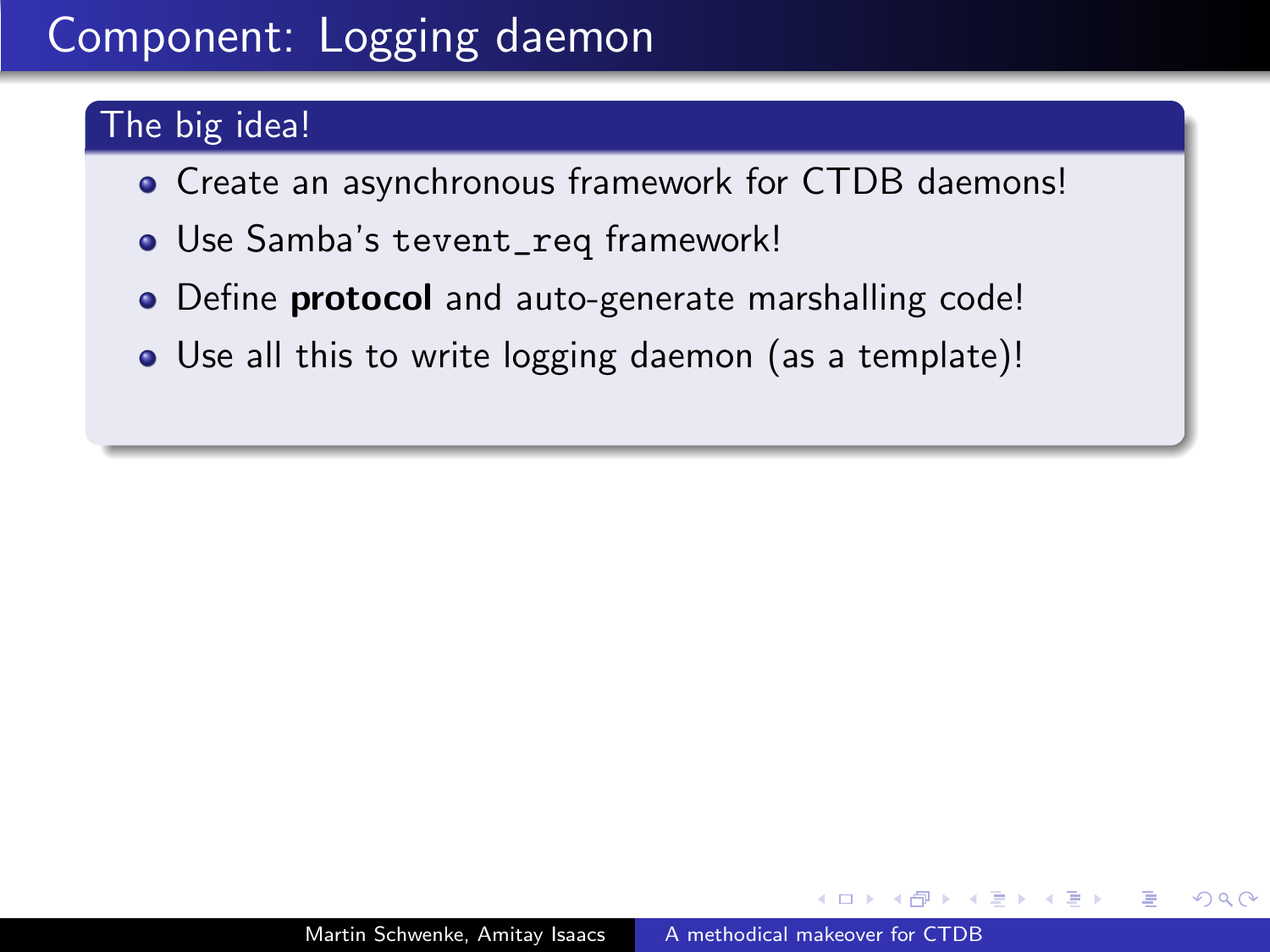### The big idea!

- Create an asynchronous framework for CTDB daemons!
- Use Samba's tevent\_req framework!
- Define **protocol** and auto-generate marshalling code!
- Use all this to write logging daemon (as a template)!
- And then use the template for writing other daemons!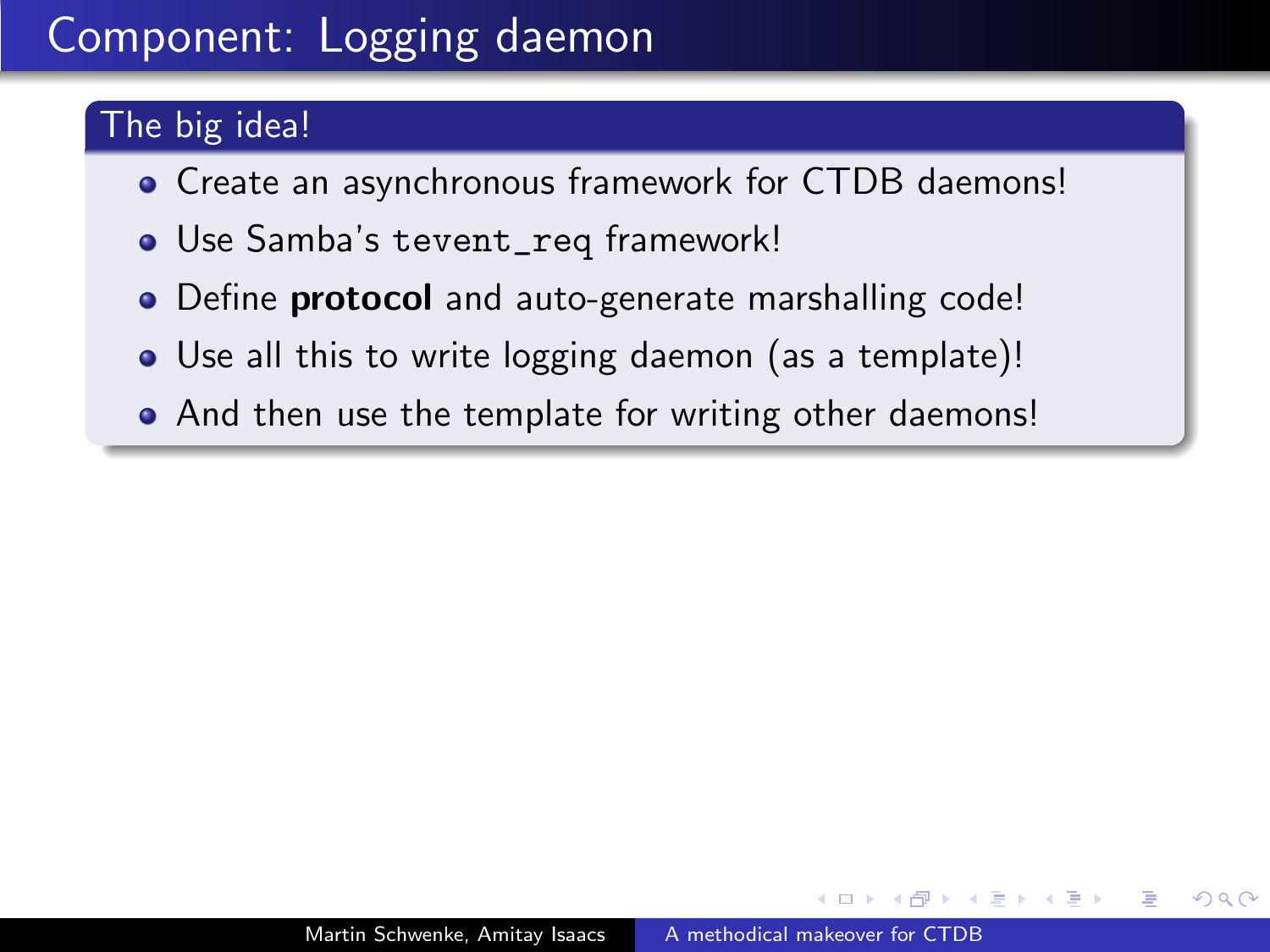### The big idea!

- Create an asynchronous framework for CTDB daemons!
- Use Samba's tevent\_req framework!
- Define **protocol** and auto-generate marshalling code!
- Use all this to write logging daemon (as a template)!
- And then use the template for writing other daemons!

### The big problem!

- Logging is hard!
- How do you handle errors in logging daemon?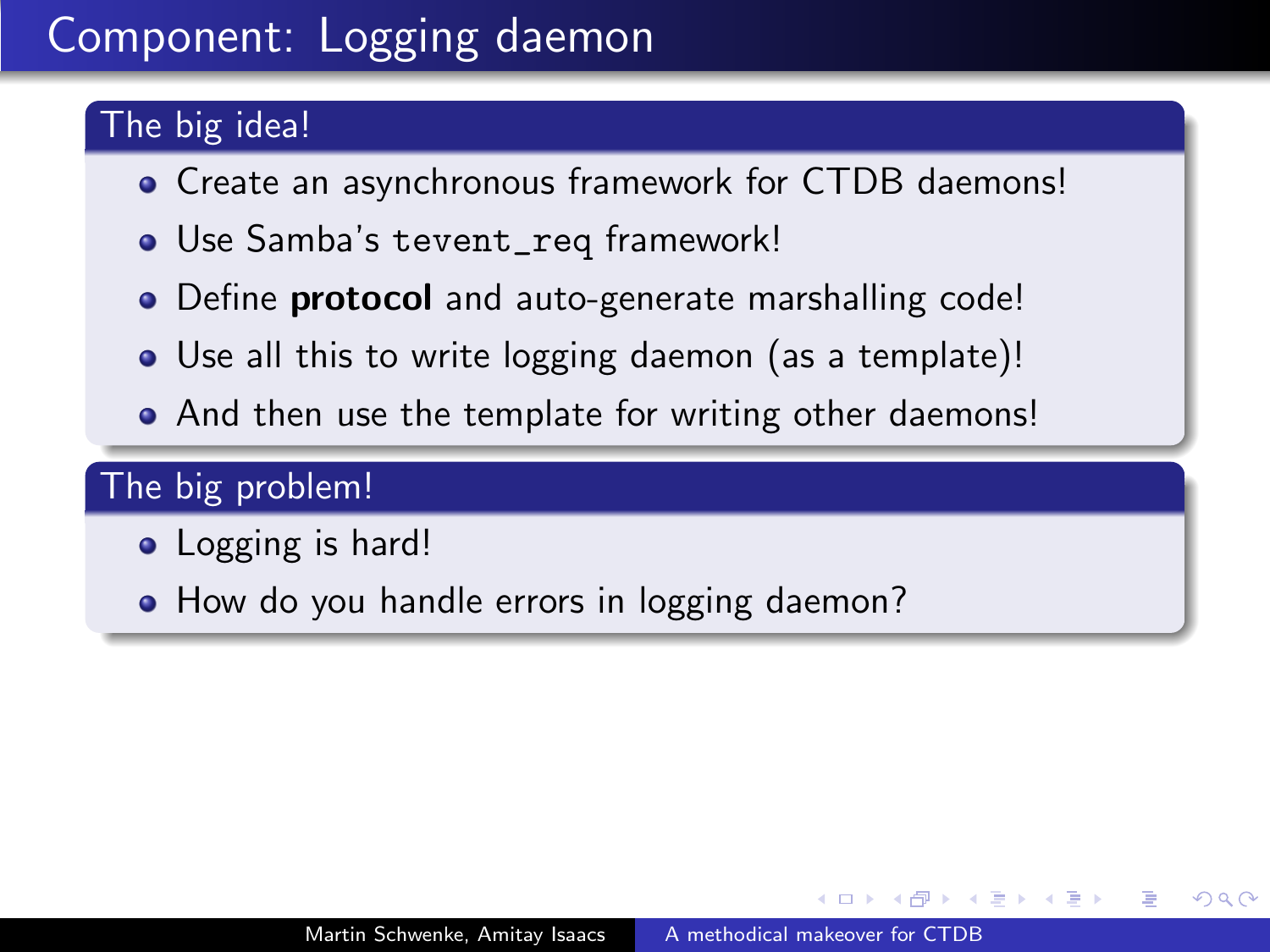### The big idea!

- Create an asynchronous framework for CTDB daemons!
- Use Samba's tevent\_req framework!
- Define **protocol** and auto-generate marshalling code!
- Use all this to write logging daemon (as a template)!
- And then use the template for writing other daemons!

### The big problem!

- Logging is hard!
- How do you handle errors in logging daemon?

### The better idea!

We're not in the logging business . . . daemons already exist!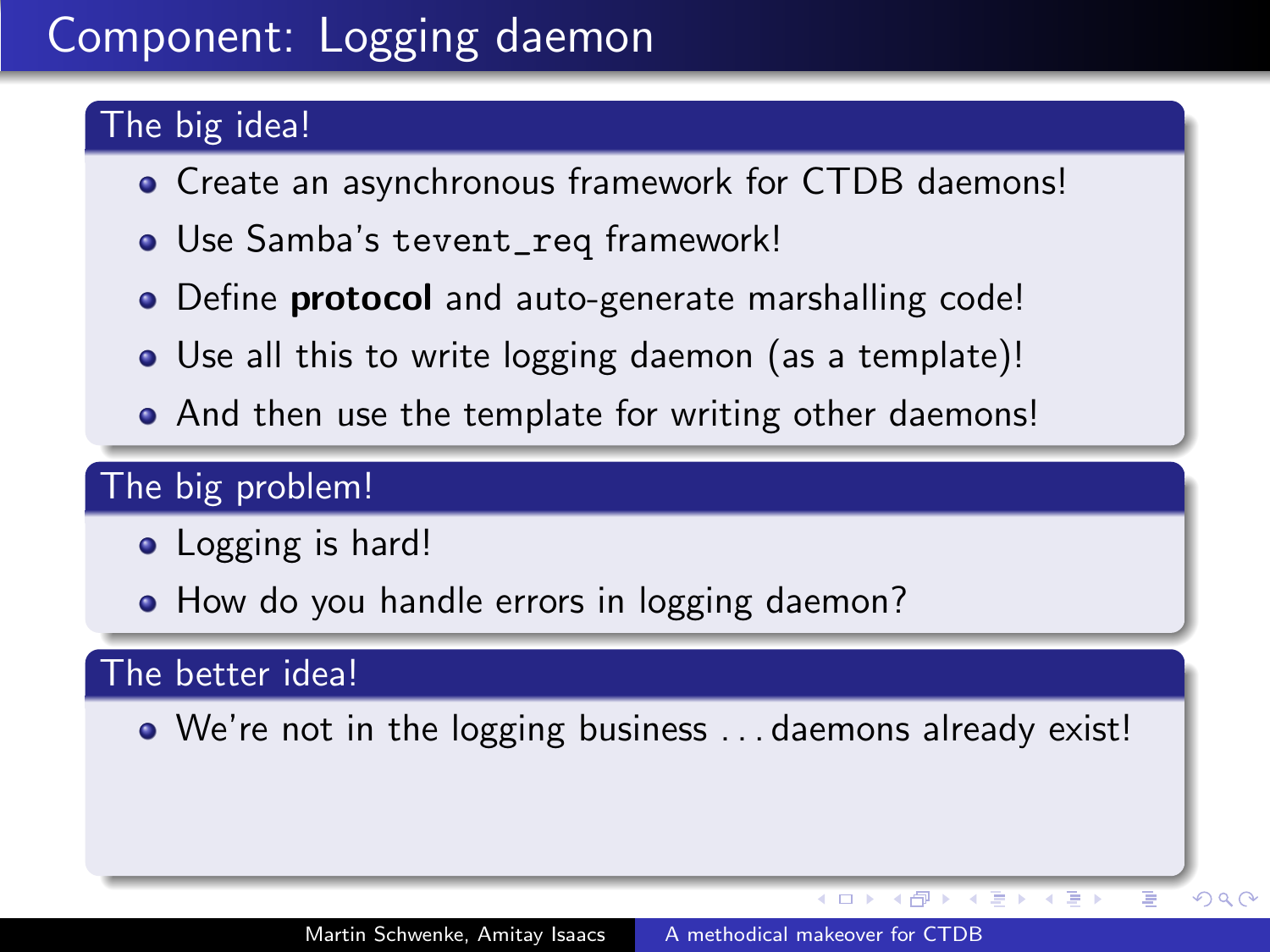### The big idea!

- Create an asynchronous framework for CTDB daemons!
- Use Samba's tevent\_req framework!
- Define **protocol** and auto-generate marshalling code!
- Use all this to write logging daemon (as a template)!
- And then use the template for writing other daemons!

### The big problem!

- Logging is hard!
- How do you handle errors in logging daemon?

### The better idea!

- We're not in the logging business . . . daemons already exist!
- Use RFC5424 message format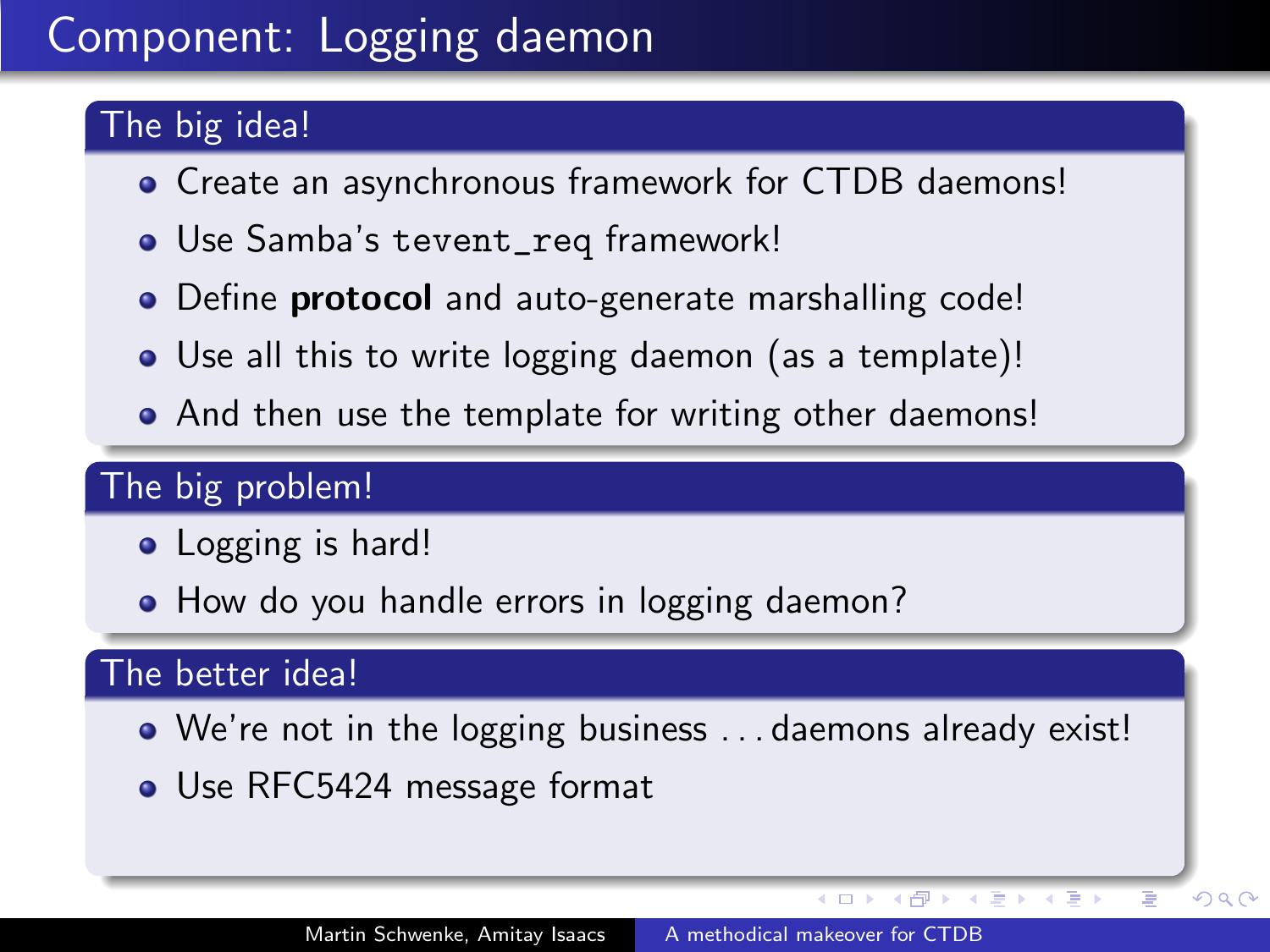### The big idea!

- Create an asynchronous framework for CTDB daemons!
- Use Samba's tevent\_req framework!
- Define **protocol** and auto-generate marshalling code!
- Use all this to write logging daemon (as a template)!
- And then use the template for writing other daemons!

### The big problem!

- Logging is hard!
- How do you handle errors in logging daemon?

### The better idea!

- We're not in the logging business . . . daemons already exist!
- Use RFC5424 message format
- **•** Transmit via UDP as per RFC5426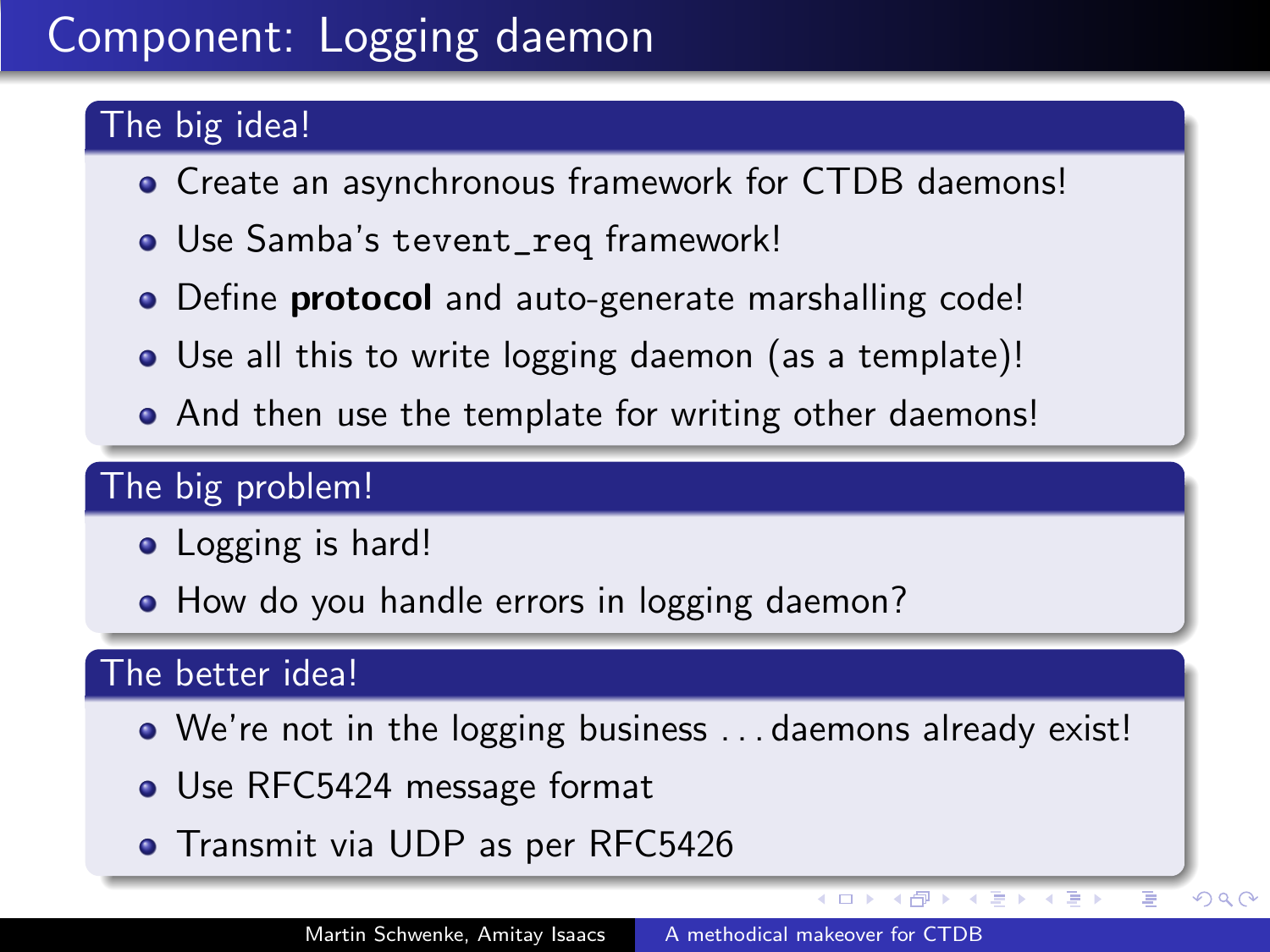#### So, how did that work out?

Martin Schwenke, Amitay Isaacs [A methodical makeover for CTDB](#page-0-0)

 $\leftarrow$ 

 $\,$   $\,$ 

メタメ メミメ メミメー

Έ

 $299$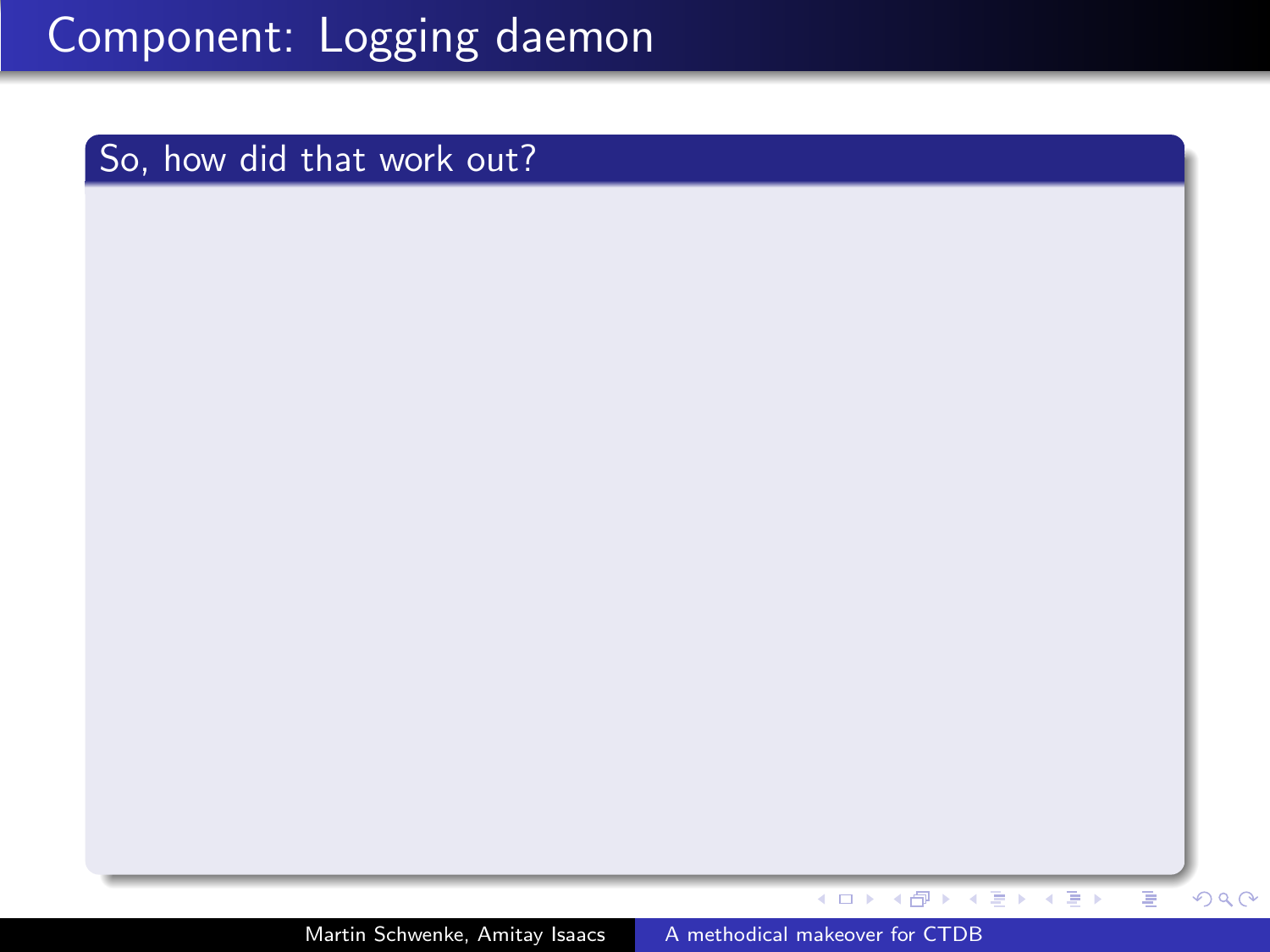#### So, how did that work out?

**•** First Linux version quite easy but not merged because...

医单位性骨折

 $4.17$ 

∢母  $\sim$  Ξ

 $299$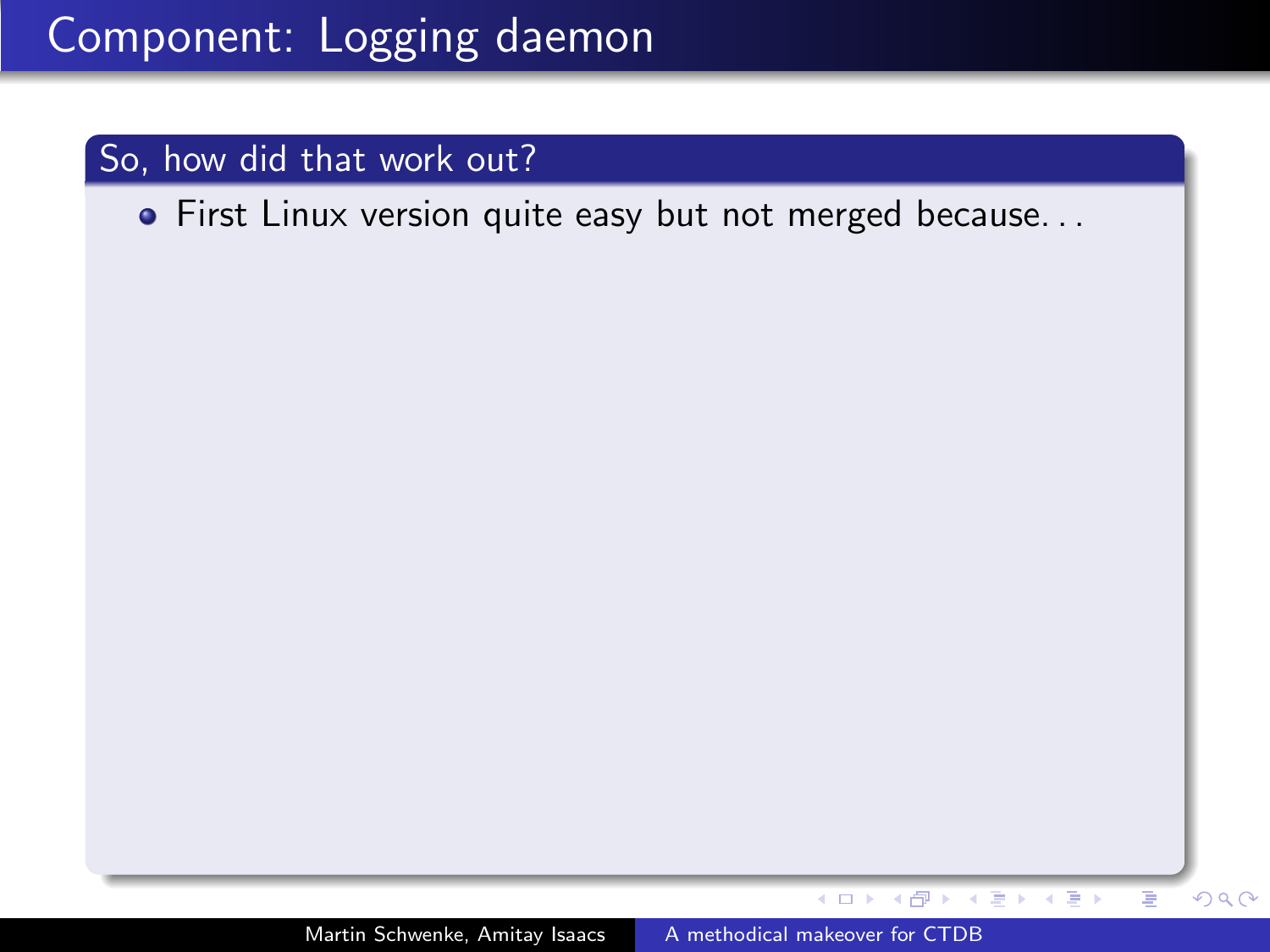#### So, how did that work out?

- **•** First Linux version quite easy but not merged because...
- Unified Samba/CTDB build coming up (see later)

 $\sim$   $\sim$ 

重き メラチ

Þ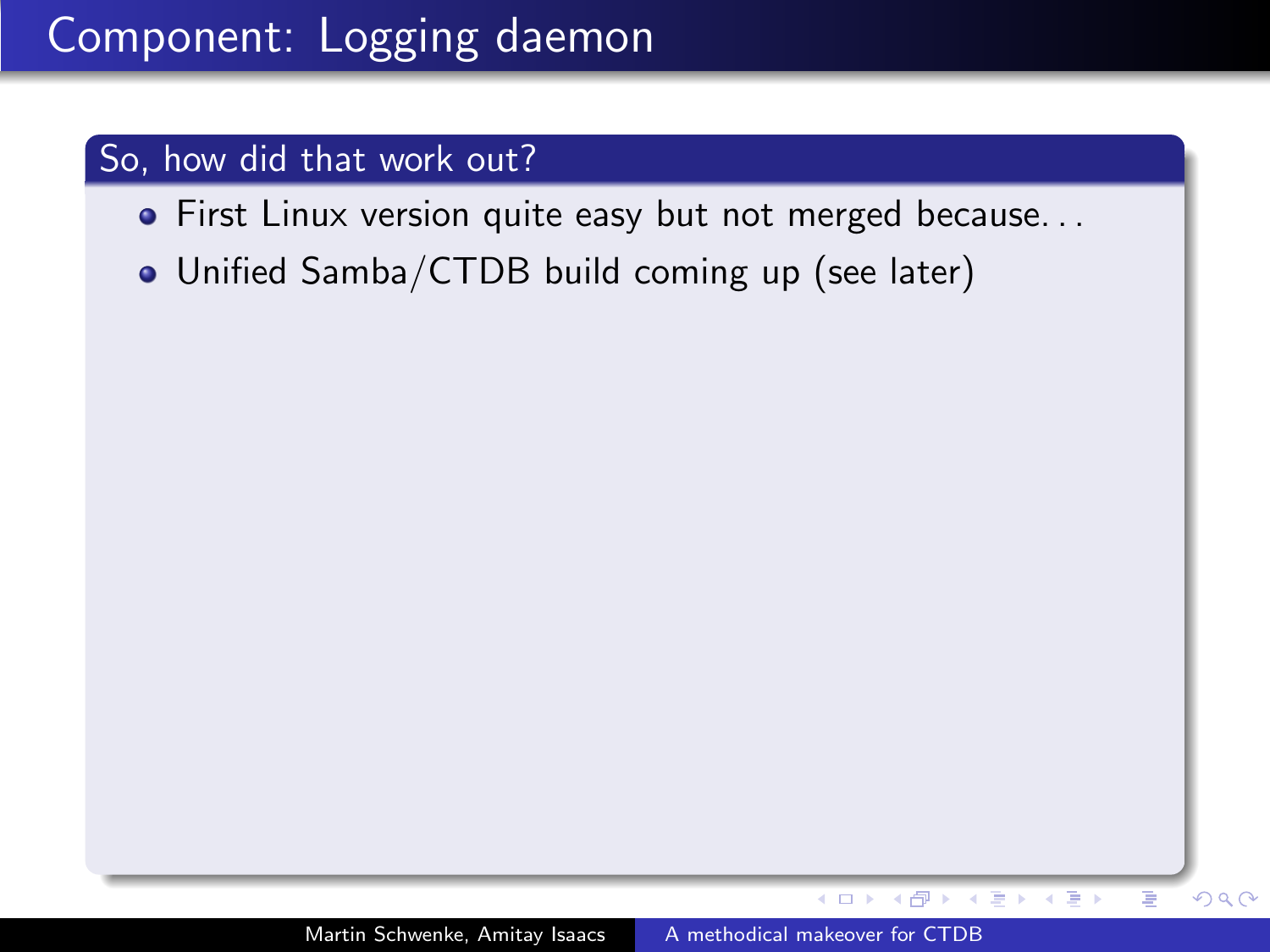#### So, how did that work out?

- First Linux version quite easy but not merged because. . .
- Unified Samba/CTDB build coming up (see later)
- Samba's debug.  $\{ch\}$  is completely different to CTDB's

 $QQ$ 

ミメスミメ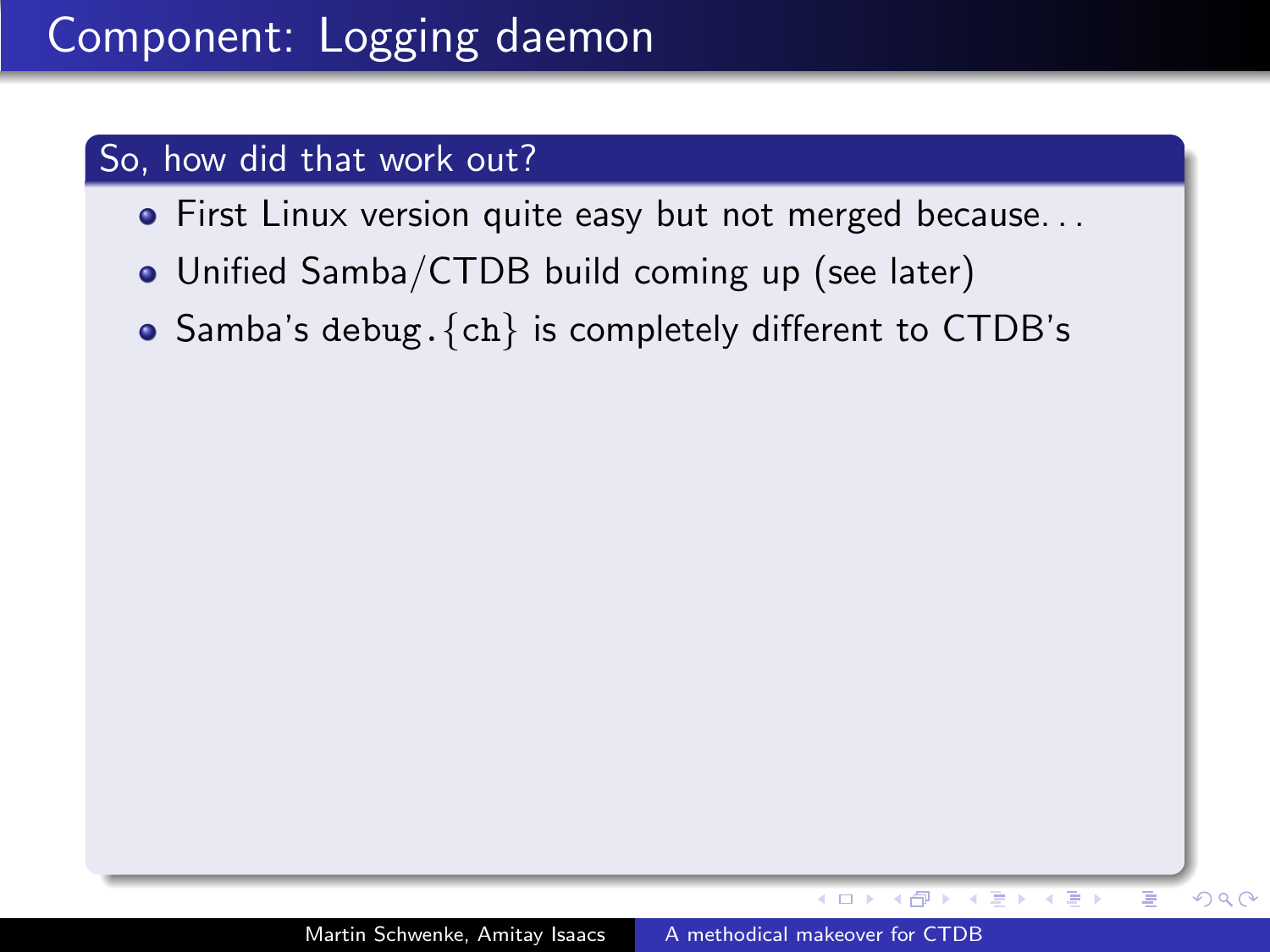- First Linux version quite easy but not merged because. . .
- Unified Samba/CTDB build coming up (see later)
- $\bullet$  Samba's debug.  $\{ch\}$  is completely different to CTDB's
- Spend a month completing the unified build

 $QQ$ 

モミド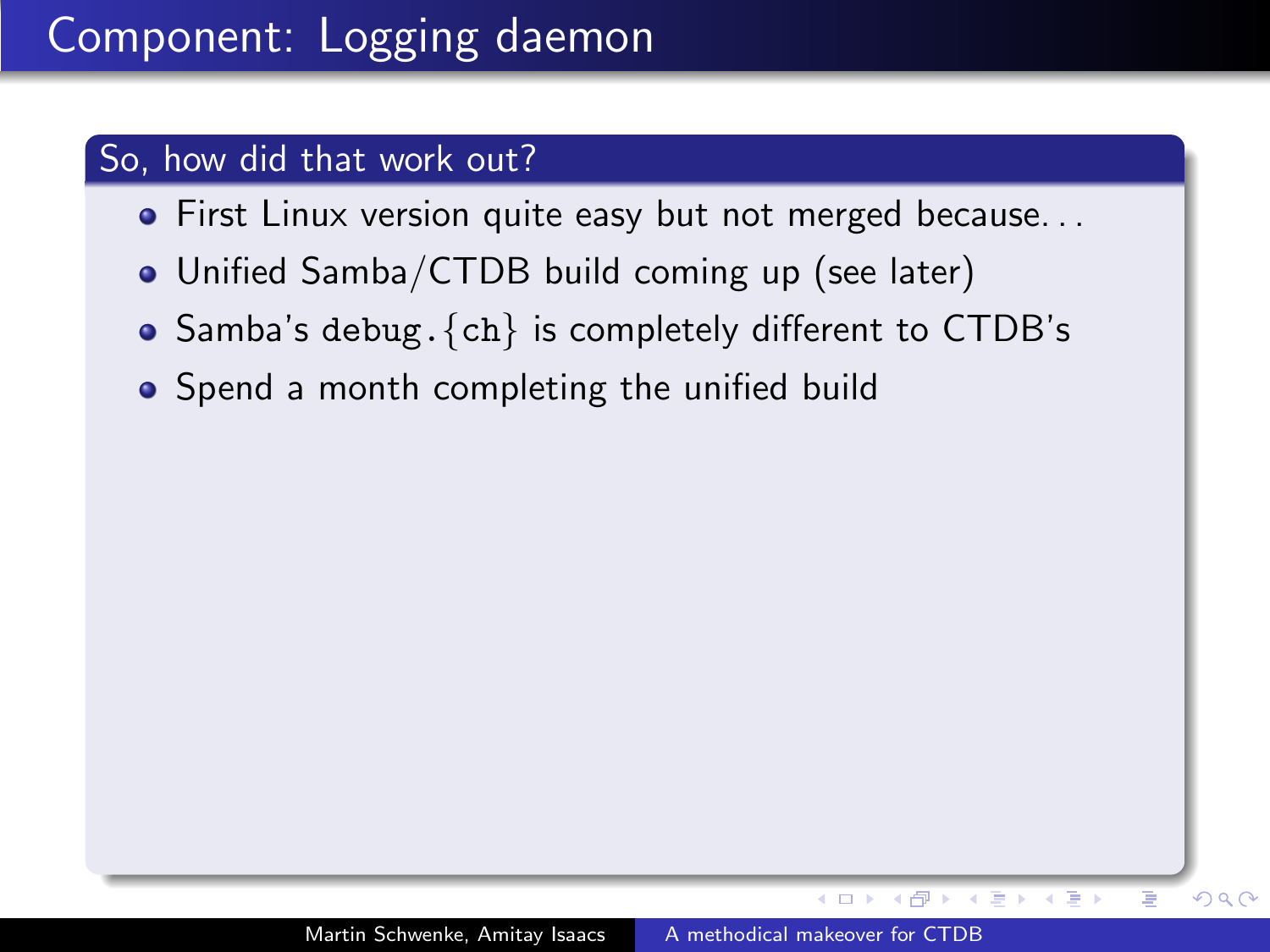- First Linux version quite easy but not merged because. . .
- Unified Samba/CTDB build coming up (see later)
- $\bullet$  Samba's debug.  $\{ch\}$  is completely different to CTDB's
- Spend a month completing the unified build
- Send to Unix domain socket in non-blocking mode?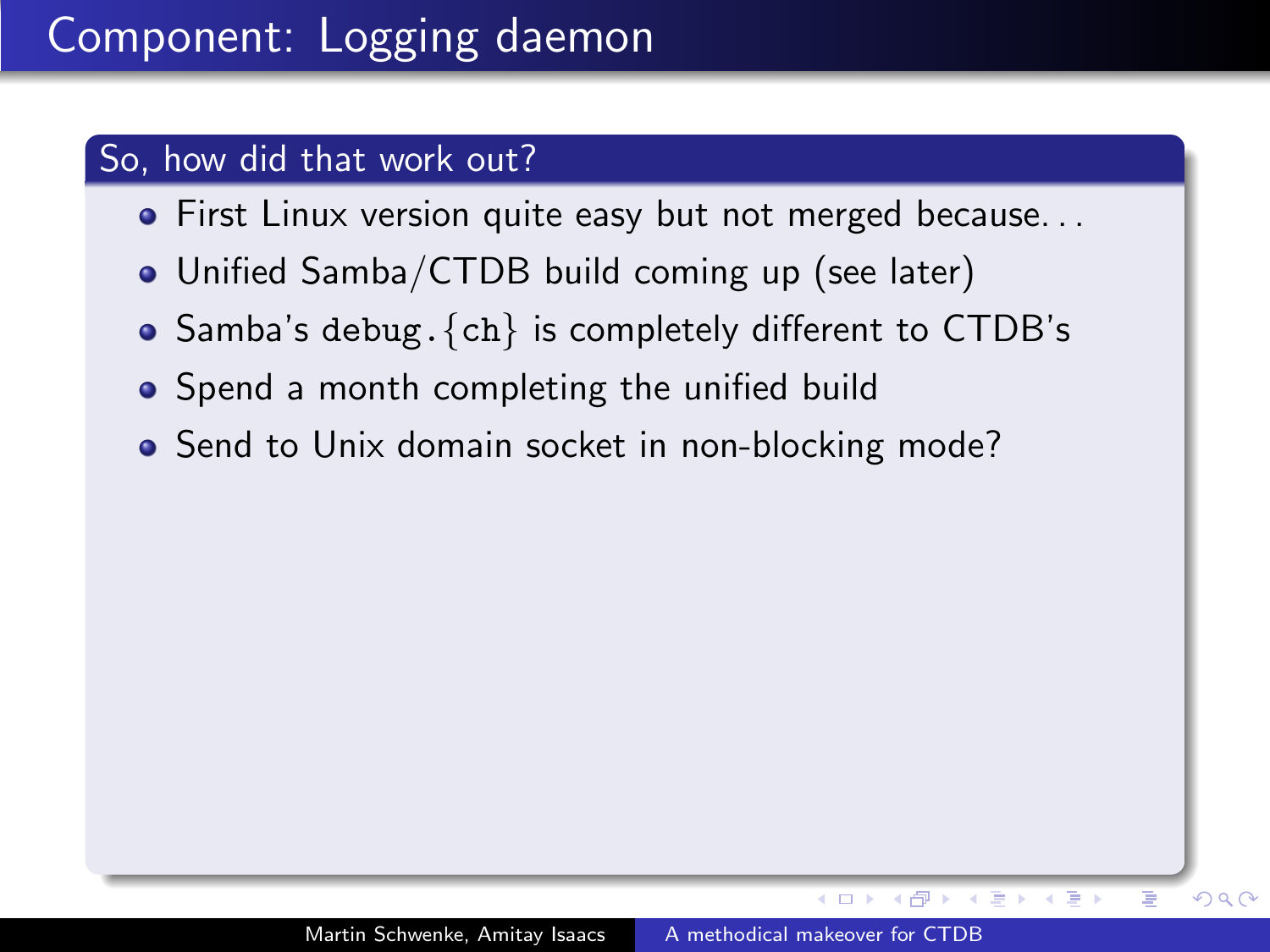- First Linux version quite easy but not merged because. . .
- Unified Samba/CTDB build coming up (see later)
- $\bullet$  Samba's debug.  $\{ch\}$  is completely different to CTDB's
- Spend a month completing the unified build
- Send to Unix domain socket in non-blocking mode?
- rsyslogd doesn't speak RFC5424 on Unix domain socket?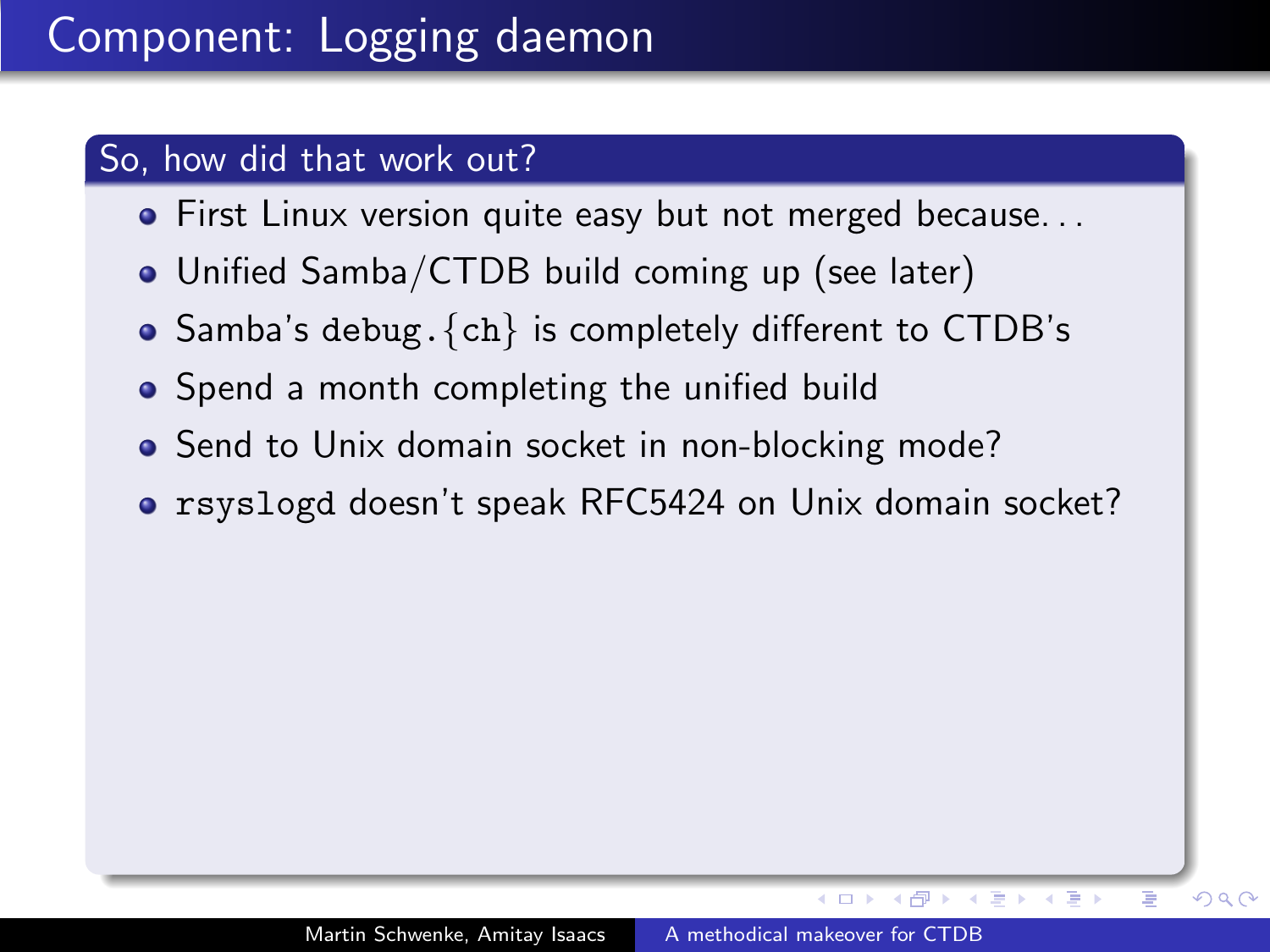- **•** First Linux version quite easy but not merged because...
- Unified Samba/CTDB build coming up (see later)
- $\bullet$  Samba's debug.  $\{ch\}$  is completely different to CTDB's
- Spend a month completing the unified build
- Send to Unix domain socket in non-blocking mode?
- rsyslogd doesn't speak RFC5424 on Unix domain socket?
- Learn about RFC3164!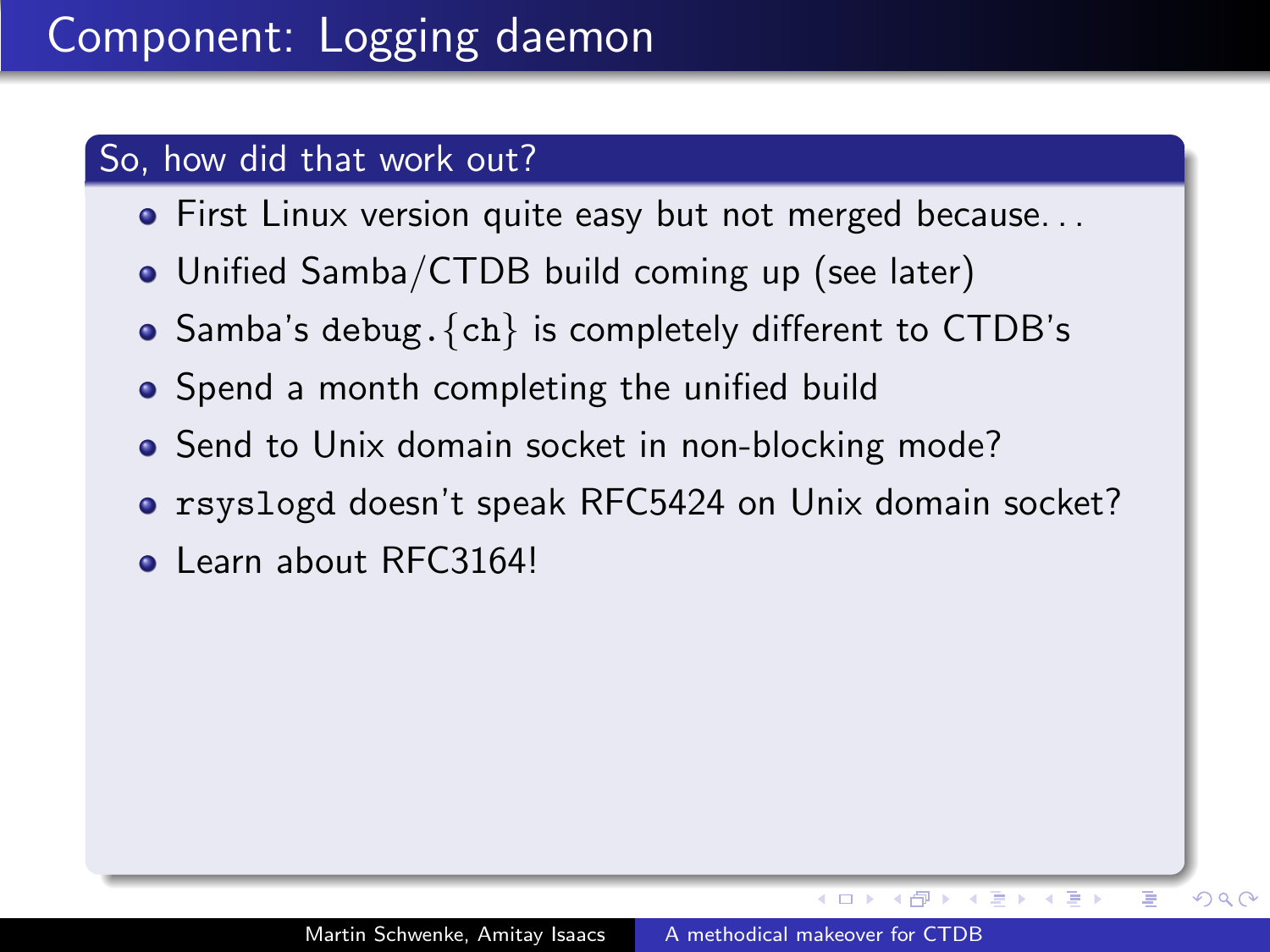- **•** First Linux version quite easy but not merged because...
- Unified Samba/CTDB build coming up (see later)
- $\bullet$  Samba's debug.  $\{ch\}$  is completely different to CTDB's
- Spend a month completing the unified build
- Send to Unix domain socket in non-blocking mode?
- rsyslogd doesn't speak RFC5424 on Unix domain socket?
- Learn about RFC3164!
- **Location of socket is not standardised**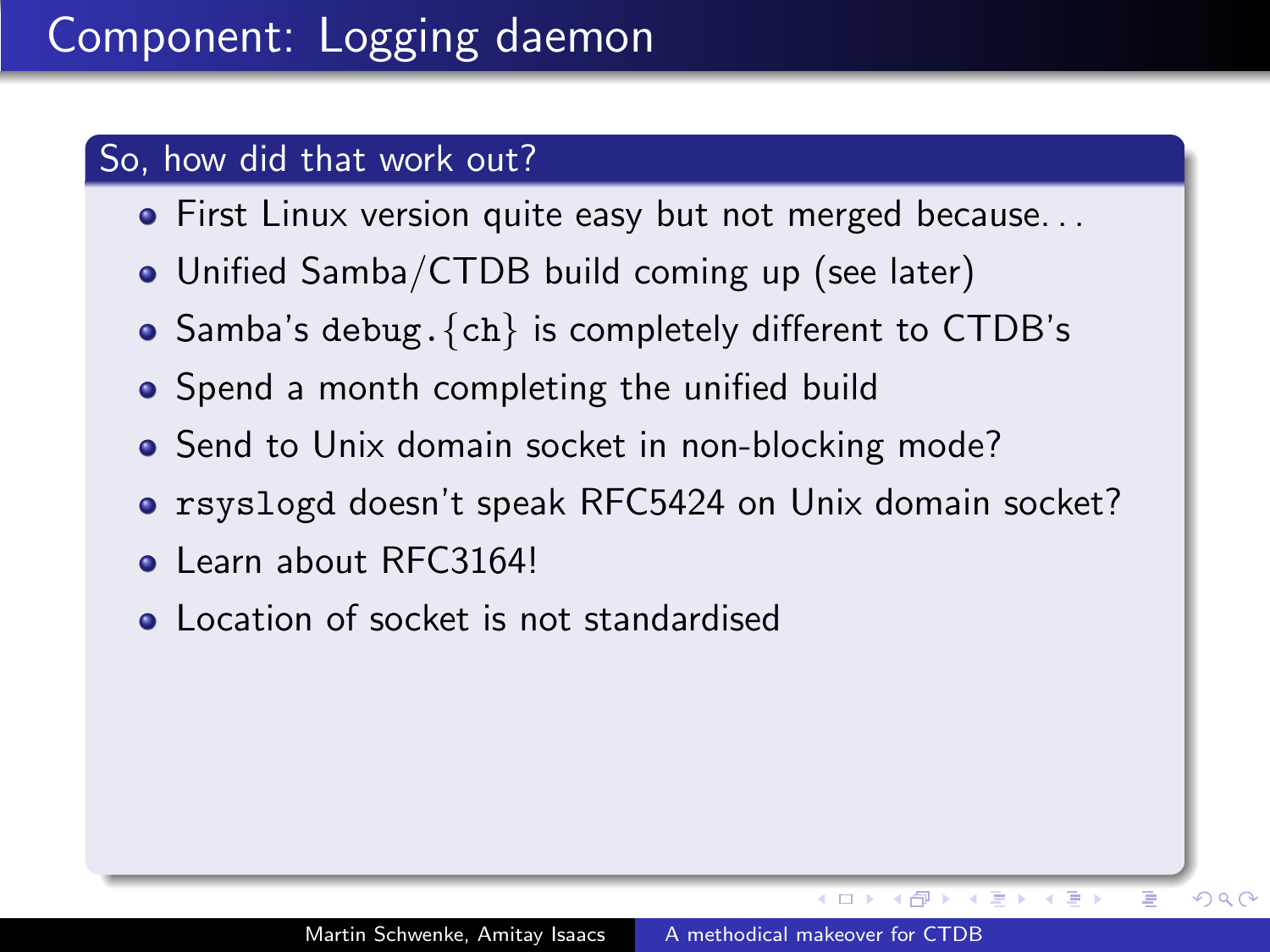- **•** First Linux version quite easy but not merged because...
- Unified Samba/CTDB build coming up (see later)
- $\bullet$  Samba's debug.  $\{ch\}$  is completely different to CTDB's
- Spend a month completing the unified build
- Send to Unix domain socket in non-blocking mode?
- rsyslogd doesn't speak RFC5424 on Unix domain socket?
- Learn about RFC3164!
- **•** Location of socket is not standardised
- Much of RFC3164 is only recommended...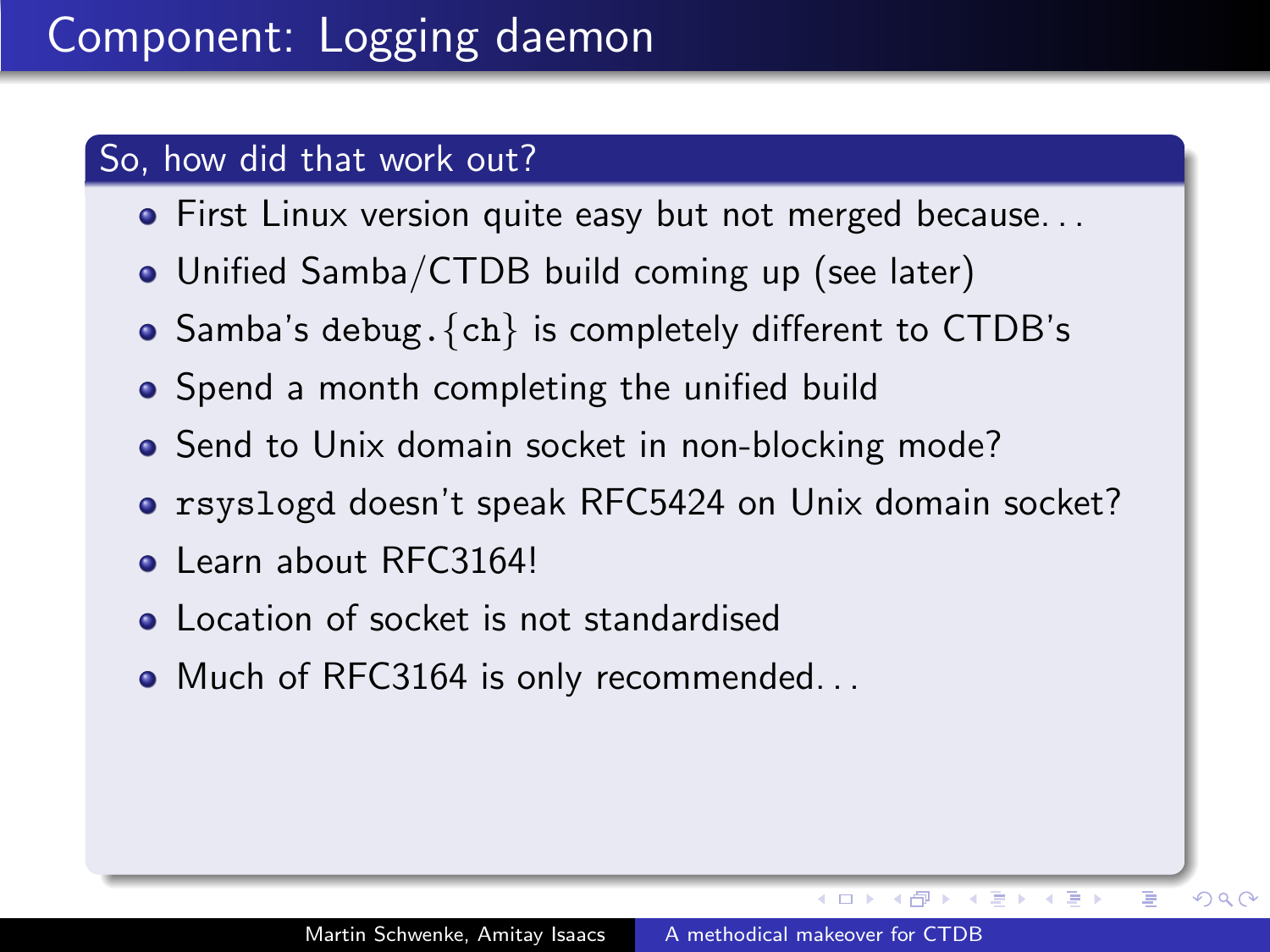- **•** First Linux version quite easy but not merged because...
- Unified Samba/CTDB build coming up (see later)
- $\bullet$  Samba's debug.  $\{ch\}$  is completely different to CTDB's
- Spend a month completing the unified build
- Send to Unix domain socket in non-blocking mode?
- rsyslogd doesn't speak RFC5424 on Unix domain socket?
- Learn about RFC3164!
- **•** Location of socket is not standardised
- Much of RFC3164 is only recommended...
- ... and sometimes not supported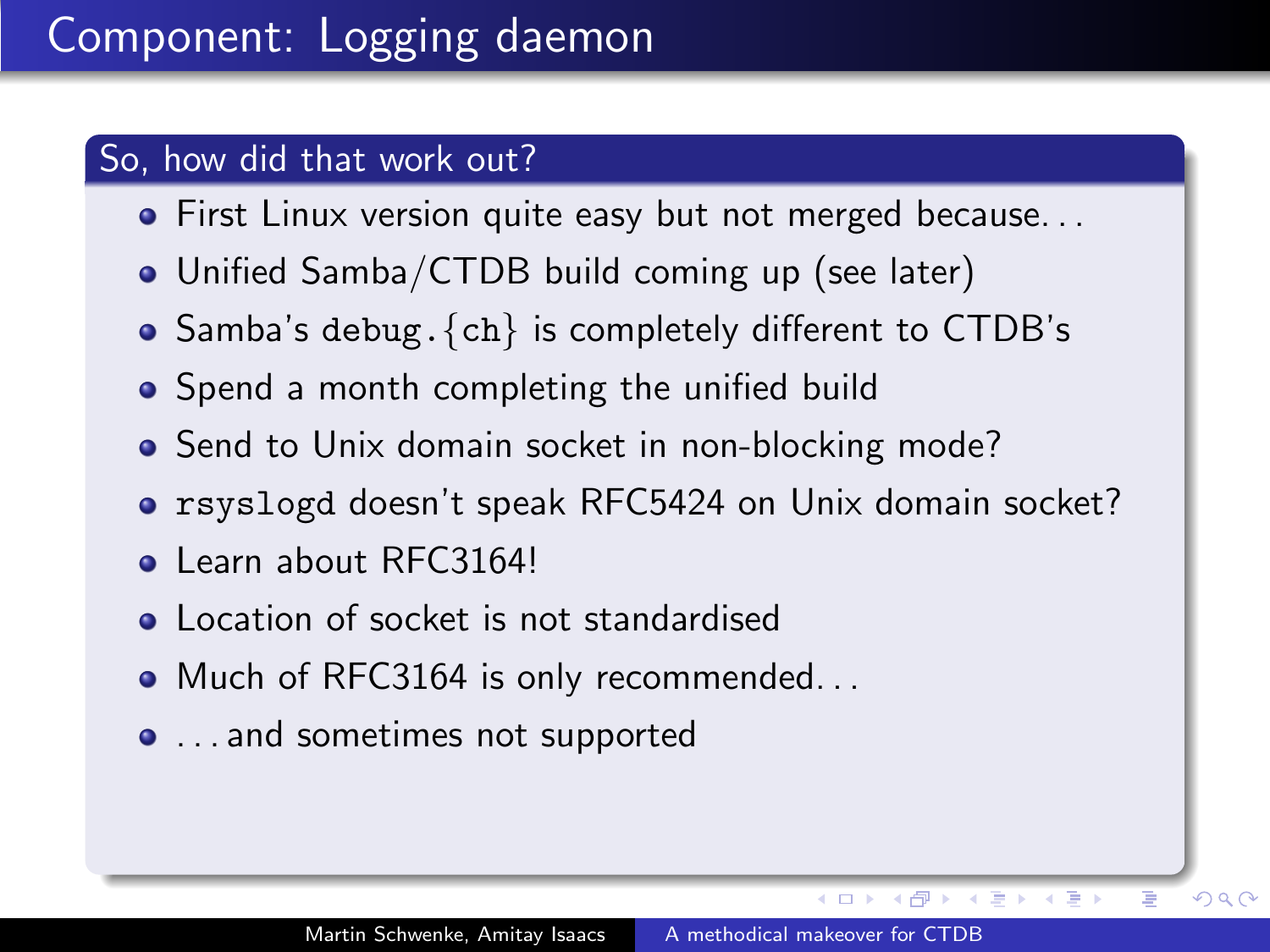- **•** First Linux version quite easy but not merged because...
- Unified Samba/CTDB build coming up (see later)
- $\bullet$  Samba's debug.  $\{ch\}$  is completely different to CTDB's
- Spend a month completing the unified build
- Send to Unix domain socket in non-blocking mode?
- rsyslogd doesn't speak RFC5424 on Unix domain socket?
- Learn about RFC3164!
- **Location of socket is not standardised**
- Much of RFC3164 is only recommended...
- ... and sometimes not supported
- FreeBSD supports RFC3164, not RFC5424, over UDP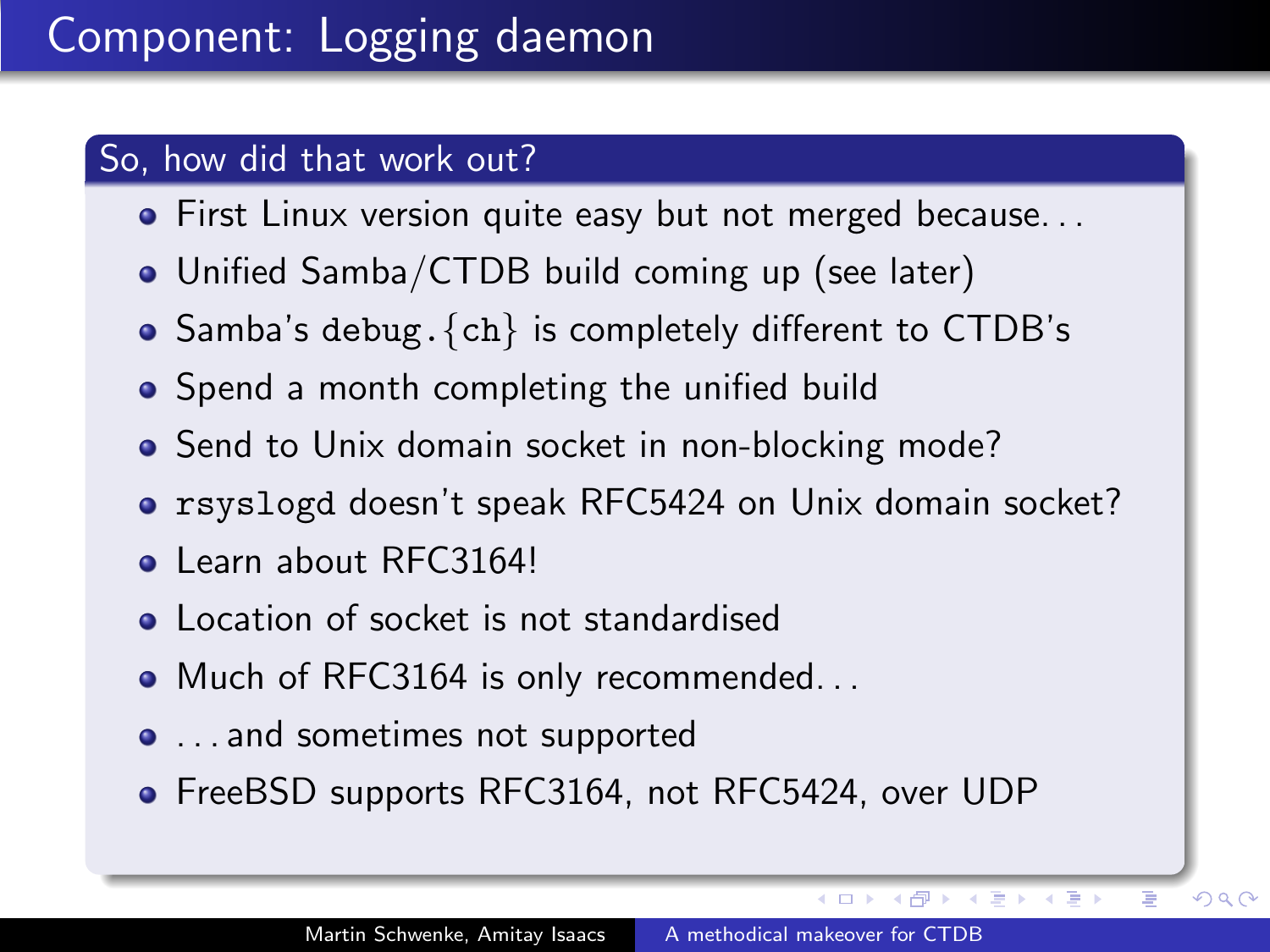- **•** First Linux version quite easy but not merged because...
- Unified Samba/CTDB build coming up (see later)
- $\bullet$  Samba's debug.  $\{ch\}$  is completely different to CTDB's
- Spend a month completing the unified build
- Send to Unix domain socket in non-blocking mode?
- rsyslogd doesn't speak RFC5424 on Unix domain socket?
- Learn about RFC3164!
- Location of socket is not standardised
- Much of RFC3164 is only recommended...
- ... and sometimes not supported
- FreeBSD supports RFC3164, not RFC5424, over UDP
- **•** Tear out hair...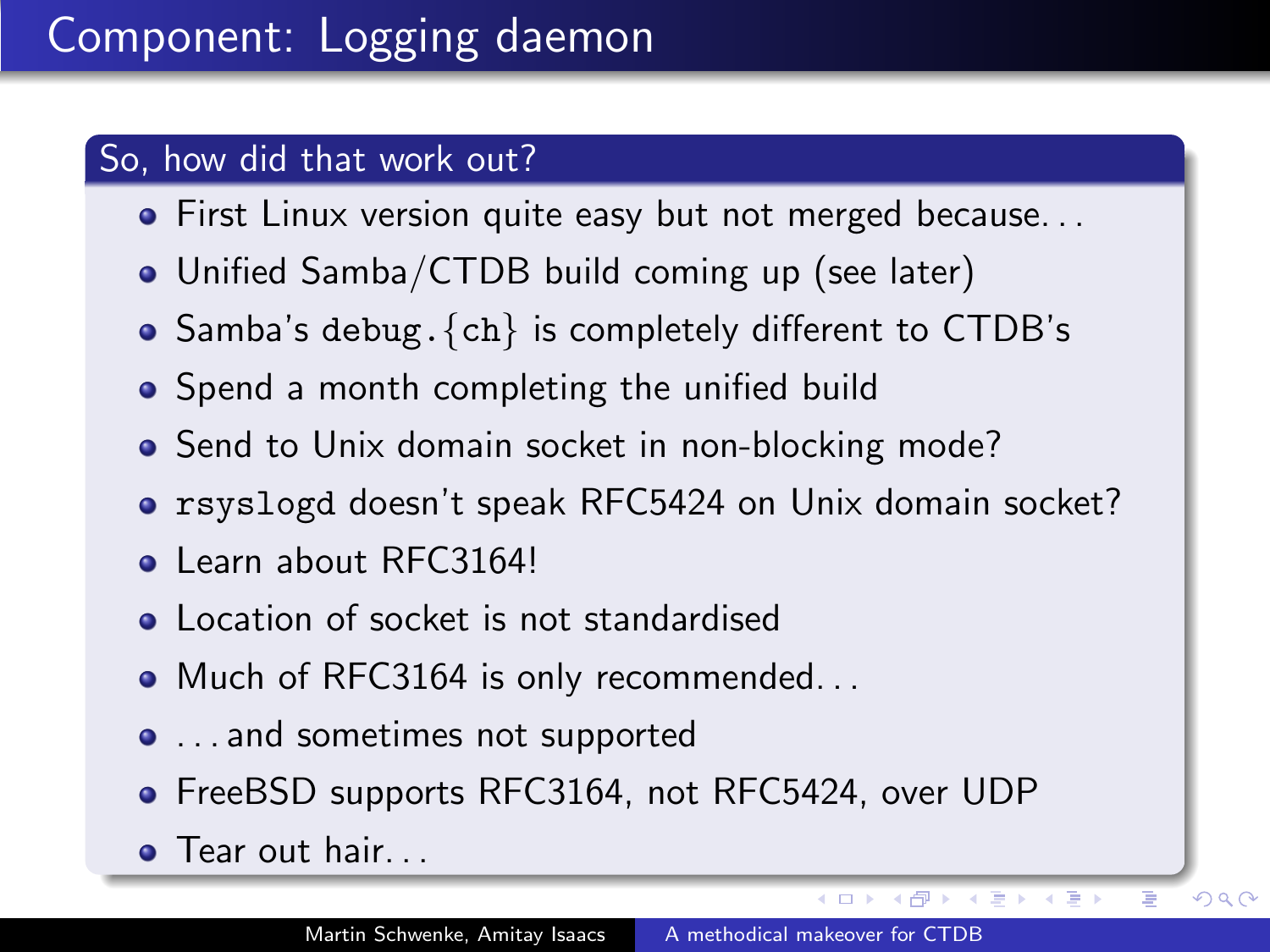| CTDB logging=syslog* options |                                                    |  |
|------------------------------|----------------------------------------------------|--|
| syslog                       | Use $syslog(3)$                                    |  |
|                              | syslog: nonblocking RFC3164 to Unix domain socket  |  |
| syslog:udp                   | RFC3164 to UDP socket                              |  |
|                              | syslog:udp-rfc5424 RFC5424 to UDP socket (RFC5426) |  |

 $\Box$ 

Þ

э

э  $\sim$ 

Пb.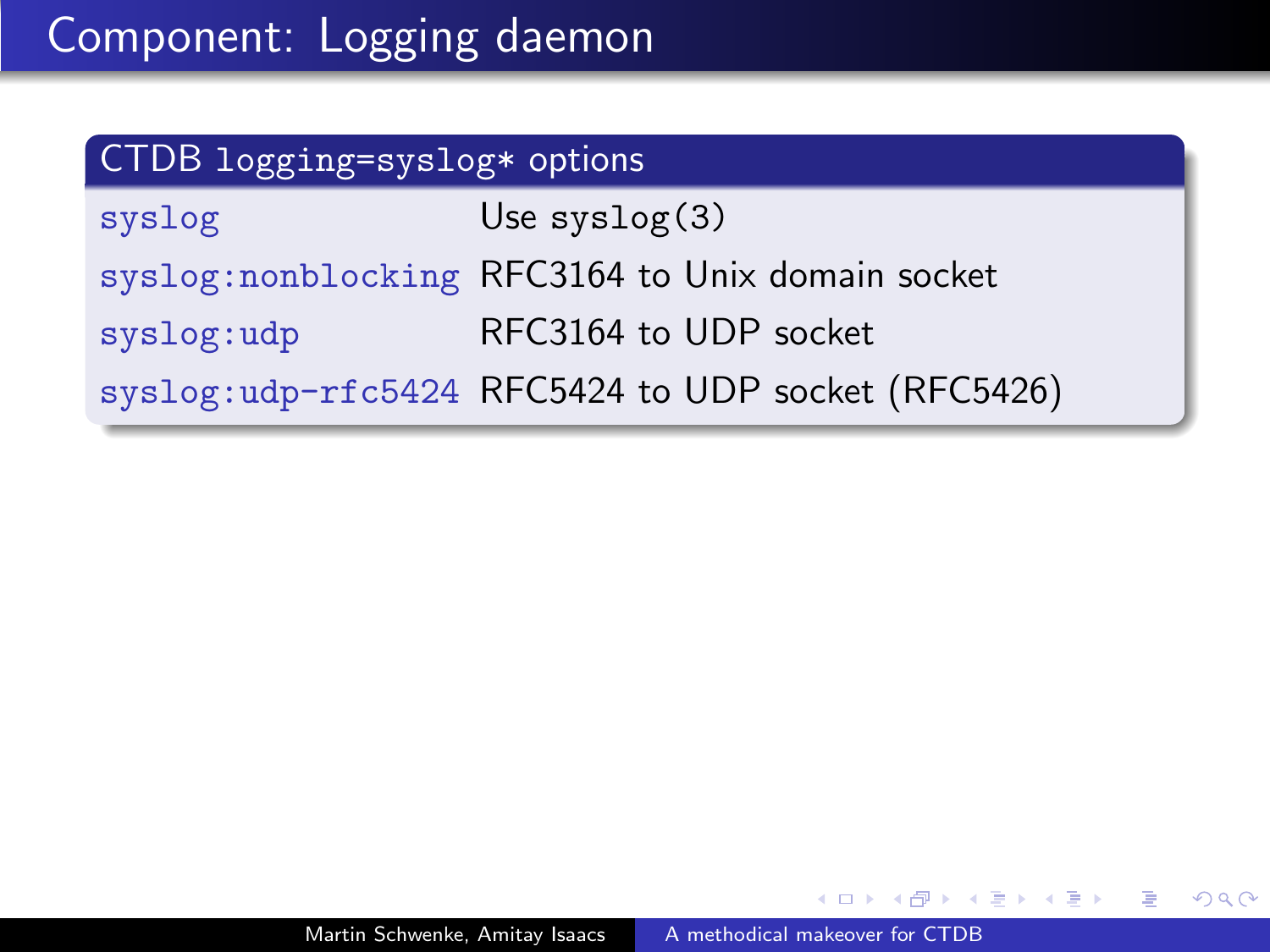# CTDB logging=syslog\* options syslog Use syslog(3) syslog:nonblocking RFC3164 to Unix domain socket syslog:udp RFC3164 to UDP socket syslog:udp-rfc5424 RFC5424 to UDP socket (RFC5426)

#### After

化重复 化重变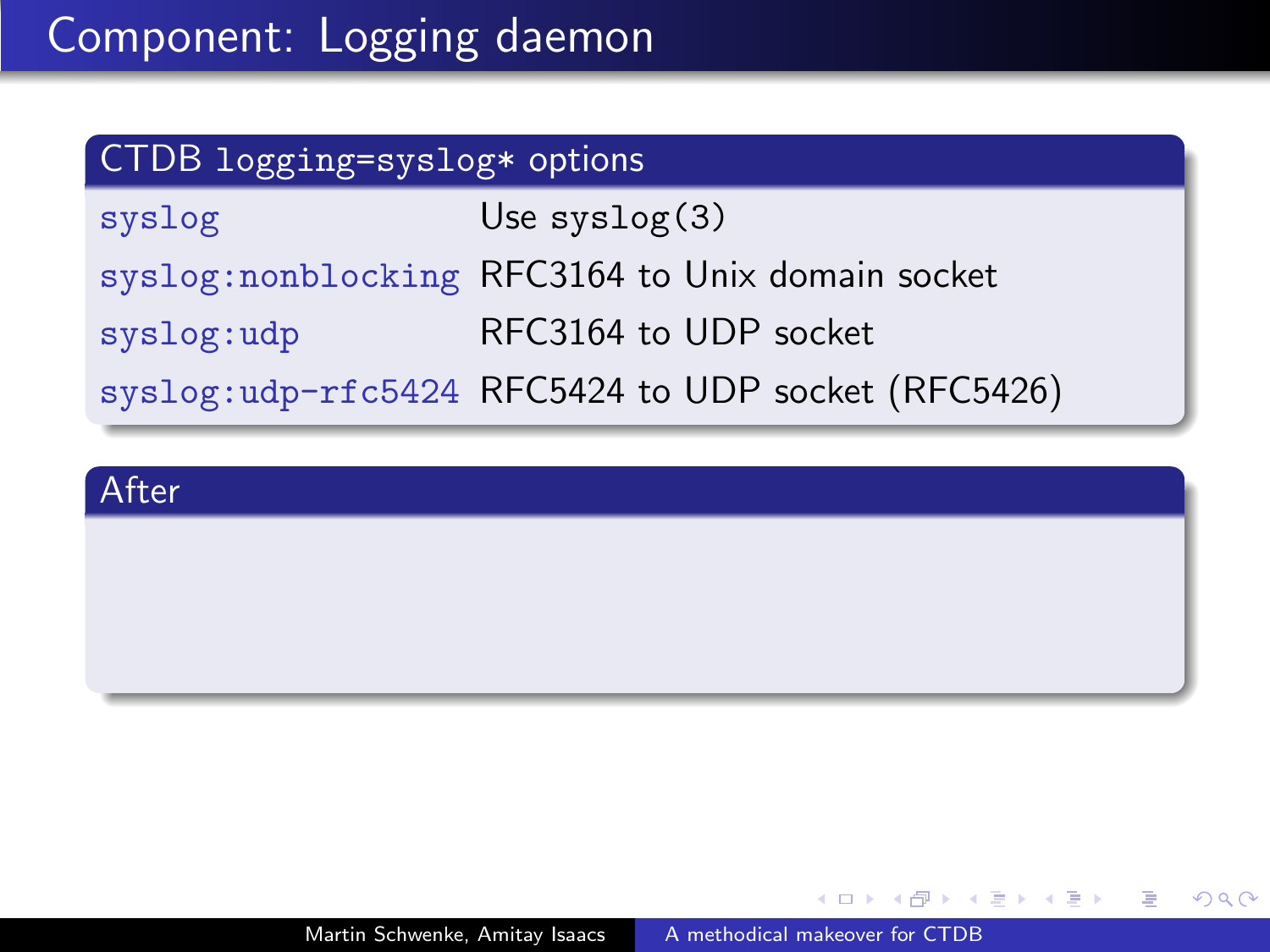| CTDB logging=syslog* options |                                                    |  |
|------------------------------|----------------------------------------------------|--|
| syslog                       | Use $syslog(3)$                                    |  |
|                              | syslog: nonblocking RFC3164 to Unix domain socket  |  |
| syslog:udp                   | RFC3164 to UDP socket                              |  |
|                              | syslog:udp-rfc5424 RFC5424 to UDP socket (RFC5426) |  |

• A lot of time passed... more than 12 months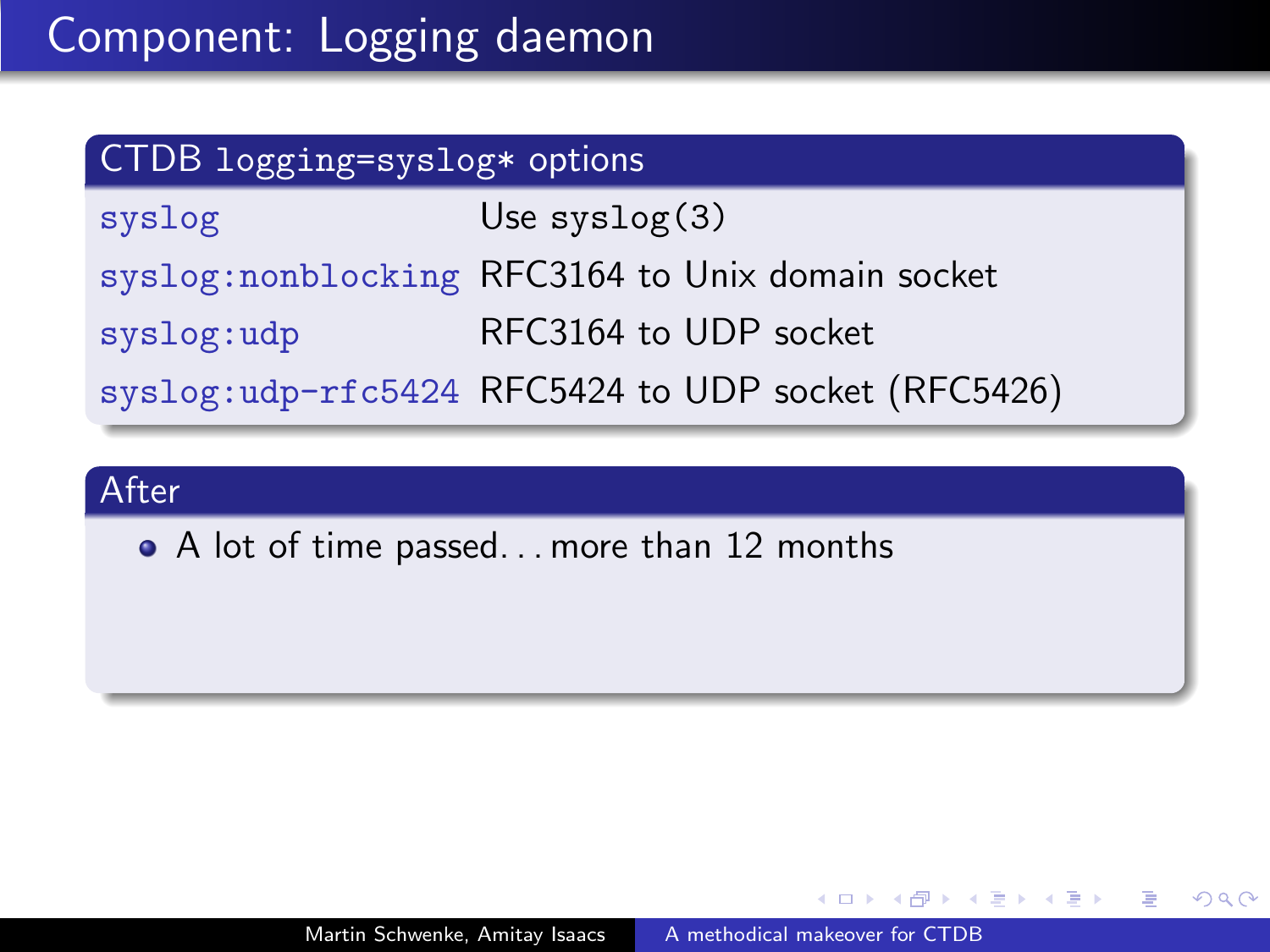| CTDB logging=syslog* options |                                                    |  |
|------------------------------|----------------------------------------------------|--|
| syslog                       | Use $syslog(3)$                                    |  |
|                              | syslog: nonblocking RFC3164 to Unix domain socket  |  |
| syslog:udp                   | RFC3164 to UDP socket                              |  |
|                              | syslog:udp-rfc5424 RFC5424 to UDP socket (RFC5426) |  |

- A lot of time passed. . . more than 12 months
- Above merged into (Samba) master branch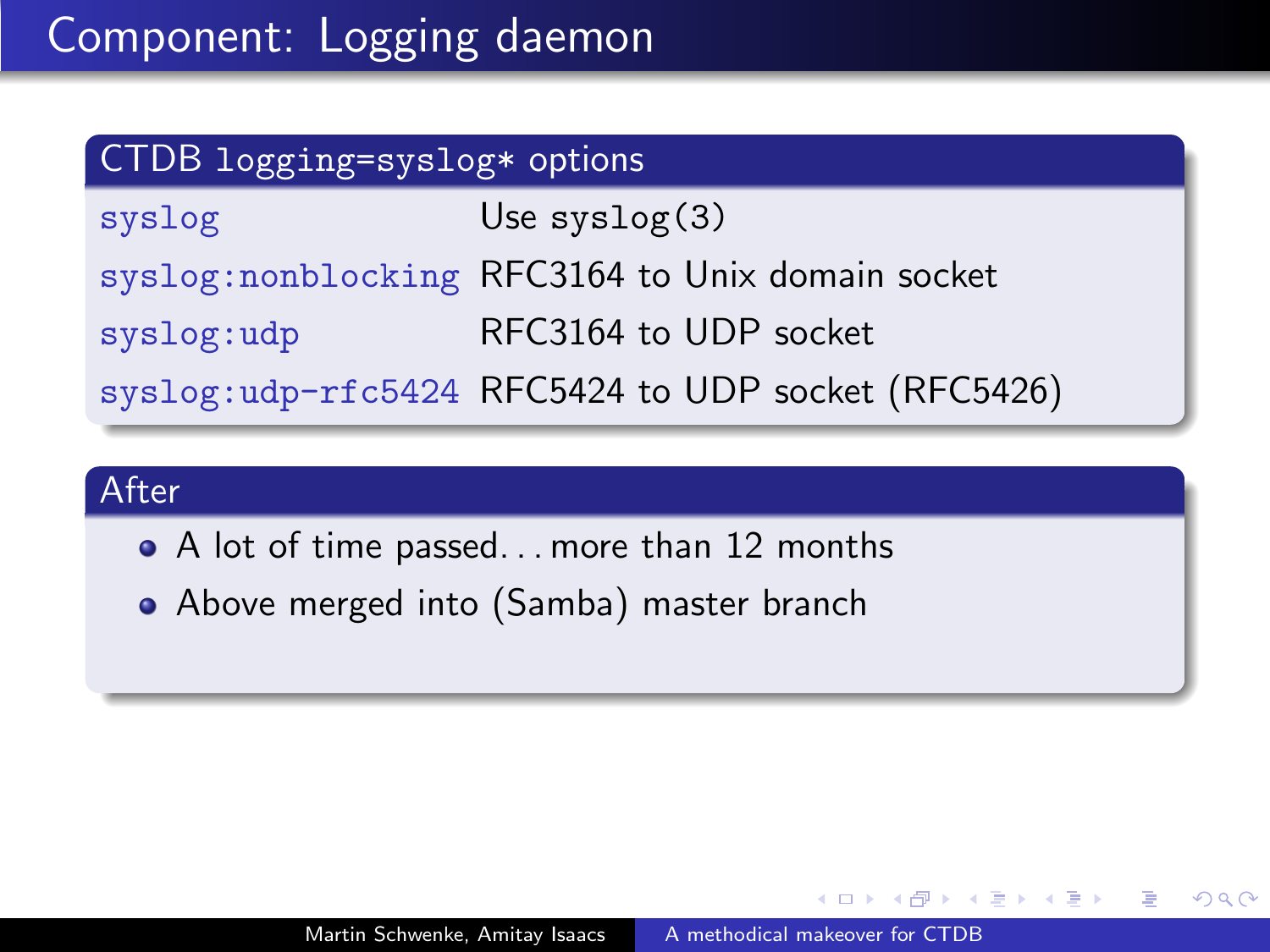| CTDB logging=syslog* options |                                                    |  |
|------------------------------|----------------------------------------------------|--|
| syslog                       | Use $syslog(3)$                                    |  |
|                              | syslog: nonblocking RFC3164 to Unix domain socket  |  |
| syslog:udp                   | RFC3164 to UDP socket                              |  |
|                              | syslog:udp-rfc5424 RFC5424 to UDP socket (RFC5426) |  |

- A lot of time passed. . . more than 12 months
- Above merged into (Samba) master branch
- Retired from the logging business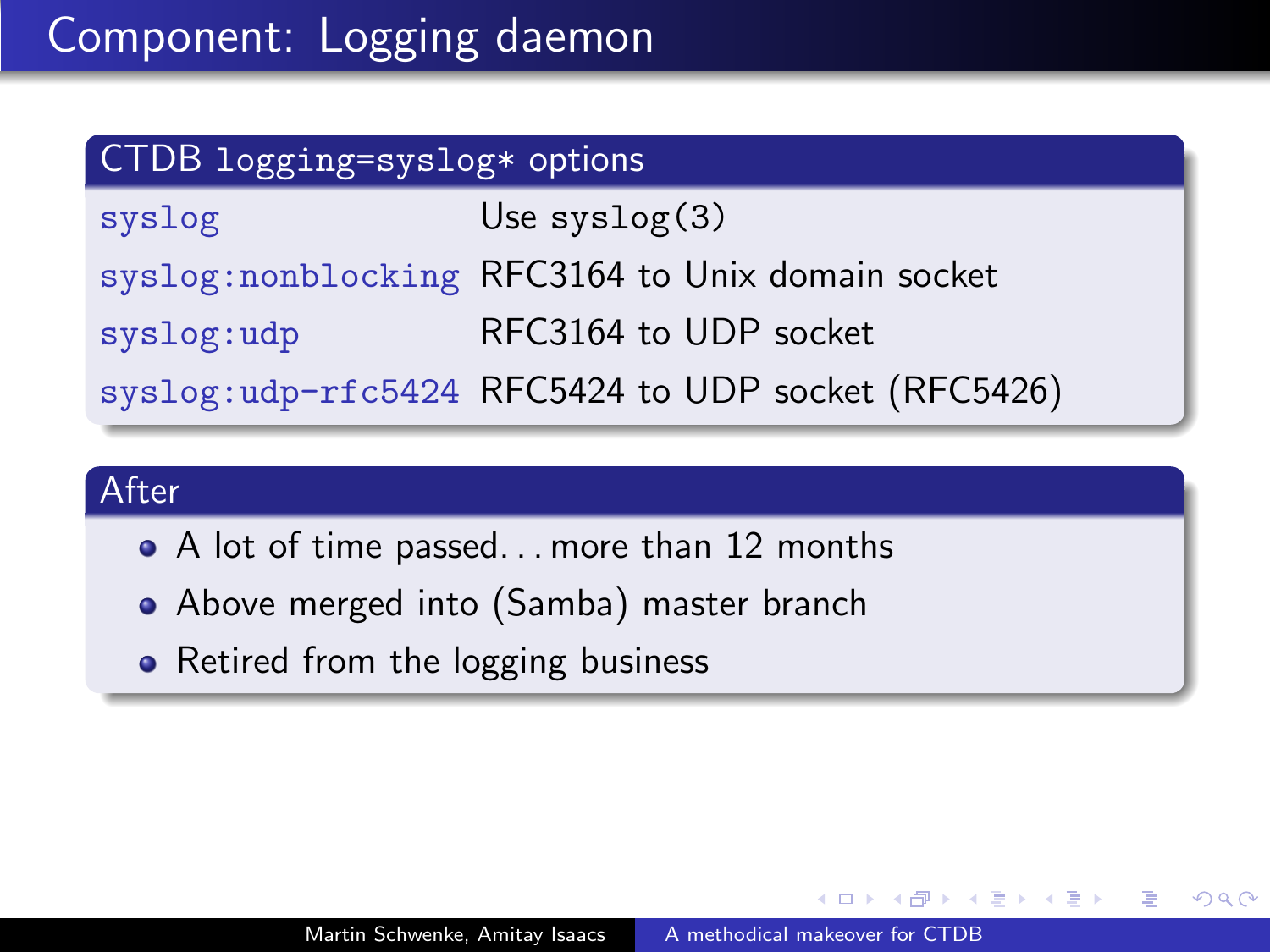| CTDB logging=syslog* options |                                                    |  |
|------------------------------|----------------------------------------------------|--|
| syslog                       | Use $syslog(3)$                                    |  |
|                              | syslog: nonblocking RFC3164 to Unix domain socket  |  |
| syslog:udp                   | RFC3164 to UDP socket                              |  |
|                              | syslog:udp-rfc5424 RFC5424 to UDP socket (RFC5426) |  |

- A lot of time passed... more than 12 months
- Above merged into (Samba) master branch
- Retired from the logging business

### Future?

• Promote some of this to Samba's debug.  $\{ch\}$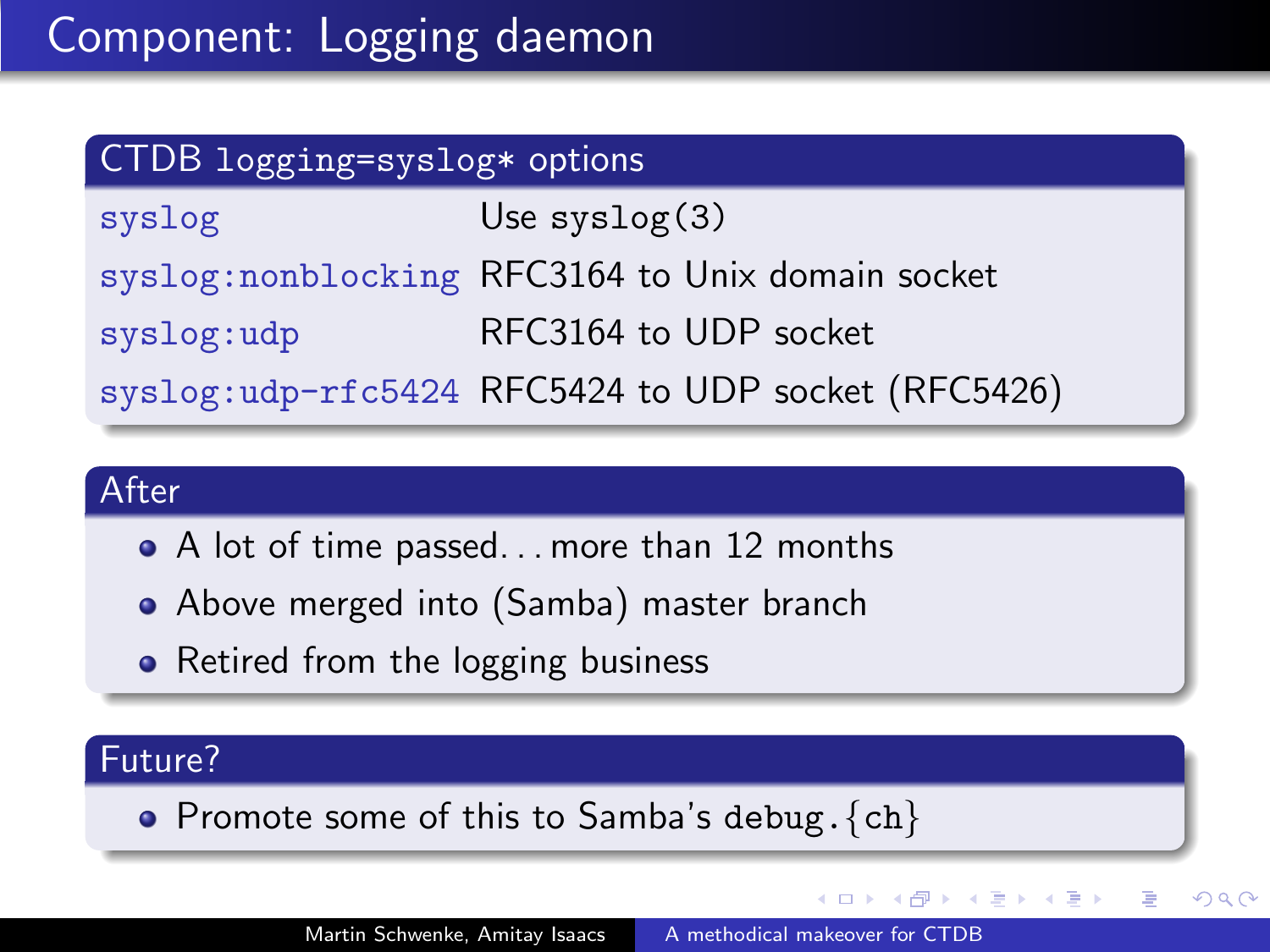**Motivation** 

Separate functionality in individual daemons

a.  $\Box$  Þ

**Bikit** 重き

 $\sim$ ×.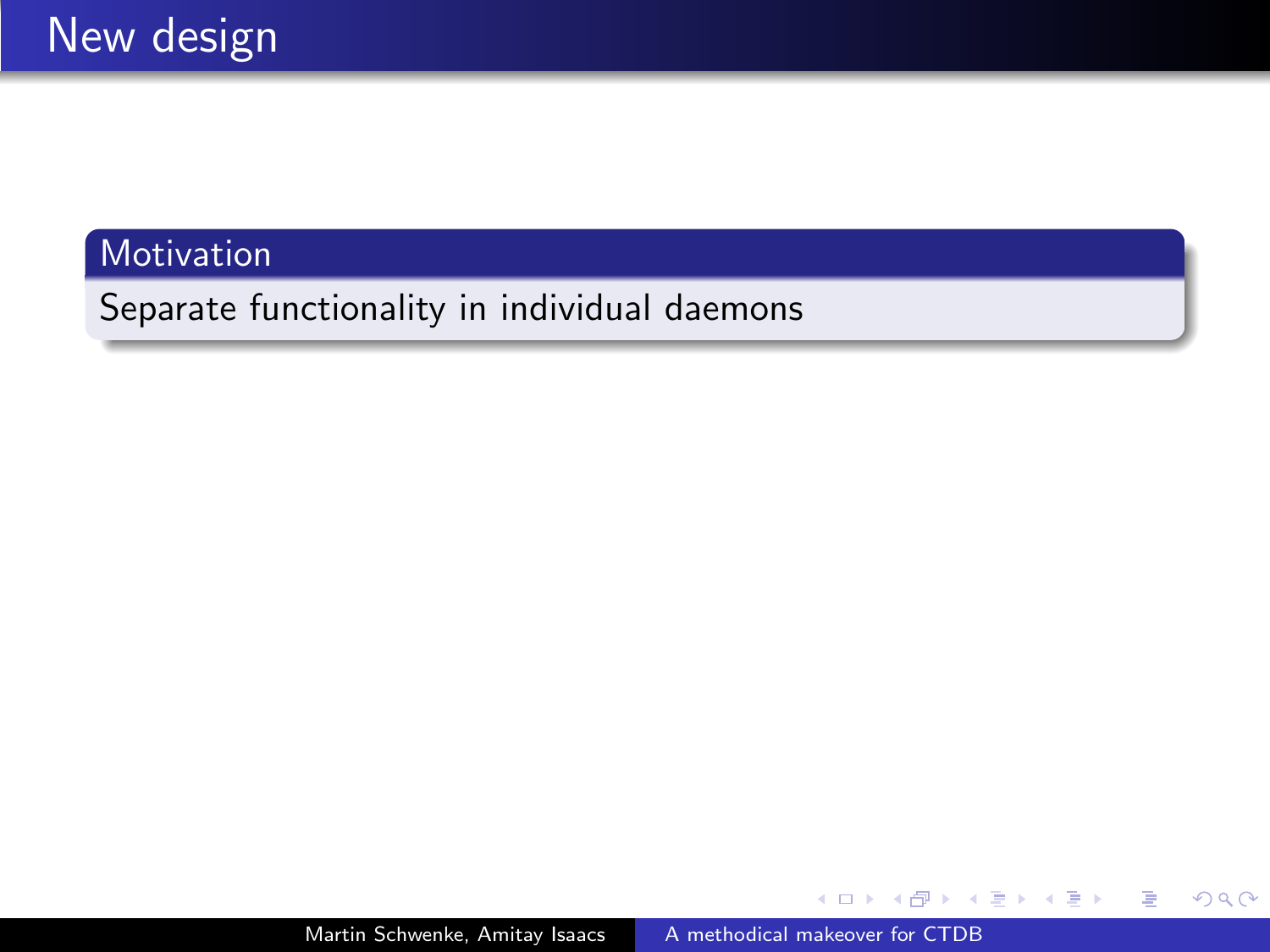### Motivation

Separate functionality in individual daemons

## Design

- Public IP address daemon
- **•** Service management daemon
- Cluster management daemon
- **o** Database daemon
- $\bullet$  . . .

э  $\sim$ 性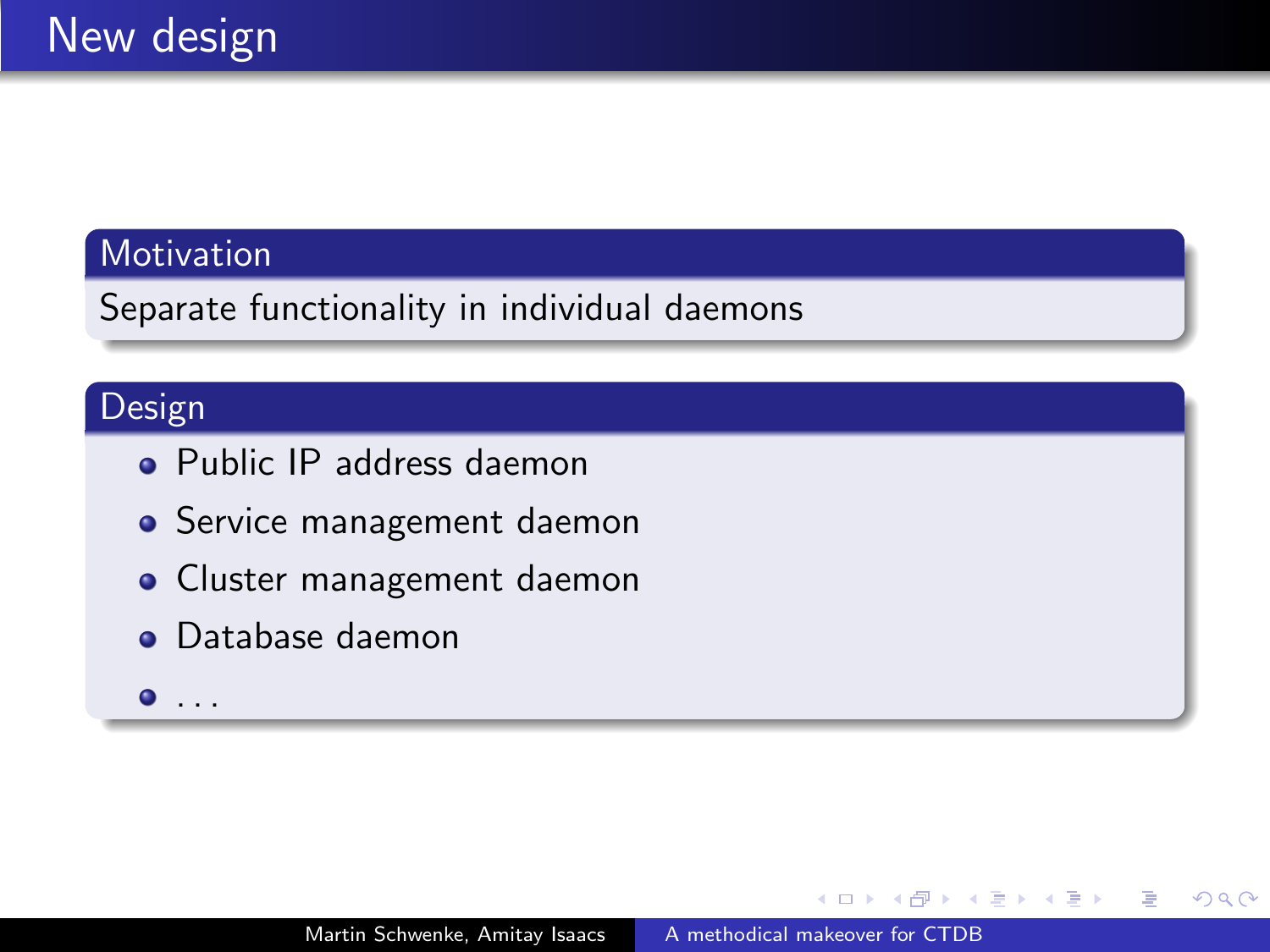Martin Schwenke, Amitay Isaacs [A methodical makeover for CTDB](#page-0-0)

 $299$ 

目

すぎわ すぎわ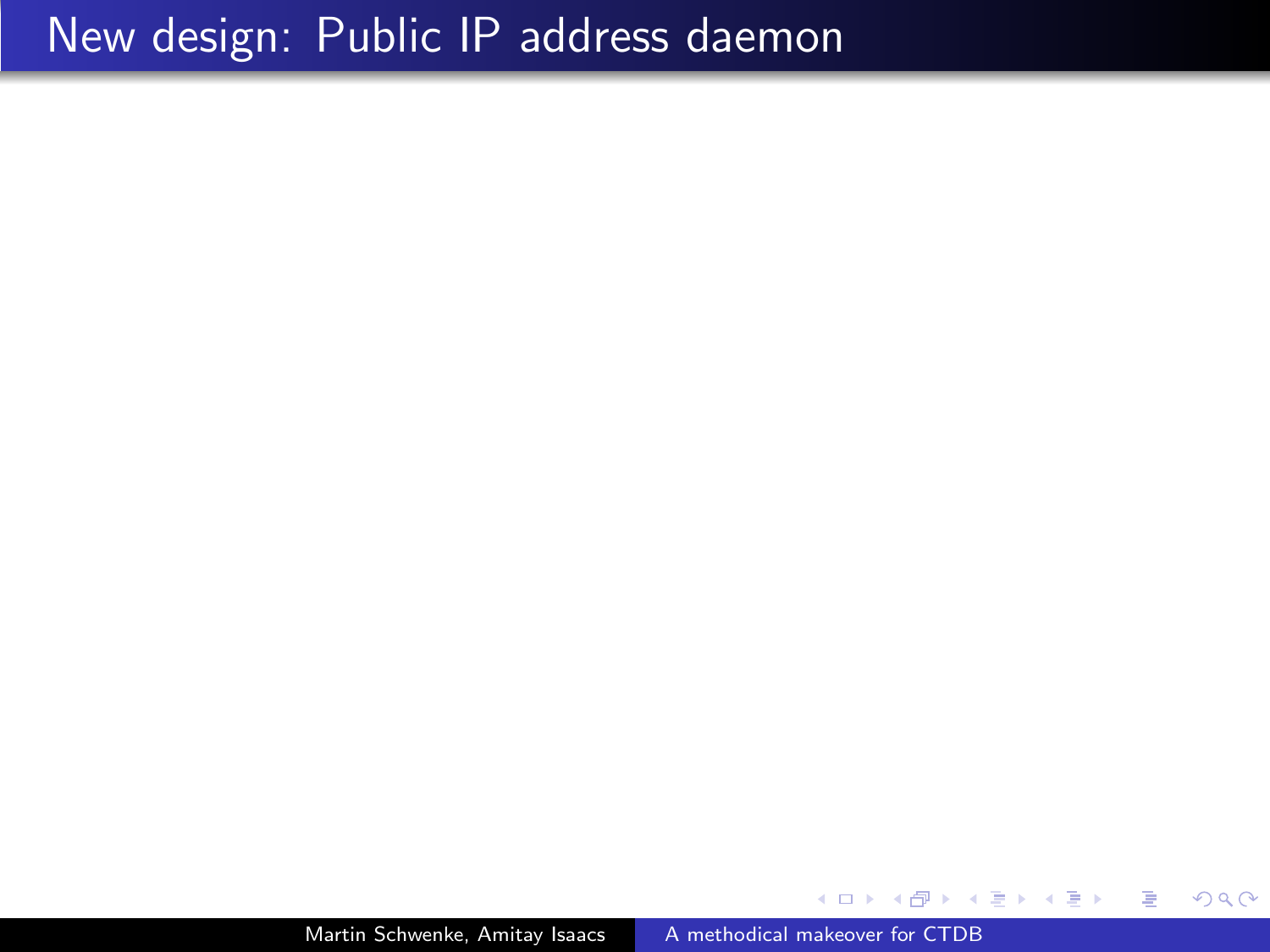- Single daemon with public IP address:
	- Management
	- **•** Failover
	- Consistency checking

ヨメ イヨメ

 $\Omega$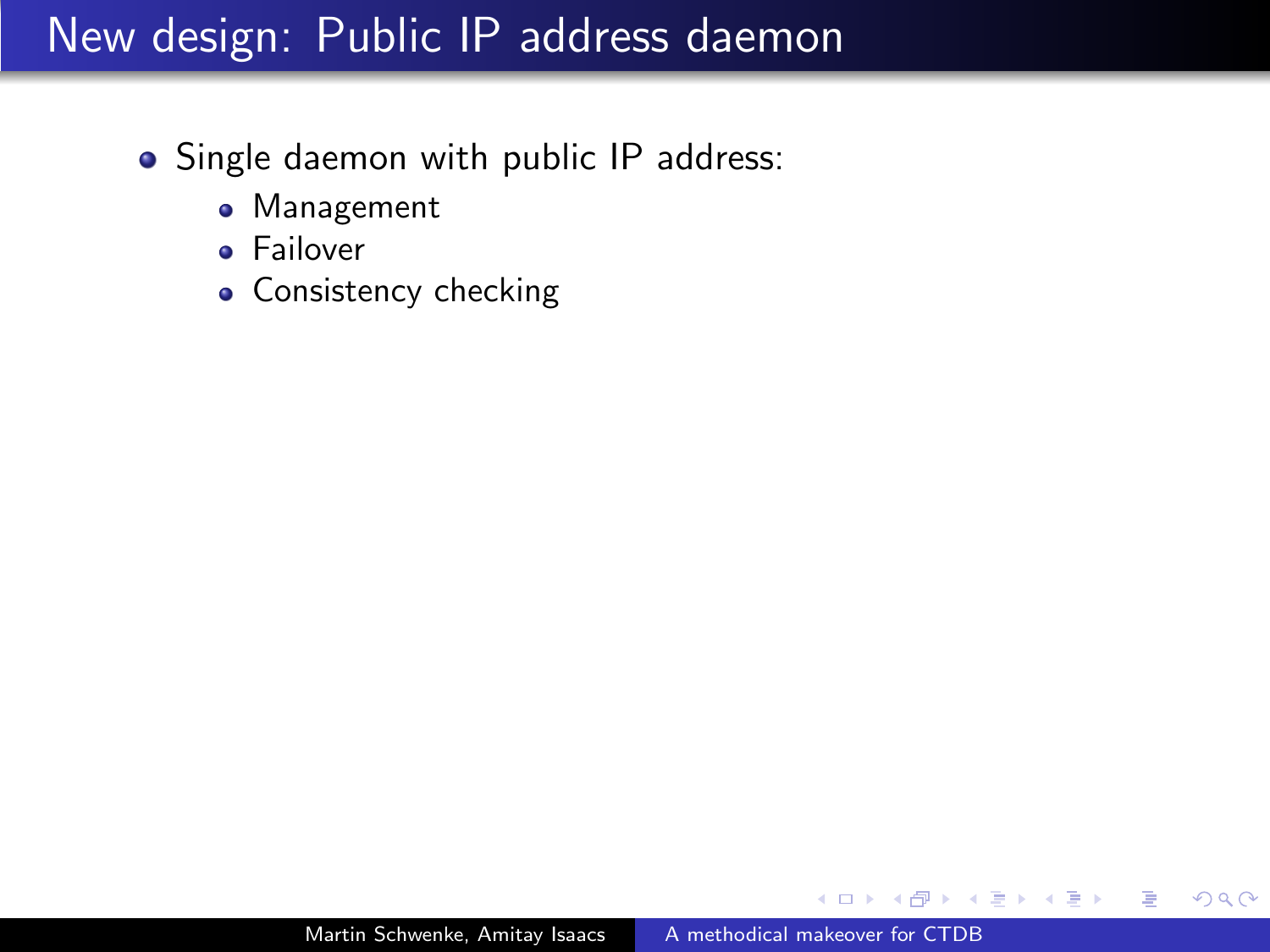- Single daemon with public IP address:
	- Management
	- **•** Failover
	- Consistency checking
- Simple management and status CLI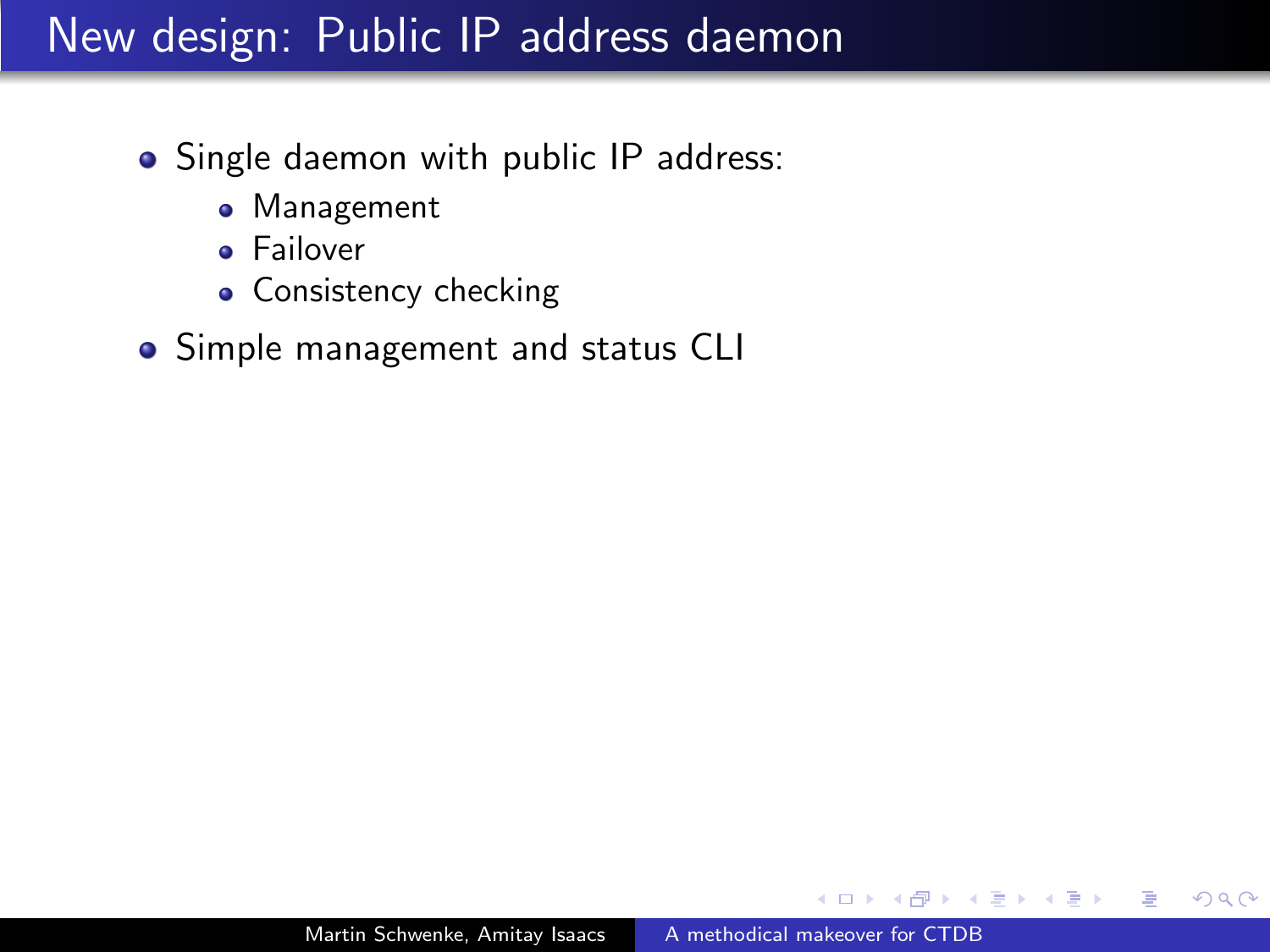- Single daemon with public IP address:
	- Management
	- **•** Failover
	- Consistency checking
- Simple management and status CLI
- Simple IP (re)allocation trigger: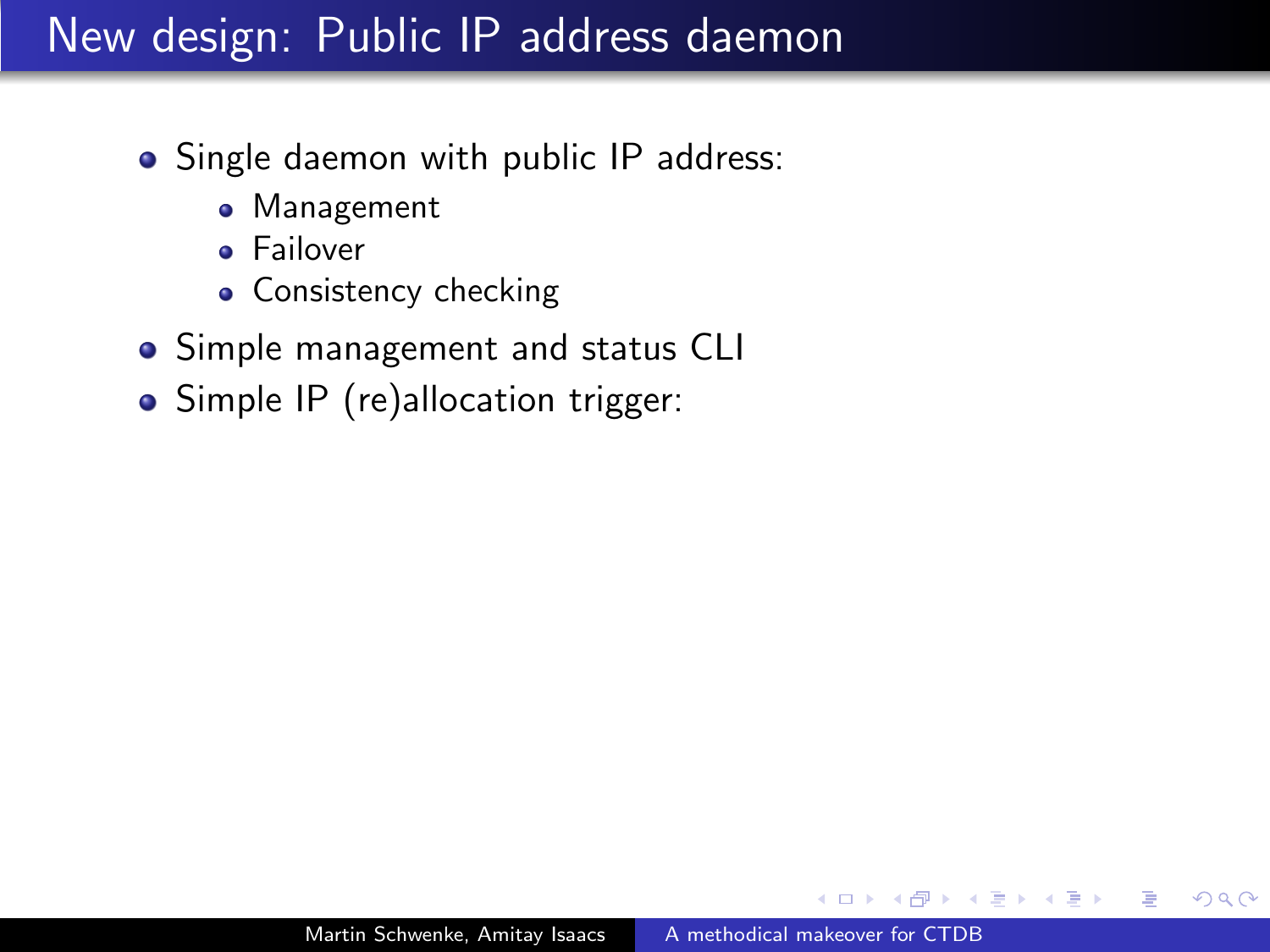- Single daemon with public IP address:
	- Management
	- **•** Failover
	- Consistency checking
- Simple management and status CLI
- Simple IP (re)allocation trigger:
	- Simple CLI command: these nodes can host addresses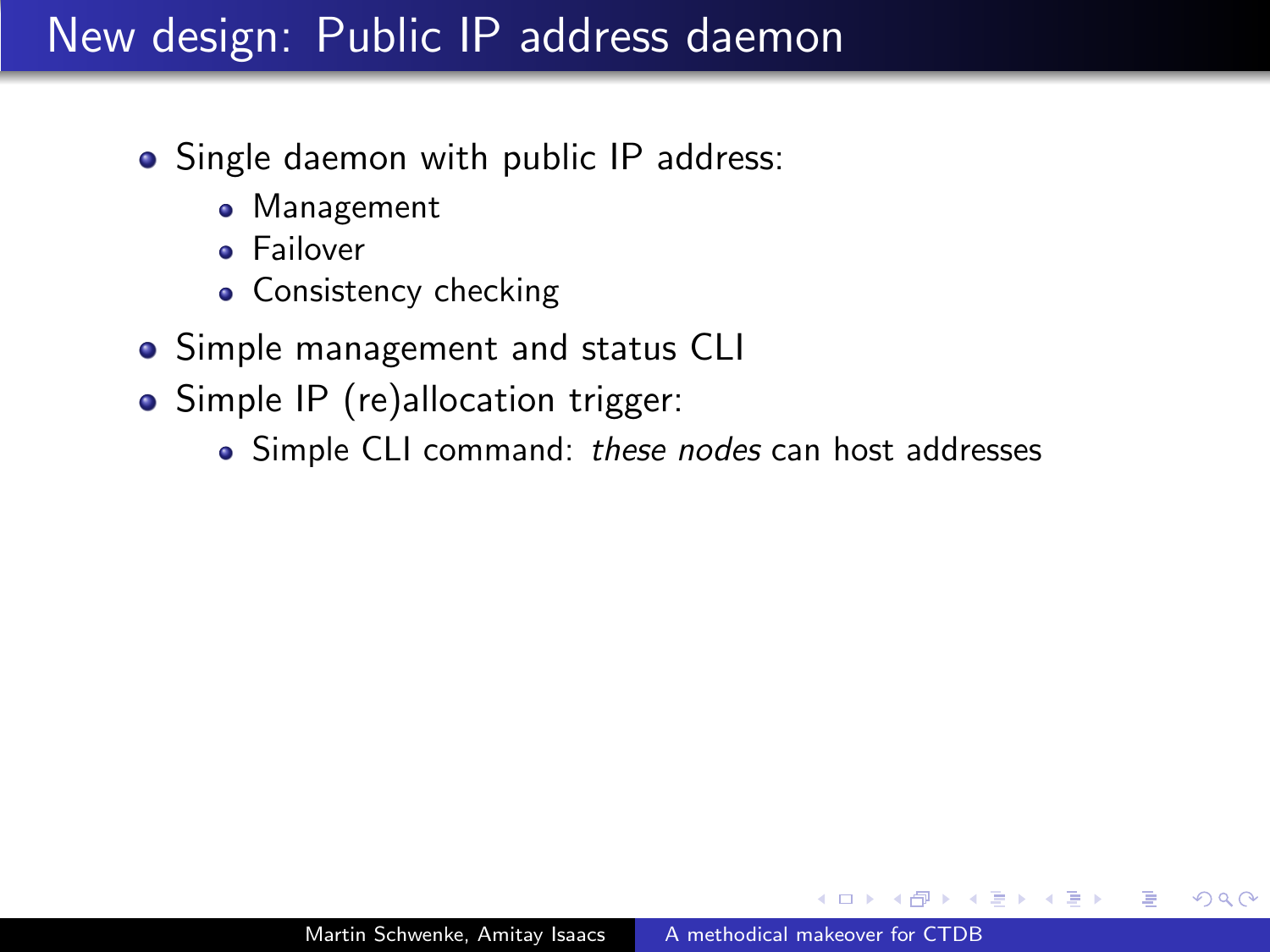- Single daemon with public IP address:
	- Management
	- **•** Failover
	- Consistency checking
- Simple management and status CLI
- Simple IP (re)allocation trigger:
	- Simple CLI command: these nodes can host addresses
	- Callback from other daemons when status changes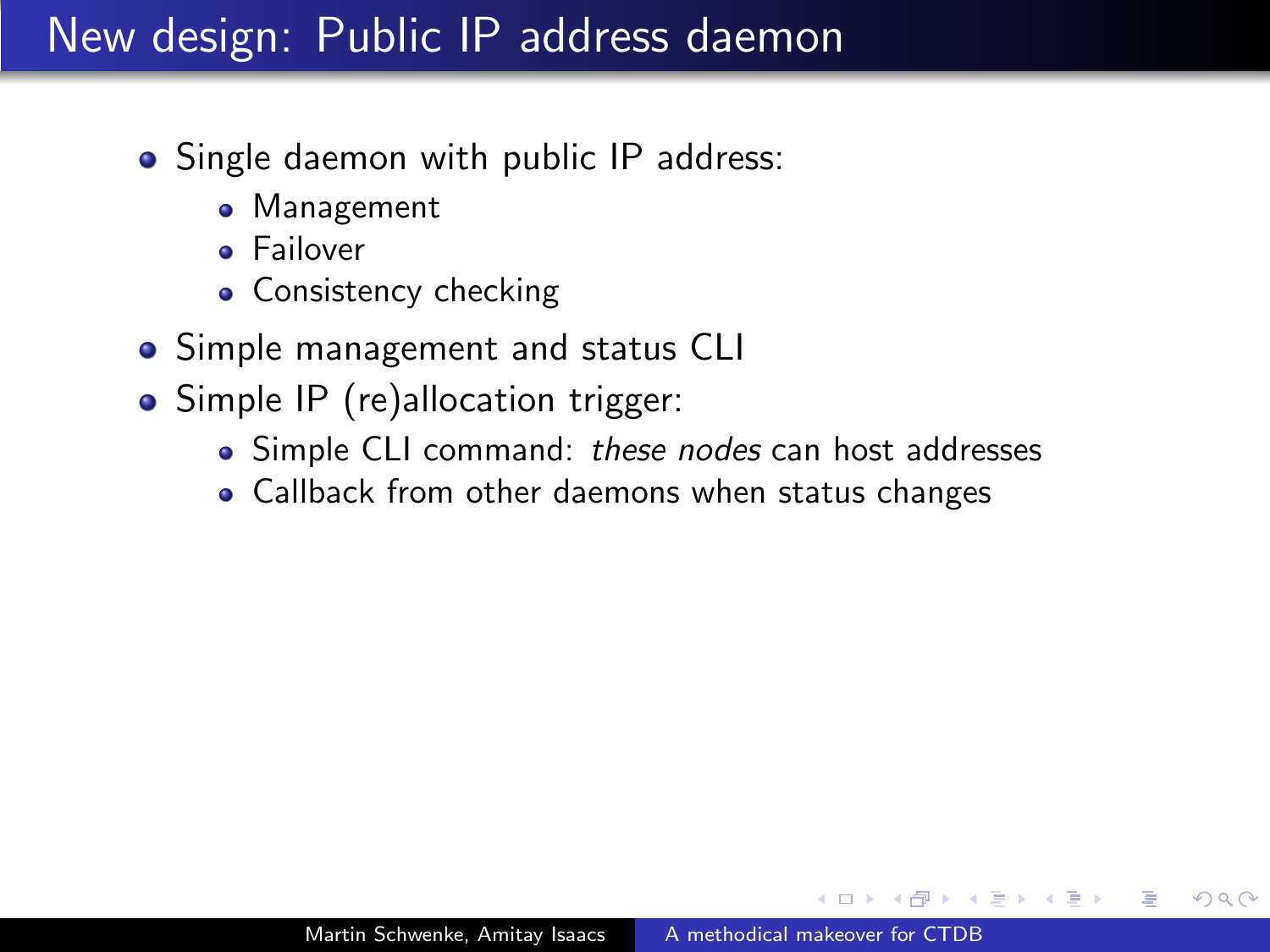- Single daemon with public IP address:
	- Management
	- **•** Failover
	- Consistency checking
- Simple management and status CLI
- Simple IP (re)allocation trigger:
	- Simple CLI command: these nodes can host addresses
	- Callback from other daemons when status changes
	- Callback can be a script that gathers extra status data. For example, cluster membership and/or service health status.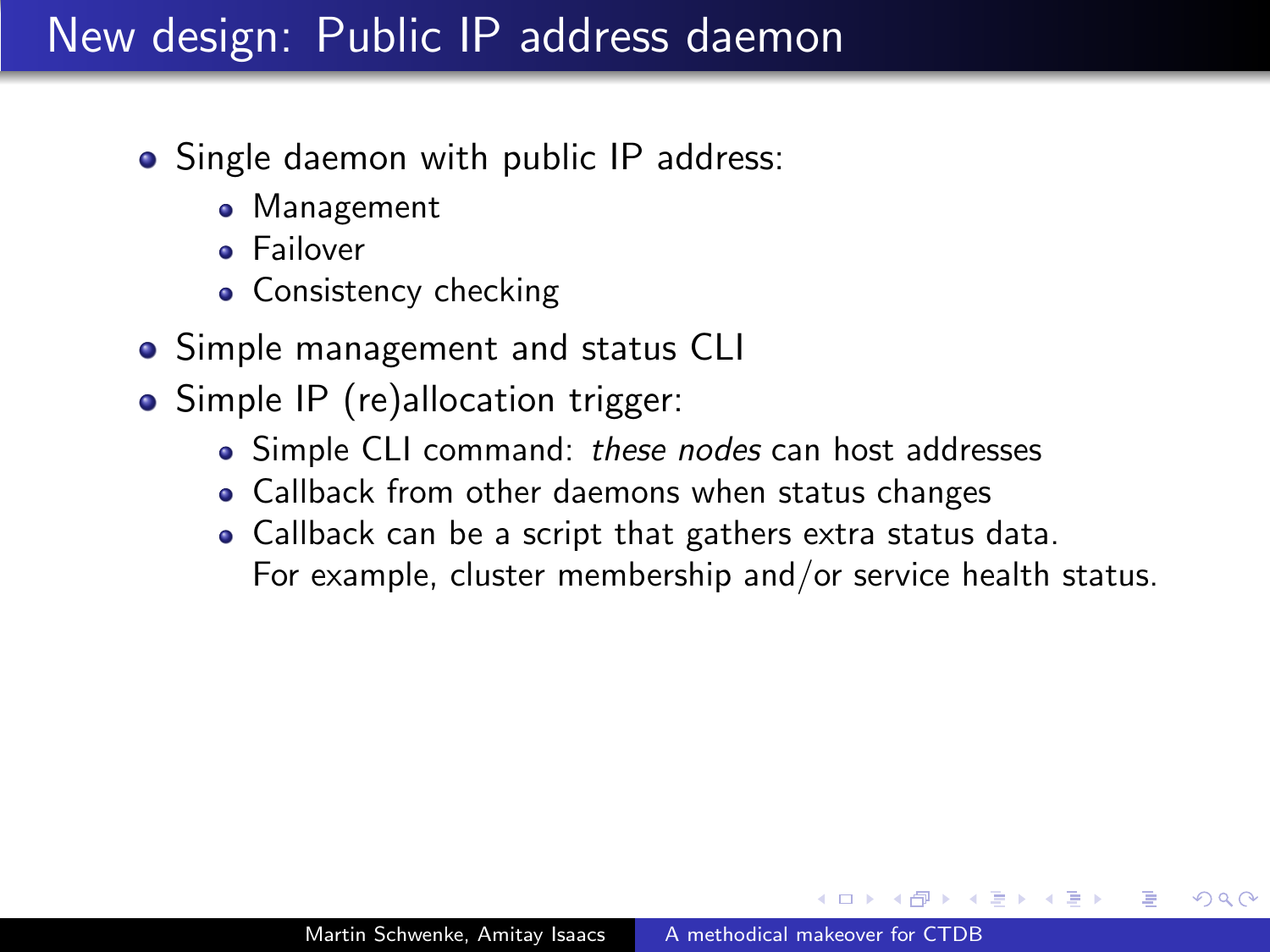- Single daemon with public IP address:
	- Management
	- **•** Failover
	- Consistency checking
- Simple management and status CLI
- Simple IP (re)allocation trigger:
	- Simple CLI command: these nodes can host addresses
	- Callback from other daemons when status changes
	- Callback can be a script that gathers extra status data. For example, cluster membership and/or service health status.
- An interface like this should also allow support for LVS, HAProxy, . . .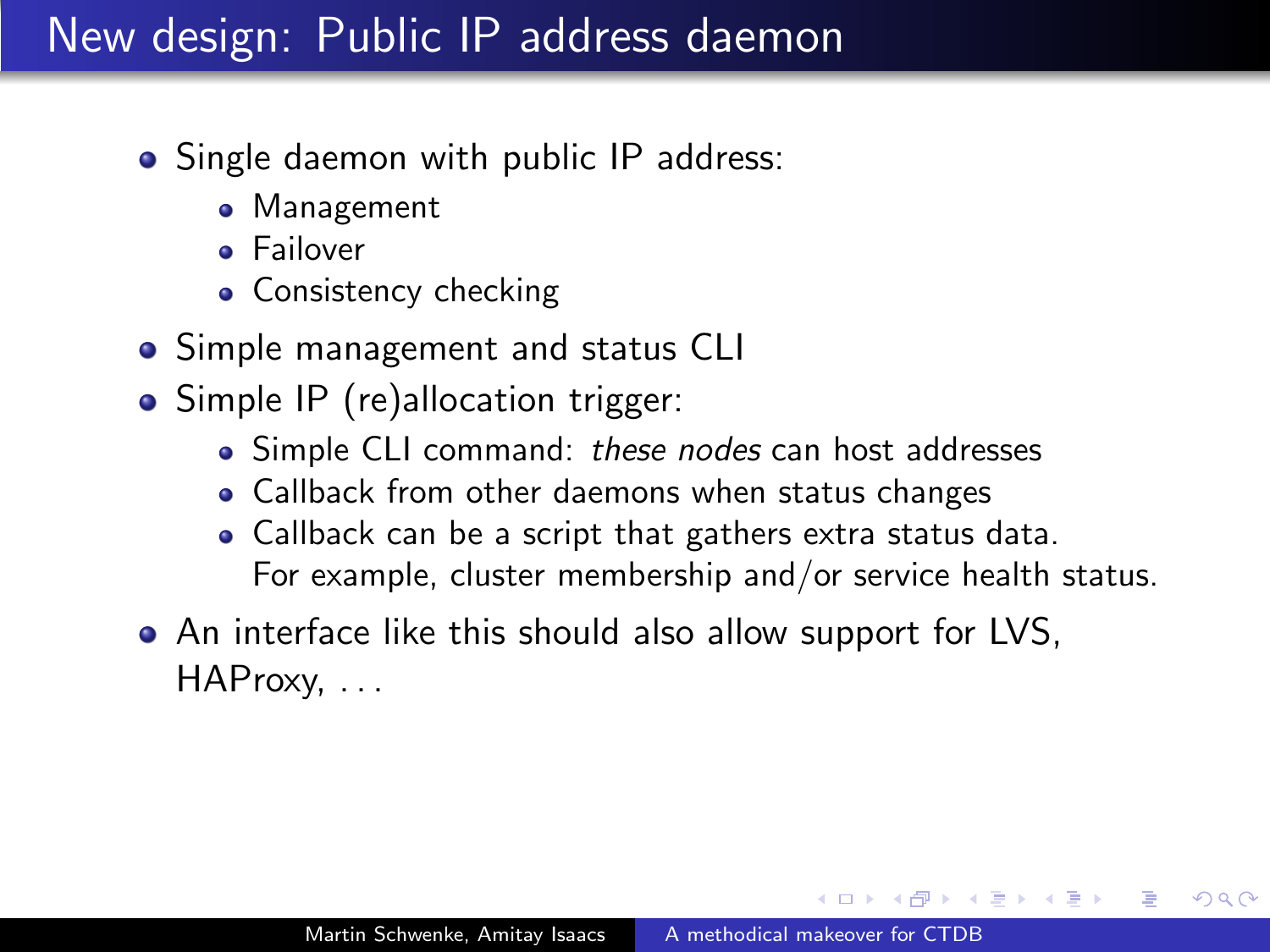**•** Four functions:

 $299$ 

重

**SIL** 

ヨト э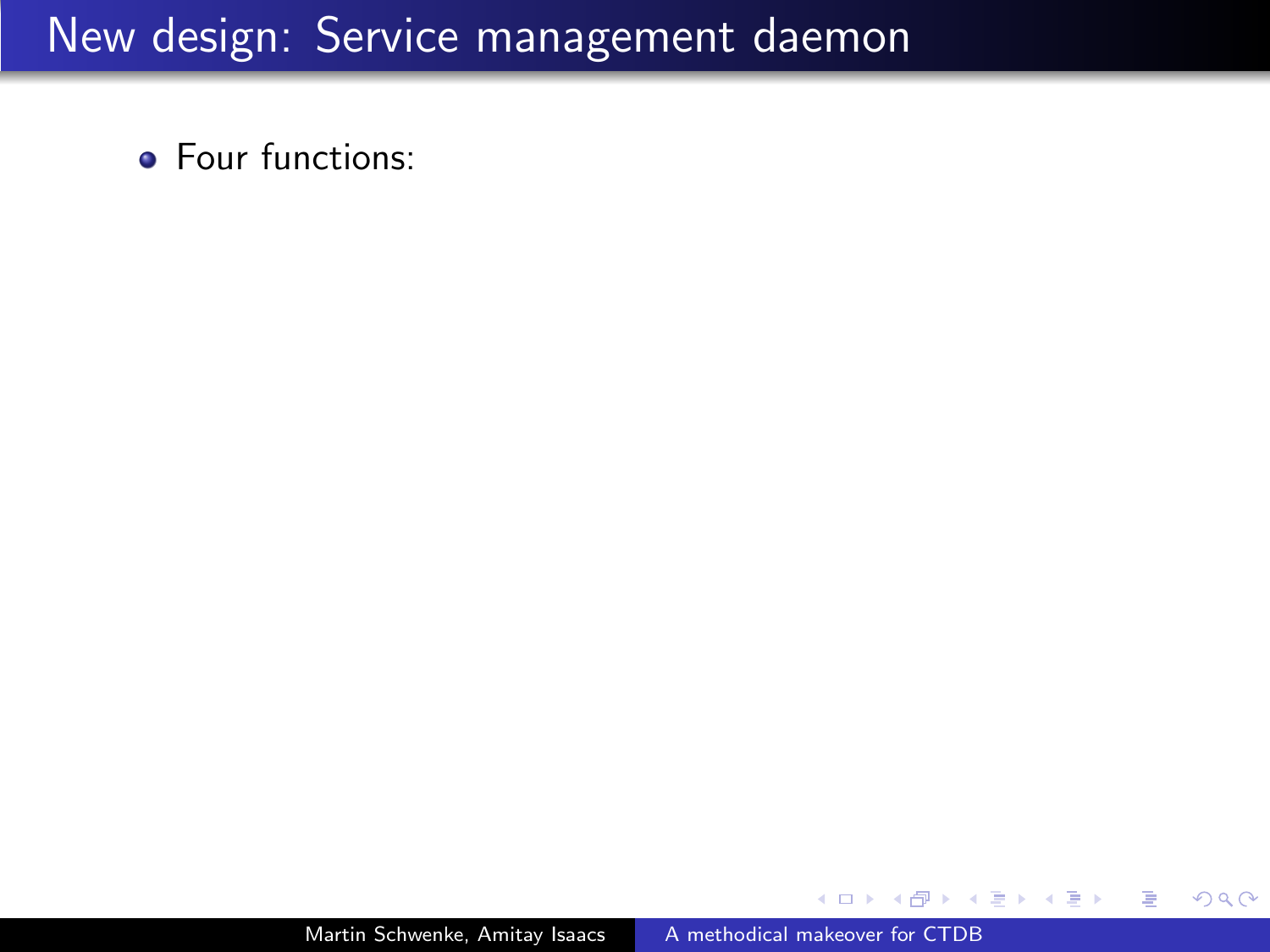- **•** Four functions:
	- Startup

 $299$ 

э

 $\sim$ 

ヨト э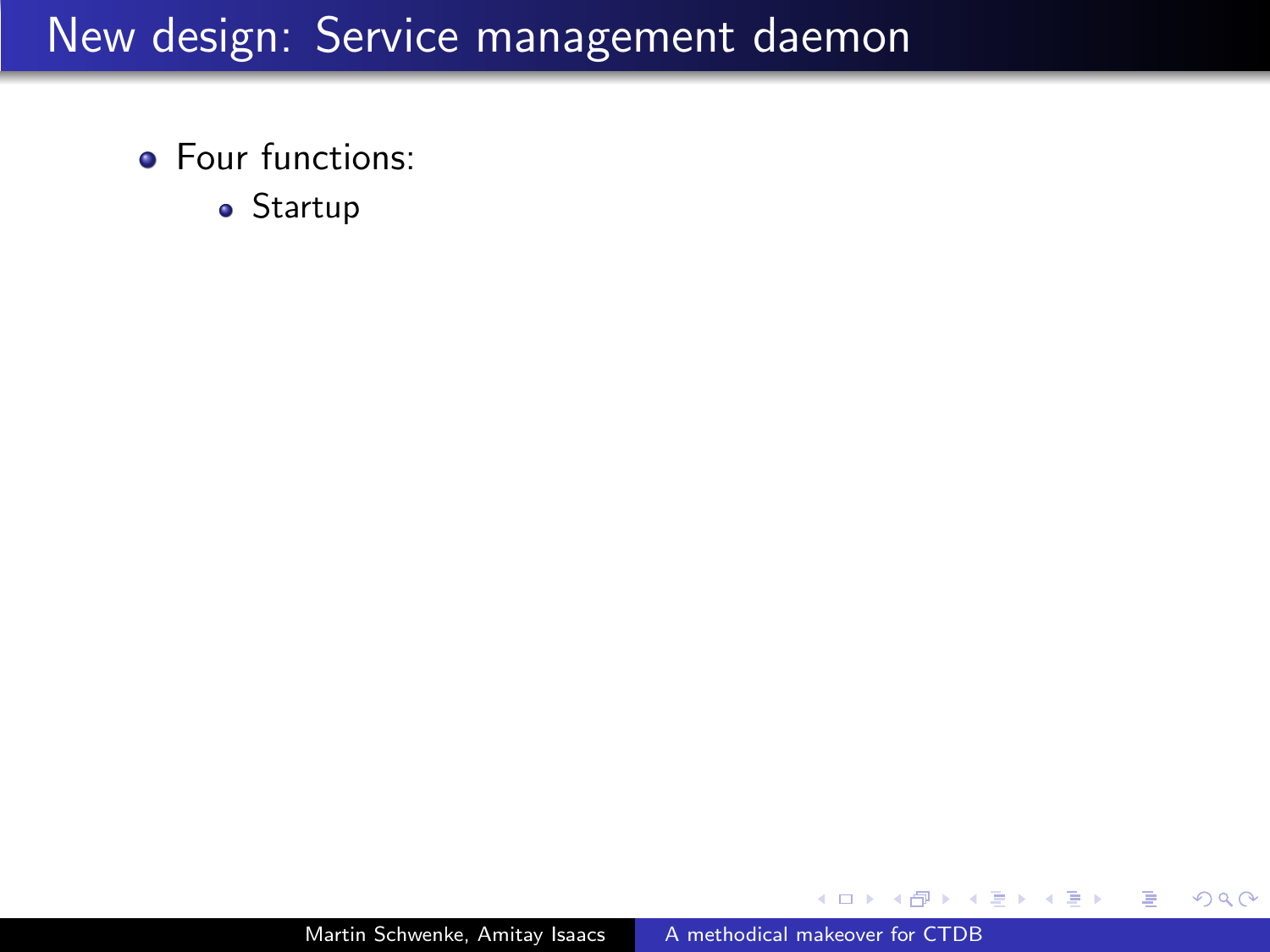- **•** Four functions:
	- Startup
	- Shutdown

 $299$ 

э

重

**SIL** 

モミド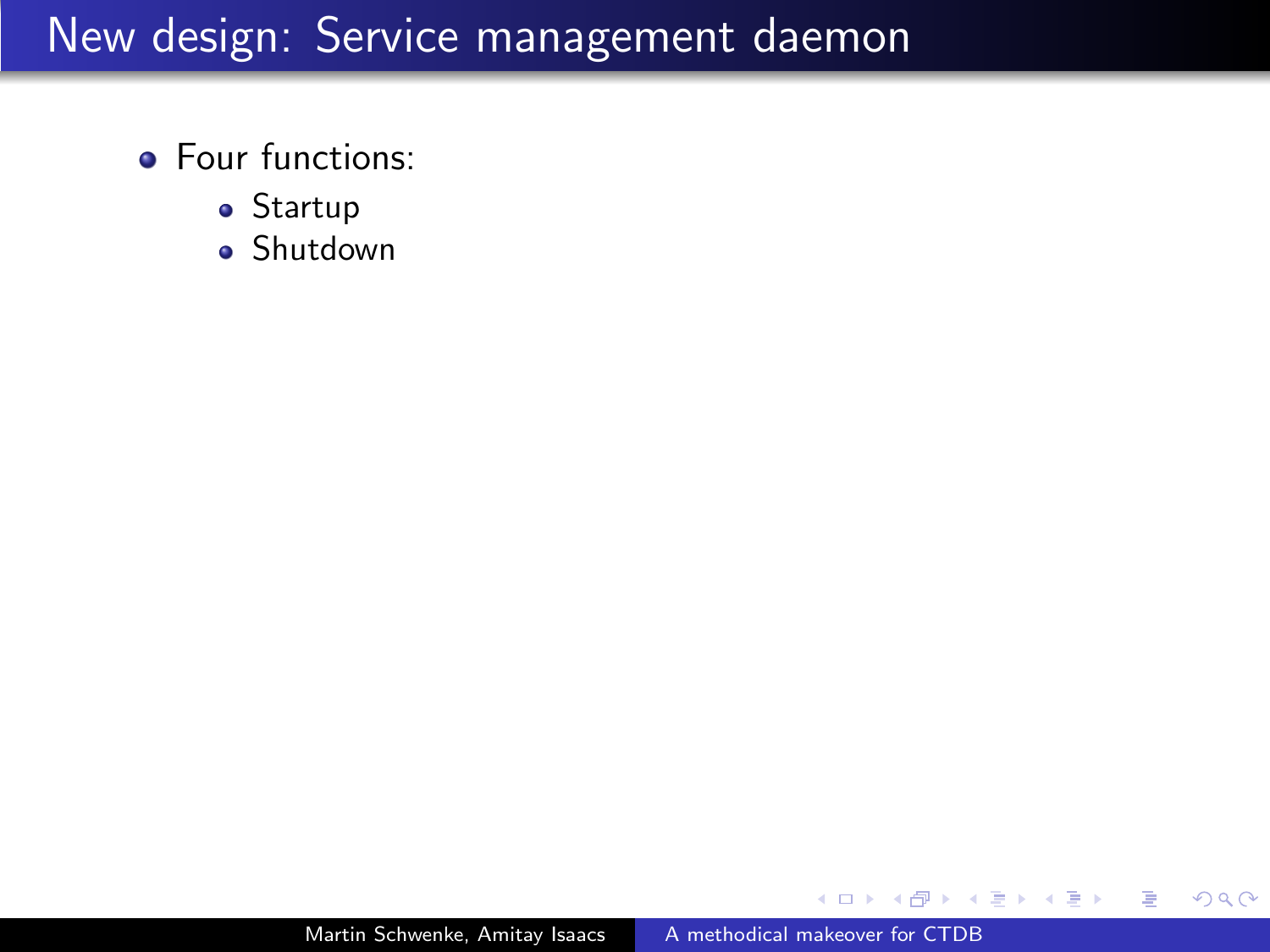- **•** Four functions:
	- Startup
	- Shutdown
	- Health monitoring
		- Public IP address daemon callback(s) registered to be run on state changes

一 4 三 下

 $\Omega$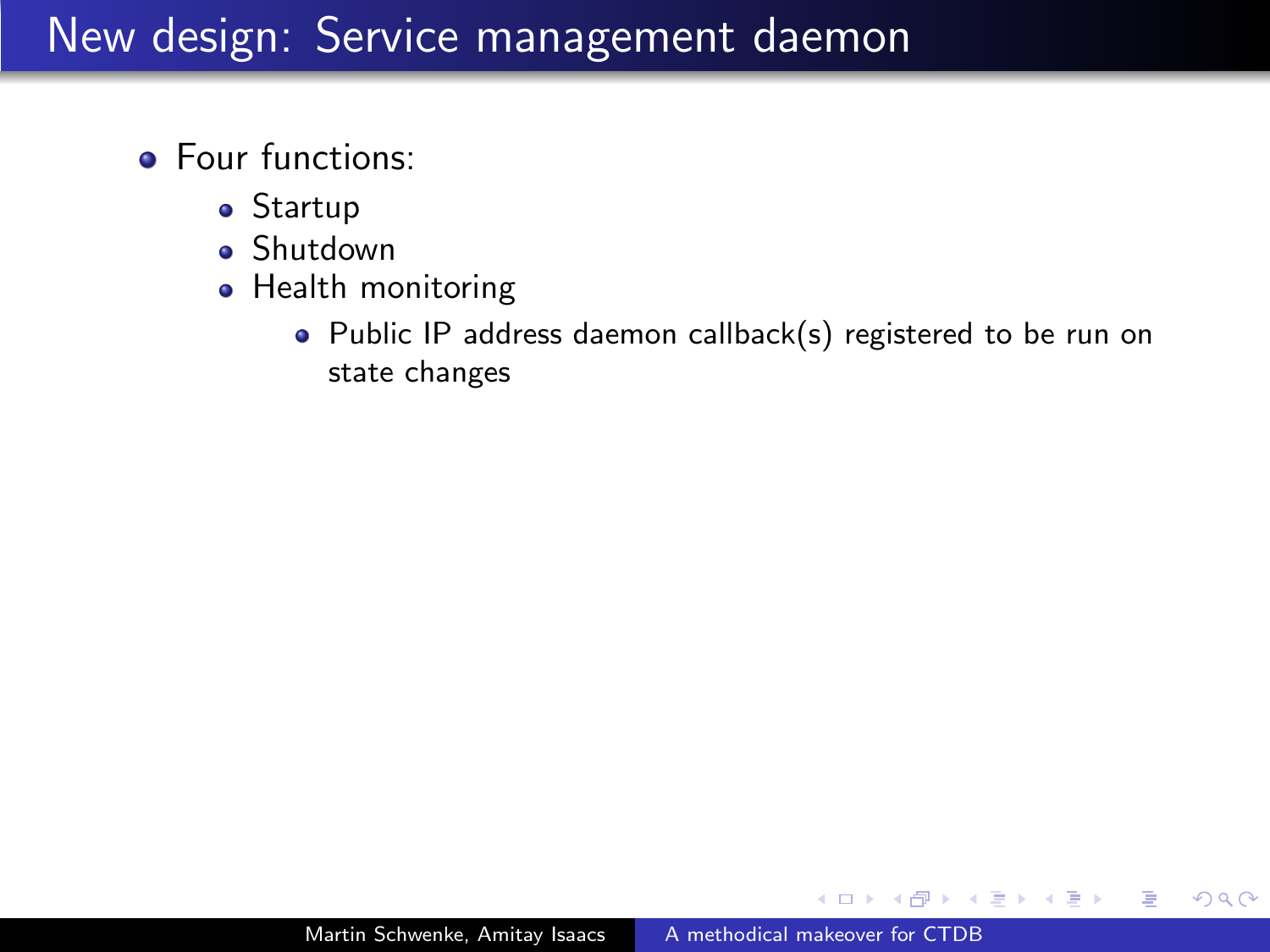- Four functions:
	- Startup
	- **s** Shutdown
	- Health monitoring
		- Public IP address daemon callback(s) registered to be run on state changes
	- Reconfiguration when IP addresses change
		- What addresses should services no longer listen on?
		- What addresses should services listen on?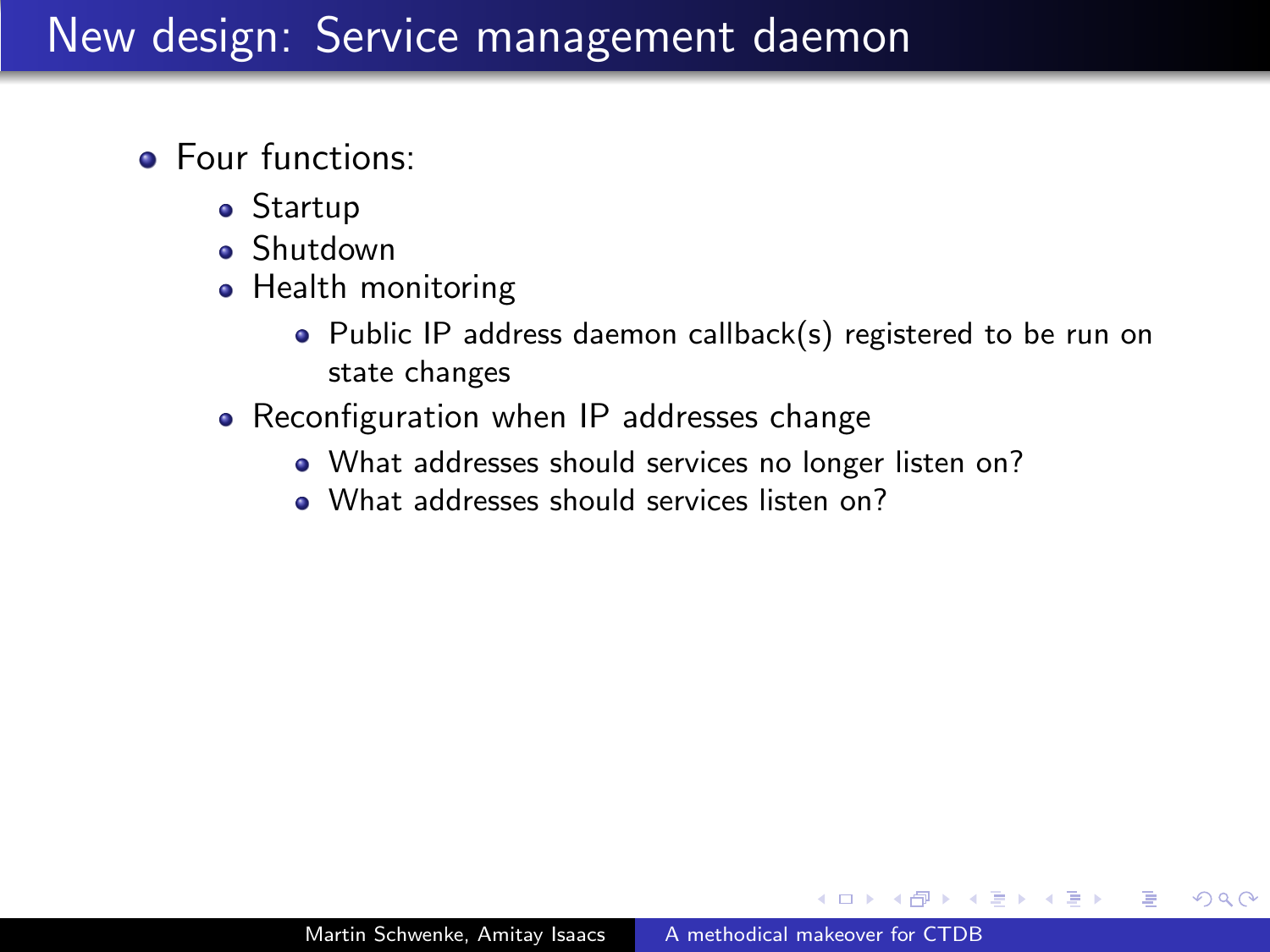- Four functions:
	- Startup
	- **s** Shutdown
	- Health monitoring
		- Public IP address daemon callback(s) registered to be run on state changes
	- Reconfiguration when IP addresses change
		- What addresses should services no longer listen on?
		- What addresses should services listen on?
- Could we also support something like Pacemaker?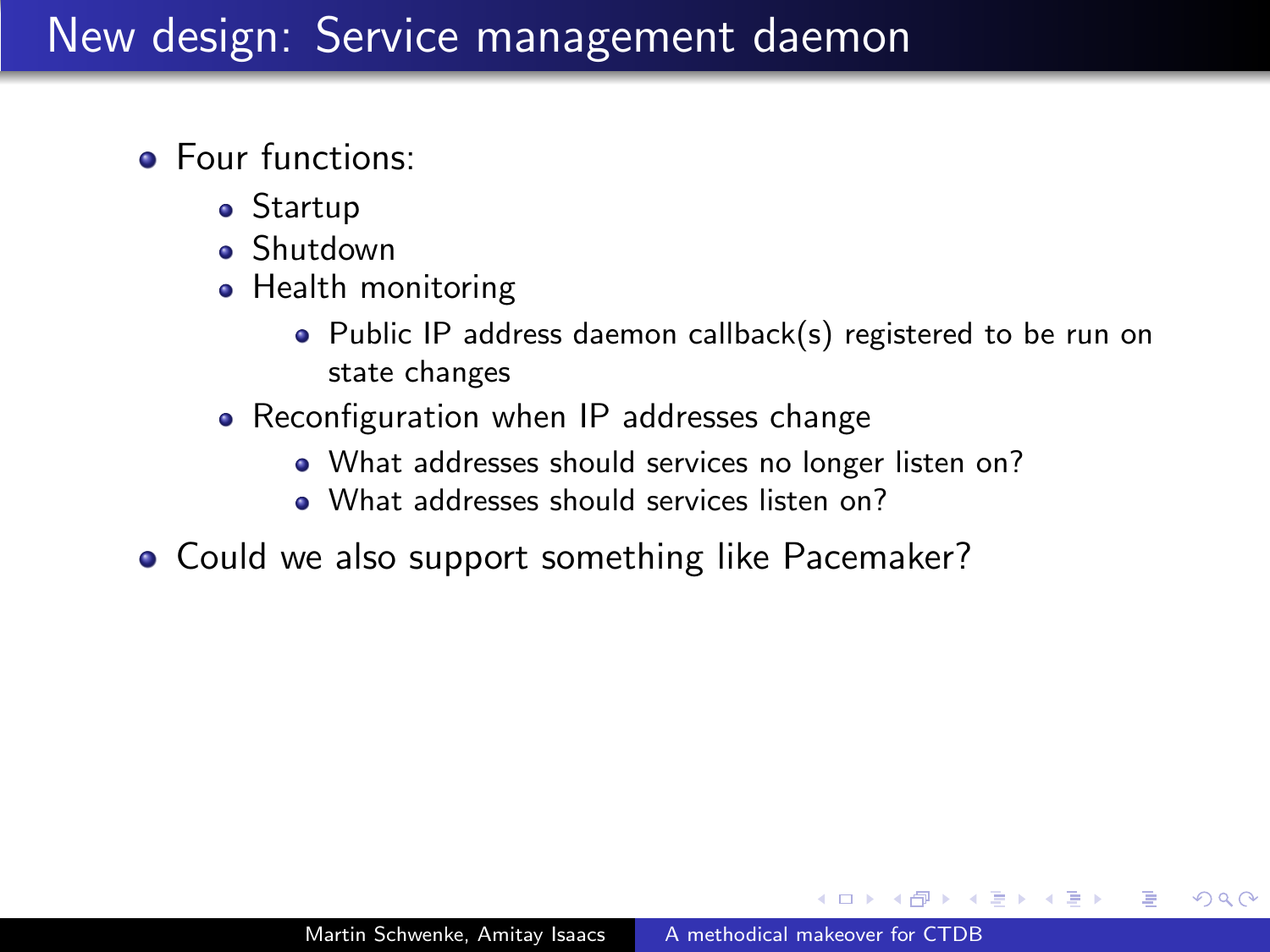## New design: Cluster management daemon

Martin Schwenke, Amitay Isaacs [A methodical makeover for CTDB](#page-0-0)

 $299$ 

モミチ

Э× 目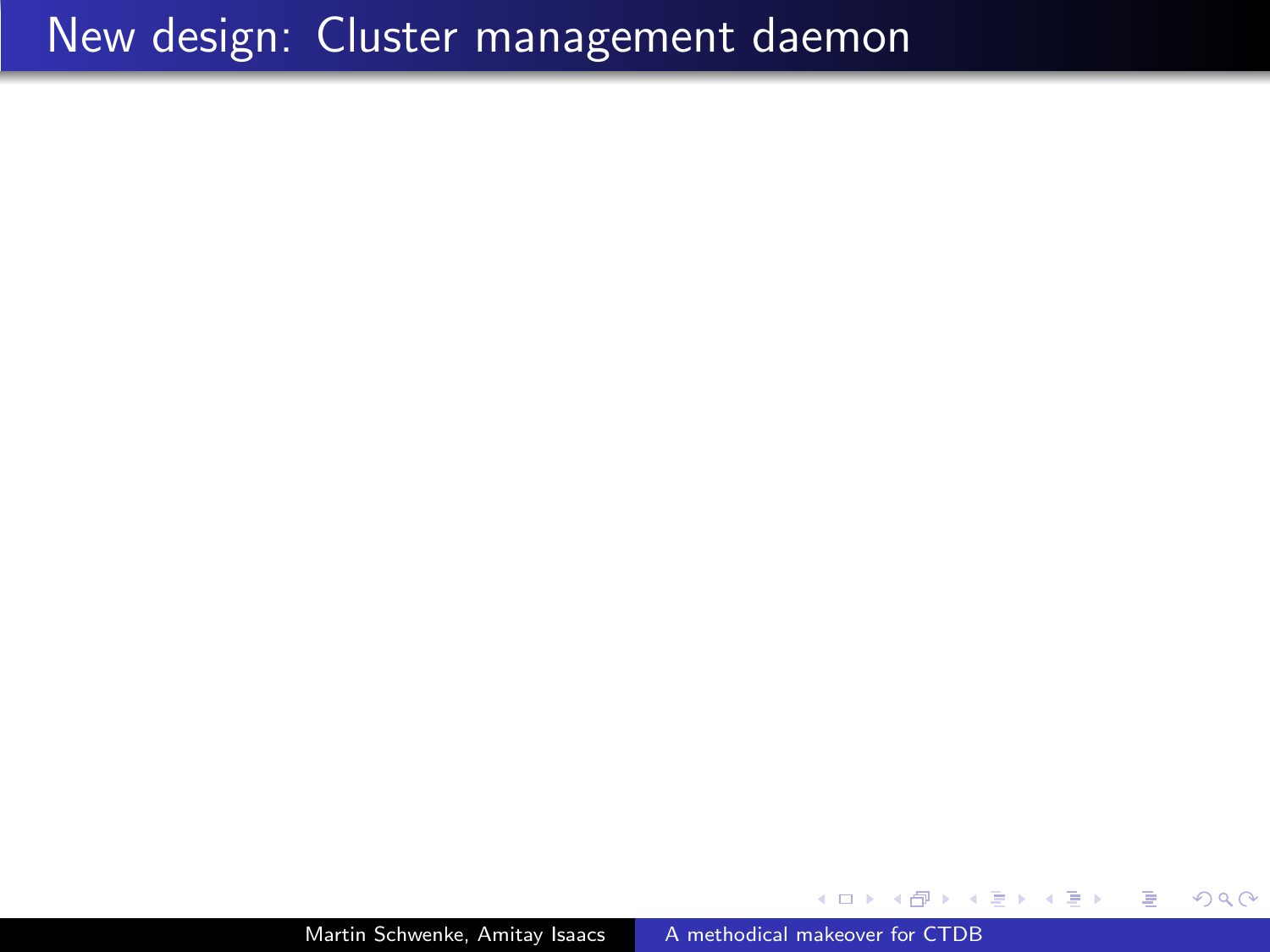### • Membership:

Connected according to heartbeat or similar Active if not banned, administratively stopped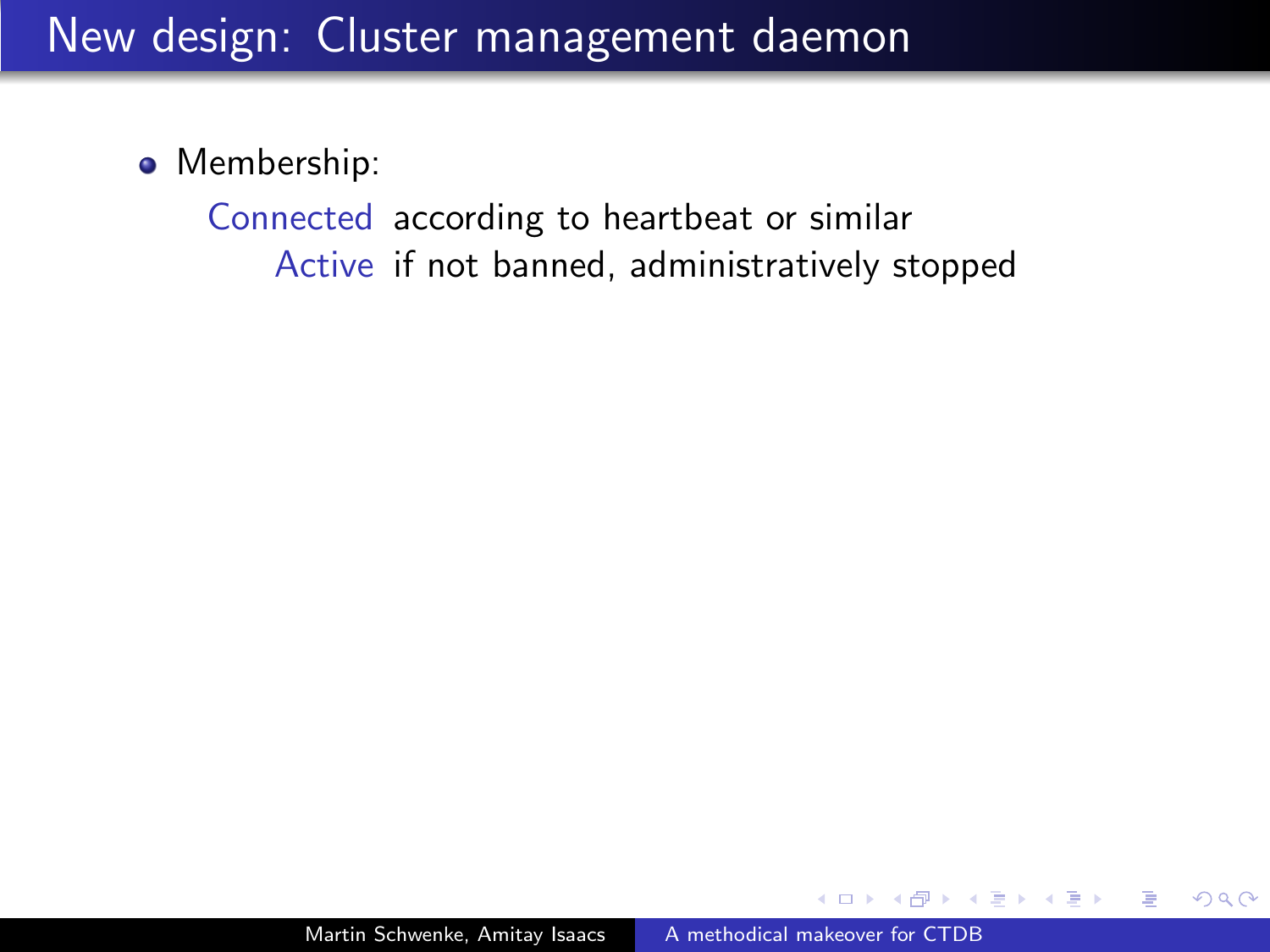- Membership:
	- Connected according to heartbeat or similar Active if not banned, administratively stopped
- **•** Leadership
	- Coordinates database recovery
	- Coordinates public IP address (re)allocation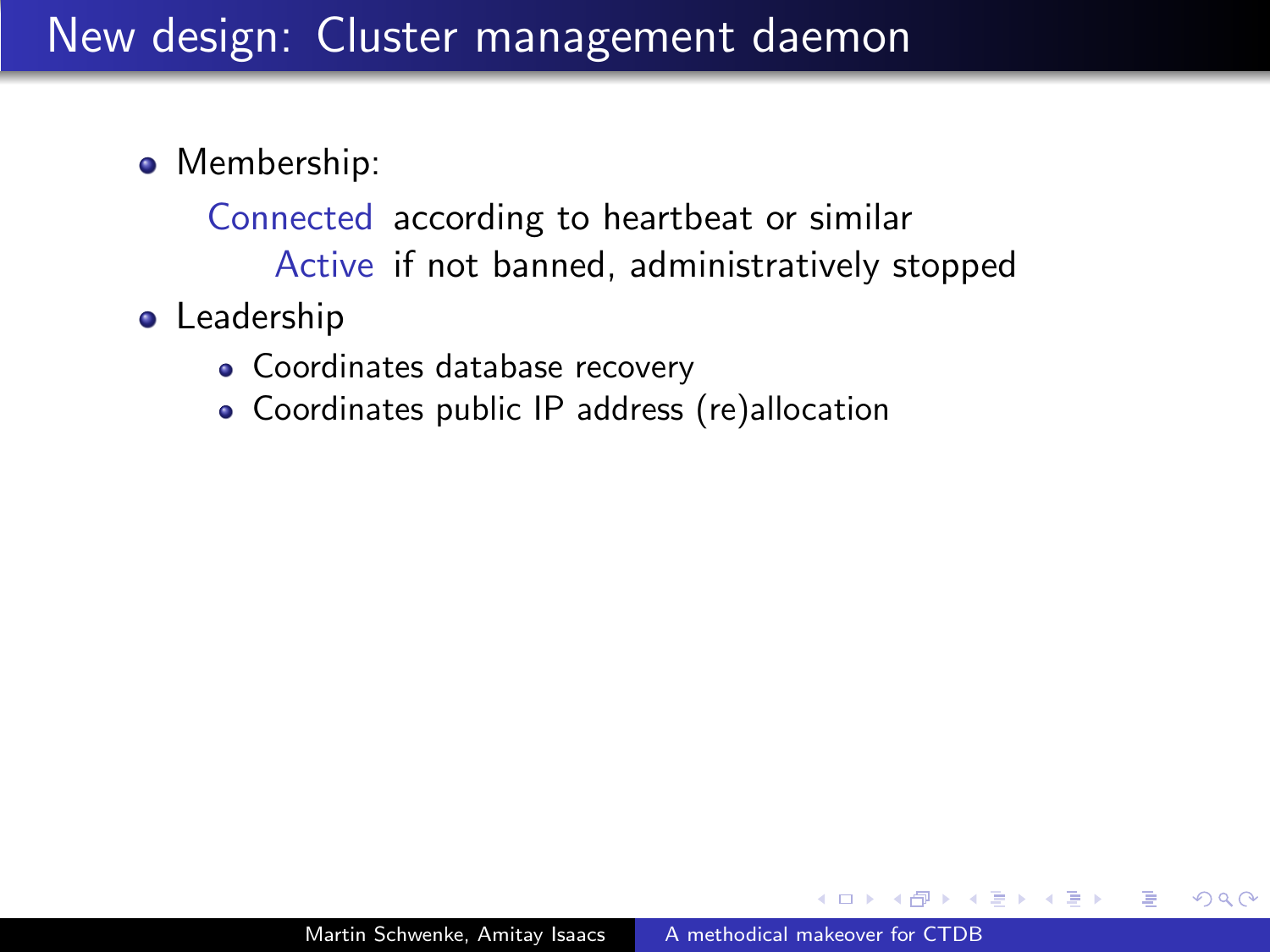- Membership:
	- Connected according to heartbeat or similar Active if not banned, administratively stopped
- **•** Leadership
	- Coordinates database recovery
	- Coordinates public IP address (re)allocation
- Callbacks registered for state changes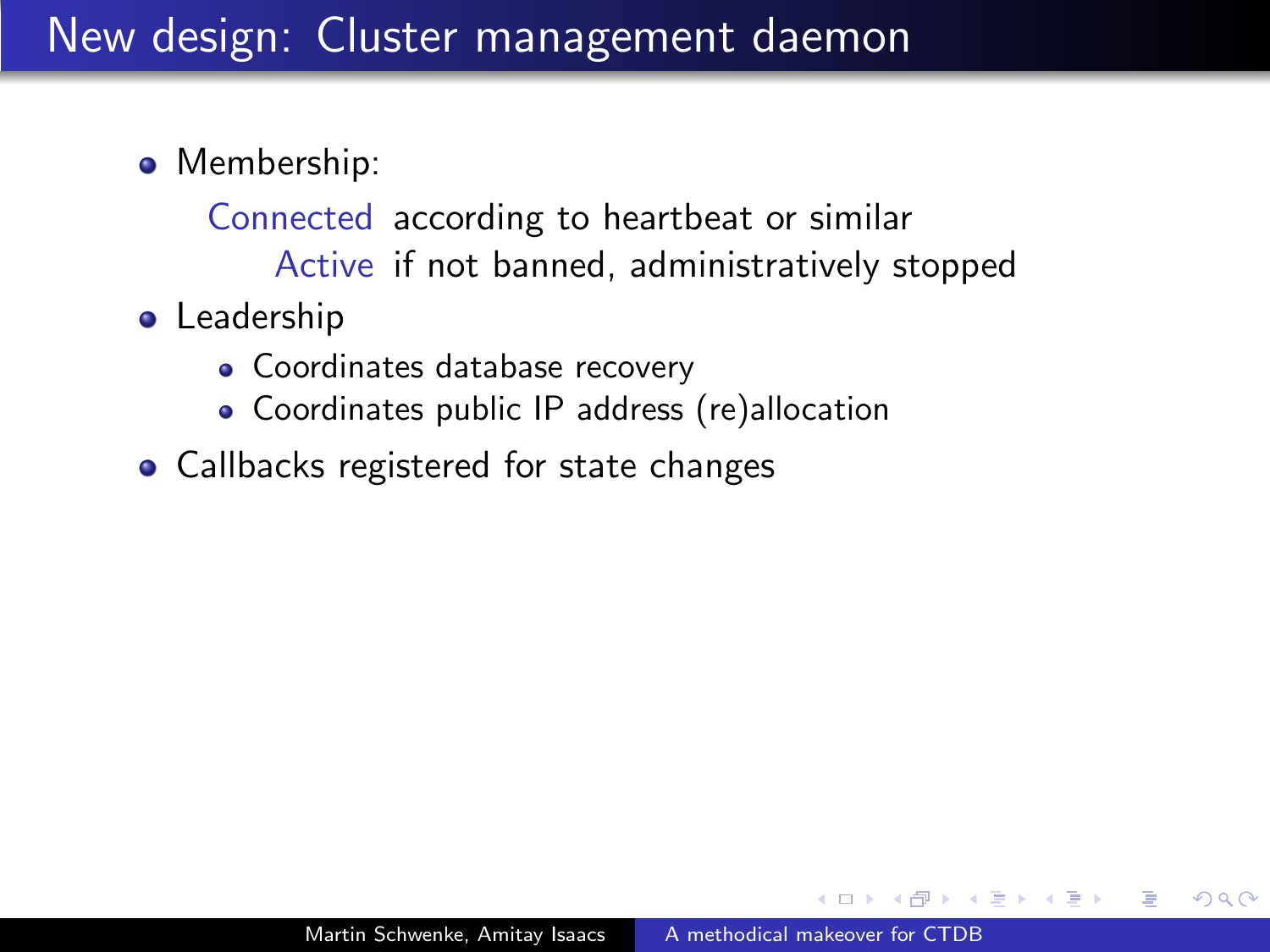- Membership:
	- Connected according to heartbeat or similar Active if not banned, administratively stopped
- **•** Leadership
	- Coordinates database recovery
	- Coordinates public IP address (re)allocation
- Callbacks registered for state changes
- Can we support Heartbeat, etcd (or similar) as an alternative?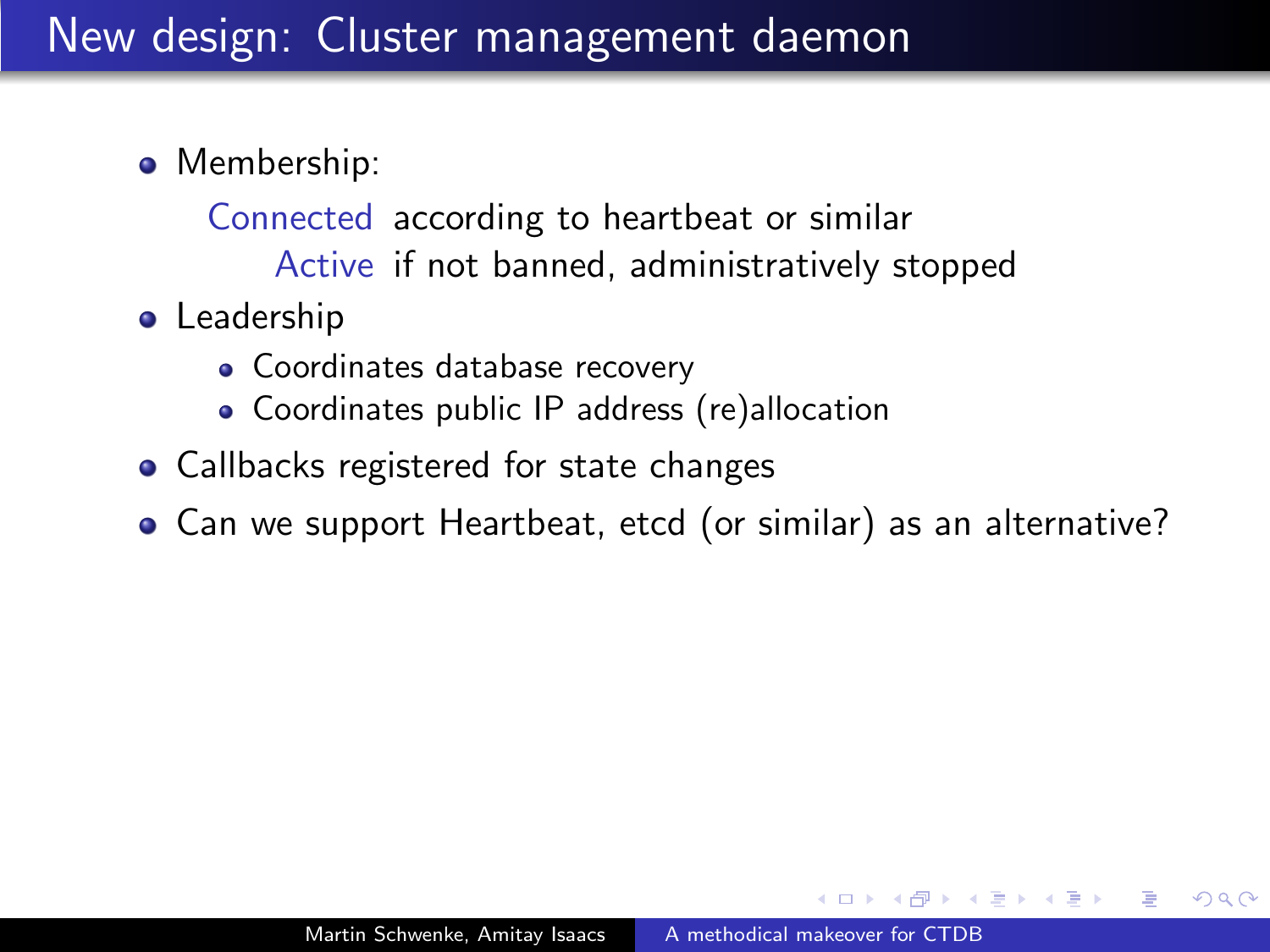Martin Schwenke, Amitay Isaacs [A methodical makeover for CTDB](#page-0-0)

 $299$ 

目  $\rightarrow$ 

K 등 >

э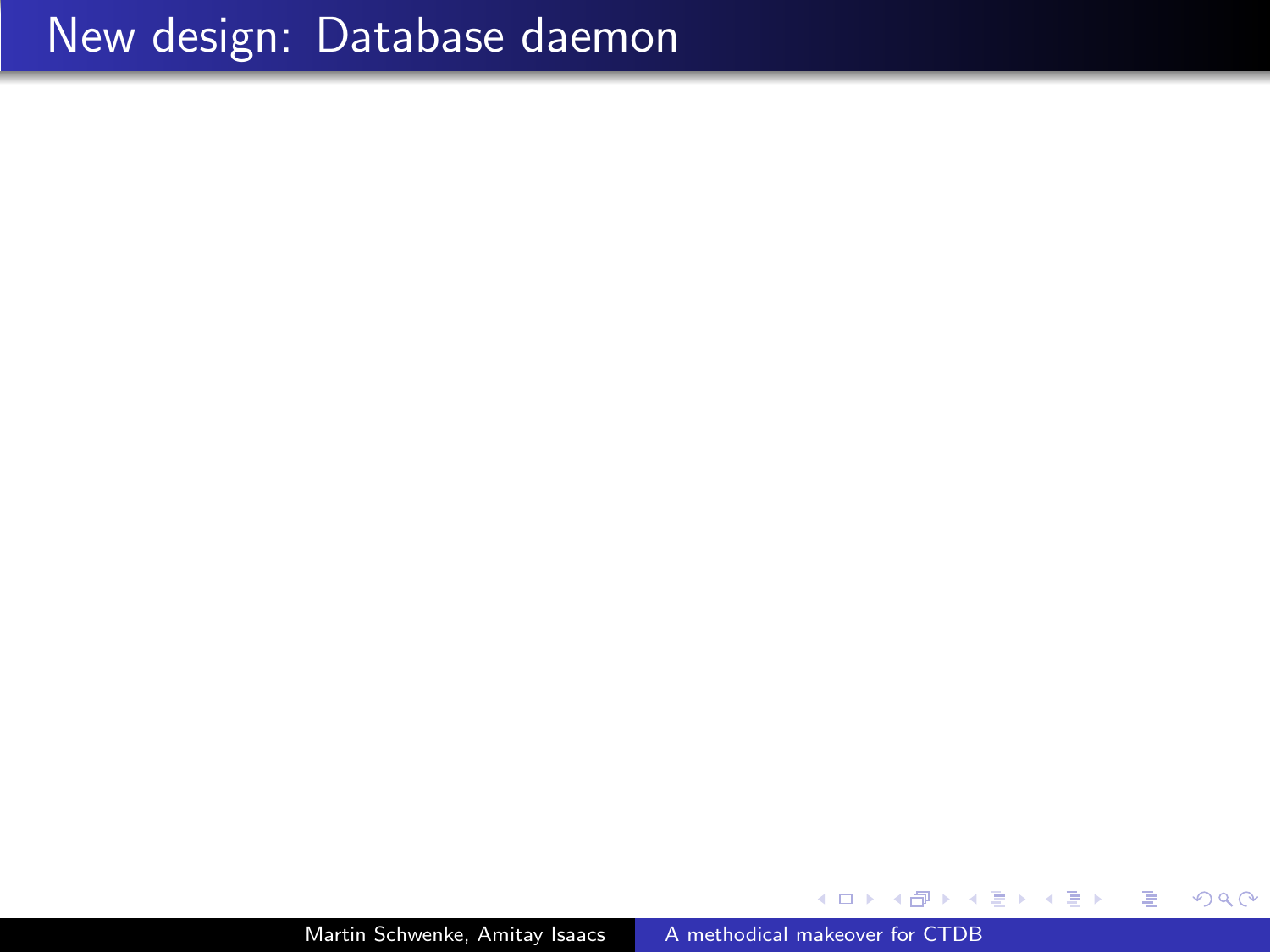# New design: Database daemon

After separating everything else, this is what should remain of the current main daemon.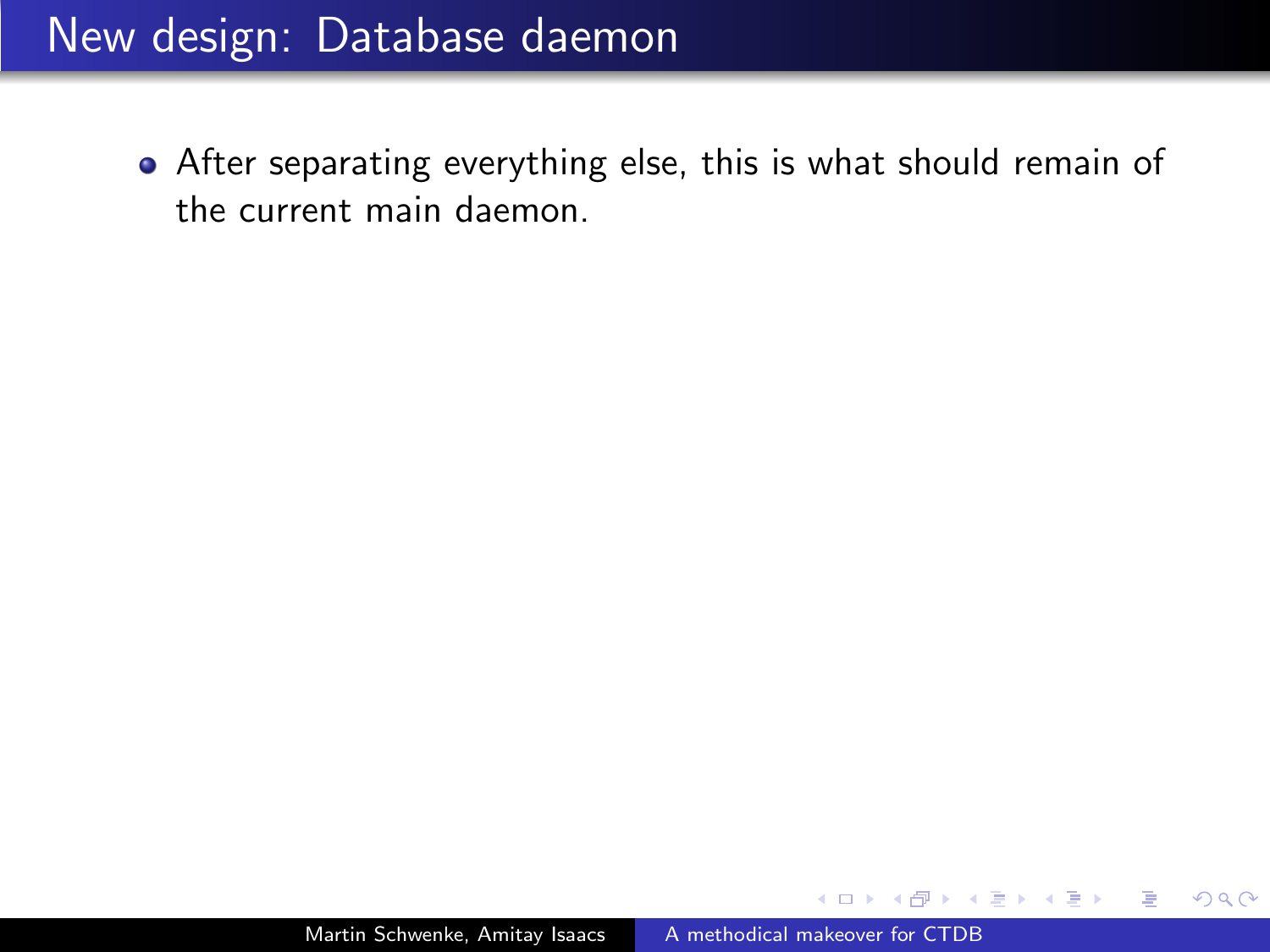# New design: Database daemon

- After separating everything else, this is what should remain of the current main daemon.
- The main focus of CTDB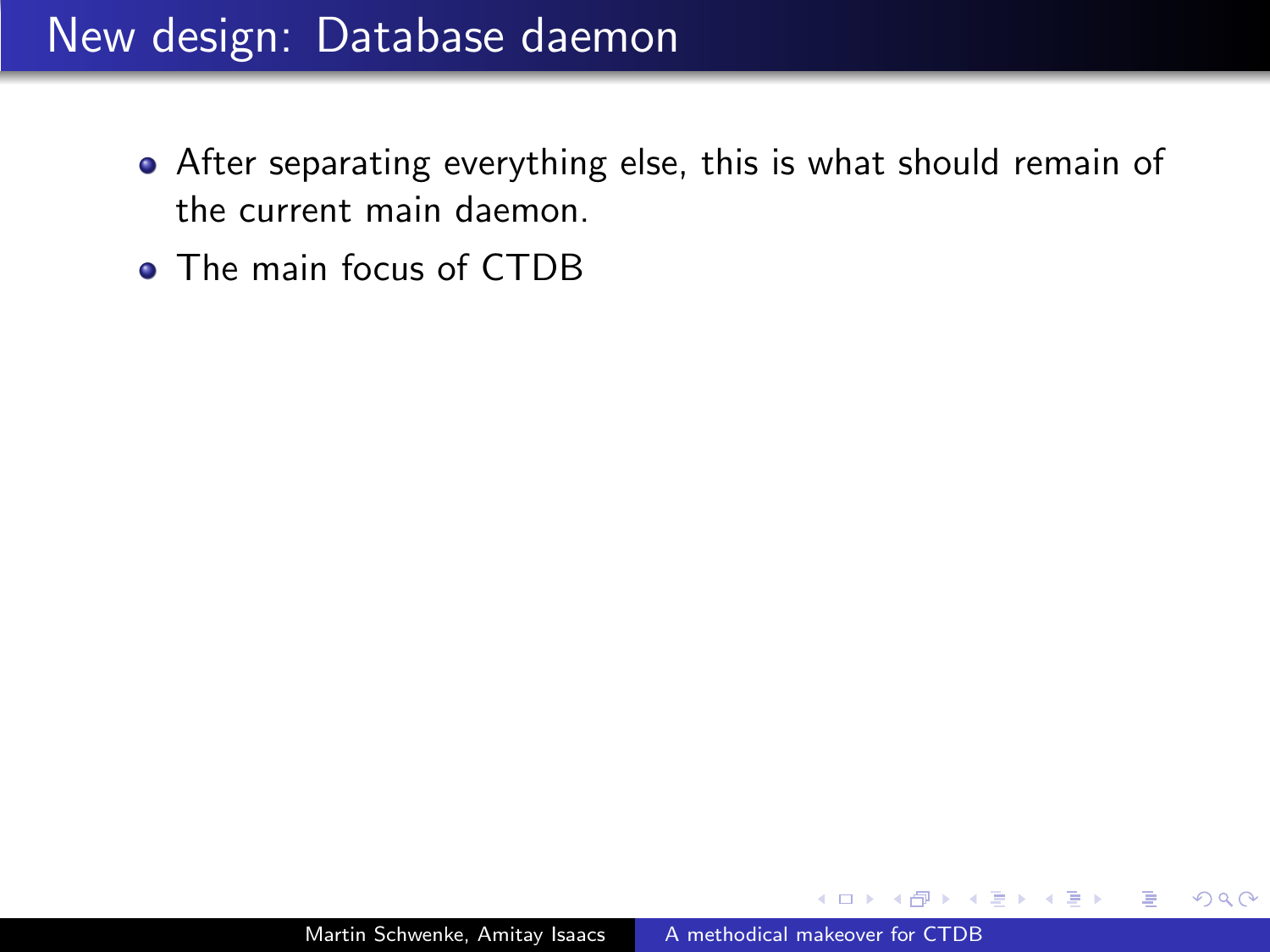# New design: Database daemon

- After separating everything else, this is what should remain of the current main daemon.
- The main focus of CTDB
- **•** Functions:
	- Database operations
	- Recovery
	- Vacuuming (garbage collection)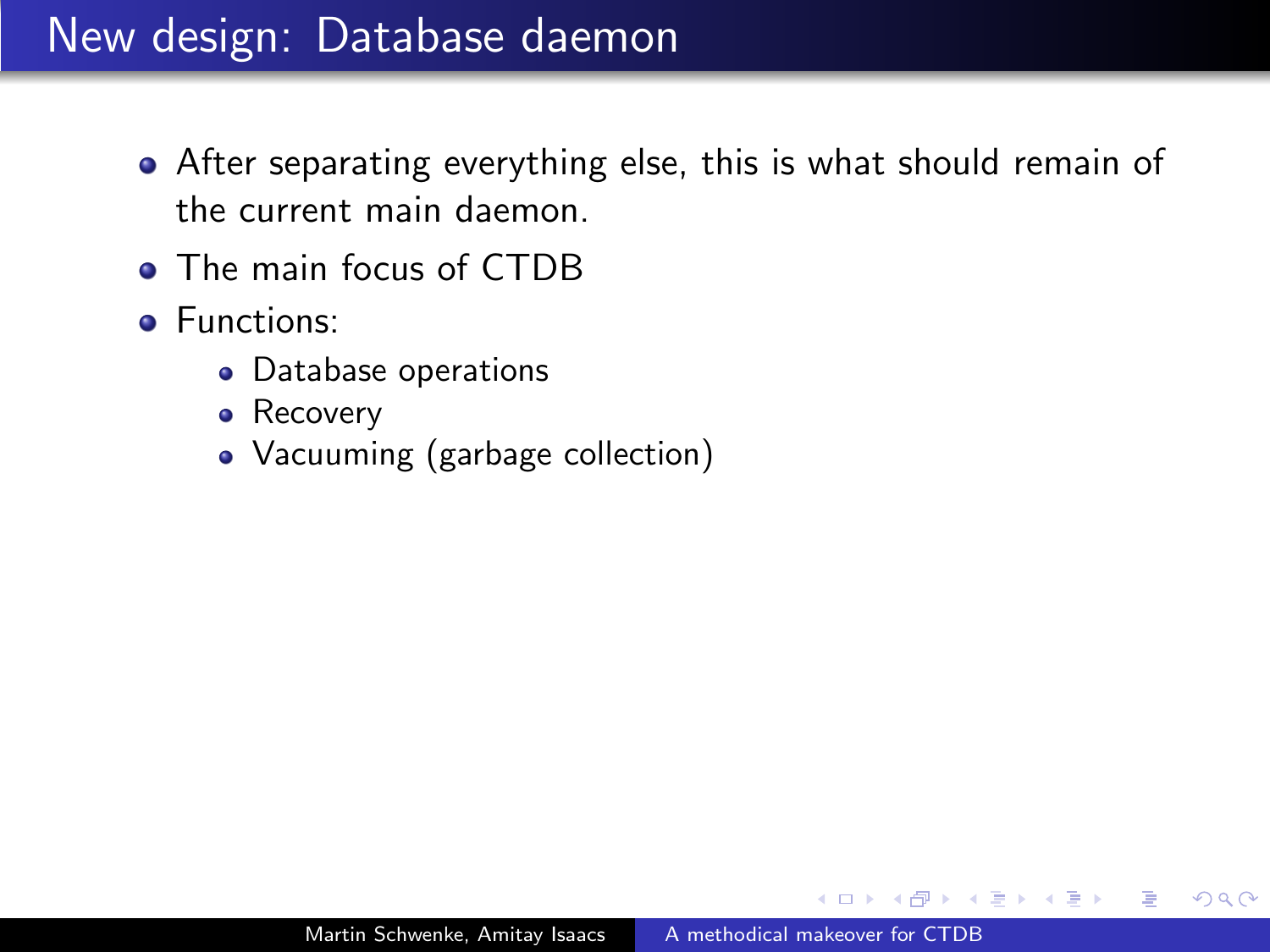Martin Schwenke, Amitay Isaacs [A methodical makeover for CTDB](#page-0-0)

 $\Box$ 

a.

∢ 重

D. × -b

 $\sim$ 

Ε

目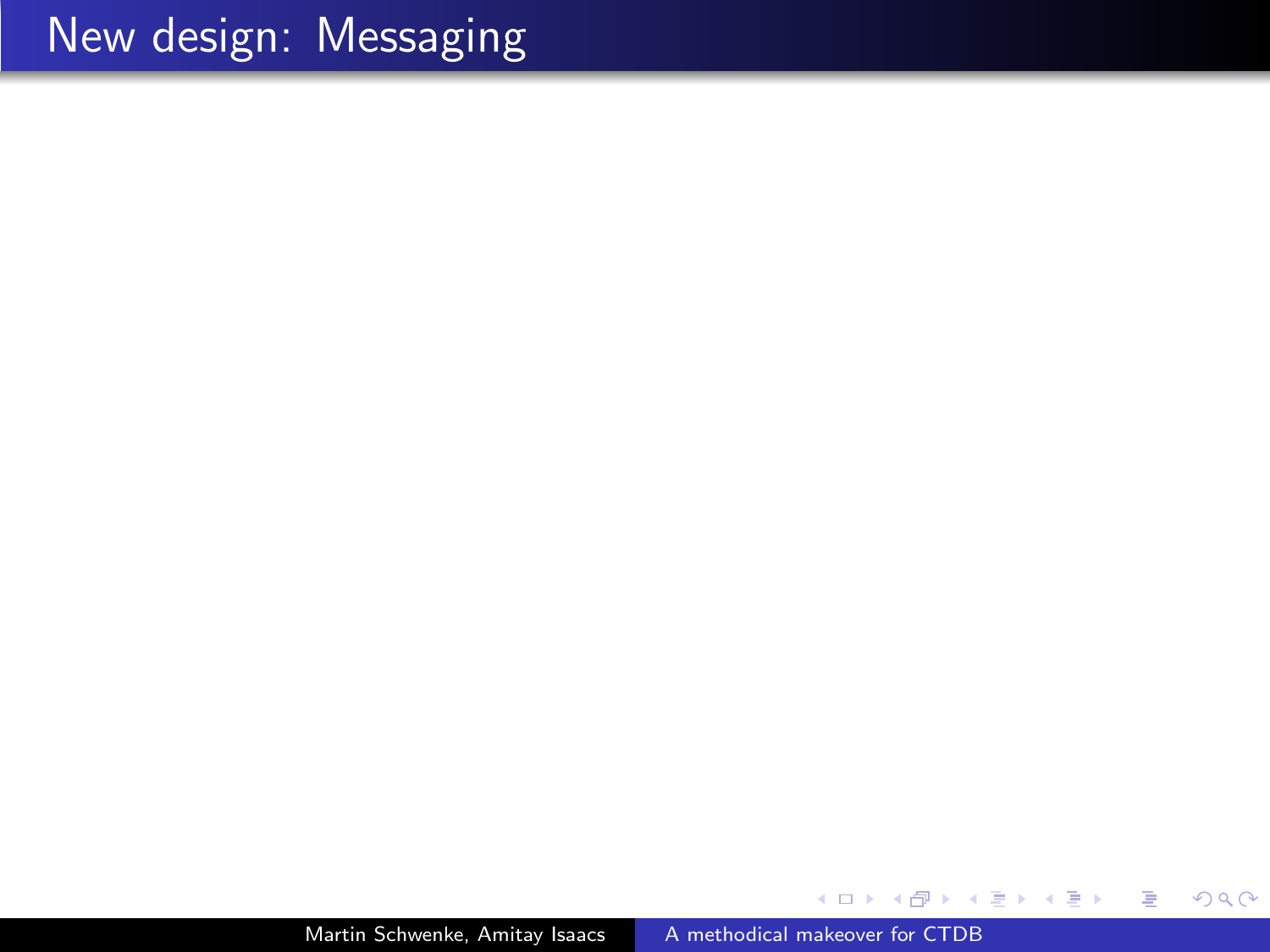Scalable messaging with multiple daemons across multiple nodes

 $299$ 

ヨト э

э  $\rightarrow$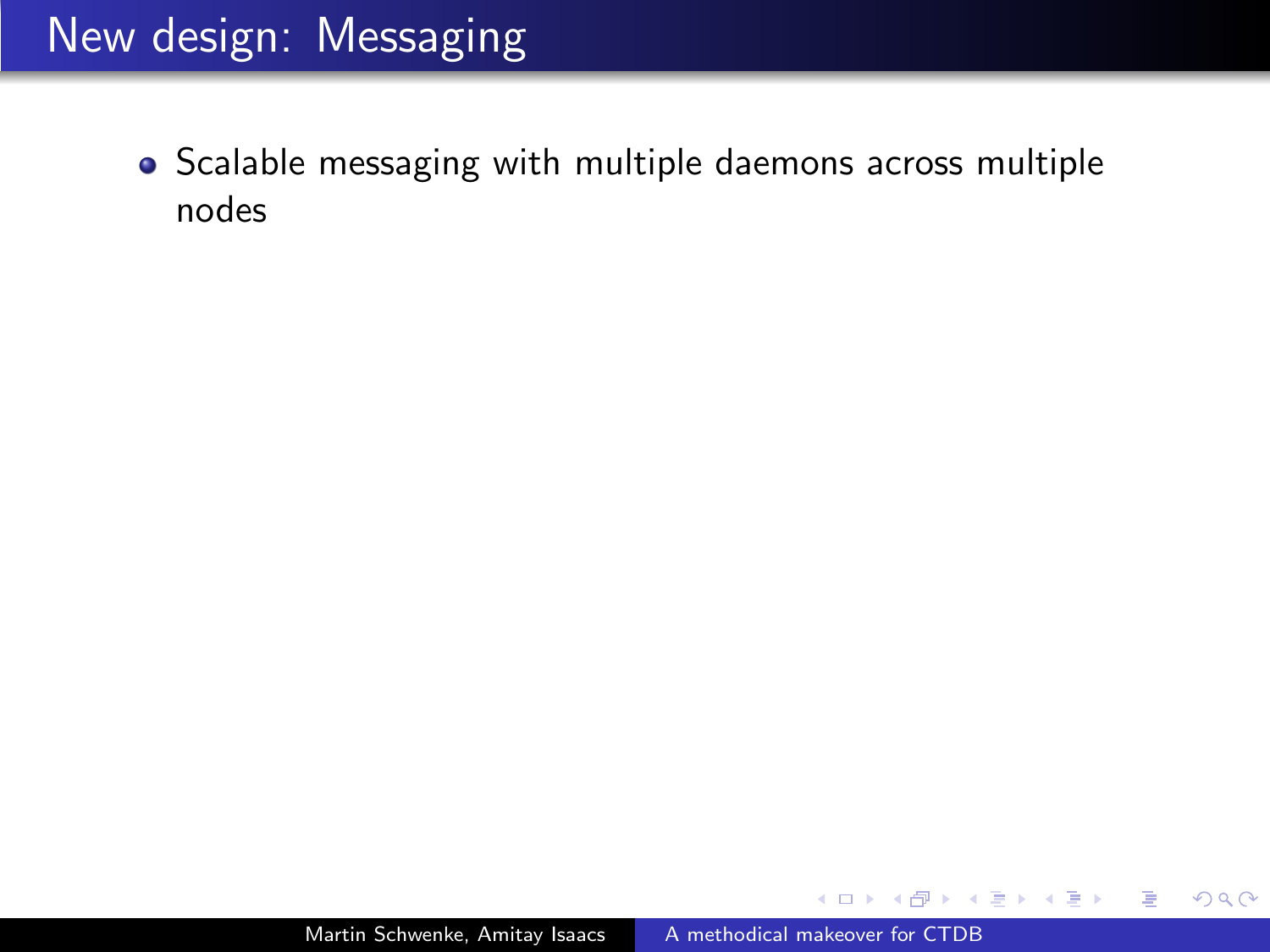- Scalable messaging with multiple daemons across multiple nodes
- Using Samba's Unix domain datagram sockets

 $QQ$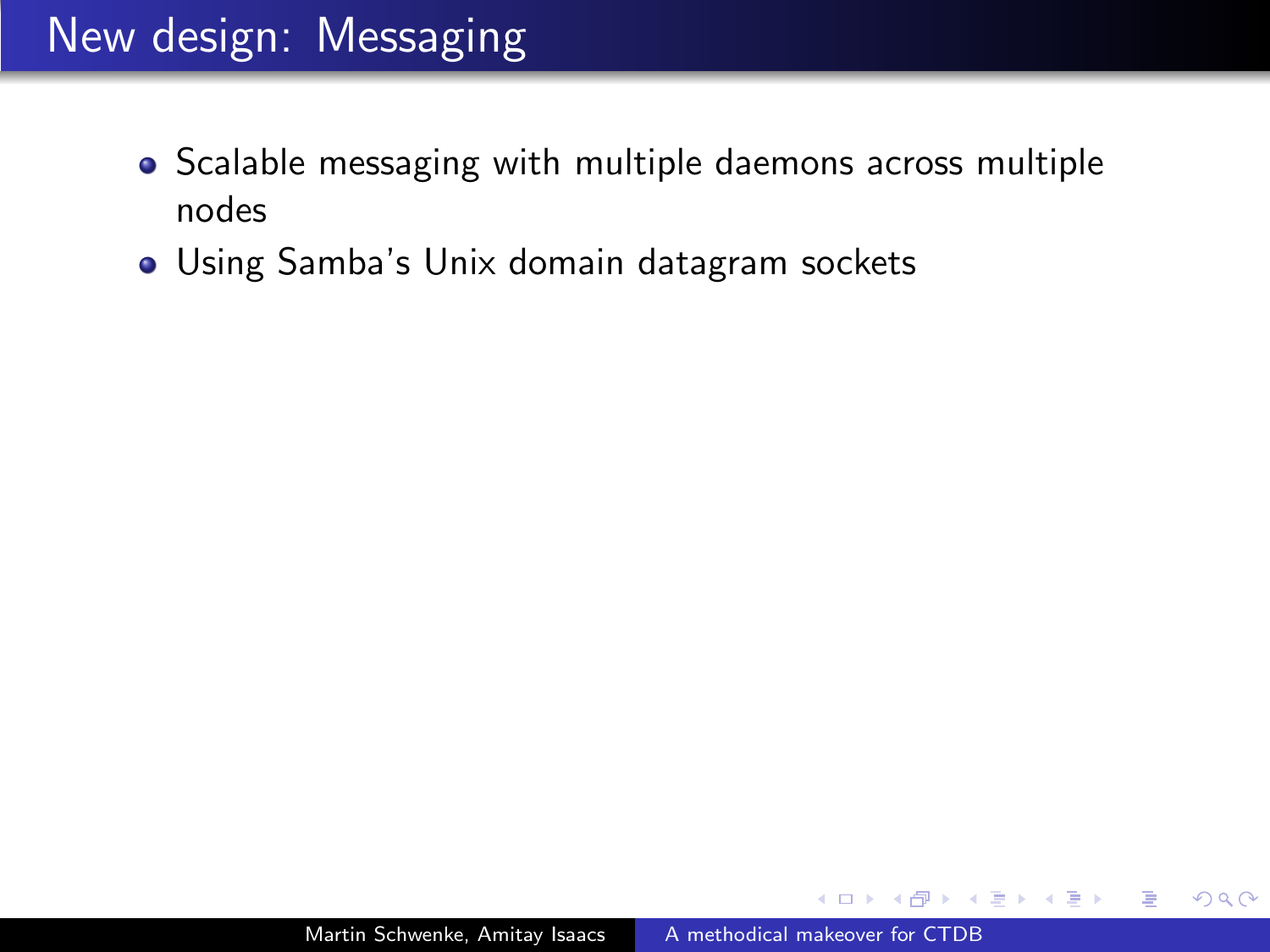- Scalable messaging with multiple daemons across multiple nodes
- Using Samba's Unix domain datagram sockets
	- Avoids establishing a connection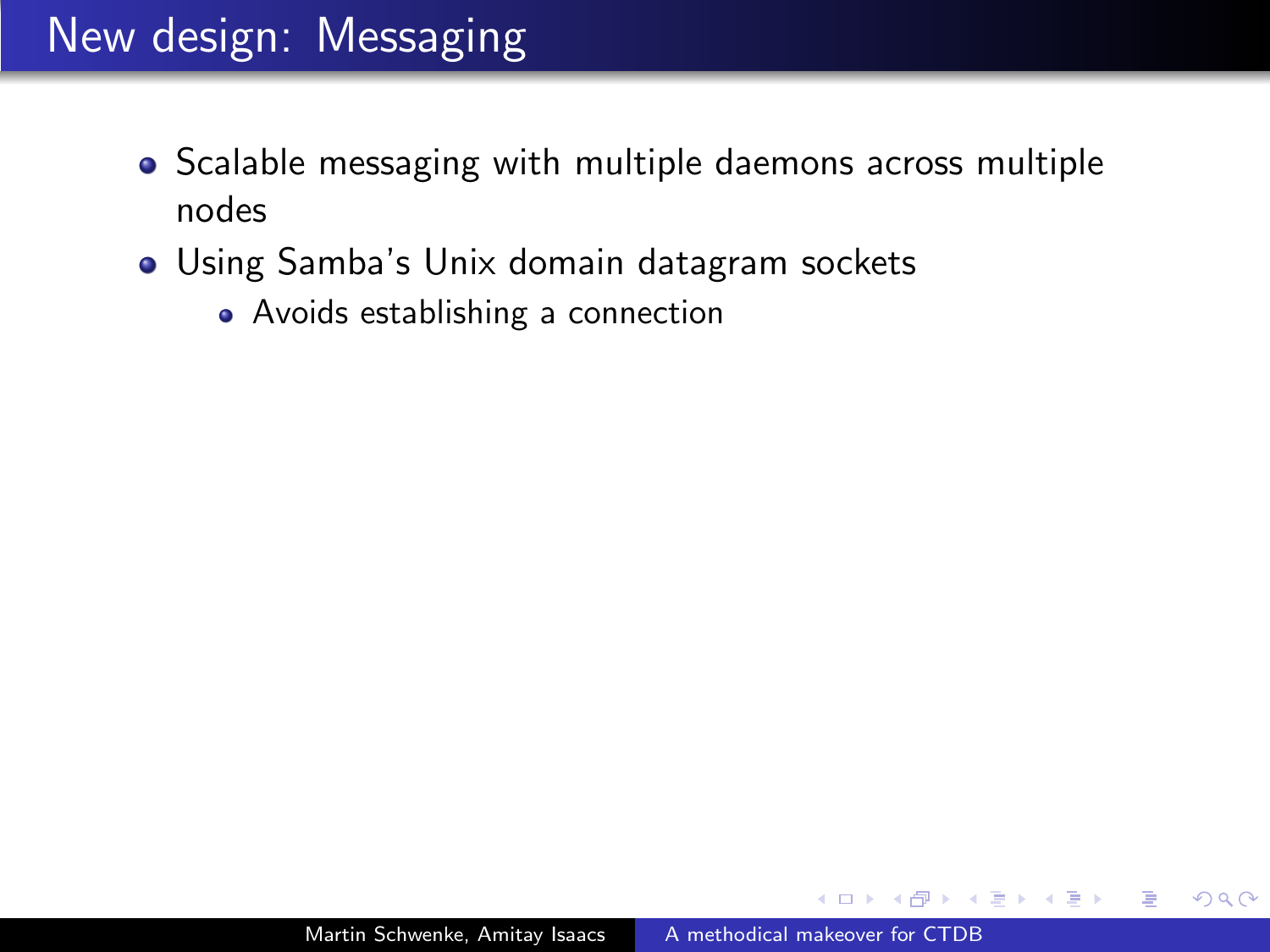- Scalable messaging with multiple daemons across multiple nodes
- Using Samba's Unix domain datagram sockets
	- Avoids establishing a connection
	- Each daemon has to listen only on a single socket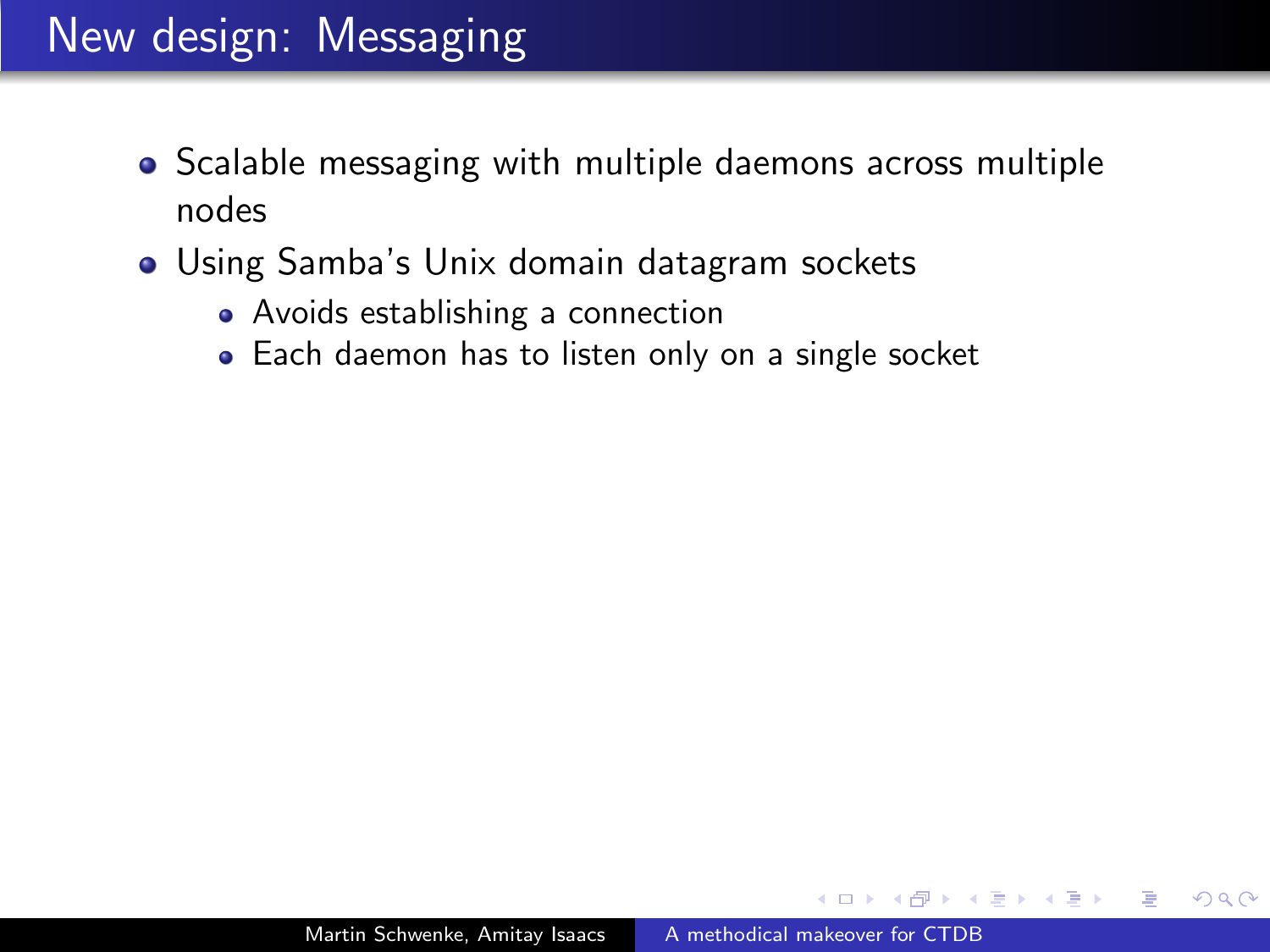- Scalable messaging with multiple daemons across multiple nodes
- Using Samba's Unix domain datagram sockets
	- Avoids establishing a connection
	- Each daemon has to listen only on a single socket
	- Need to find sender's socket to send reply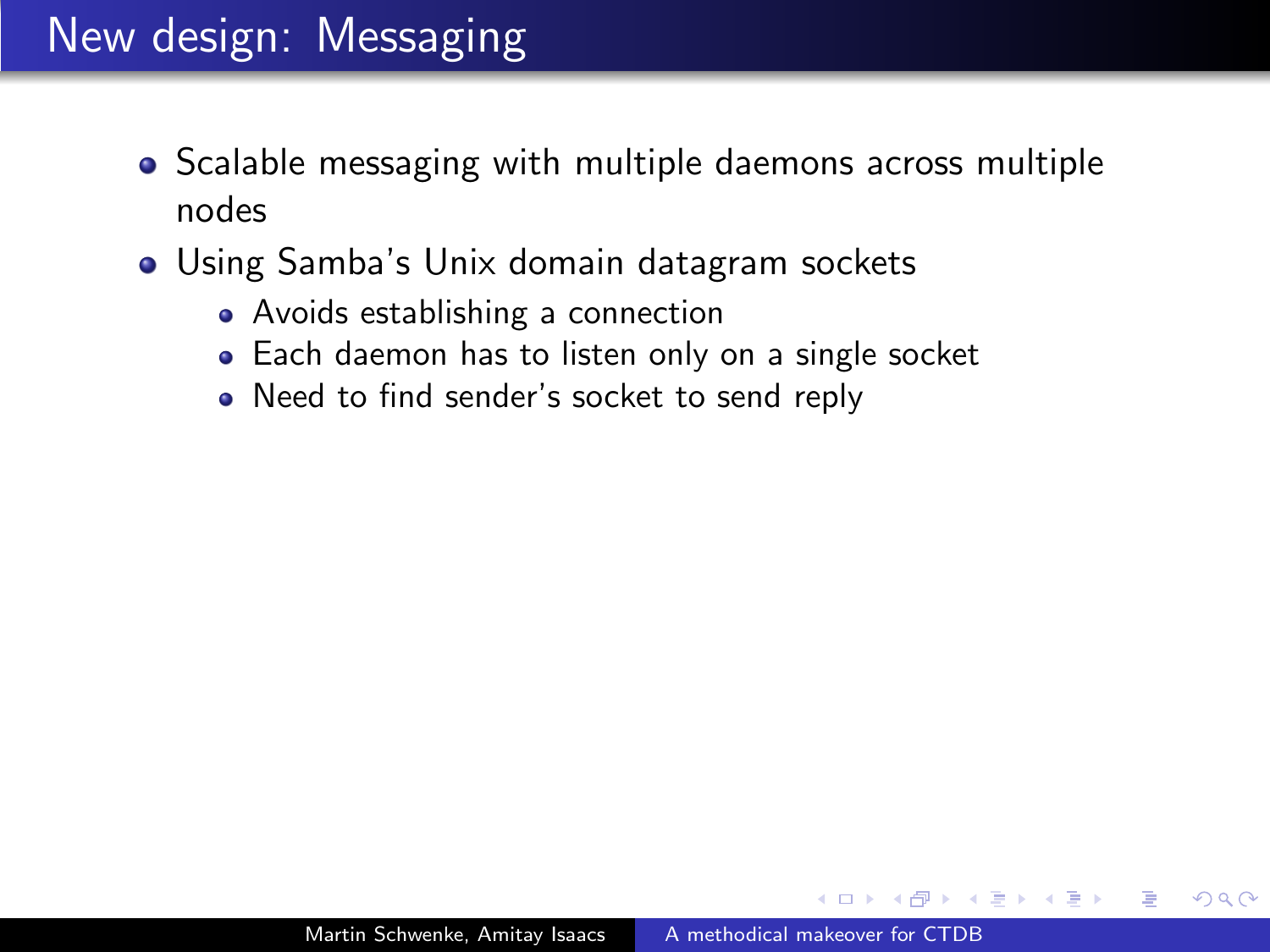- Scalable messaging with multiple daemons across multiple nodes
- Using Samba's Unix domain datagram sockets
	- Avoids establishing a connection
	- Each daemon has to listen only on a single socket
	- Need to find sender's socket to send reply
- How to identify a specific deamon / process on a specific node?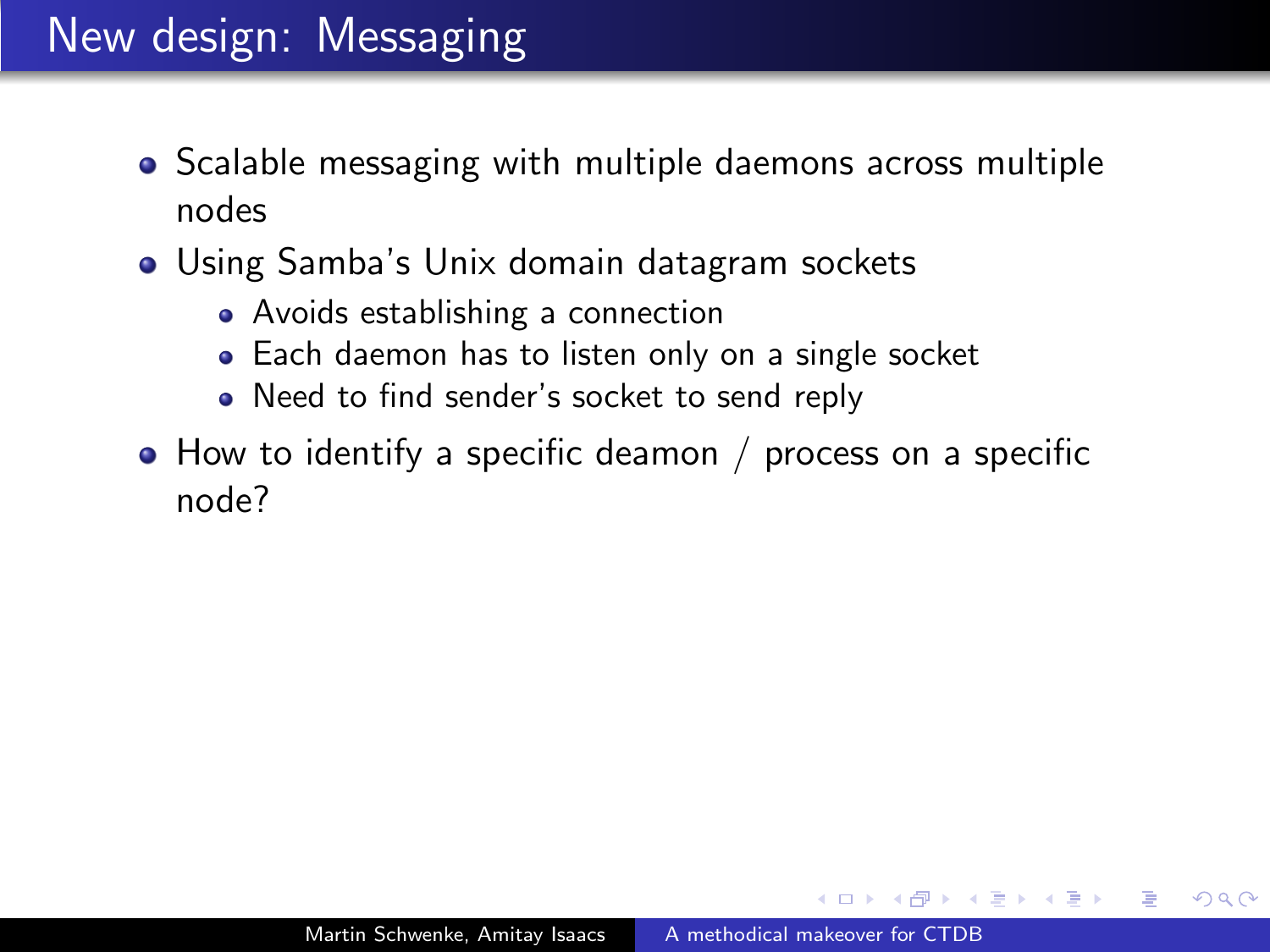#### Question

We didn't get all of this done, did we?

医蛋白 医蛋白

 $\leftarrow$ 

- b a. 同  $\,$  目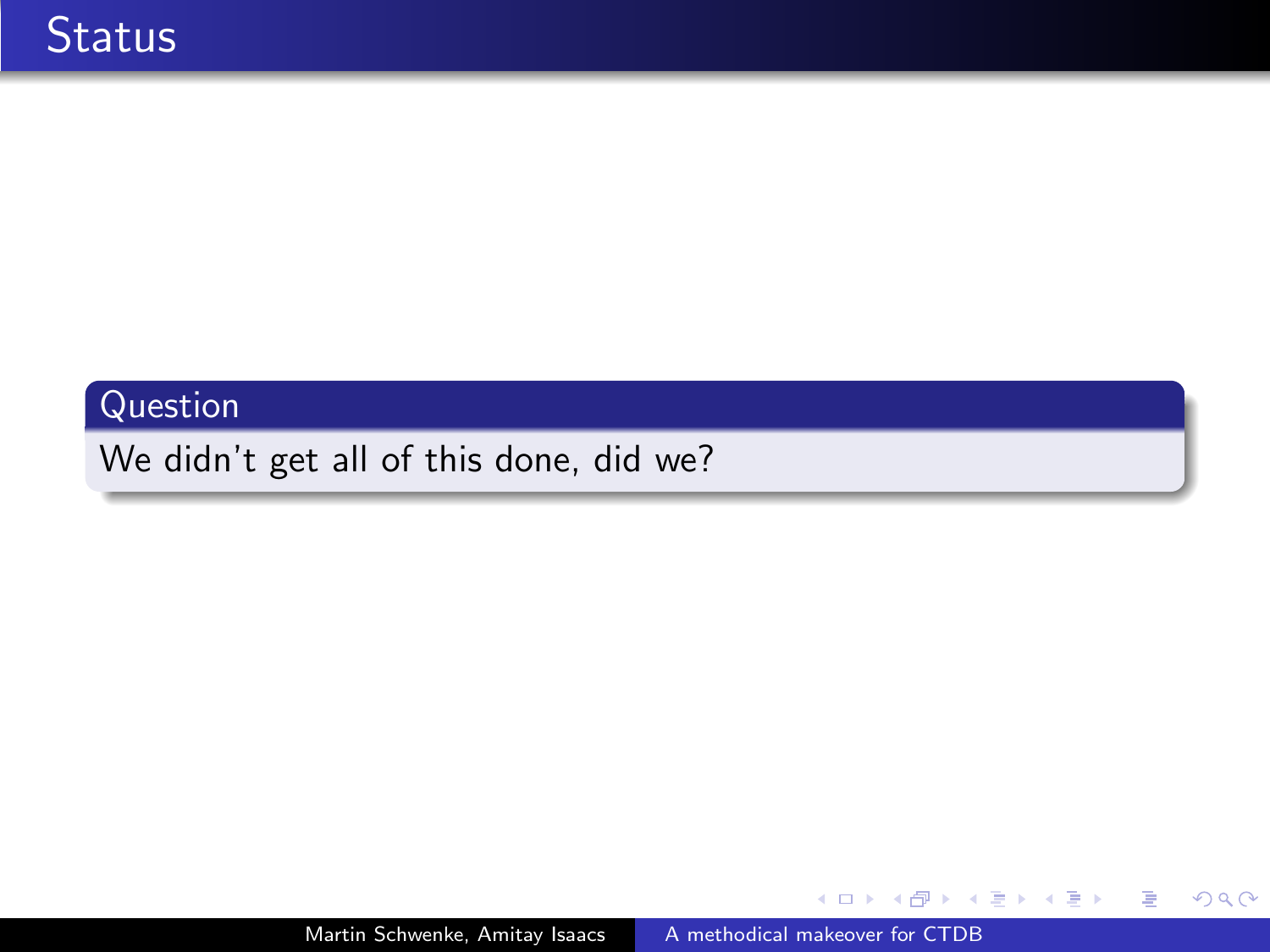Martin Schwenke, Amitay Isaacs [A methodical makeover for CTDB](#page-0-0)

イロト イ部 トメ 君 トメ 君 ト

目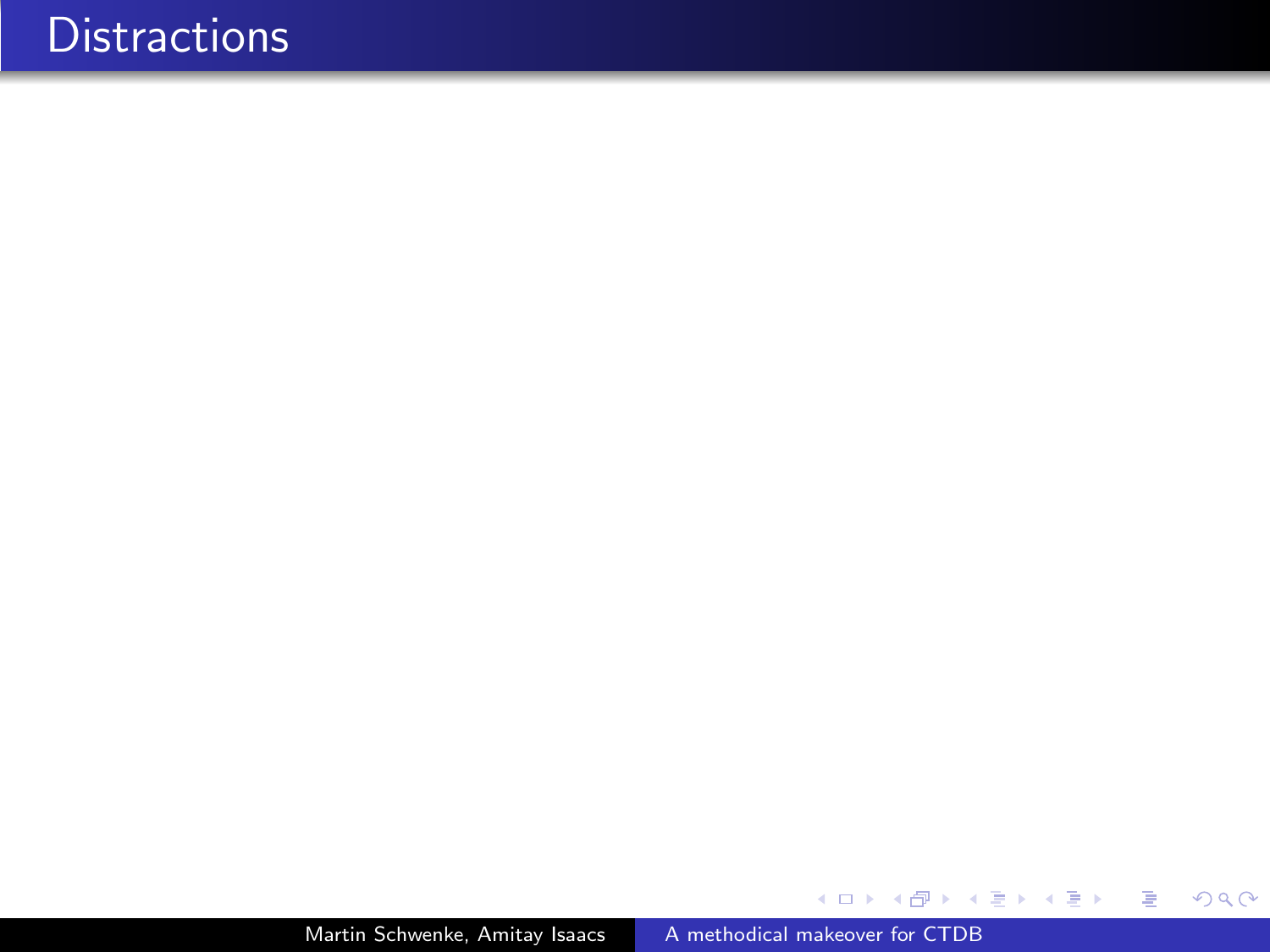

メロメ メ部メ メミメ メミメ

目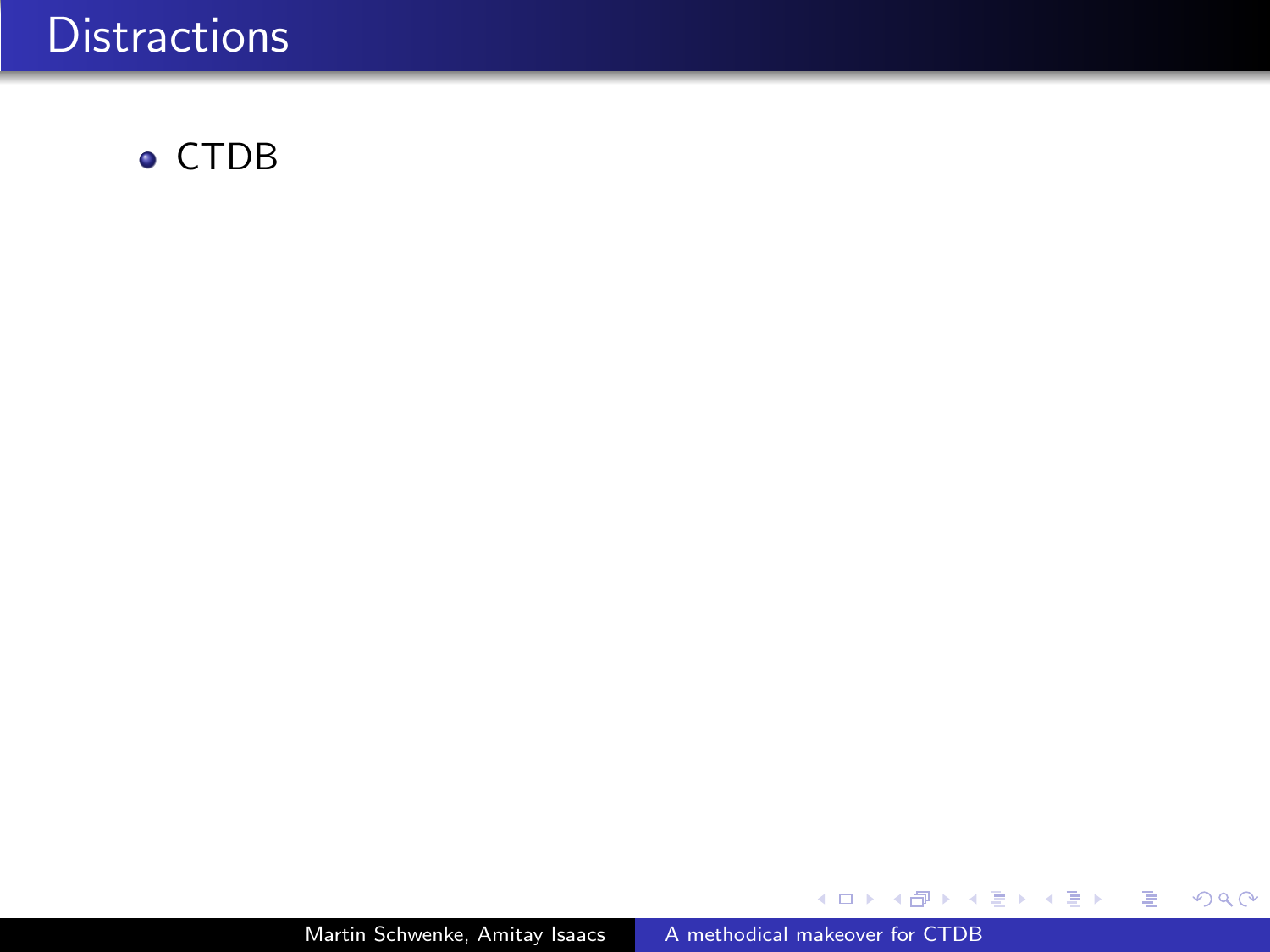#### CTDB

• Framework, experiments with logging daemon, ...

 $\leftarrow$ 

 $\rightarrow$ 

目

御 ▶ すき ▶ すき ▶ ..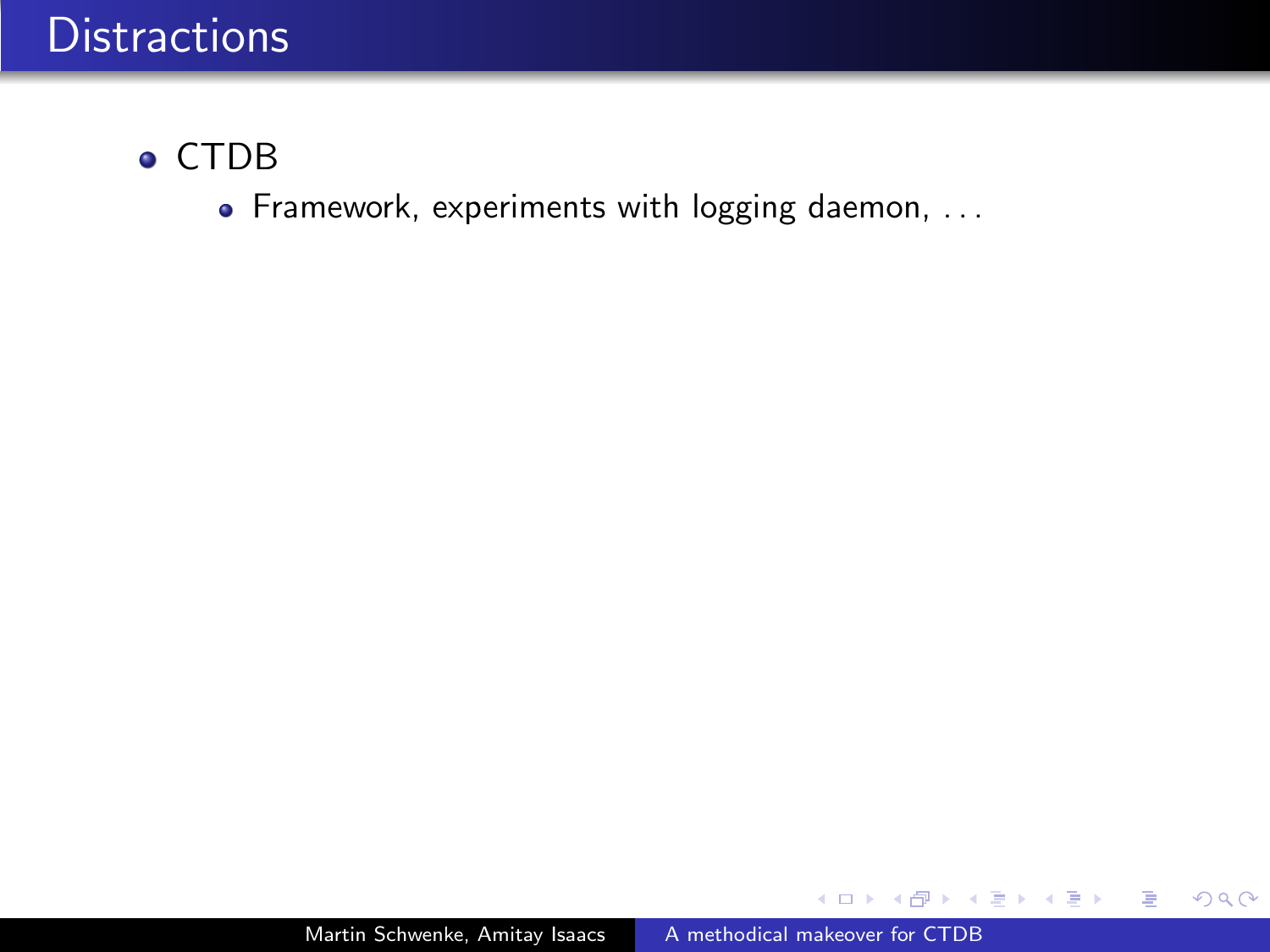#### CTDB

- Framework, experiments with logging daemon, ...
- Unified Samba/CTDB tree and build

 $\leftarrow$ 

 $299$ 

э

- 4 重 8 - 4 重 8

 $\sim$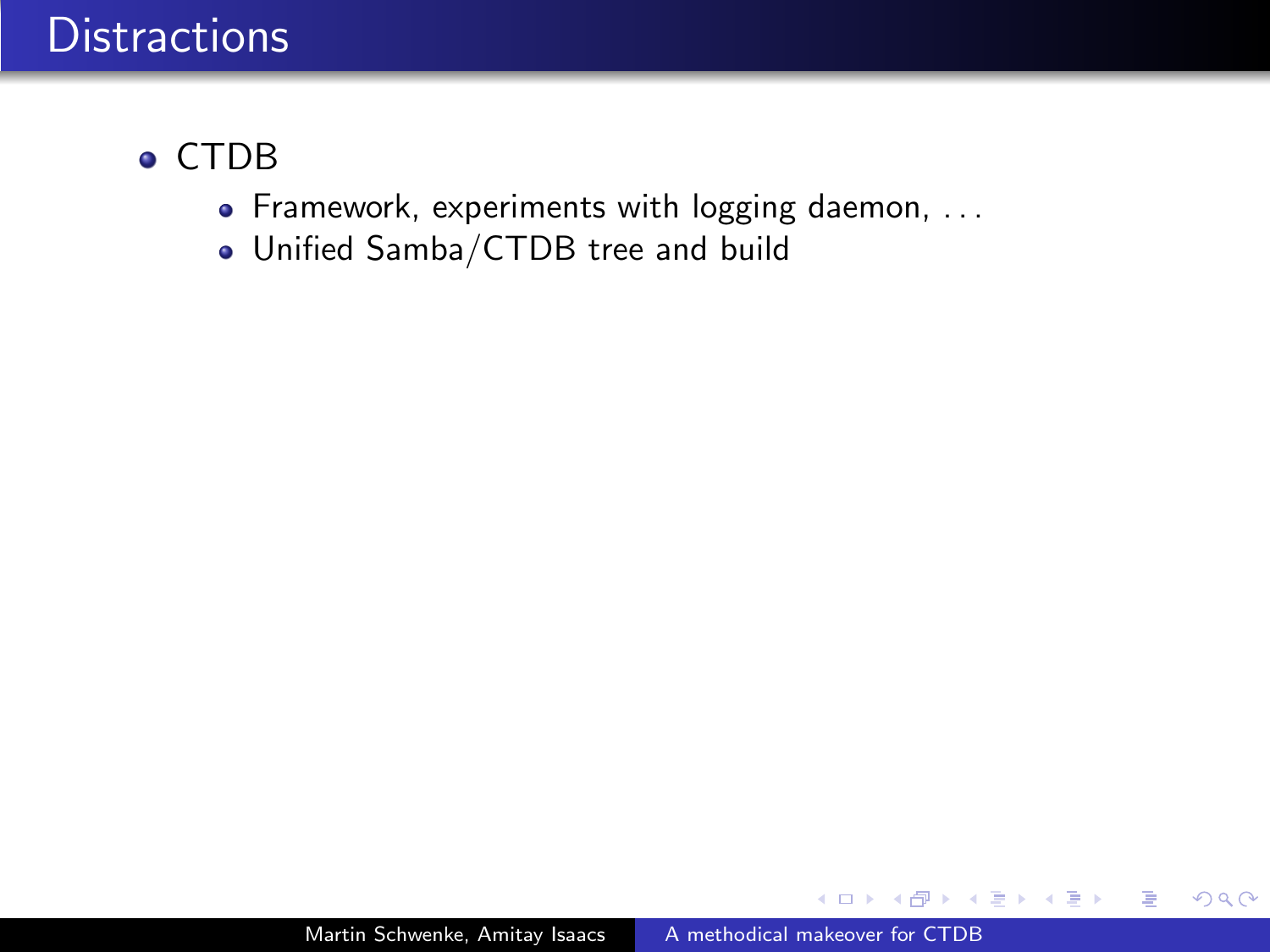#### • CTDB

- Framework, experiments with logging daemon, ...
- Unified Samba/CTDB tree and build
- Portability (Linux on Power, AIX, FreeBSD)

∢ 重 ≯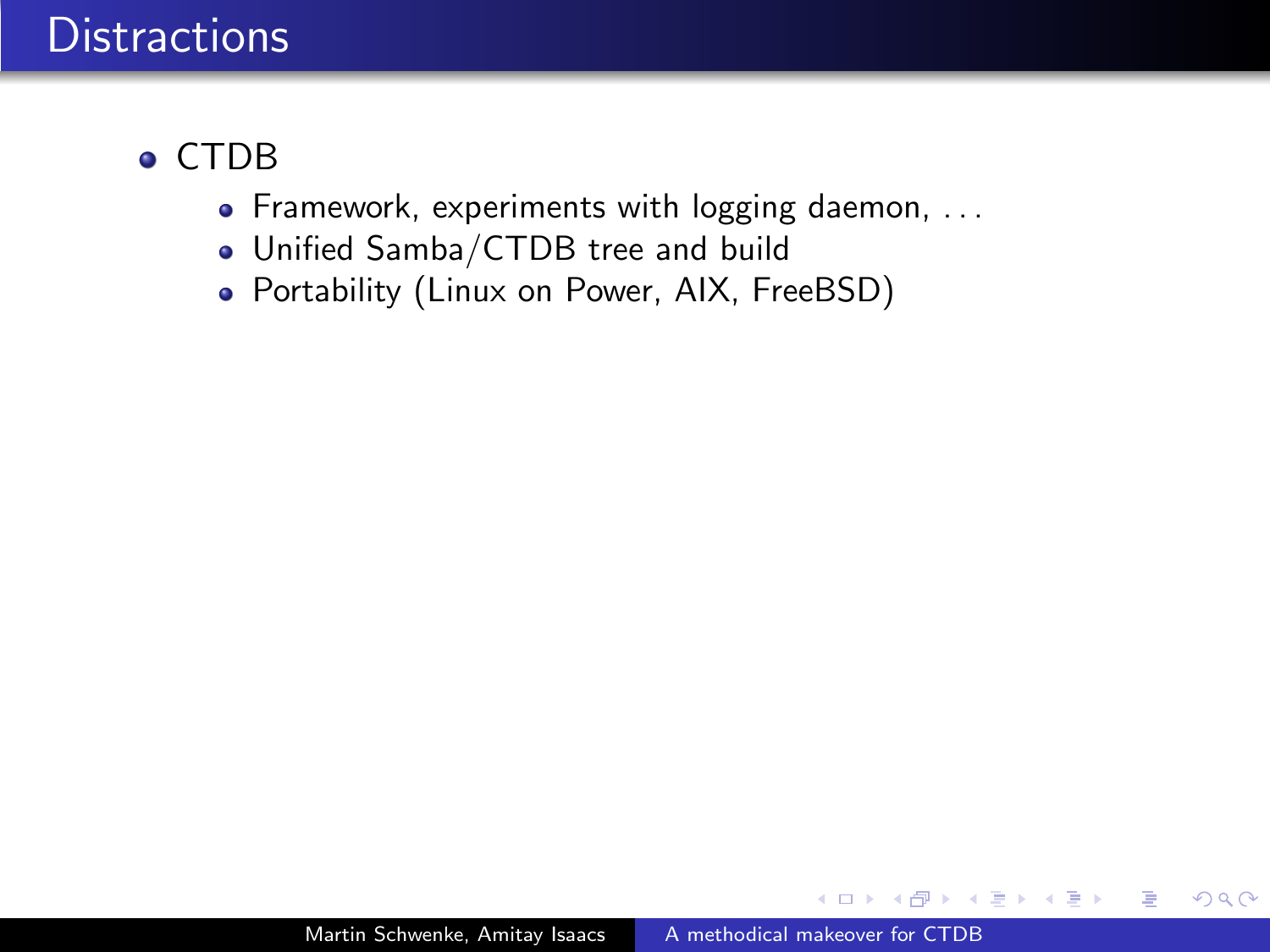#### • CTDB

- Framework, experiments with logging daemon, ...
- Unified Samba/CTDB tree and build
- Portability (Linux on Power, AIX, FreeBSD)
- Performance: lock scheduling

∢ 重 ≯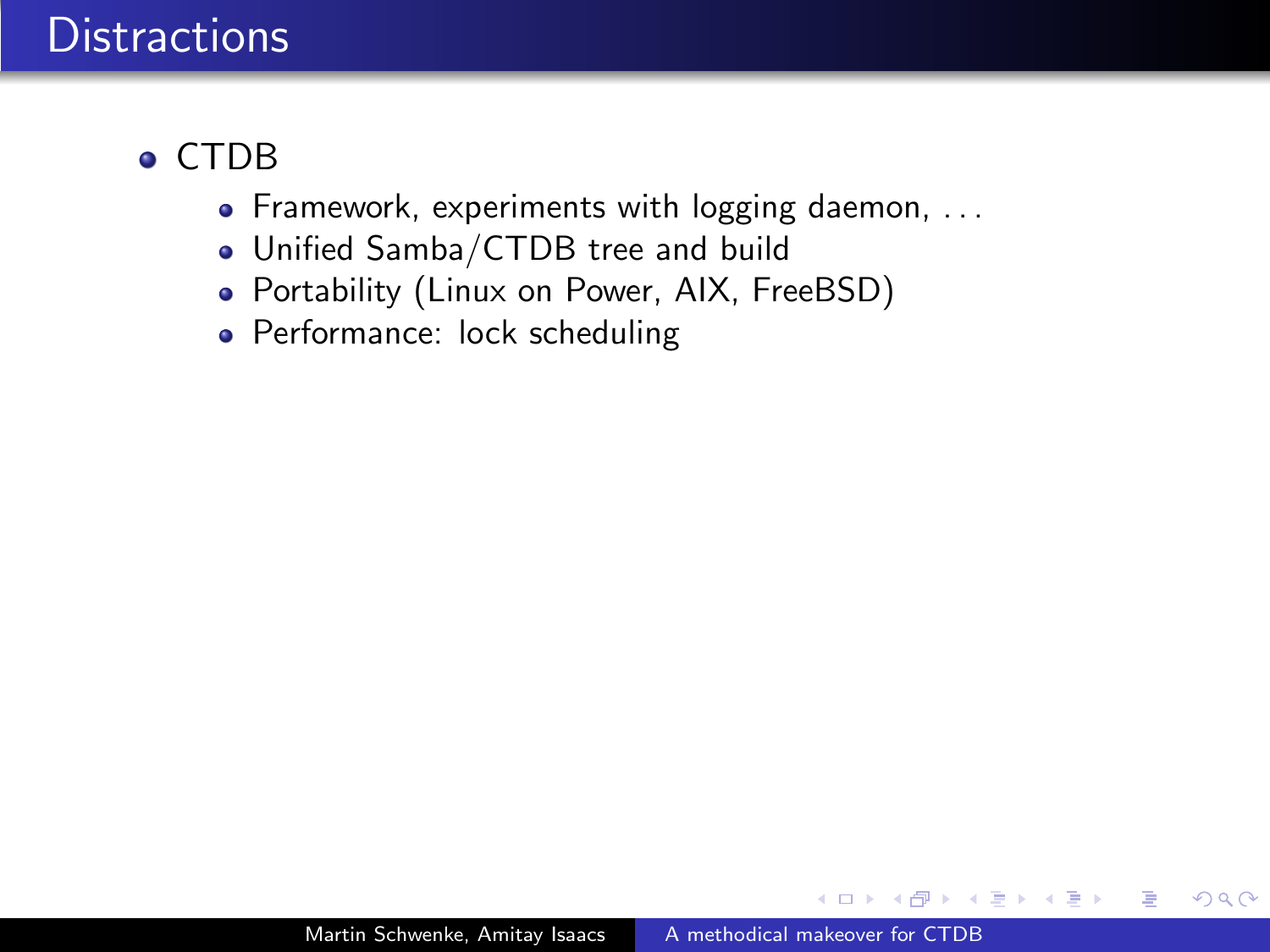#### CTDB

- Framework, experiments with logging daemon, ...
- Unified Samba/CTDB tree and build
- Portability (Linux on Power, AIX, FreeBSD)
- Performance: lock scheduling
- Fix IPv6 support

∢ 重 ≯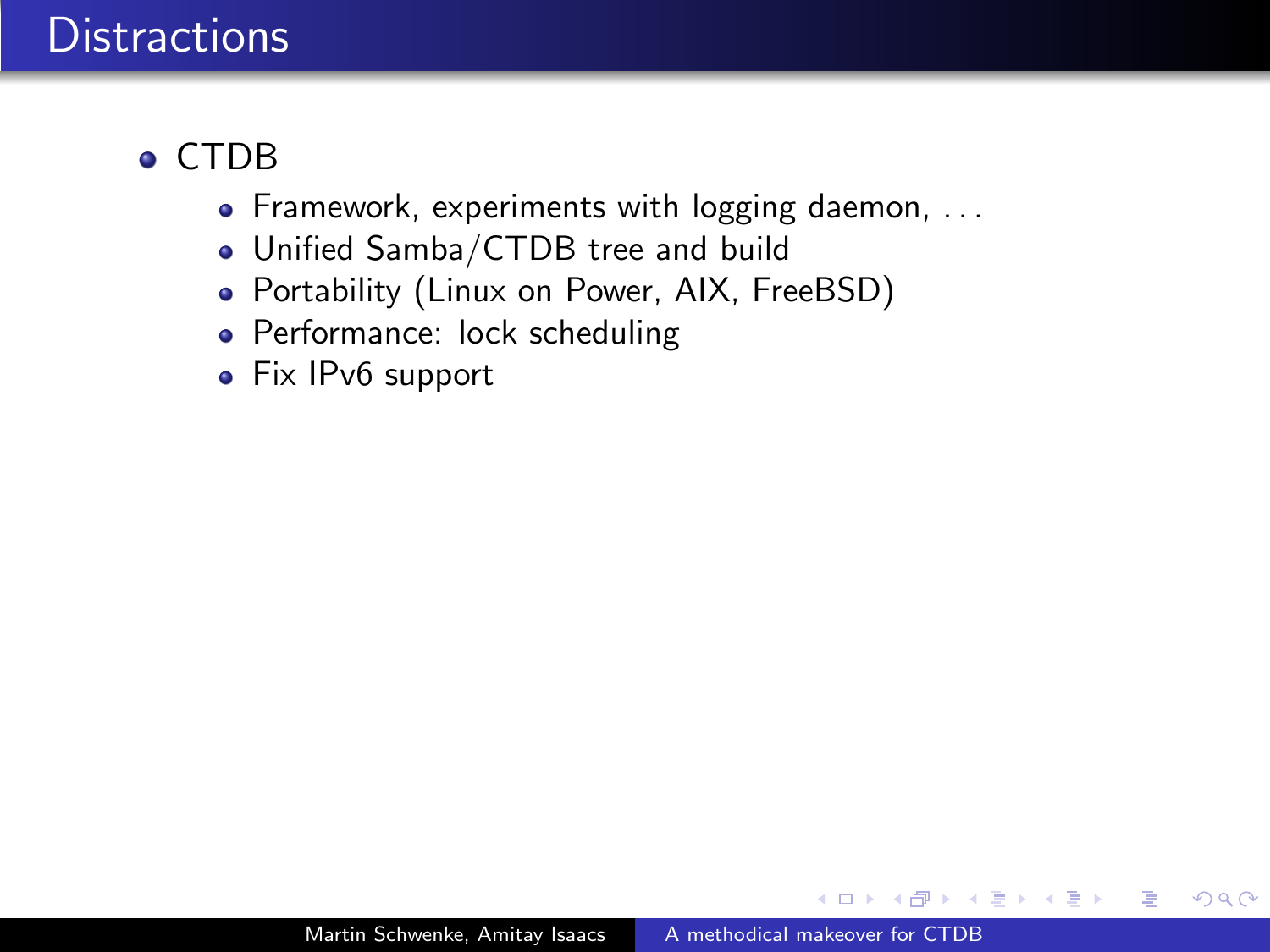#### CTDB

- Framework, experiments with logging daemon, ...
- Unified Samba/CTDB tree and build
- Portability (Linux on Power, AIX, FreeBSD)
- Performance: lock scheduling
- Fix IPv6 support
- **Autocluster**

∢ 重 ≯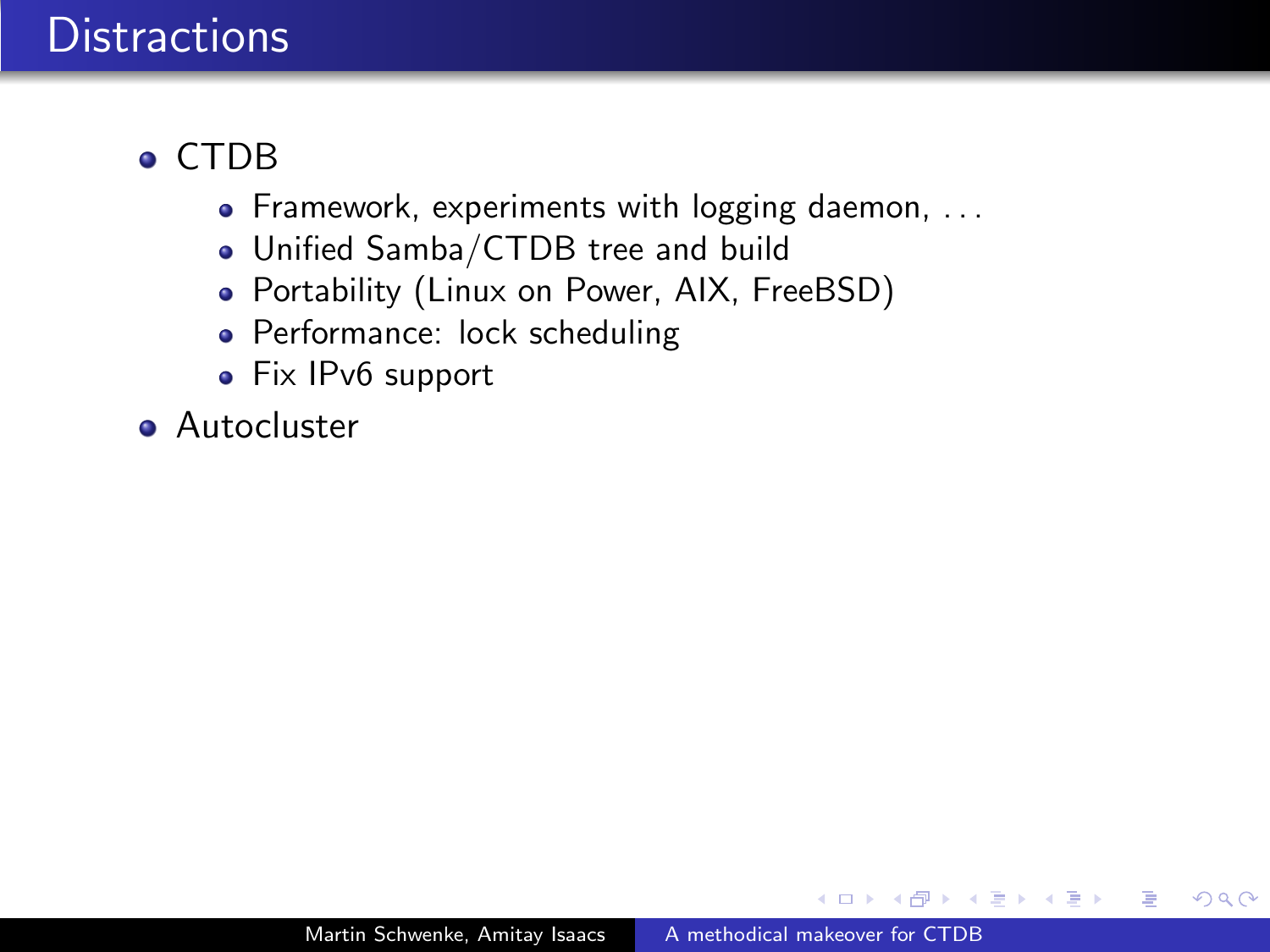### • CTDB

- Framework, experiments with logging daemon, ...
- Unified Samba/CTDB tree and build
- Portability (Linux on Power, AIX, FreeBSD)
- Performance: lock scheduling
- Fix IPv6 support
- **Autocluster** 
	- Create virtual RHEL/CentOS libvirt/KVM clusters. . .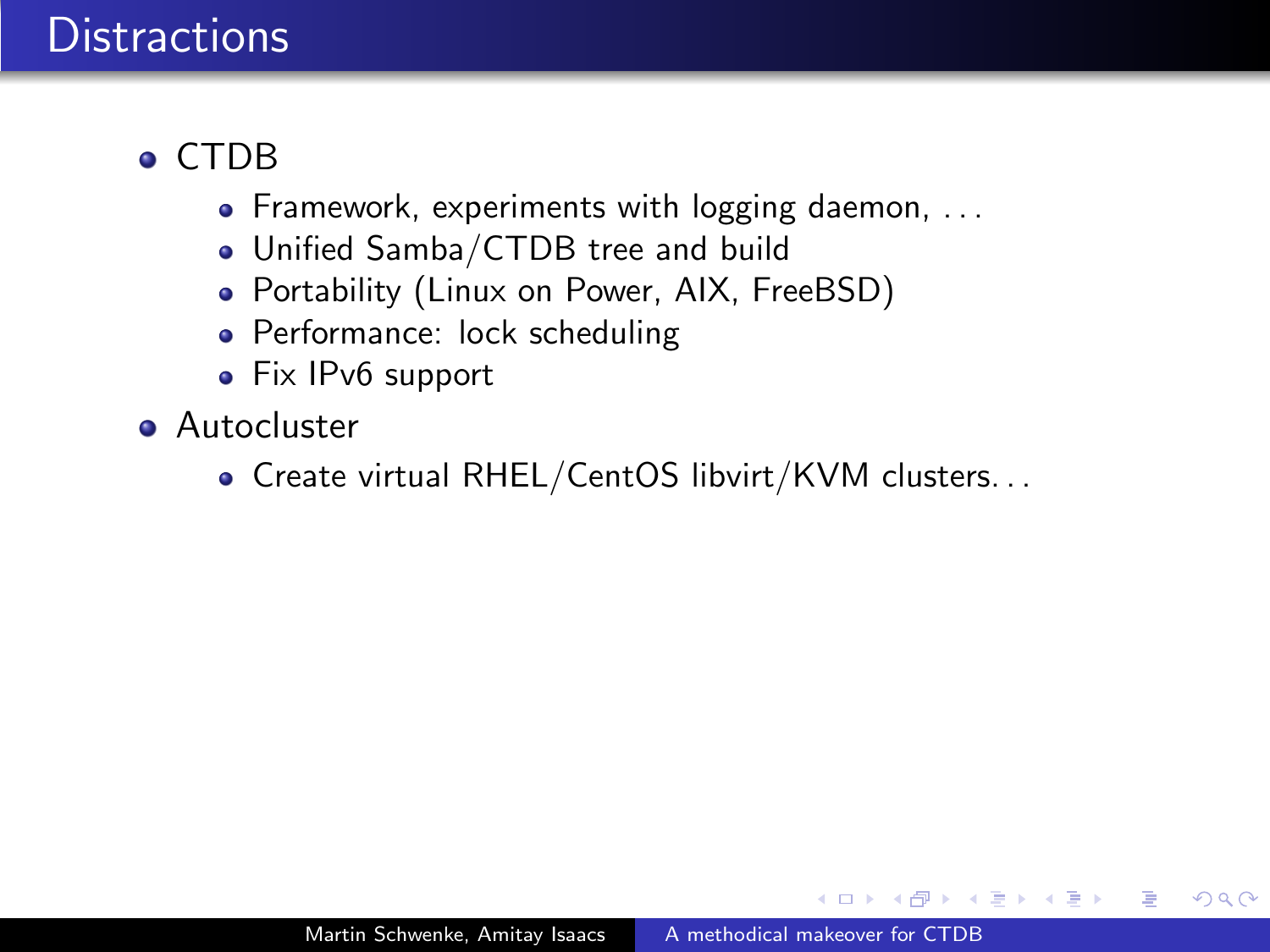#### • CTDB

- Framework, experiments with logging daemon, ...
- Unified Samba/CTDB tree and build
- Portability (Linux on Power, AIX, FreeBSD)
- Performance: lock scheduling
- Fix IPv6 support
- **Autocluster** 
	- Create virtual RHEL/CentOS libvirt/KVM clusters. . .
	- ... for testing clustered Samba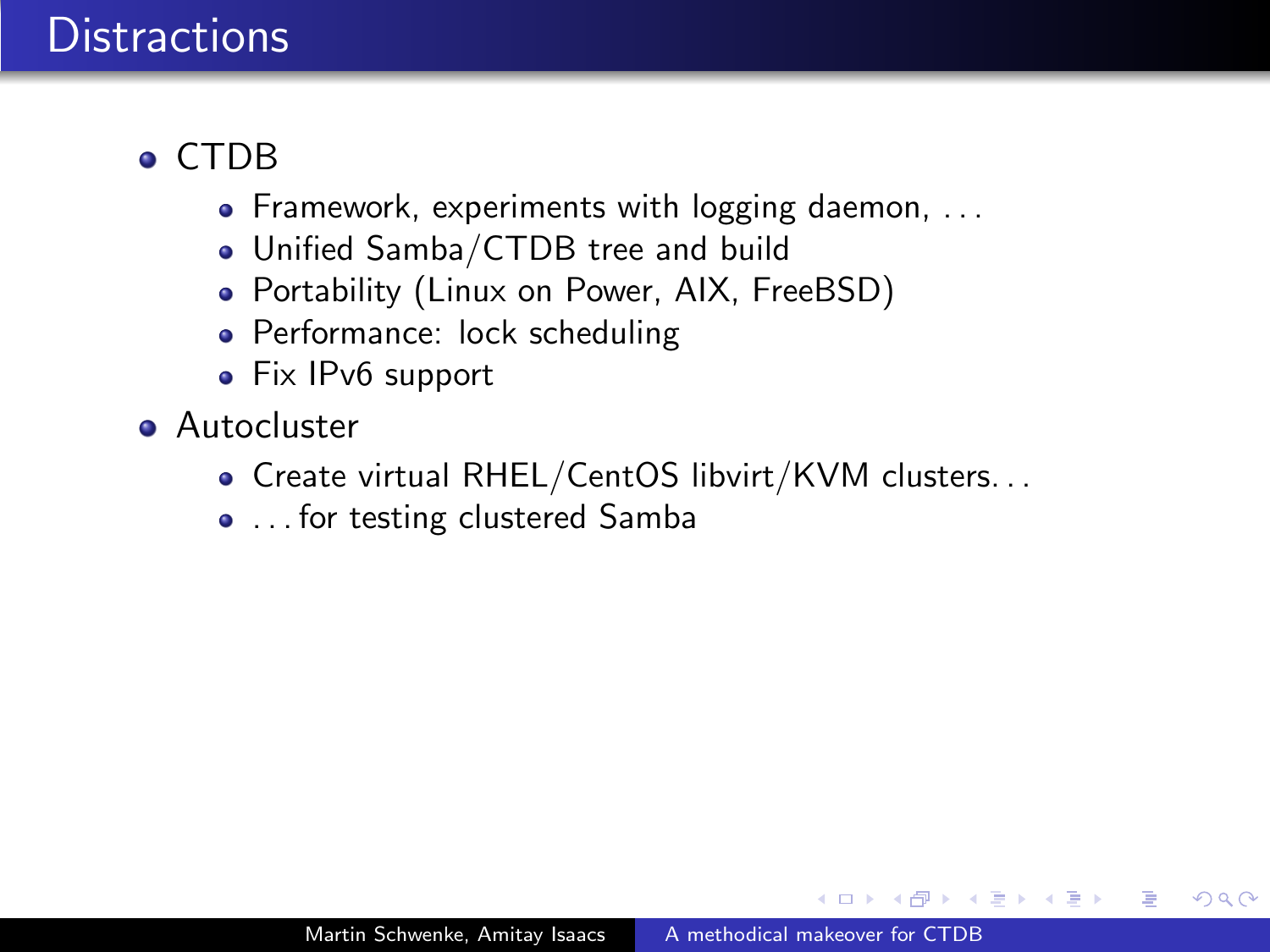#### • CTDB

- Framework, experiments with logging daemon, ...
- Unified Samba/CTDB tree and build
- Portability (Linux on Power, AIX, FreeBSD)
- Performance: lock scheduling
- Fix IPv6 support
- **Autocluster** 
	- Create virtual RHEL/CentOS libvirt/KVM clusters. . .
	- ... for testing clustered Samba
	- Written in bash(1) since 2008!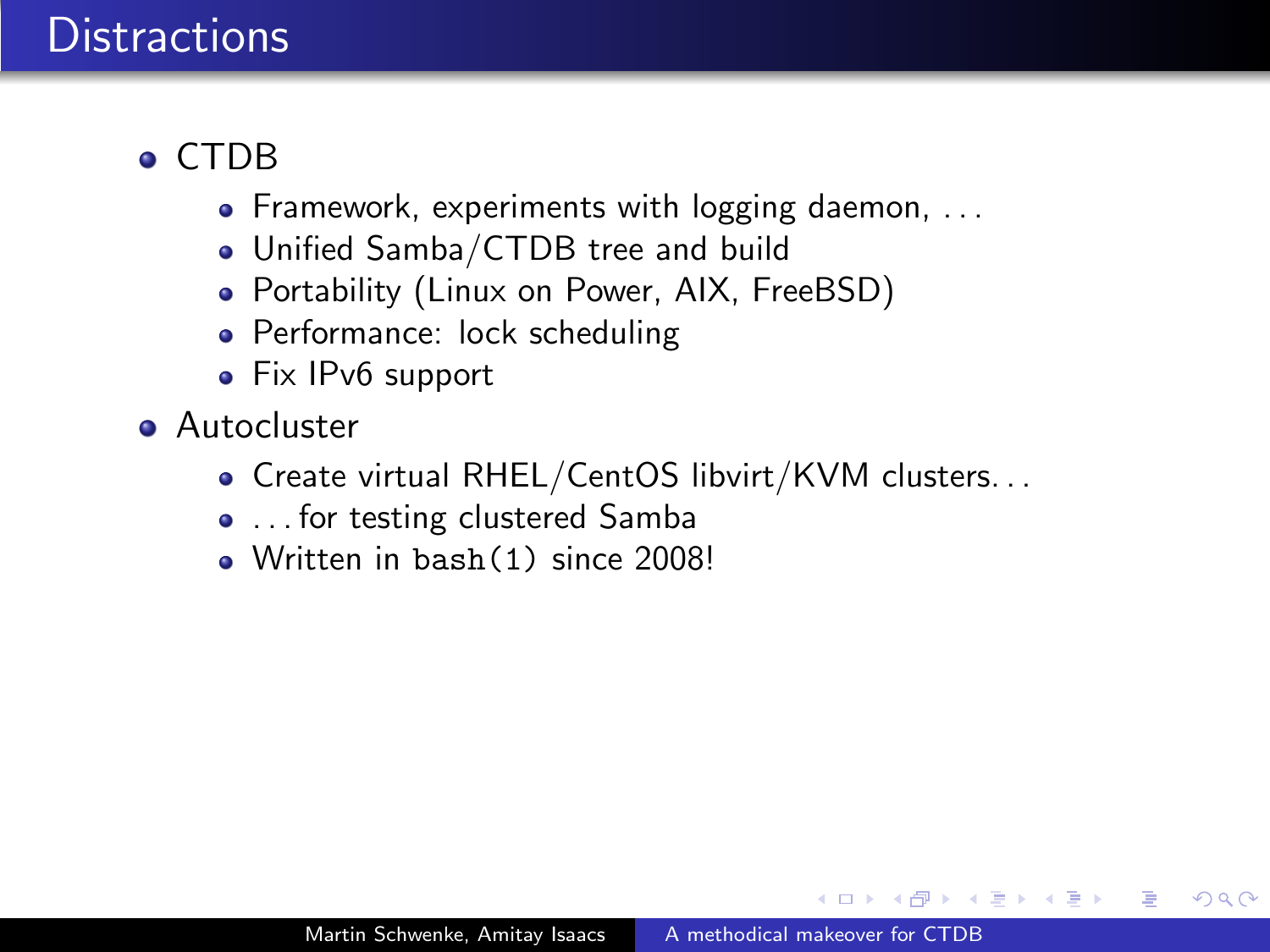#### • CTDB

- Framework, experiments with logging daemon, ...
- Unified Samba/CTDB tree and build
- Portability (Linux on Power, AIX, FreeBSD)
- Performance: lock scheduling
- Fix IPv6 support
- **Autocluster** 
	- Create virtual RHEL/CentOS libvirt/KVM clusters. . .
	- ... for testing clustered Samba
	- Written in bash(1) since 2008!
	- See LCA2009 presentation with Tridge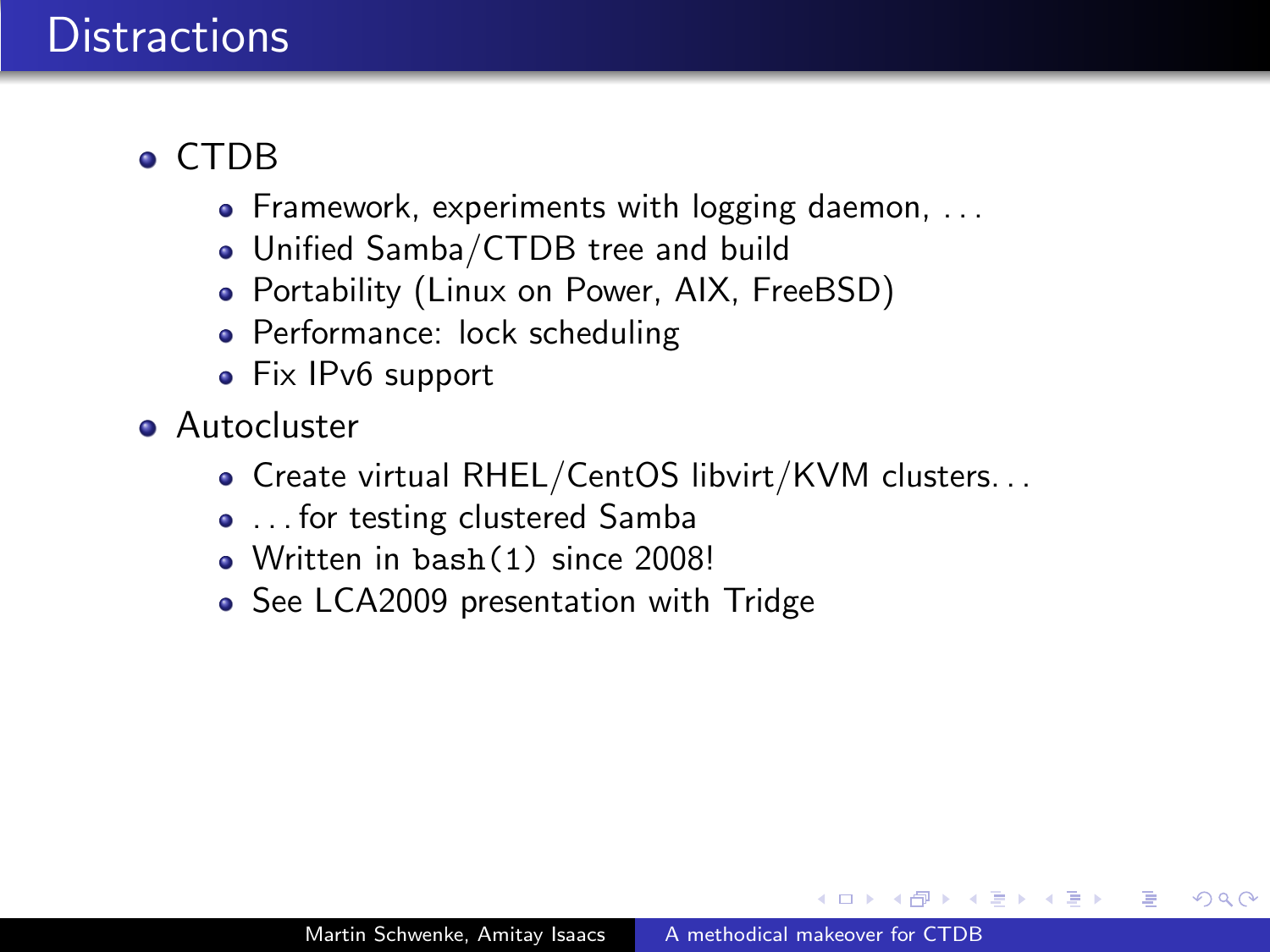### • CTDB

- Framework, experiments with logging daemon, ...
- Unified Samba/CTDB tree and build
- Portability (Linux on Power, AIX, FreeBSD)
- Performance: lock scheduling
- Fix IPv6 support
- **Autocluster** 
	- Create virtual RHEL/CentOS libvirt/KVM clusters. . .
	- ... for testing clustered Samba
	- Written in bash(1) since 2008!
	- See LCA2009 presentation with Tridge
	- RHEL 7 support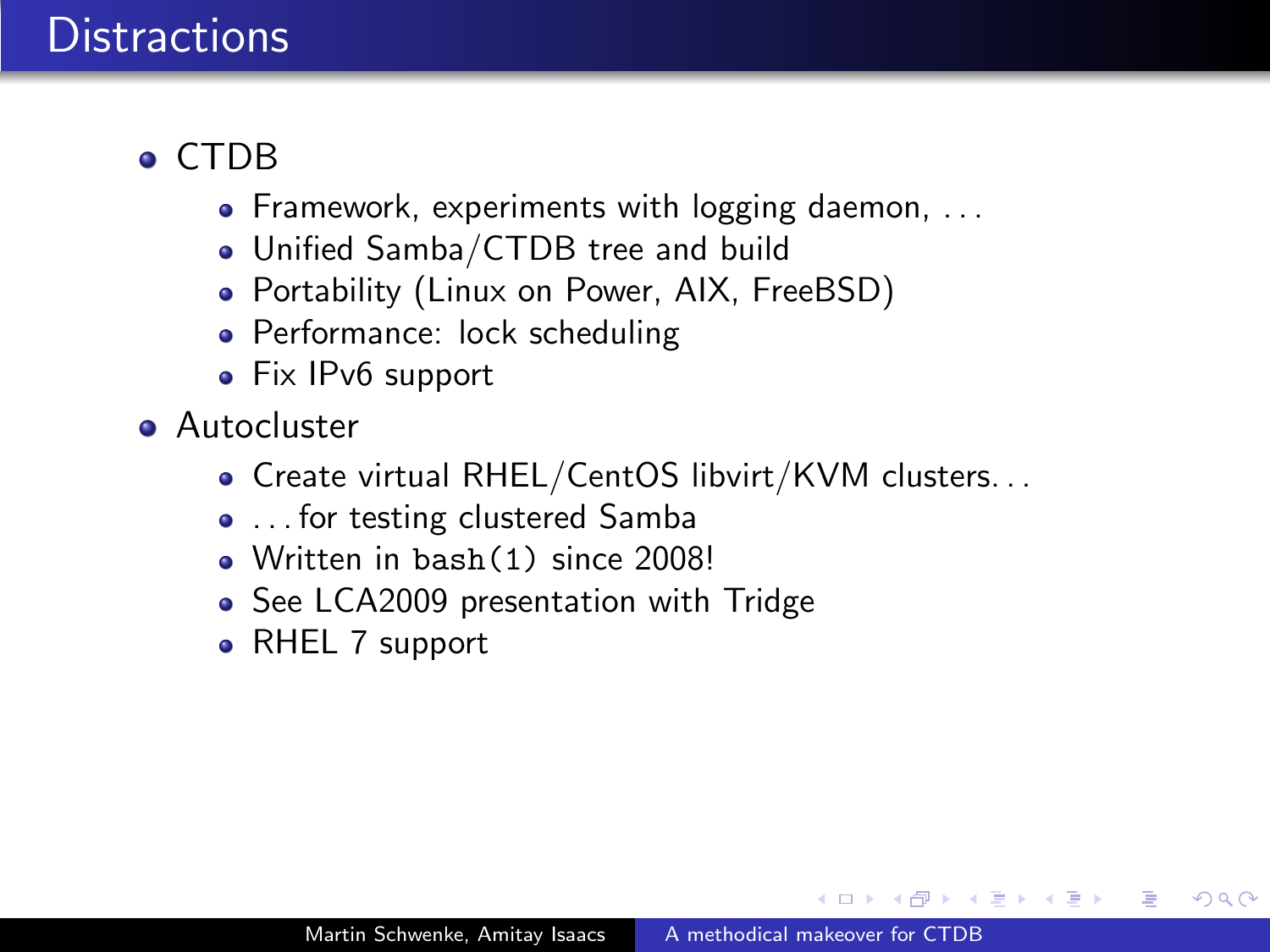### • CTDB

- Framework, experiments with logging daemon, ...
- Unified Samba/CTDB tree and build
- Portability (Linux on Power, AIX, FreeBSD)
- Performance: lock scheduling
- Fix IPv6 support
- **Autocluster** 
	- Create virtual RHEL/CentOS libvirt/KVM clusters. . .
	- ... for testing clustered Samba
	- Written in bash(1) since 2008!
	- See LCA2009 presentation with Tridge
	- RHEL 7 support
	- **Modularisation**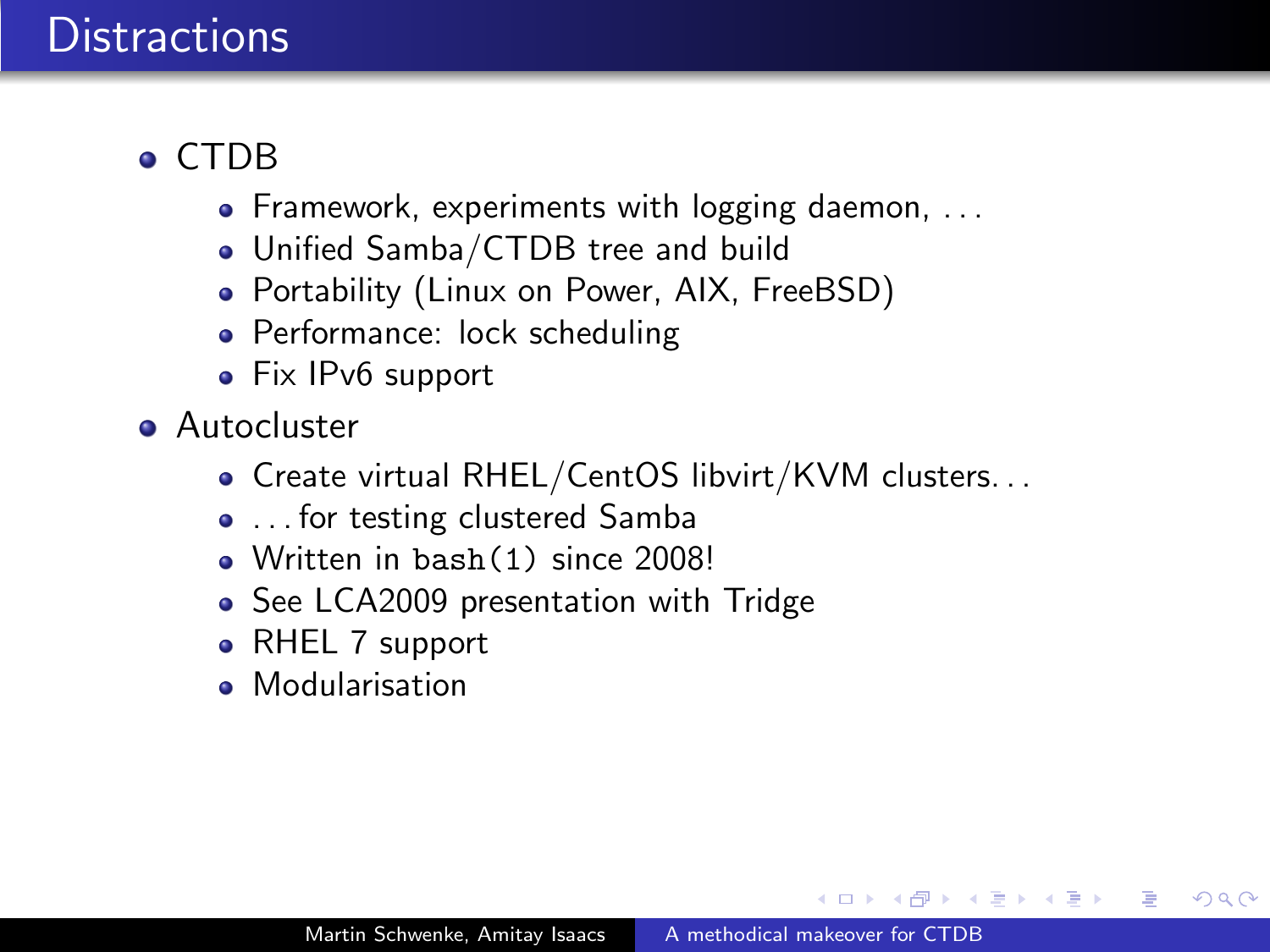### • CTDB

- Framework, experiments with logging daemon, ...
- Unified Samba/CTDB tree and build
- Portability (Linux on Power, AIX, FreeBSD)
- Performance: lock scheduling
- Fix IPv6 support
- **Autocluster** 
	- Create virtual RHEL/CentOS libvirt/KVM clusters. . .
	- ... for testing clustered Samba
	- Written in bash(1) since 2008!
	- See LCA2009 presentation with Tridge
	- RHEL 7 support
	- Modularisation
	- IPv6 support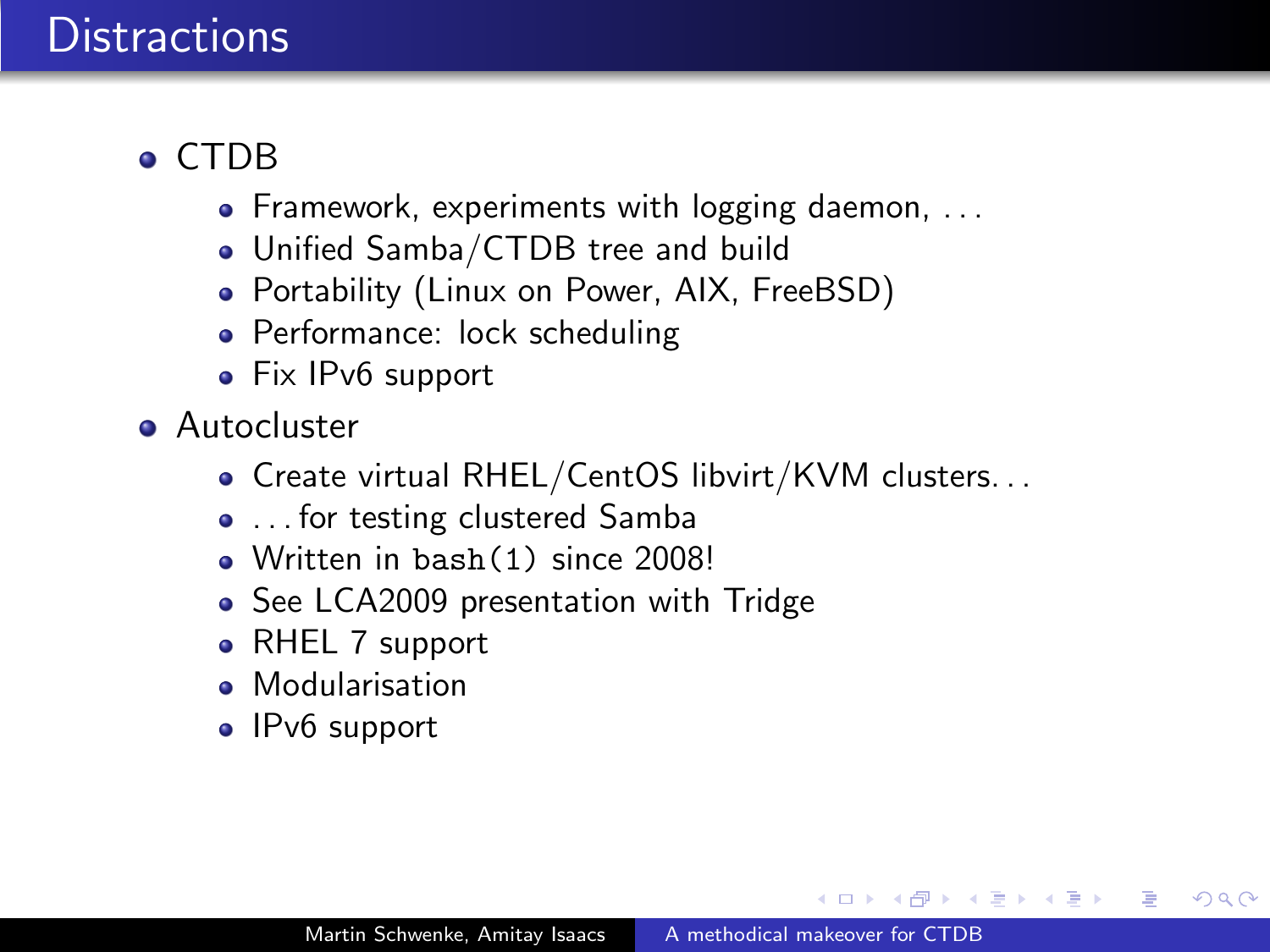### • CTDB

- Framework, experiments with logging daemon, ...
- Unified Samba/CTDB tree and build
- Portability (Linux on Power, AIX, FreeBSD)
- Performance: lock scheduling
- Fix IPv6 support
- **Autocluster** 
	- Create virtual RHEL/CentOS libvirt/KVM clusters. . .
	- ... for testing clustered Samba
	- Written in bash(1) since 2008!
	- See LCA2009 presentation with Tridge
	- RHEL 7 support
	- Modularisation
	- IPv6 support
	- git://git.samba.org/autocluster.git

医单头 化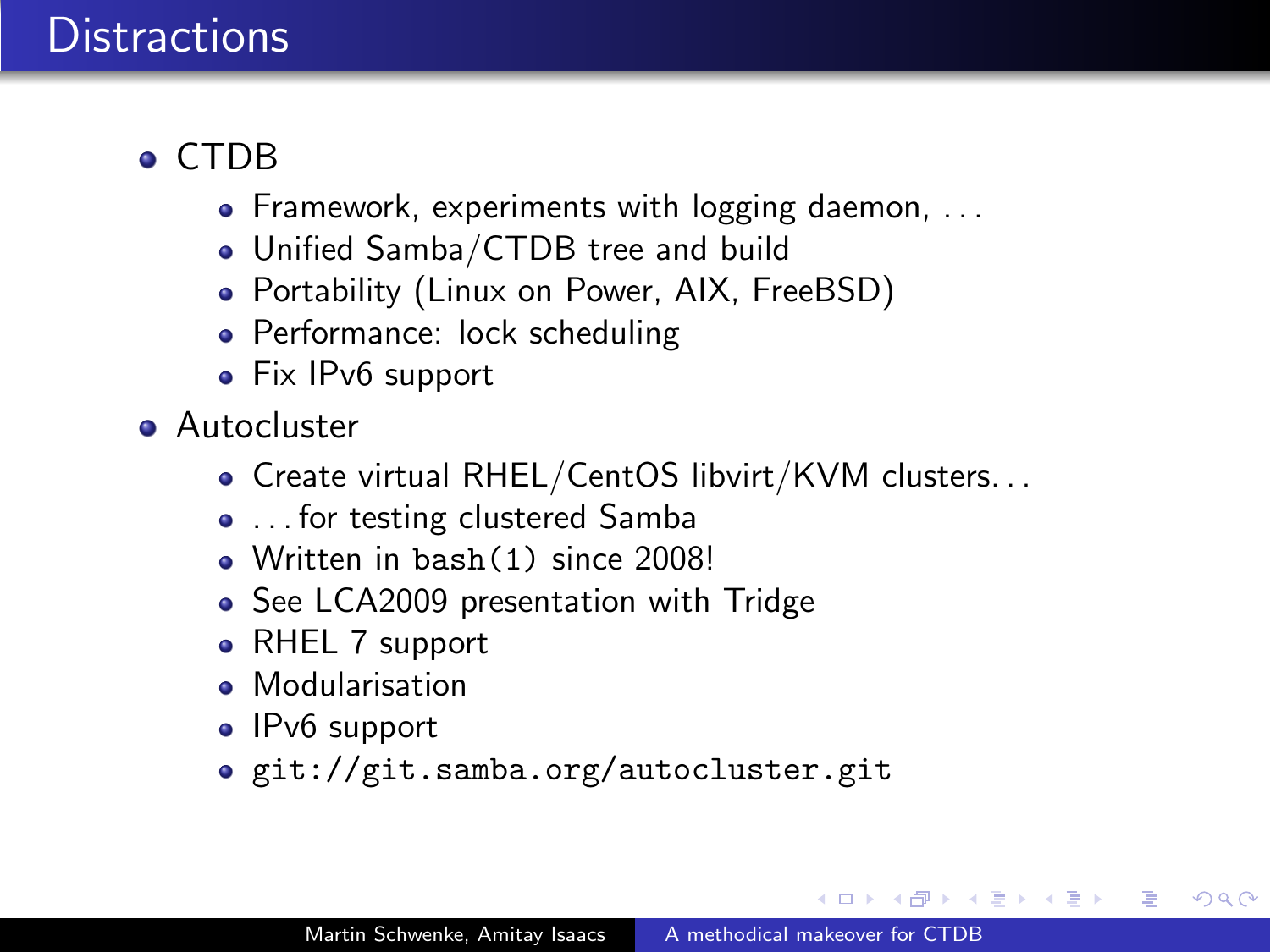Well, not a lot more, but a little more. . .

 $299$ 

∍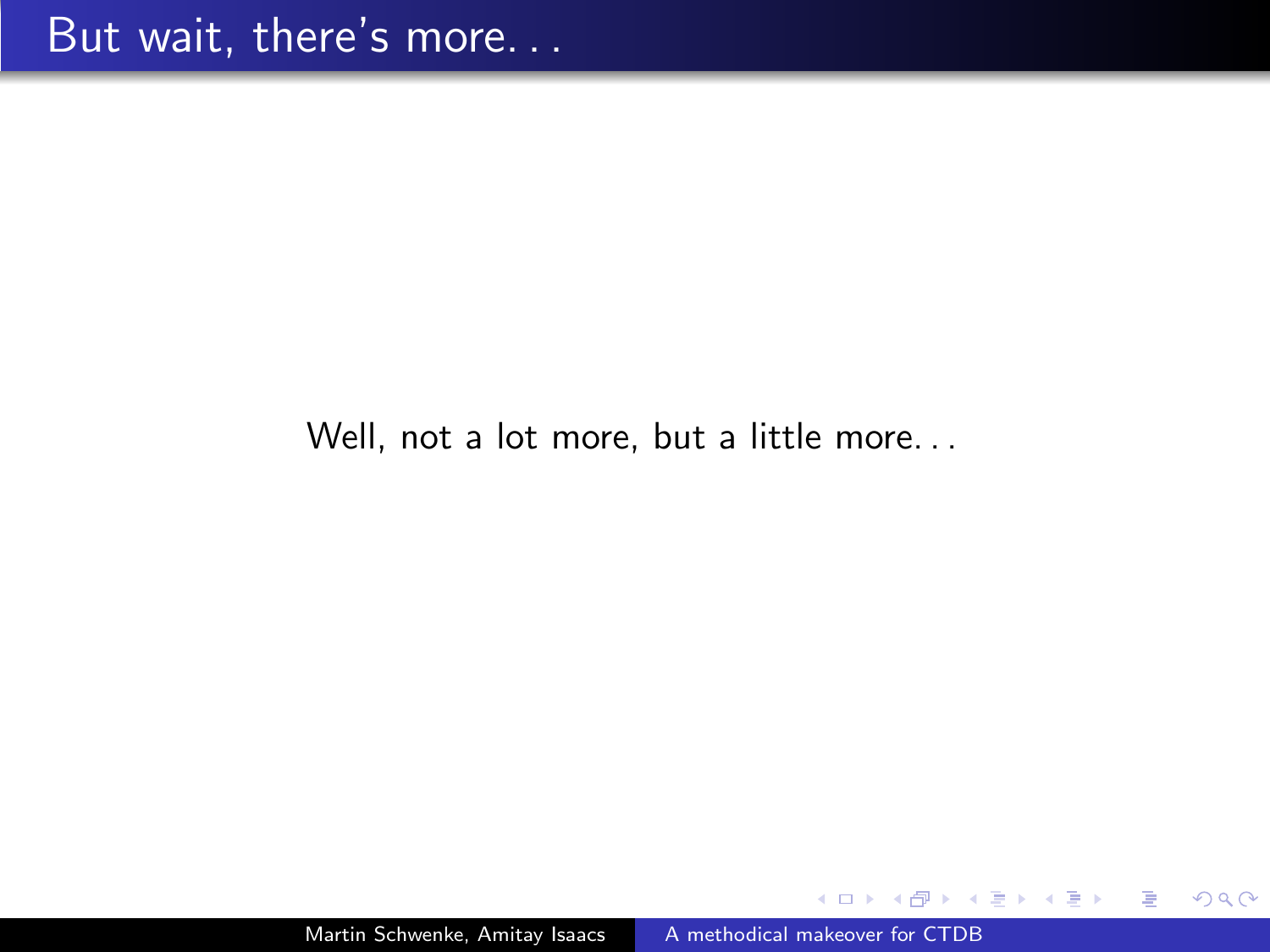Martin Schwenke, Amitay Isaacs [A methodical makeover for CTDB](#page-0-0)

Ε

э

 $\sim$  4. -b

비둘 게

 $\sim$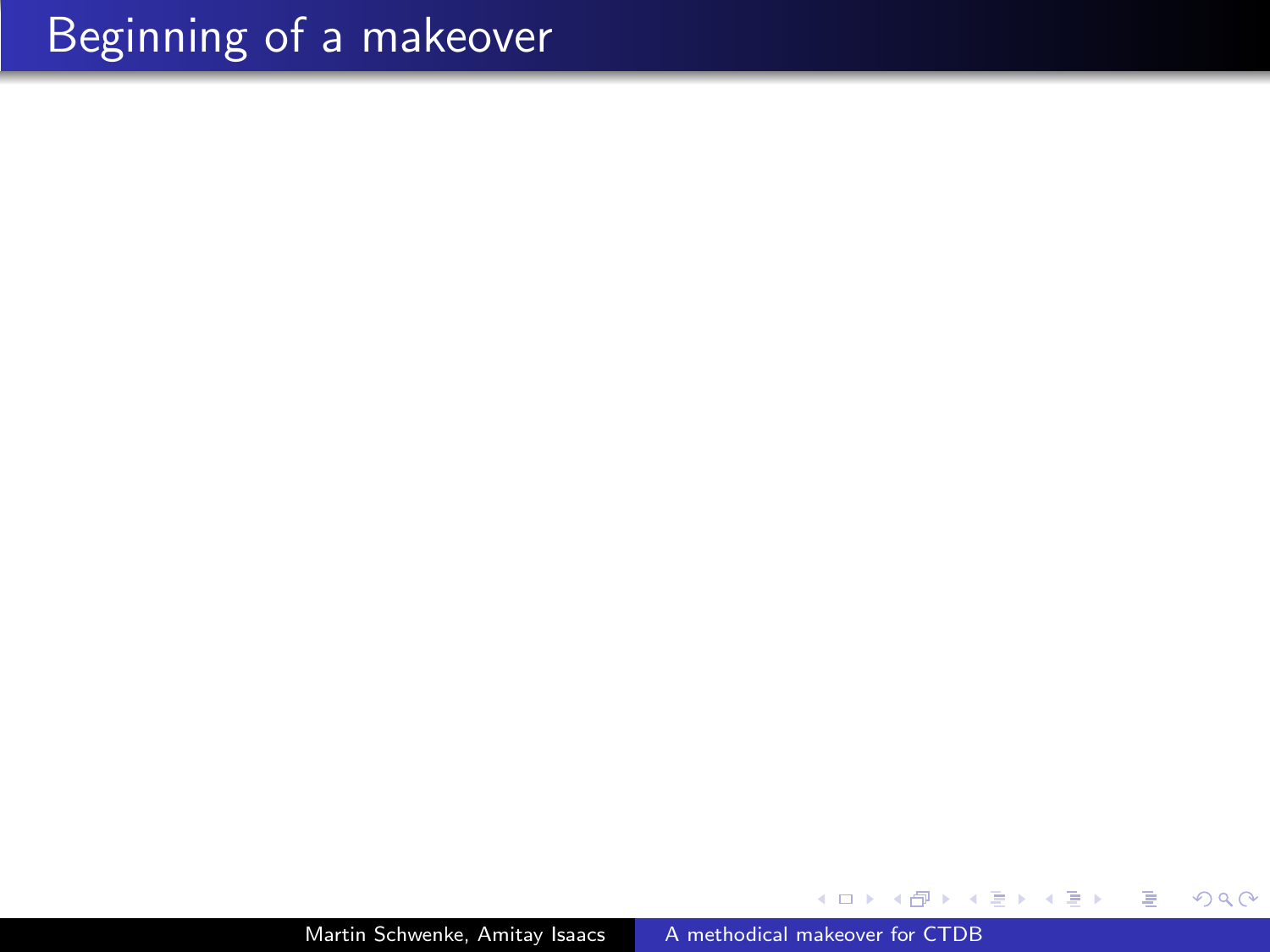Lots of re-design, lots of work

 $299$ 

∍

э

 $\rightarrow$ 

重

 $\rightarrow$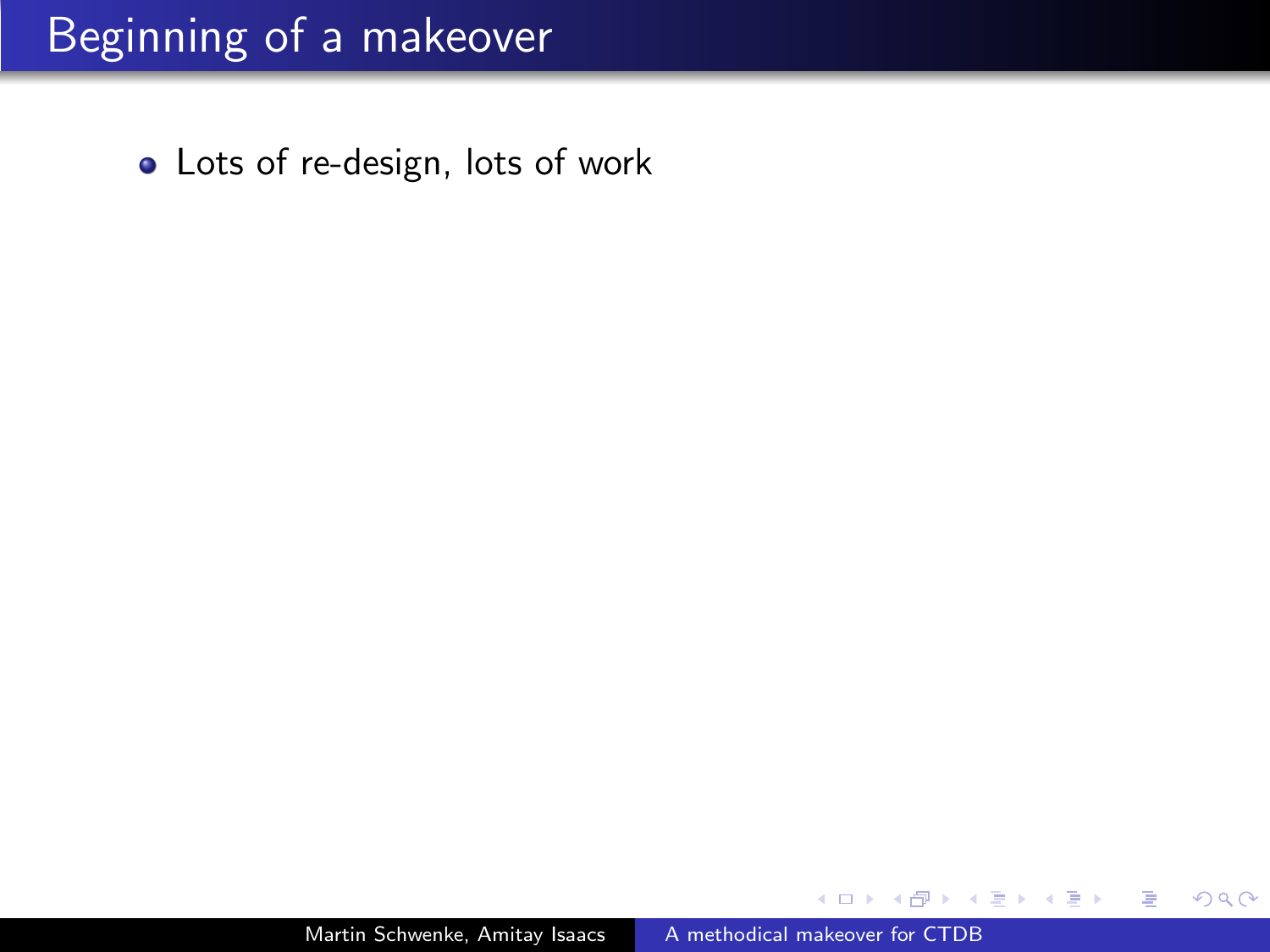- Lots of re-design, lots of work
- Start with a clean slate?

つくへ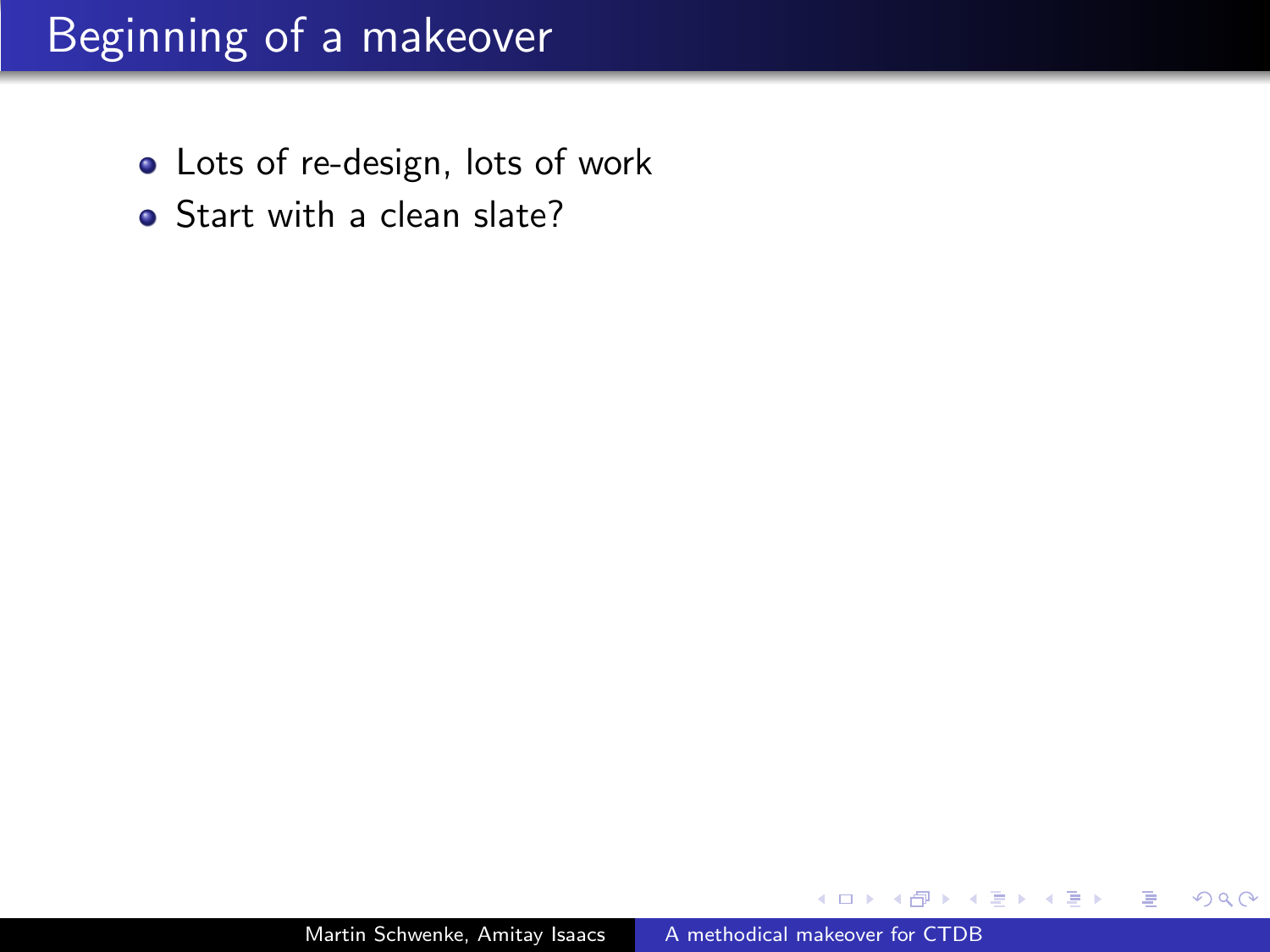- Lots of re-design, lots of work
- Start with a clean slate?
	- Sounds good, but a huge step to get working code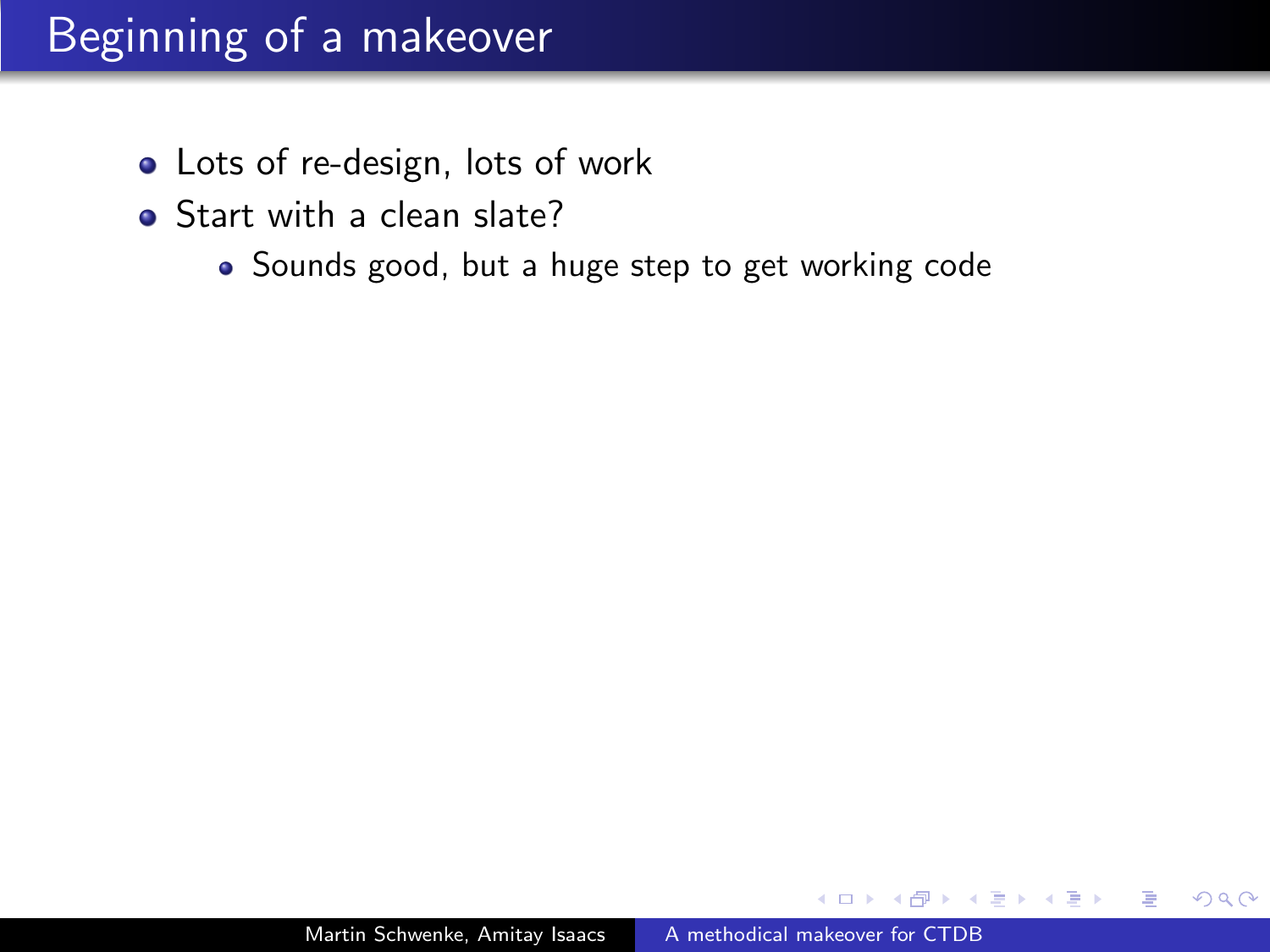- Lots of re-design, lots of work
- Start with a clean slate?
	- Sounds good, but a huge step to get working code
	- **.** Limited development team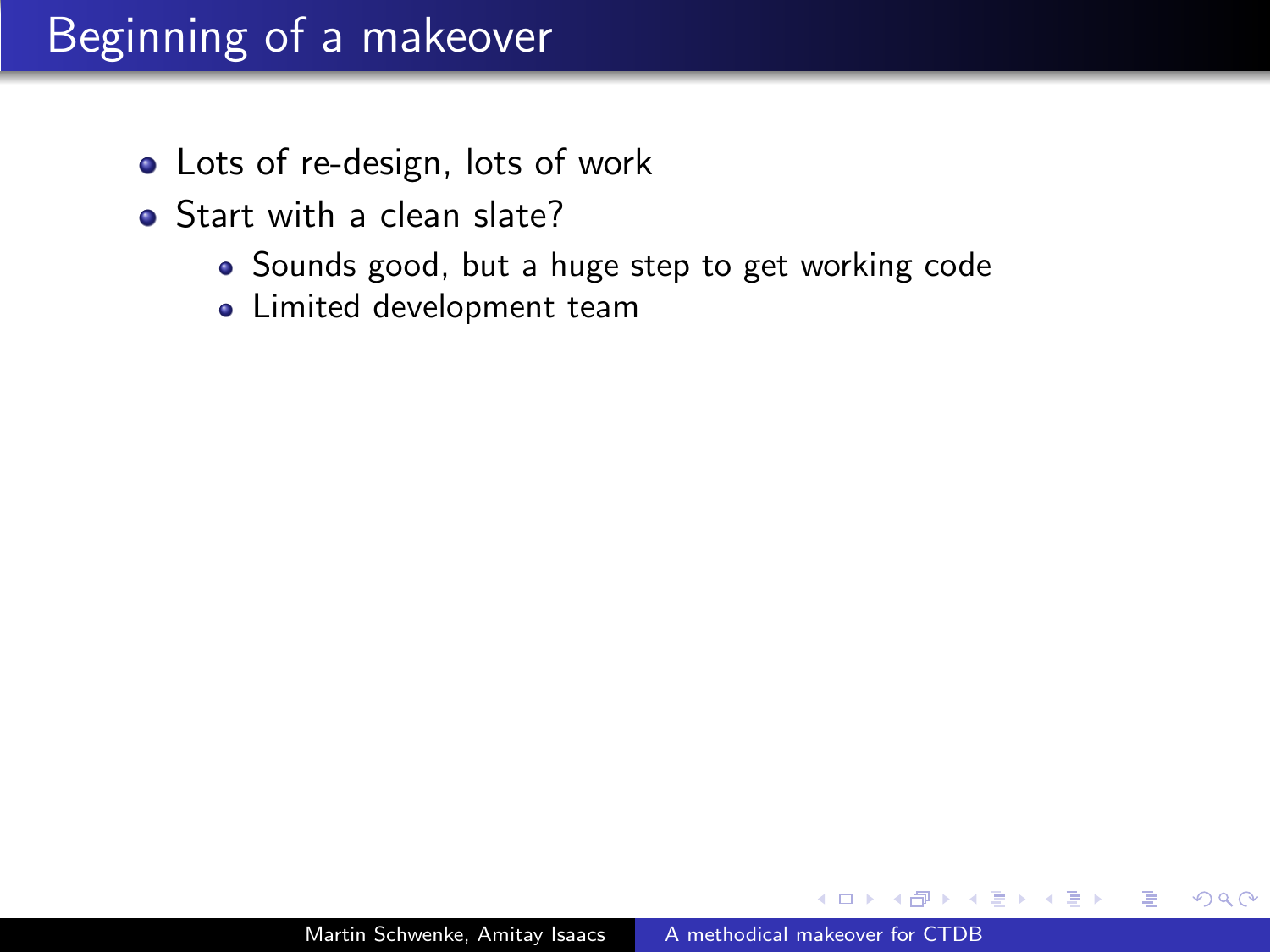- Lots of re-design, lots of work
- Start with a clean slate?
	- Sounds good, but a huge step to get working code
	- **.** Limited development team
- Incremental updates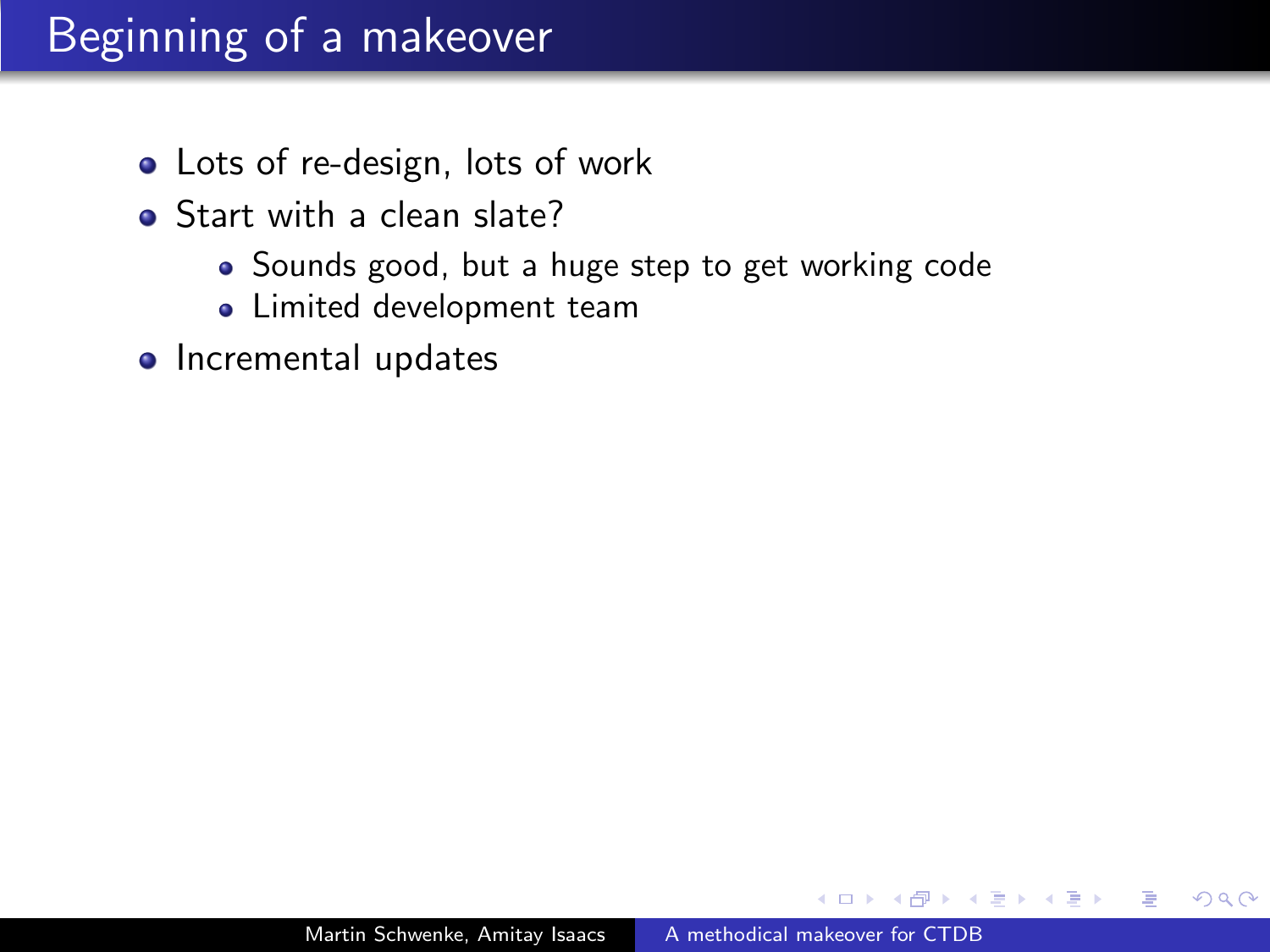- Lots of re-design, lots of work
- Start with a clean slate?
	- Sounds good, but a huge step to get working code
	- **.** Limited development team
- Incremental updates
	- Harness existing testing infrastructure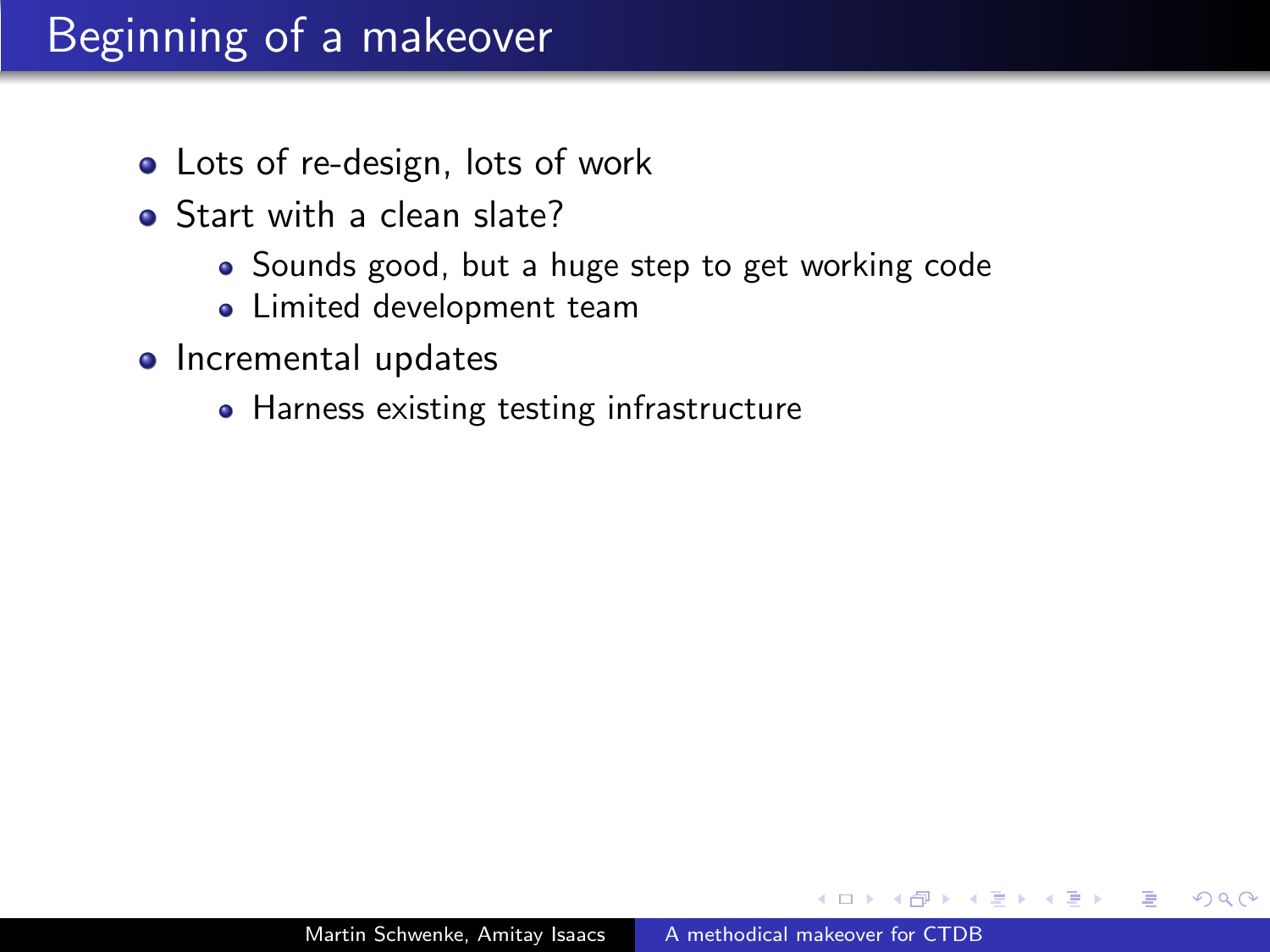# Beginning of a makeover

- Lots of re-design, lots of work
- Start with a clean slate?
	- Sounds good, but a huge step to get working code
	- **.** Limited development team
- Incremental updates
	- Harness existing testing infrastructure
	- Will require throw-away glue code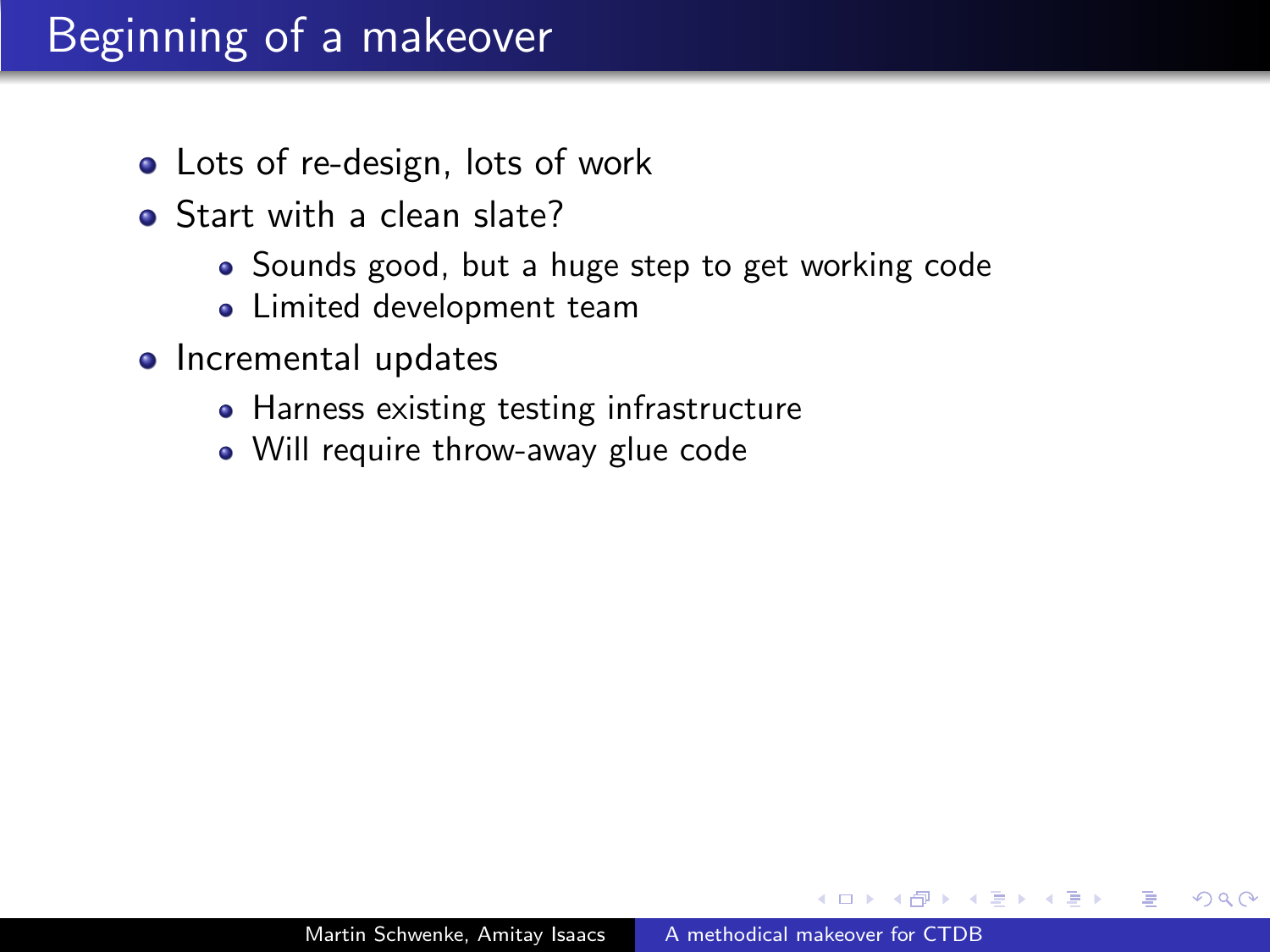# Beginning of a makeover

- Lots of re-design, lots of work
- Start with a clean slate?
	- Sounds good, but a huge step to get working code
	- **.** Limited development team
- o Incremental updates
	- Harness existing testing infrastructure
	- Will require throw-away glue code
	- Where to start?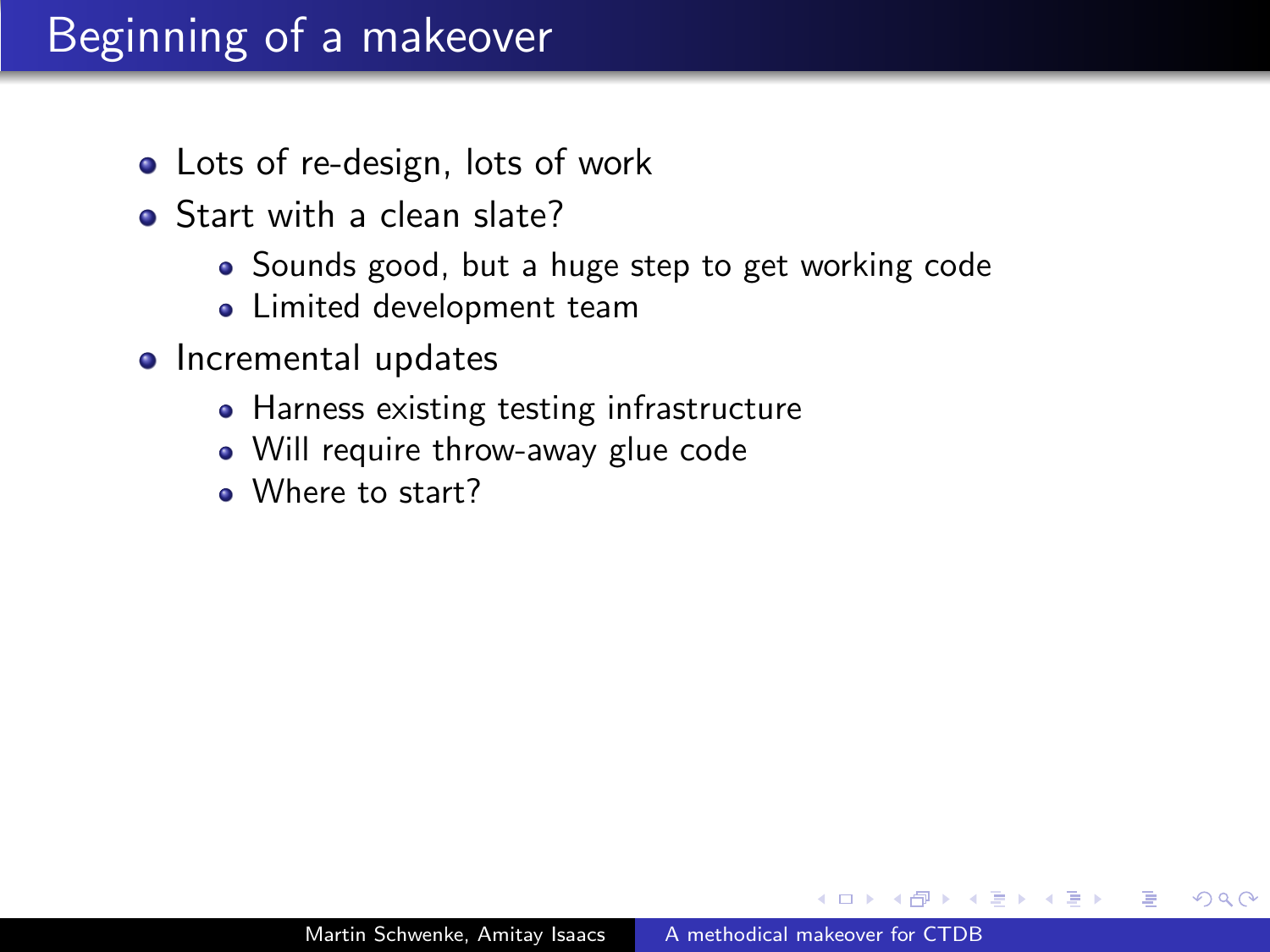# Beginning of a makeover

- Lots of re-design, lots of work
- Start with a clean slate?
	- Sounds good, but a huge step to get working code
	- **.** Limited development team
- Incremental updates
	- Harness existing testing infrastructure
	- Will require throw-away glue code
	- Where to start?

#### Protocol handling

Samba and CTDB have separate implementation of protocol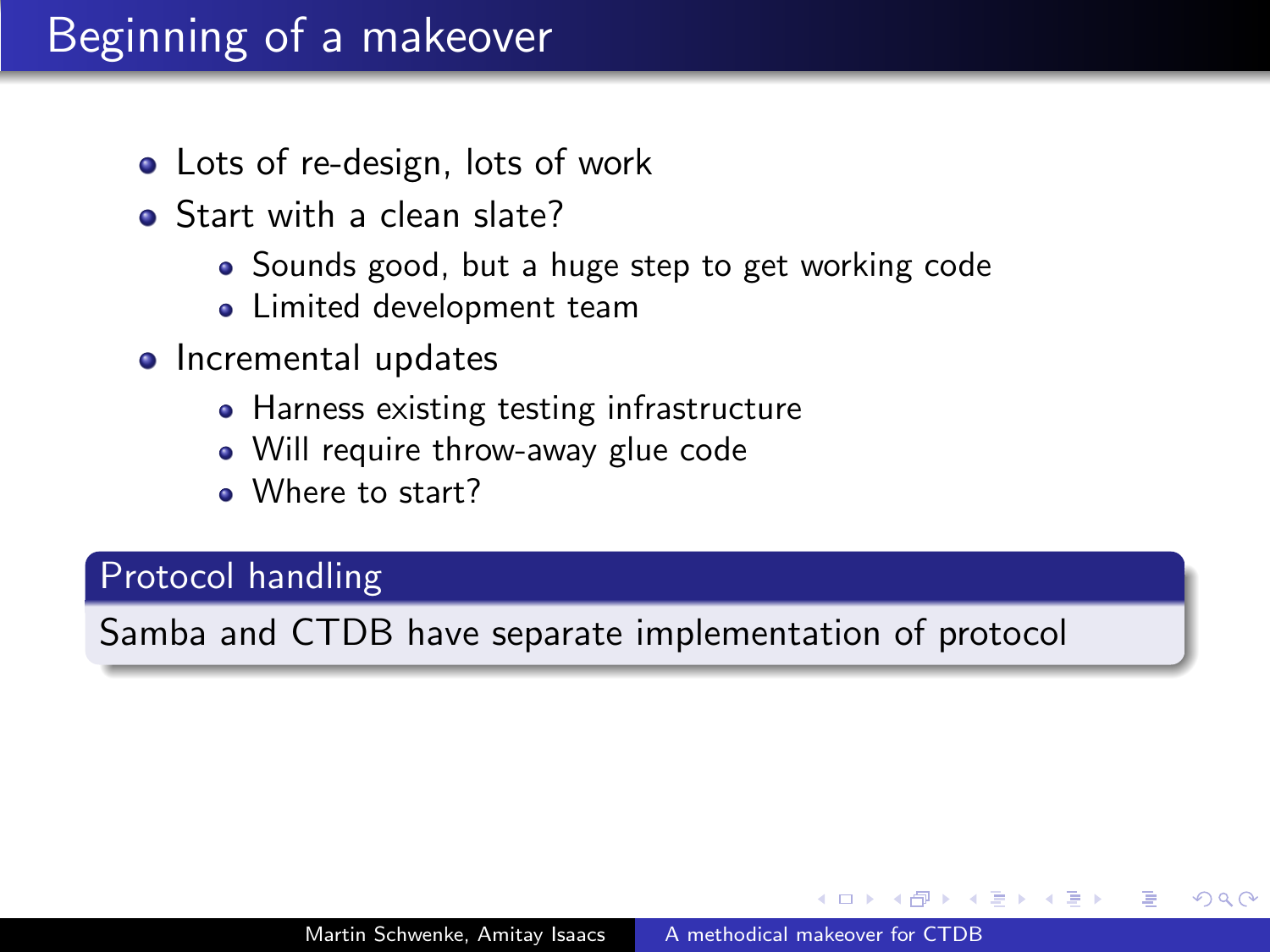• Implement libctdb

×  $\Box$  э

D. ×.  $\rightarrow$ 

э

 $299$ 

目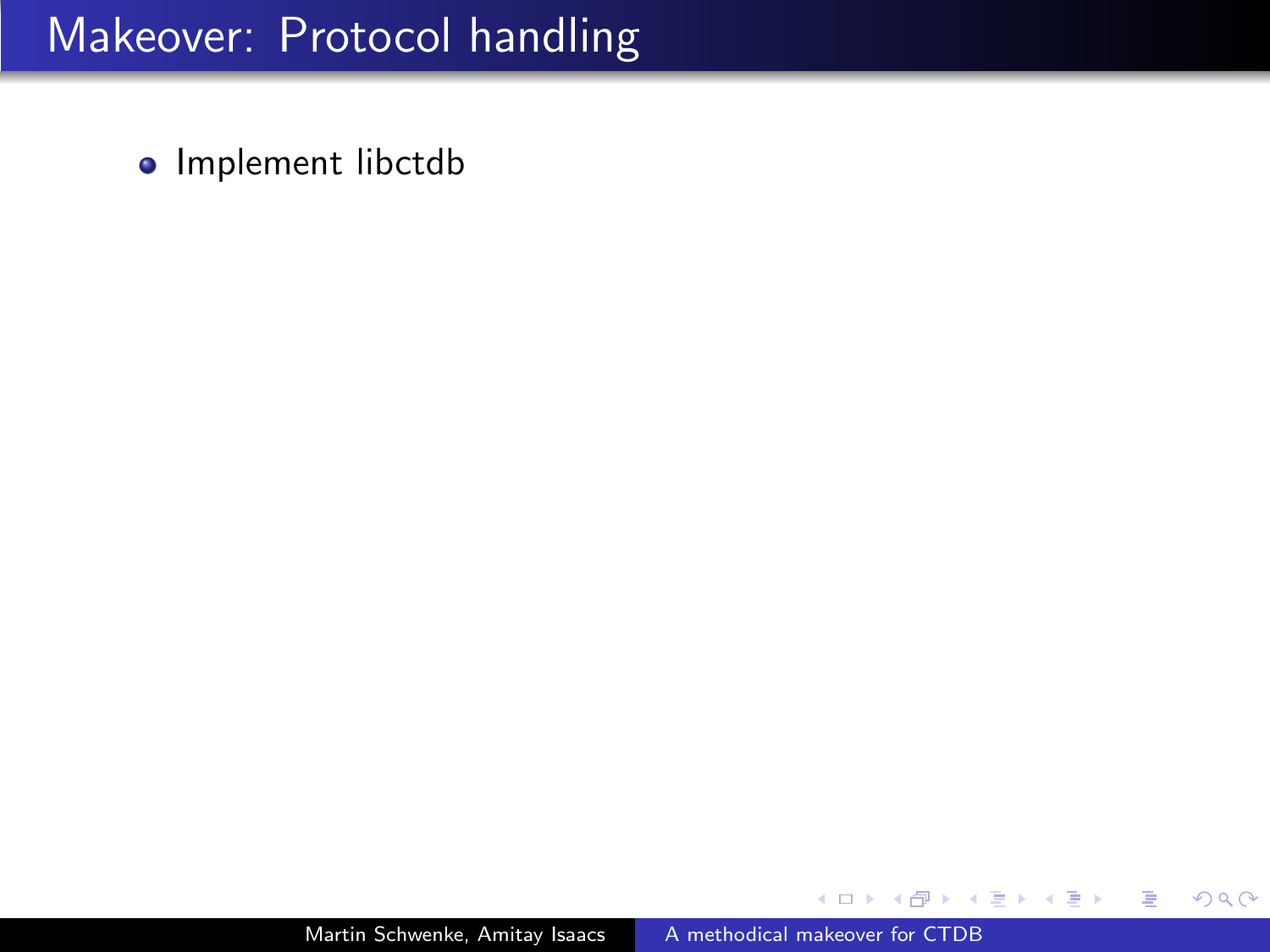- Implement libctdb
- But wait, wasn't there a libctdb already?

э

つくへ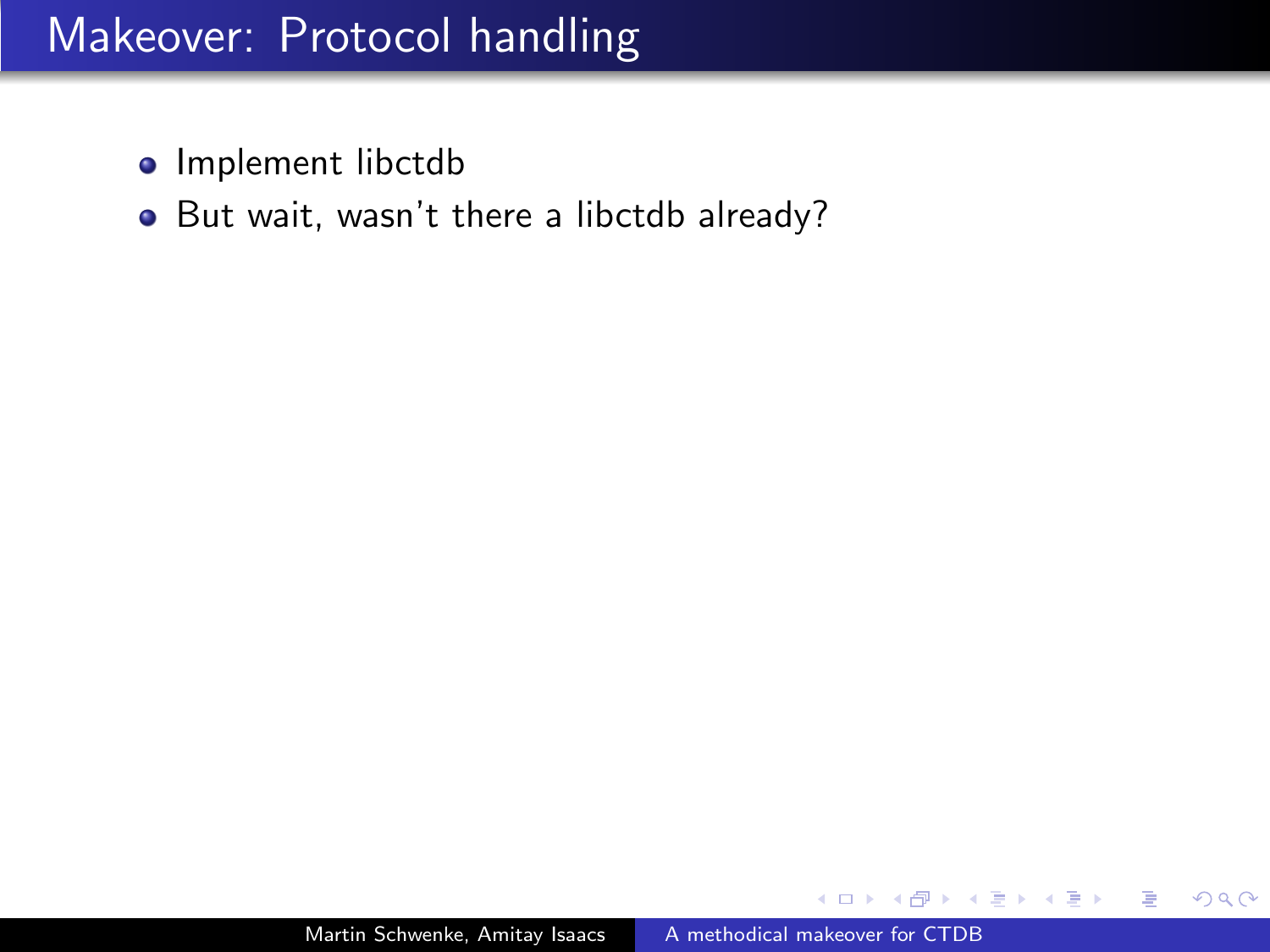- Implement libctdb
- But wait, wasn't there a libctdb already?
	- Implemented few messages, but not database operations

 $\Omega$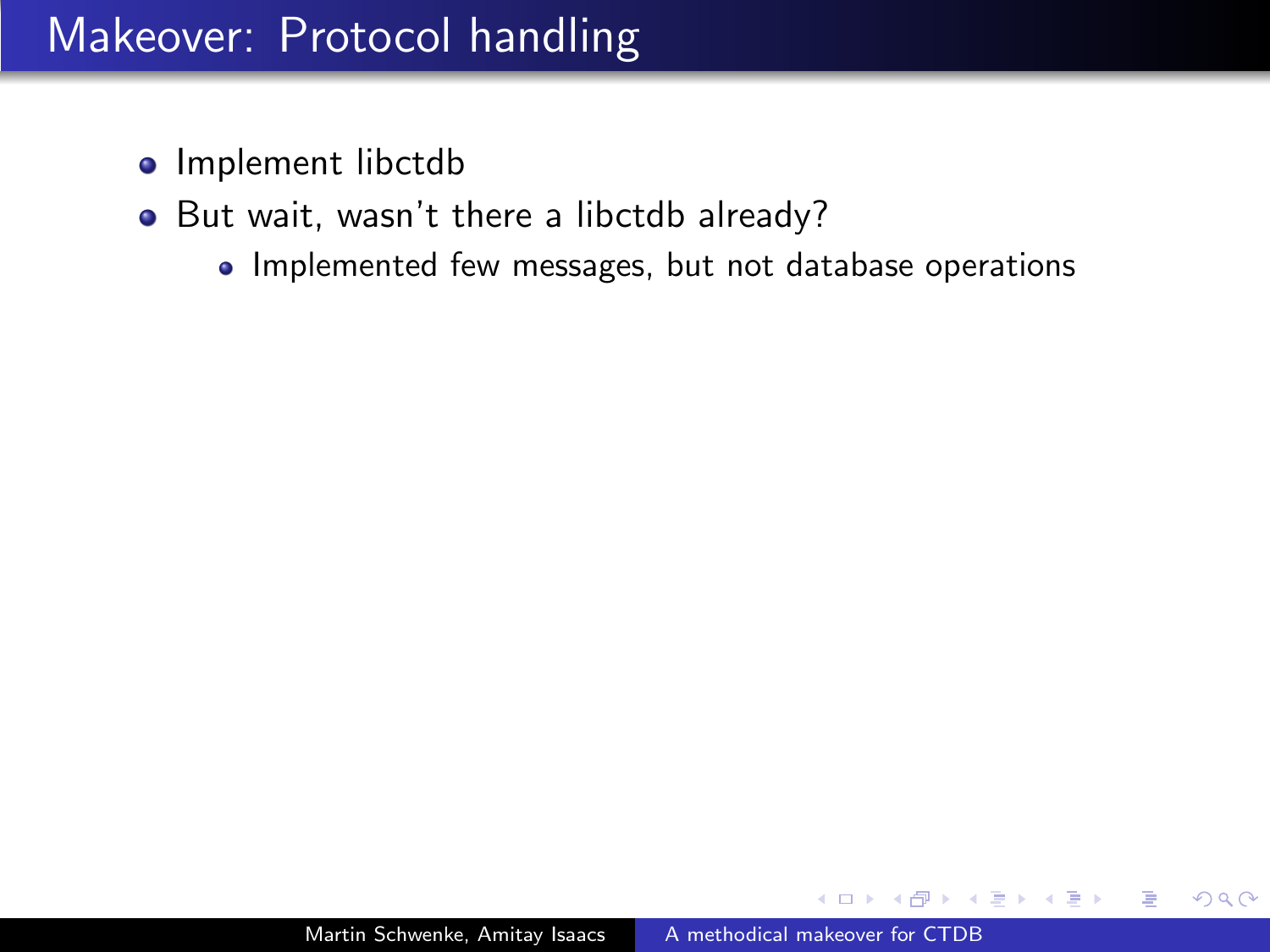- Implement libctdb
- But wait, wasn't there a libctdb already?
	- Implemented few messages, but not database operations
	- Provided mostly synchronous and some asynchronous API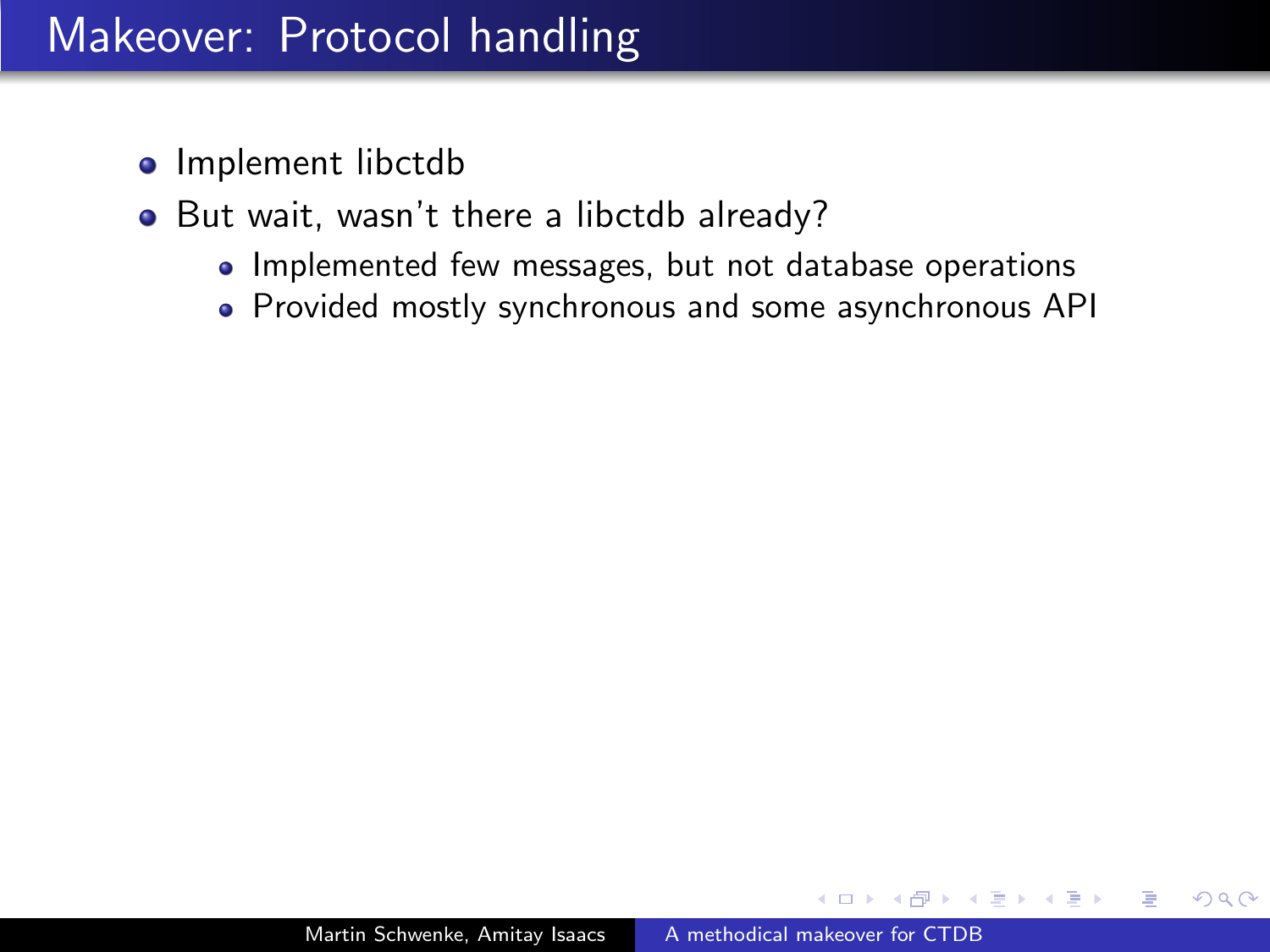- Implement libctdb
- But wait, wasn't there a libctdb already?
	- Implemented few messages, but not database operations
	- Provided mostly synchronous and some asynchronous API
	- Hard to get thread-safe asynchronous API right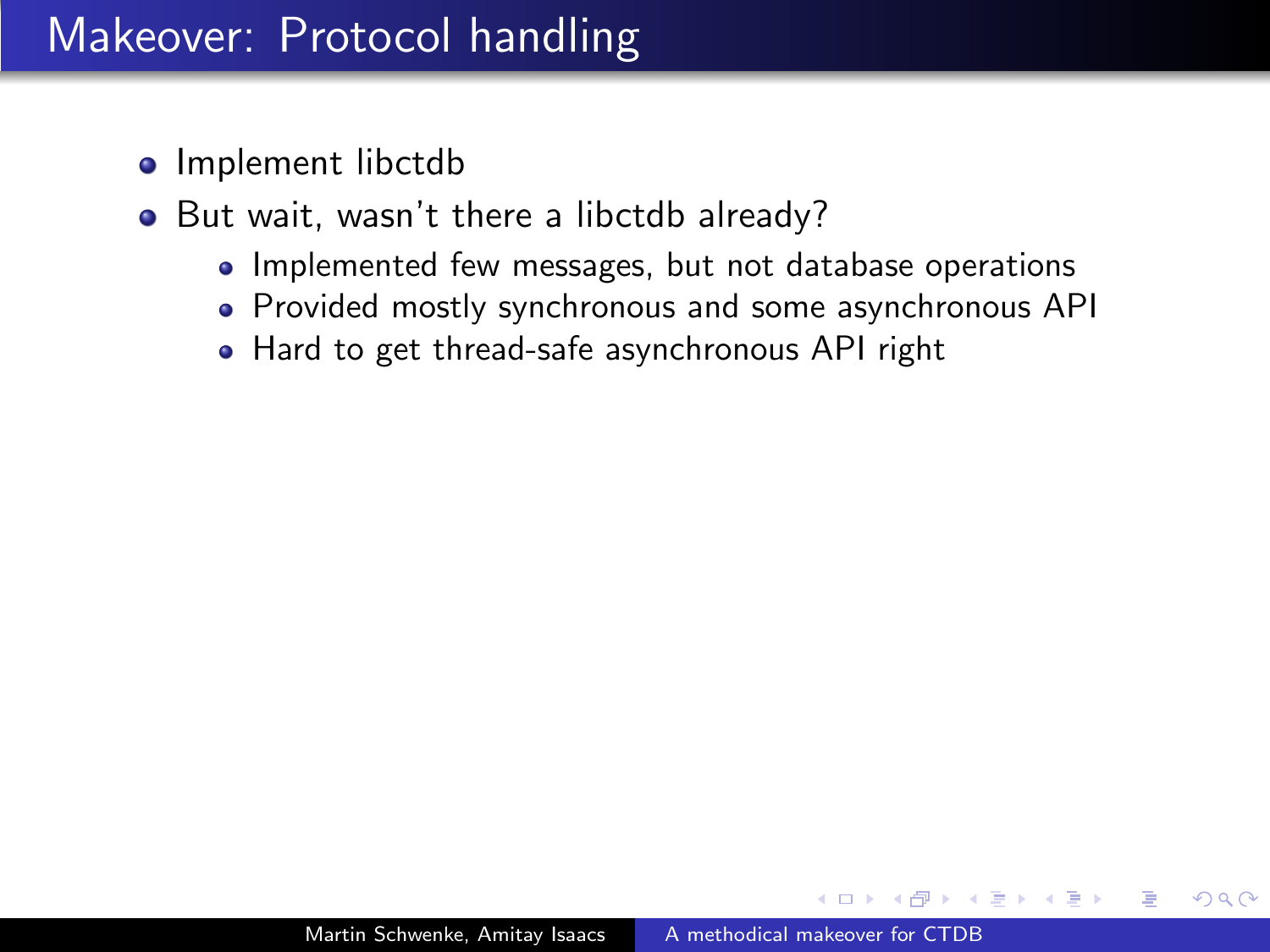- Implement libctdb
- But wait, wasn't there a libctdb already?
	- Implemented few messages, but not database operations
	- Provided mostly synchronous and some asynchronous API
	- Hard to get thread-safe asynchronous API right
	- No consumers for libctdb (partial use by ctdb CLI)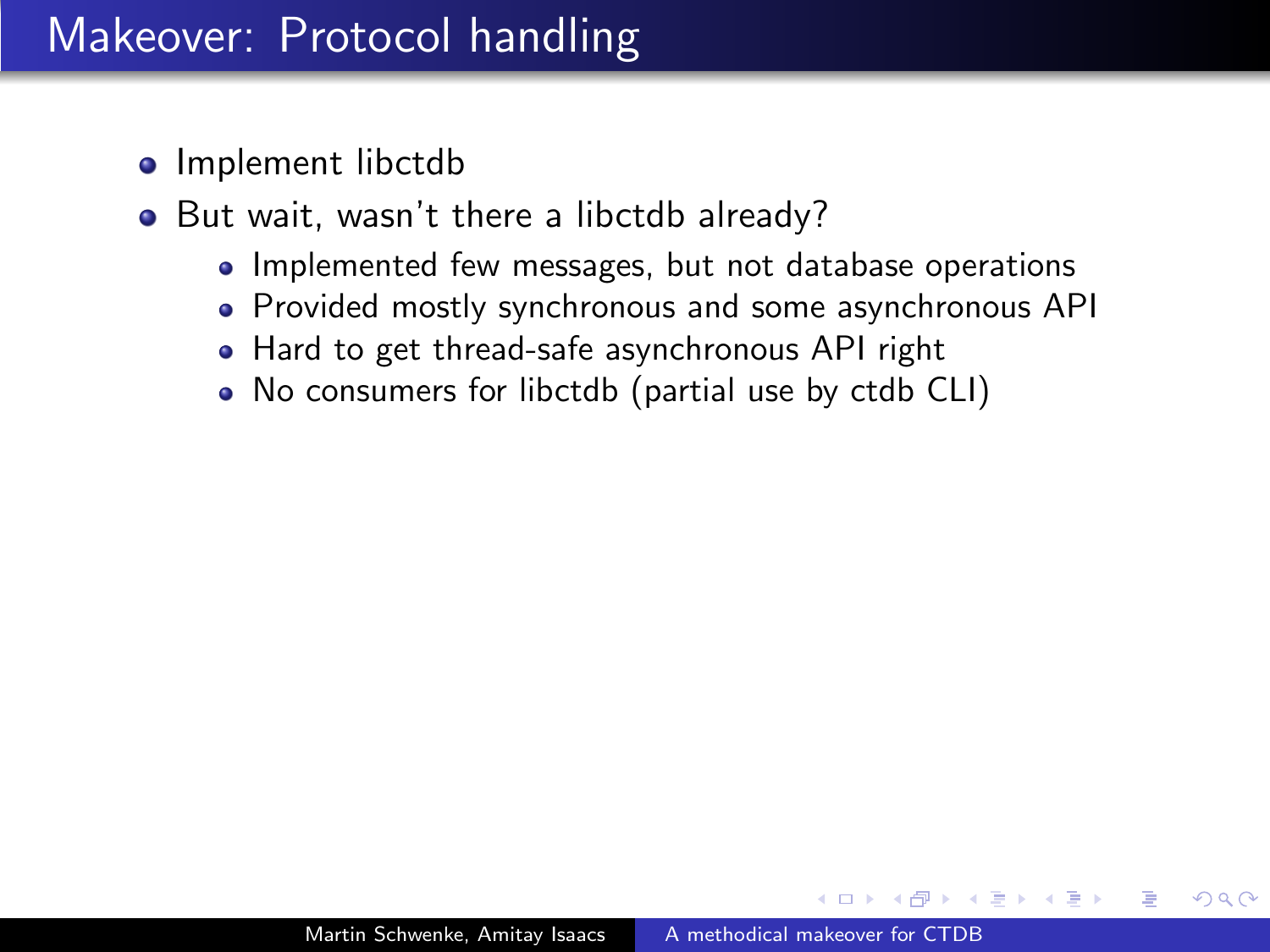- Implement libctdb
- But wait, wasn't there a libctdb already?
	- Implemented few messages, but not database operations
	- Provided mostly synchronous and some asynchronous API
	- Hard to get thread-safe asynchronous API right
	- No consumers for libctdb (partial use by ctdb CLI)
- **•** Implement libctdbapi
	- CTDB protocol marshalling API (client and server)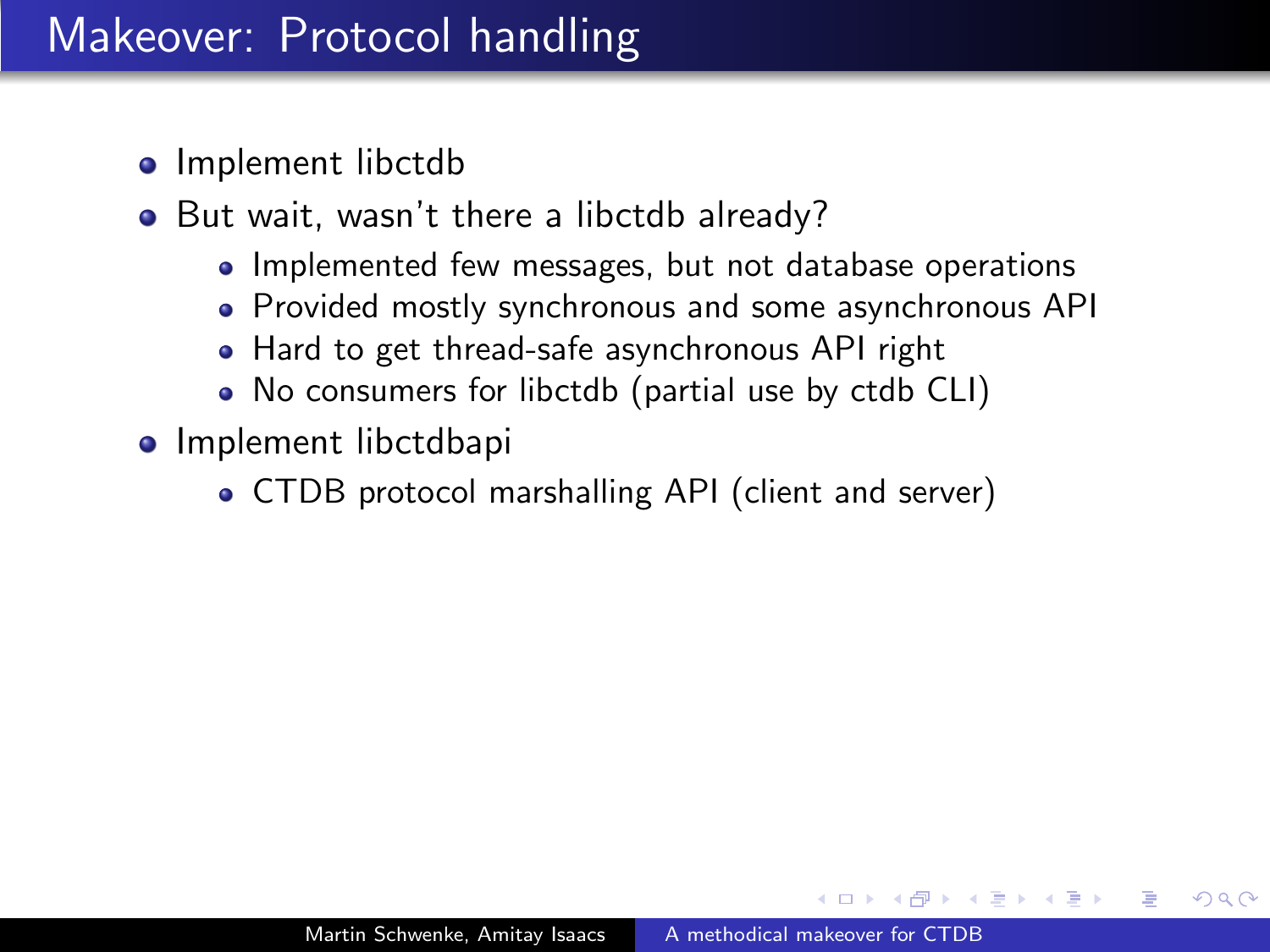- Implement libctdb
- But wait, wasn't there a libctdb already?
	- Implemented few messages, but not database operations
	- Provided mostly synchronous and some asynchronous API
	- Hard to get thread-safe asynchronous API right
	- No consumers for libctdb (partial use by ctdb CLI)
- **•** Implement libctdbapi
	- CTDB protocol marshalling API (client and server)
	- Rewrite Samba's CTDB interface using libctdbapi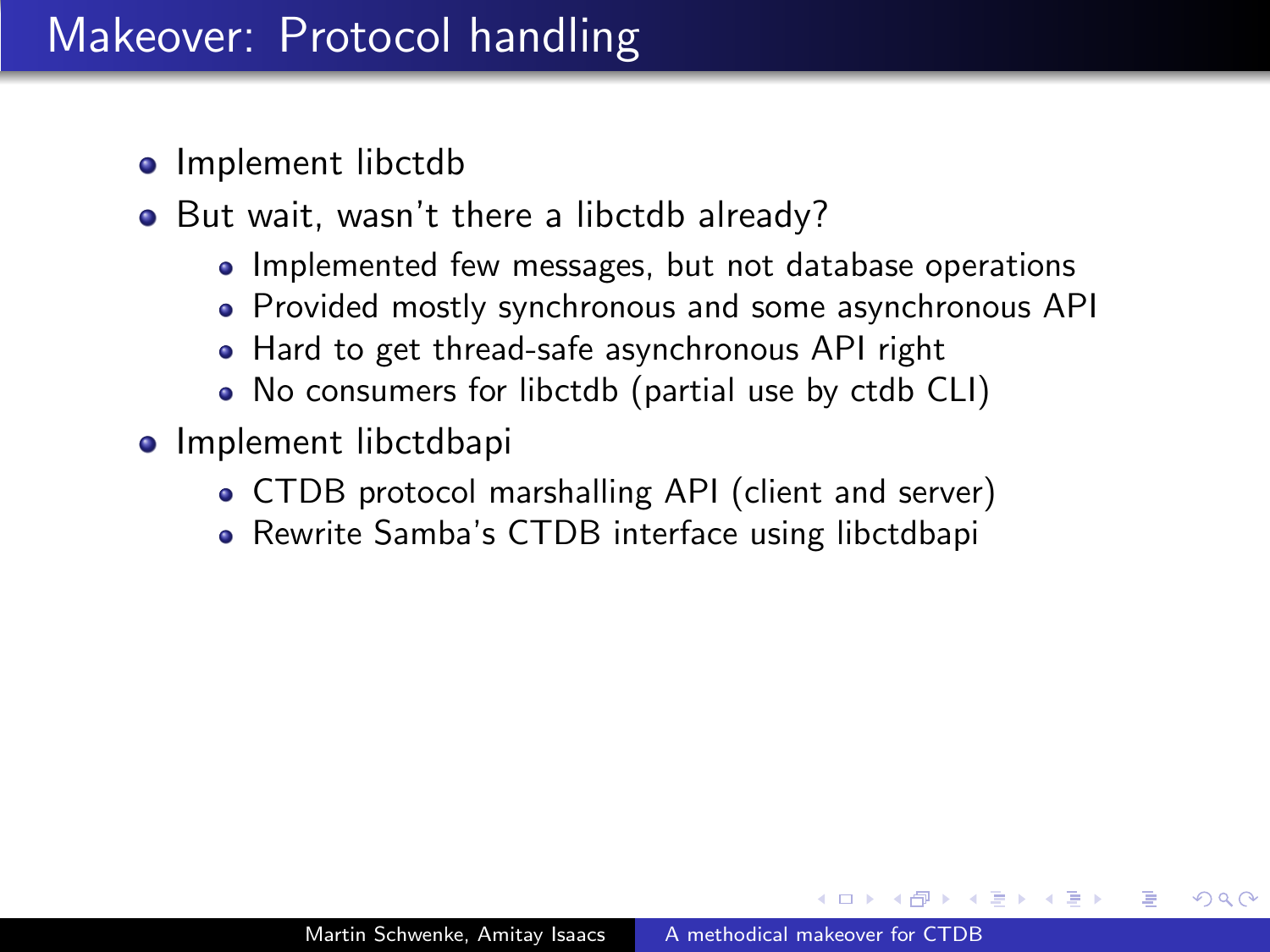- Implement libctdb
- But wait, wasn't there a libctdb already?
	- Implemented few messages, but not database operations
	- Provided mostly synchronous and some asynchronous API
	- Hard to get thread-safe asynchronous API right
	- No consumers for libctdb (partial use by ctdb CLI)
- **•** Implement libctdbapi
	- CTDB protocol marshalling API (client and server)
	- Rewrite Samba's CTDB interface using libctdbapi
	- Rewrite CTDB server side using libctdb-serverapi?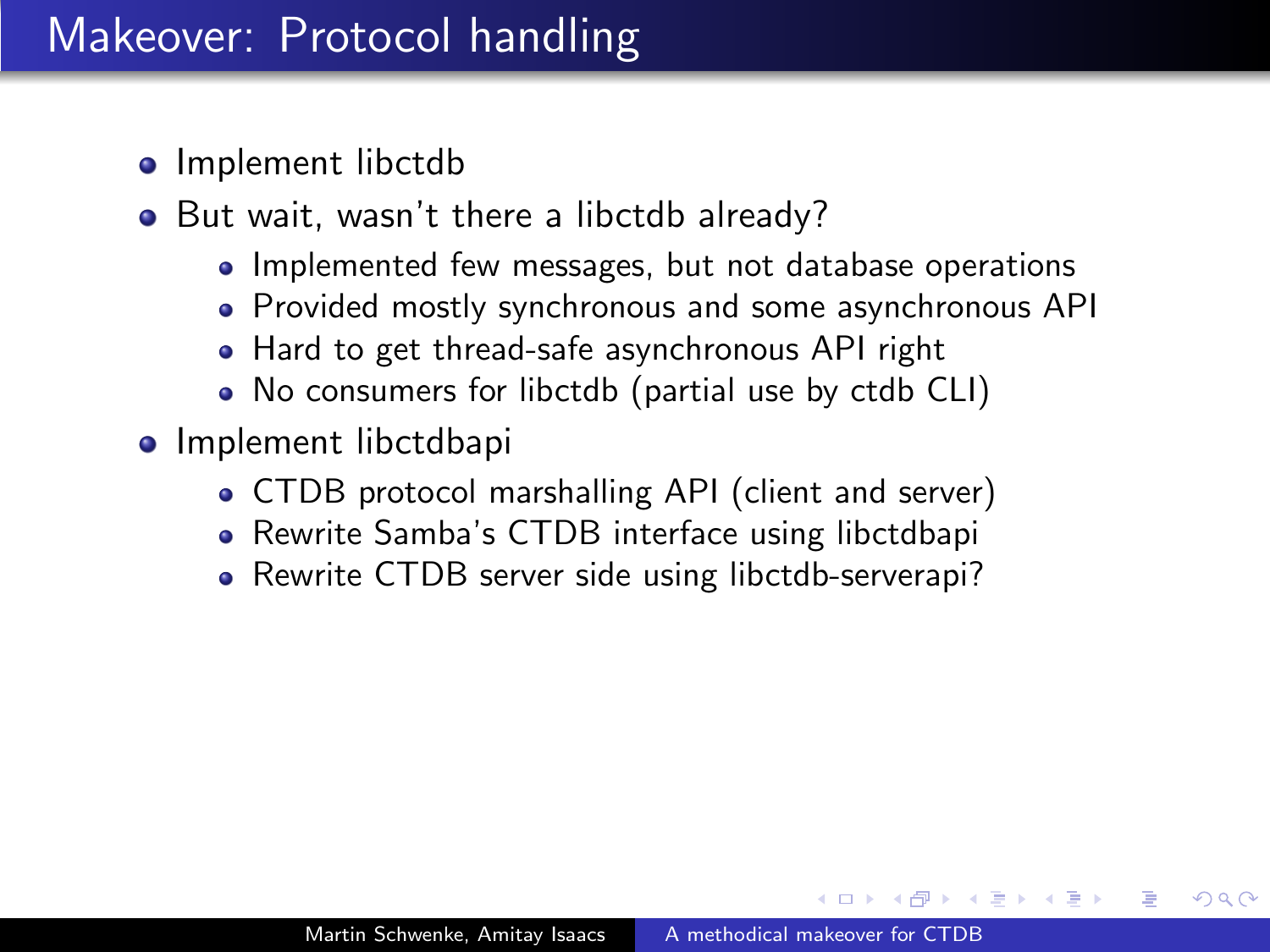Martin Schwenke, Amitay Isaacs [A methodical makeover for CTDB](#page-0-0)

医间周的间周的

 $\leftarrow$ Þ a. a 目

 $299$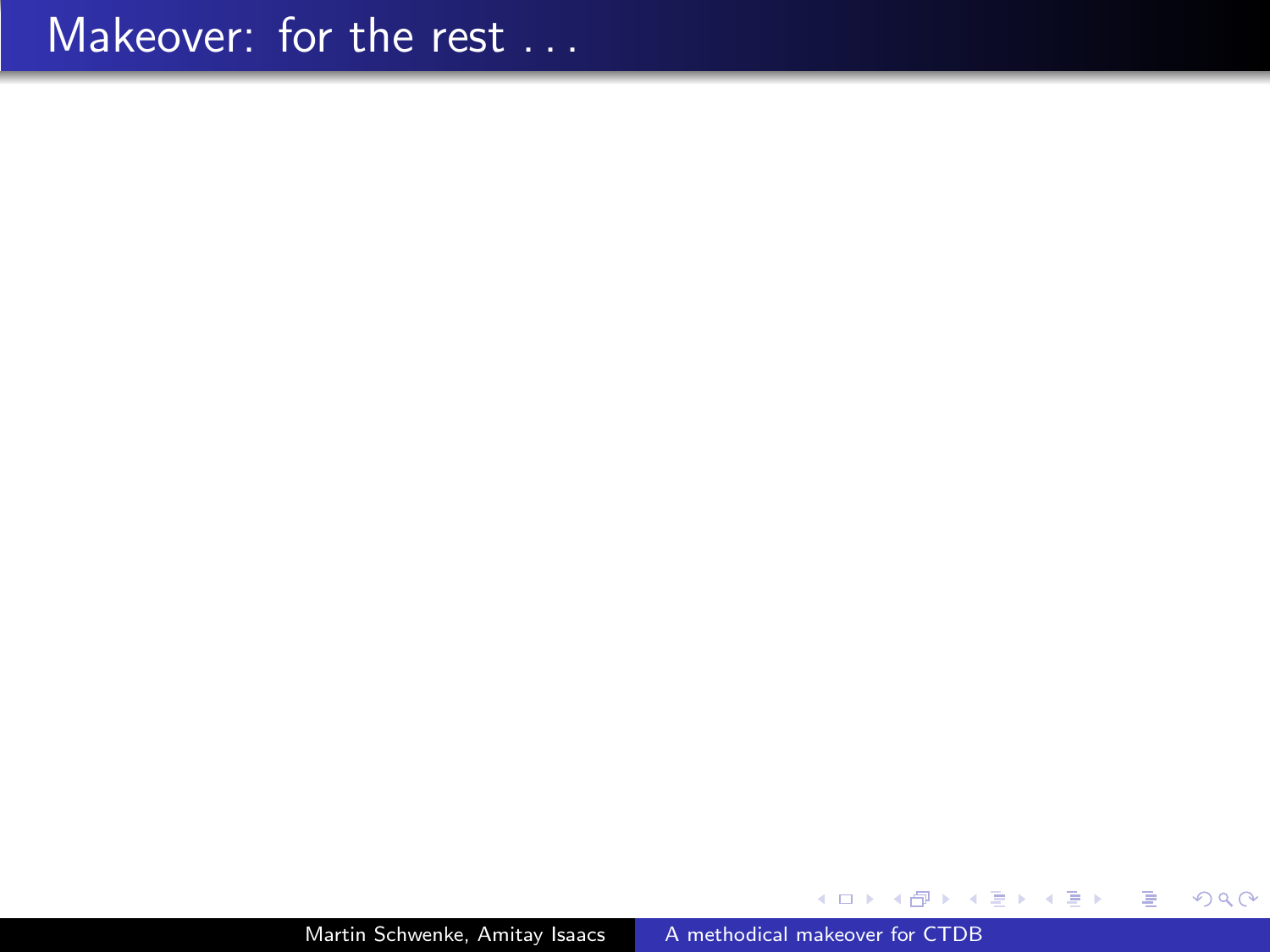$\bullet$  Keep hacking in the spare time ...

 $299$ 

∍

造

э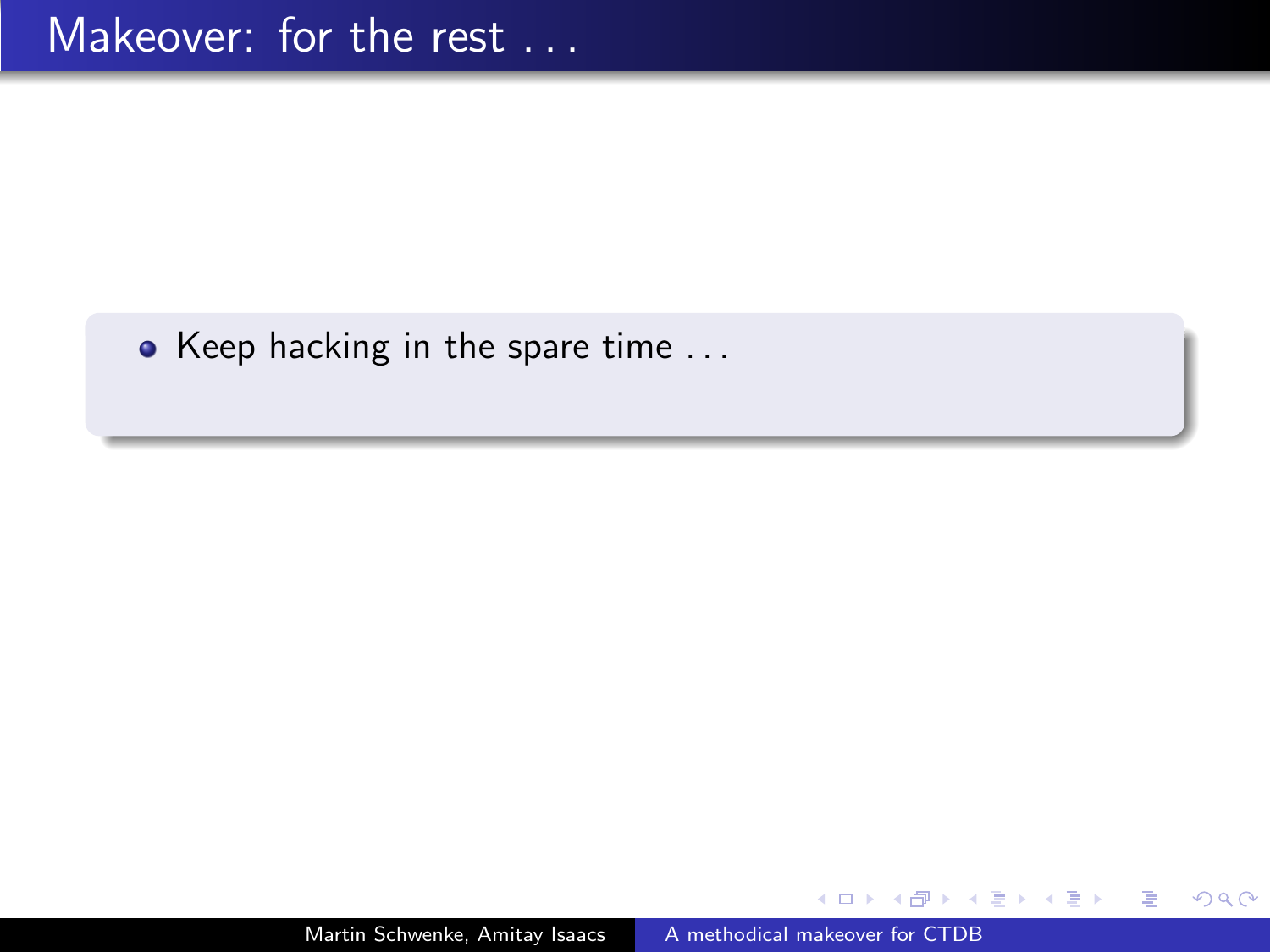- $\bullet$  Keep hacking in the spare time ...
- The pace is too slow to keep up with Samba releases

つへへ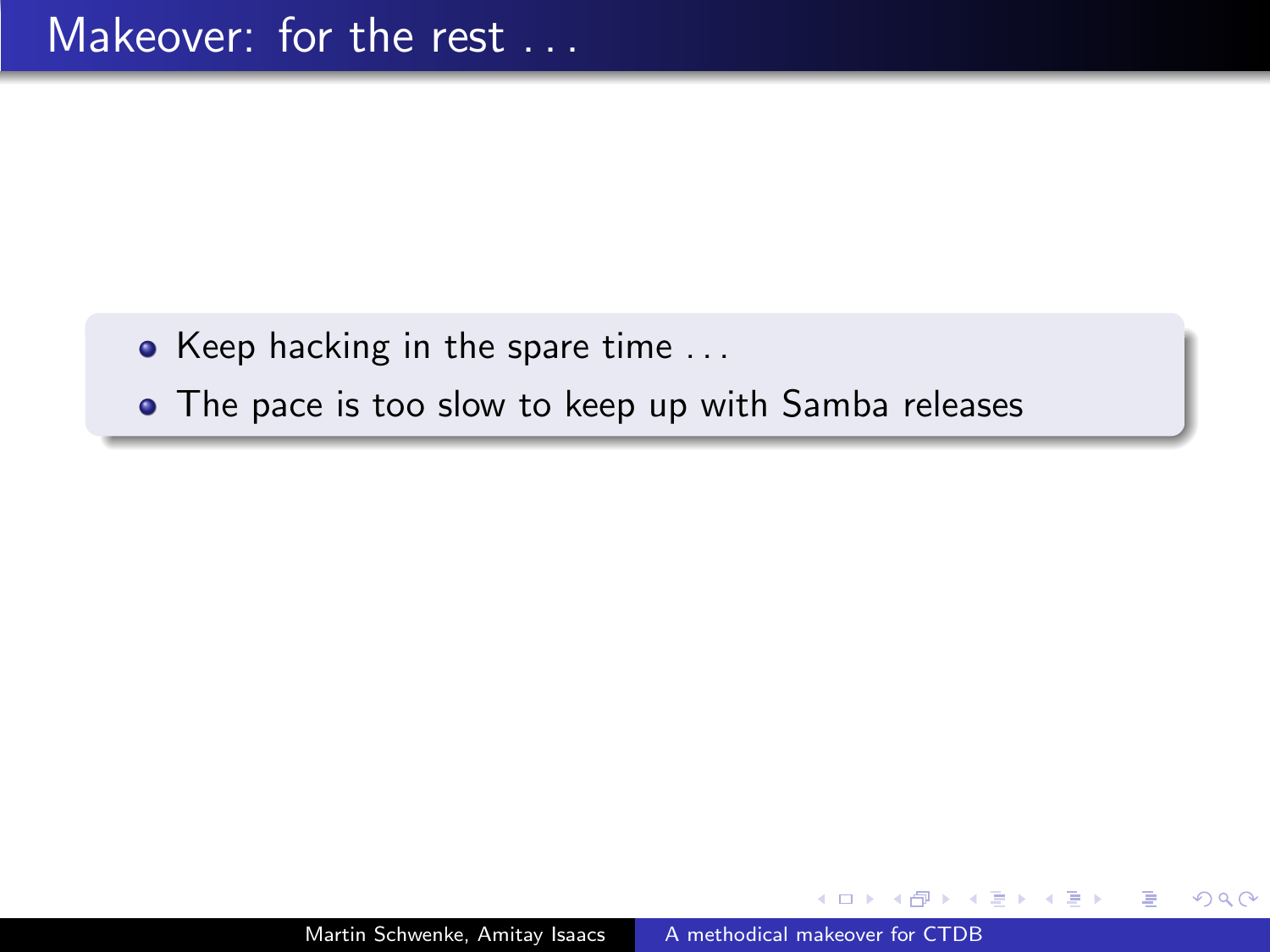- Keep hacking in the spare time  $\dots$
- The pace is too slow to keep up with Samba releases

#### Better solution

Get smart(er) developers involved!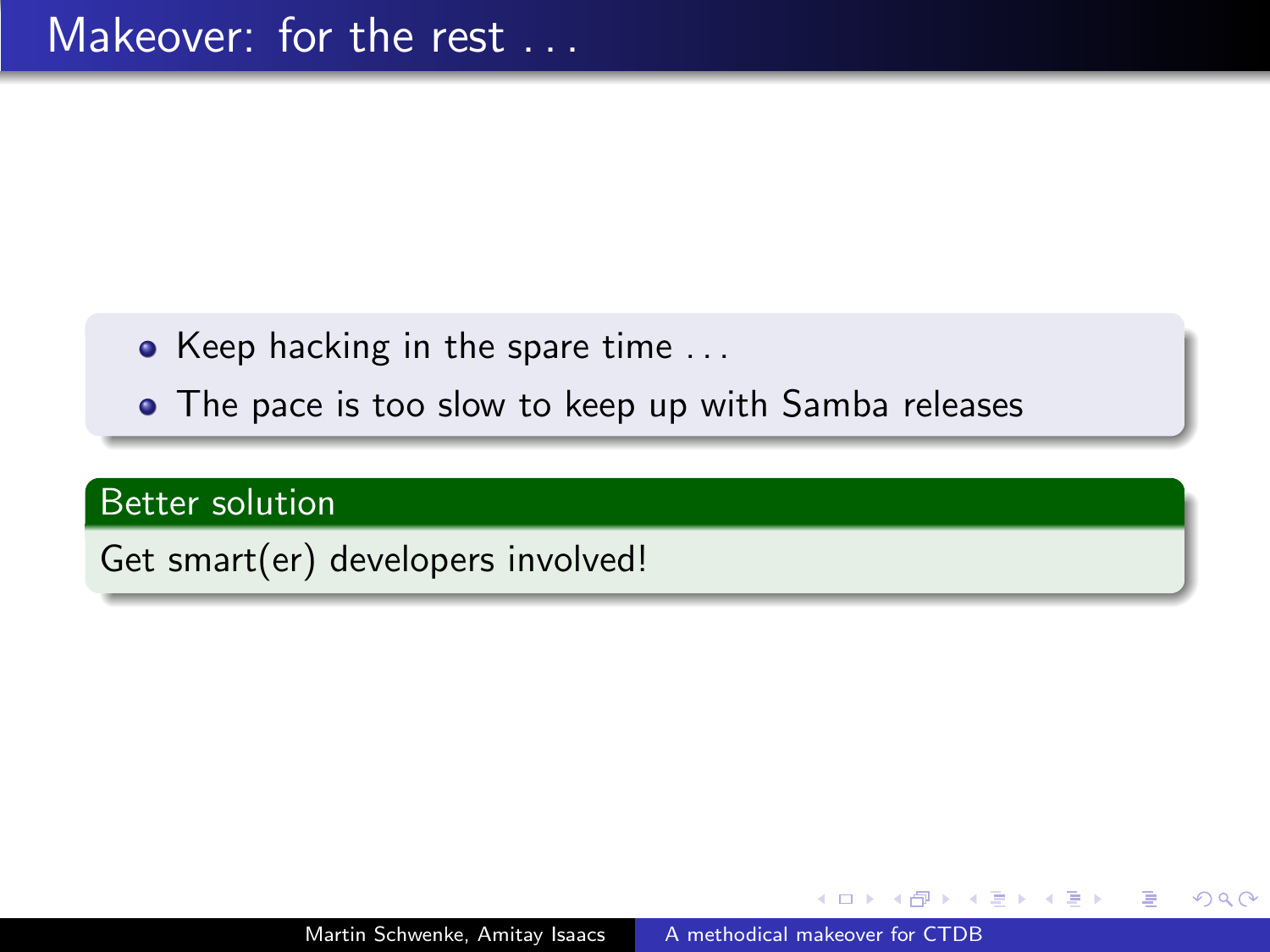- This work represents the view of the authors and does not necessarily represent the view of IBM.
- IBM is a registered trademark of International Business Machines Corporation in the United States and/or other countries.
- Linux is a registered trademark of Linus Torvalds.
- Microsoft and Windows are trademarks of Microsoft Corporation in the United States, other countries, or both.
- Other company, product, and service names may be trademarks or service marks of others.